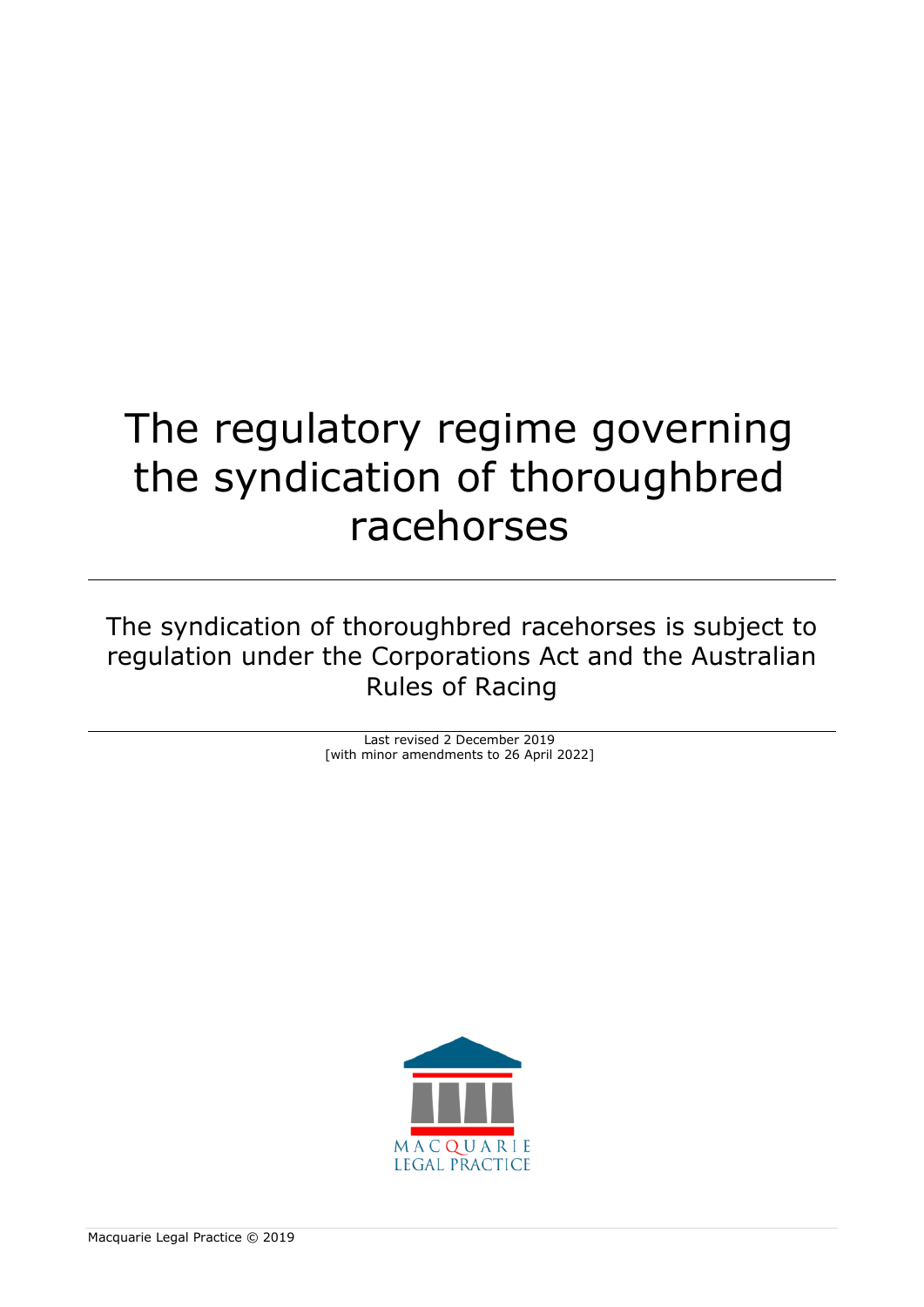#### Author: AB (Tony) Fleiter BEc., LLB – Principal, Macquarie Legal Practice Postal Address: PO Box 299, NORTH SYDNEY, NSW, 2059. AUSTRALIA. Telephone +61 2 9235 2500 Facsimile +61 2 9235 1511 Email [tony.fleiter@maclegal.com.au](mailto:tony.fleiter@maclegal.com.au) Website: [www.maclegal.com](http://www.maclegal.com/)

**Publication date**: Last revised 2 December 2019 [with minor further amendments to 26 April 2022]. First published in December 2008.

**Warning**: This paper is subject to Copyright©. All rights reserved.

**Disclaimer**: The information in this paper is of a general nature and is not legal advice intended to address the circumstances of any specific individual or entity. Although we endeavor to provide accurate and timely information, we do not guarantee that the information in this paper is accurate at the date it is received and or that it will continue to be accurate in the future.

This paper has evolved from a much shorter set of practice notes I compiled in 2002, and then a presentation paper when a principal speaker at seminars in Sydney and Melbourne during 2004. I first published it in a form akin to its present form in 2008 and have revised it numerous times since then. It remains a work in progress.

I have discussed my analysis and conclusions with numerous thoroughbred industry participants and lawyers with significant expertise in a variety of legal disciplines, including the law relating to managed investment schemes. I appreciate the input of those people.

If you would like to comment on any aspect of this paper, please do so.

This paper [with links to all judgements and other documents cited in it] is available at [www.racehorseownership.com](http://www.racehorseownership.com/)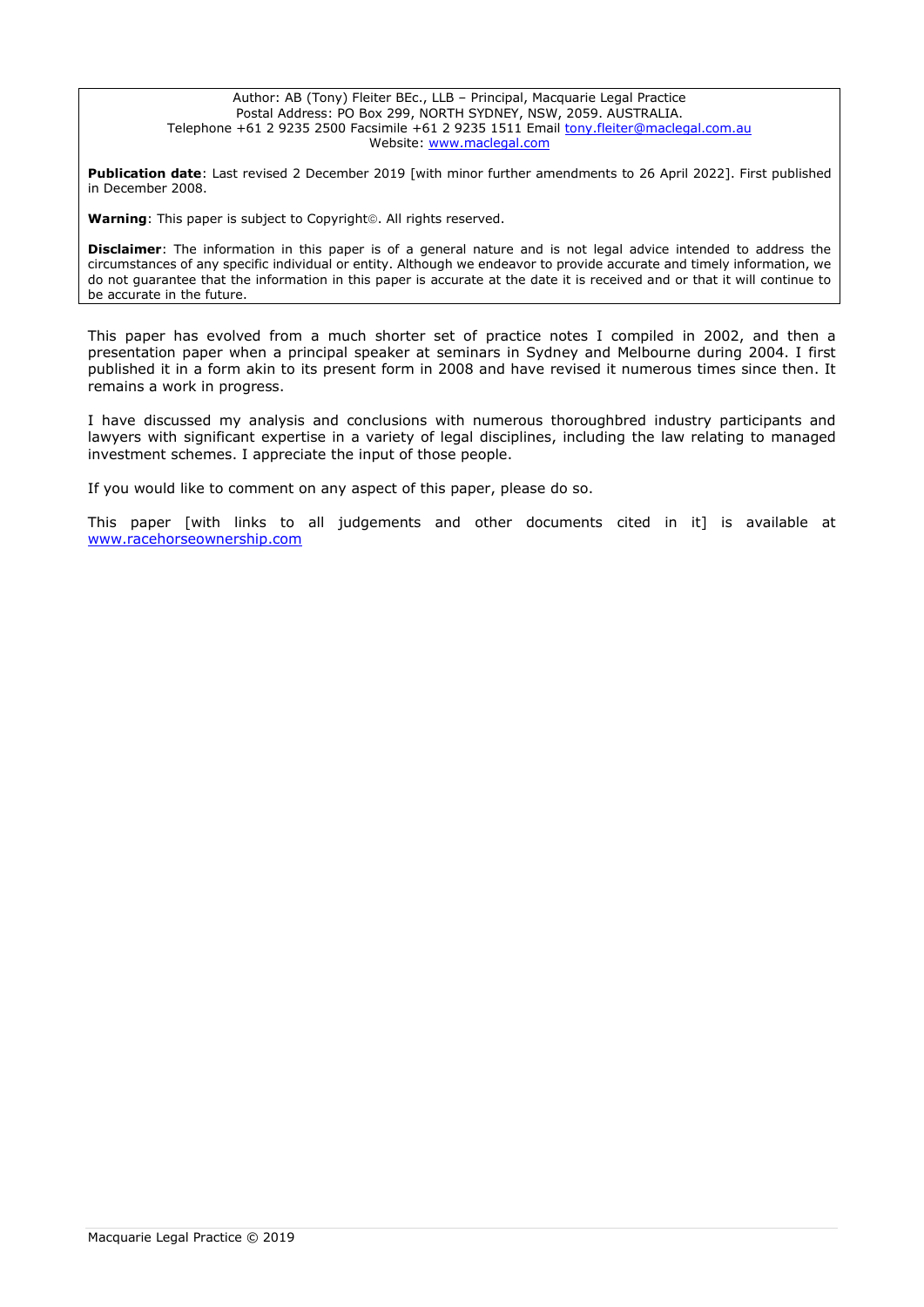# **INTRODUCTION**

I have been acting for participants in the thoroughbred industry for 35 years and have heard the following words, or similar, many times, from aggrieved buyers of racehorses and shares in racehorses seeking advice as to their legal rights to rescind the bargain and claim restitution:

- "I contacted the guy after seeing an advertisement!"
- "I visited the stable and looked at the horse!"
- "He said he bought the horse at the sales on "spec" because he really liked it as a type, and it had a good pedigree!"
- "He said the horse had vetted 100% sound!"
- "He said he would aim the horse at the rich 2YO races!"
- "He said the horse is a well-bred and will maintain its value for breeding even if it doesn't win any races or prize money!"
- "He said he would look after everything and that I would receive a monthly invoice for my share of expenses!"
- "He said that he would consult me and that I would have a say in relation to important decisions relating to the horse, including what races it would run in – that didn't happen"! He never consulted me, and I had no say on anything!
- "We simply agreed it was a deal, shook hands and I paid him!"
- "There is nothing in writing. I do not even have a receipt for my payment!"
- "He seemed like a nice guy, and I trusted him!"
- "The monthly expenses are a lot more than he said they would be!"
- "The horse is a dud!"
- "The bastard has conned me and ripped me off!"
- "He has done the wrong thing!"
- "Can I get out of it without it costing me any more money?"
- "Can I get my money back?"

There are many industry partisans who advocate that the sale and purchase of racehorses, and shares in racehorses, should not be subject to regulation because investment in racehorses is highly speculative and nothing more than a game of chance. When doing so, they ignore, either through ignorance or for convenience, the fact that such transactions and ownership arrangements are subject to numerous laws (both federal and state) which can potentially impact the rights and obligations of the parties, including (without limitation) the following federal and state laws:

Commonwealth legislation:

- o *Australian Securities and Investments Commission Act 2001;*
- o *Competition and Consumer Act*;
- o *Corporations Act 2001*;
- o *Personal Property Securities Act 2009;*
- o *Insurance Contracts Act 1984;* and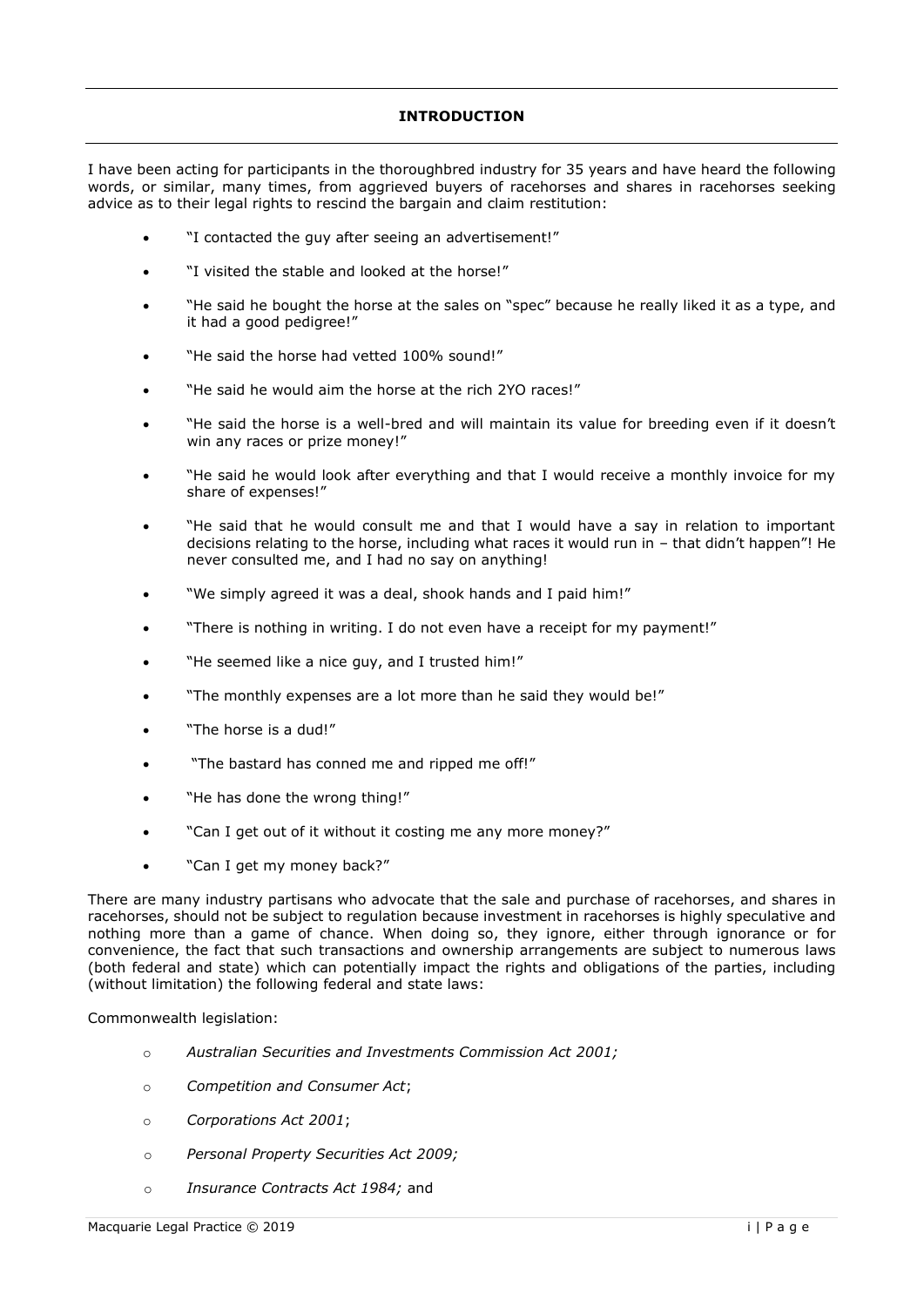o Taxation legislation (GST, income tax and capital gains tax); and

State and territory legislation:

- o *Sale of Goods Act;*
- o *Partnership Act (Uniform partnership legislation);*
- o *Conveyancing Act 1919 (NSW), Property Law Act 1958 (Vic), and similar legislation in other jurisdictions);*
- o *Civil Liability Act 2002 (NSW*), *Wrongs Act 1958 (Vic), and similar legislation in other jurisdictions*;

some of which have consumer protection provisions embedded within them.

The sense of bravado and enthusiasm that often engulfs the parties and results in the bargain being consummated with a handshake after only a brief discussion (an effective sales pitch), instead of by a written agreement being signed by the parties after appropriate disclosure, due diligence and agreement as to terms, rapidly fades when problems arise causing one or other of the parties, usually the buyer, to review the bargain and consider his or her legal rights and remedies. Only then do they lament the fact that the transaction was not the subject of an appropriate disclosure document and written agreement.

This paper is about the sale of shares/interests in thoroughbred horses for racing purposes (known as "syndication") and the regulatory regime designed to promote and protect market integrity.

I estimate that during 2022 "ownership opportunities" in racehorses (yearlings and tried horses) with a total cumulative value of more than \$50 million will be offered to investors by people who are, or should be, licensed.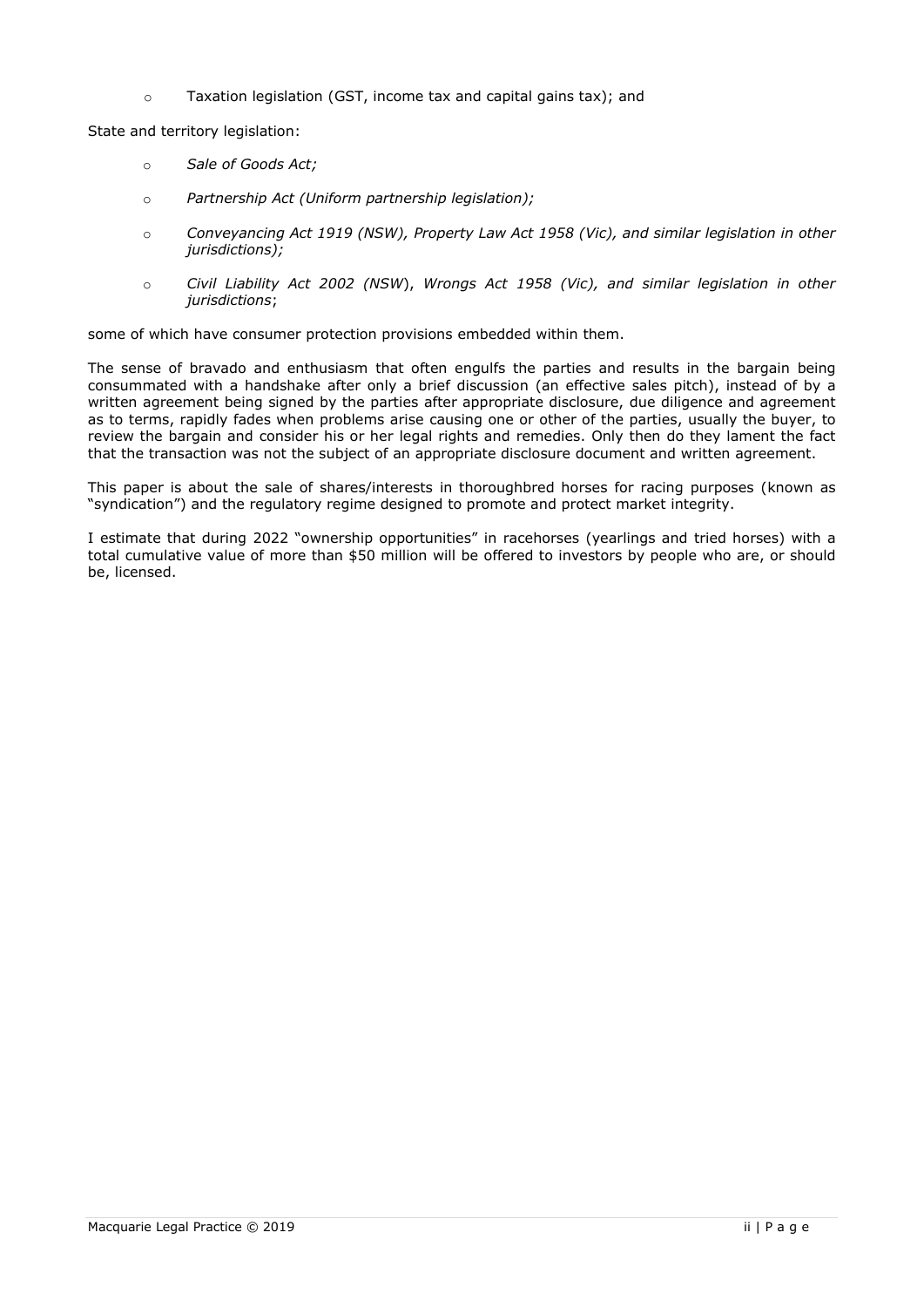# **TABLE OF CONTENTS**

| <b>PART</b> |     |                                                                                                                                                           |  |
|-------------|-----|-----------------------------------------------------------------------------------------------------------------------------------------------------------|--|
| 1.          |     | DOES A HORSE RACING SCHEME SATISFY THE DEFINITION OF A MANAGED INVESTMENT                                                                                 |  |
|             | 1.1 |                                                                                                                                                           |  |
|             | 1.2 |                                                                                                                                                           |  |
|             | 1.3 | Questions relevant to the determination of whether a horse racing scheme is a                                                                             |  |
|             |     |                                                                                                                                                           |  |
|             |     | 1.3.1                                                                                                                                                     |  |
|             |     | 1.3.2                                                                                                                                                     |  |
|             |     | 1.3.3                                                                                                                                                     |  |
|             |     | А.                                                                                                                                                        |  |
|             |     | How the contributions are "pooled"" or "used in a common enterprise"  28<br>В.                                                                            |  |
|             |     | The nature of the "rights (interests) to benefits" produced by the scheme<br>C.                                                                           |  |
|             |     | 1.3.3                                                                                                                                                     |  |
|             |     | А.                                                                                                                                                        |  |
|             |     | В.                                                                                                                                                        |  |
|             | 1.4 | Concepts not unique to this analysis of a managed investment scheme  40                                                                                   |  |
|             | 1.5 | Further commentary that is relevant to this part is set out in the appendices 41<br>WHEN MUST A HORSE RACING SCHEME BE REGISTERED AS A MANAGED INVESTMENT |  |
| 2.          |     |                                                                                                                                                           |  |
|             | 2.1 |                                                                                                                                                           |  |
|             | 2.2 | If a scheme satisfies the definition of a managed investment scheme and does not                                                                          |  |
|             |     | qualify as a "private" scheme, then generally registration will be required under                                                                         |  |
|             |     | section 601ED unless the scheme is relieved by a specific statutory exemption or                                                                          |  |
|             | 2.3 |                                                                                                                                                           |  |
|             | 2.4 | Relevant case law                                                                                                                                         |  |
|             | 2.5 |                                                                                                                                                           |  |
|             | 2.4 |                                                                                                                                                           |  |
| 3.          |     | WHEN MUST THE PROMOTER OF INTERESTS IN A HORSE RACING SCHEME BE LICENSED?                                                                                 |  |
|             | 3.1 |                                                                                                                                                           |  |
|             | 3.2 |                                                                                                                                                           |  |
|             | 3.3 |                                                                                                                                                           |  |
|             |     | 3.3.1                                                                                                                                                     |  |
|             |     |                                                                                                                                                           |  |
|             |     | A. Determining "what is" and "what is not" a financial product 59                                                                                         |  |
|             | 3.4 | Determining what activity constitutes "dealing in a financial preoduct  60<br>В.                                                                          |  |
|             | 3.5 | The requirement under the ARR that a promoter be licensed and on the register of                                                                          |  |
|             |     |                                                                                                                                                           |  |
|             | 3.6 |                                                                                                                                                           |  |
|             |     | 3.6.1                                                                                                                                                     |  |
|             |     | The manager, if not the promoter, of a lead regulator approved (ASIC<br>3.6.2                                                                             |  |
|             | 3.7 |                                                                                                                                                           |  |
| 4.          |     | WHAT INFORMATION MUST BE DISCLOSED TO PROSPECTIVE INVESTORS IN A PDS?  63                                                                                 |  |
|             | 4.1 |                                                                                                                                                           |  |
|             | 4.2 |                                                                                                                                                           |  |
|             | 4.3 | Additonal information that should be included as attachments to a PDS for a typical                                                                       |  |
|             | 4.4 | The requirement for disclosure in relation to an "offer of shares" in a lead regulator                                                                    |  |
|             |     |                                                                                                                                                           |  |
|             | 4.5 |                                                                                                                                                           |  |
|             | 4.6 |                                                                                                                                                           |  |
| 5.          | 5.1 |                                                                                                                                                           |  |
|             |     |                                                                                                                                                           |  |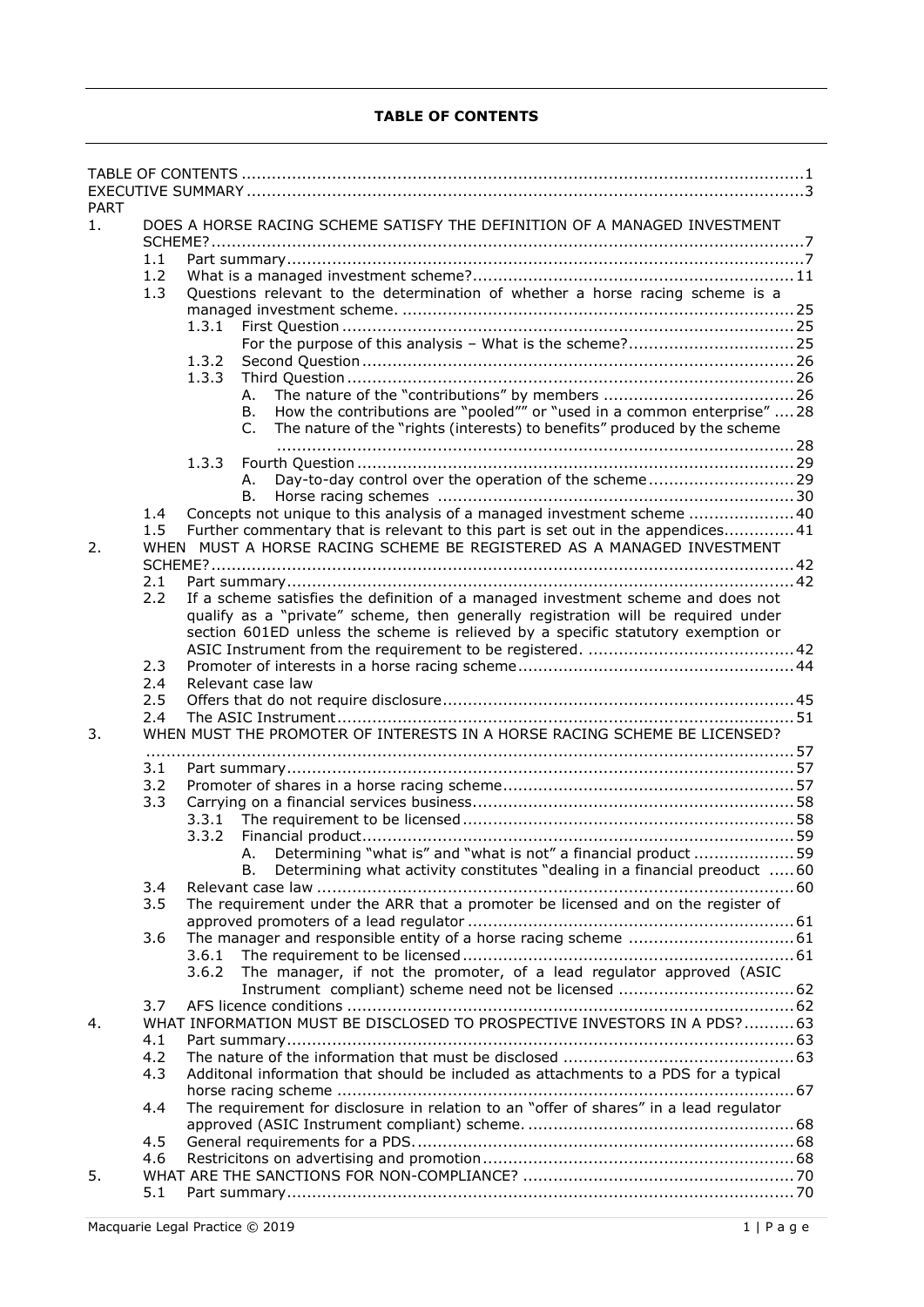|                                                                                                  | 5.2 |                                                                                                    |  |  |
|--------------------------------------------------------------------------------------------------|-----|----------------------------------------------------------------------------------------------------|--|--|
|                                                                                                  | 5.3 |                                                                                                    |  |  |
|                                                                                                  | 5.4 |                                                                                                    |  |  |
| 6.                                                                                               |     | WHAT TYPES OF SCHEMES ARE PERMITTED UNDER THE ACT AND THE ARR?  72                                 |  |  |
|                                                                                                  | 6.1 |                                                                                                    |  |  |
|                                                                                                  | 6.2 |                                                                                                    |  |  |
|                                                                                                  | 6.3 |                                                                                                    |  |  |
|                                                                                                  | 6.4 |                                                                                                    |  |  |
| Appendix A - Definitions and rules set out in the ARR relating to arrangements between 2 or more |     |                                                                                                    |  |  |
|                                                                                                  |     |                                                                                                    |  |  |
|                                                                                                  |     | Appendix B - Misinformation published by Principal Racing Authorities - RV and RWWA  80            |  |  |
|                                                                                                  |     |                                                                                                    |  |  |
|                                                                                                  |     |                                                                                                    |  |  |
|                                                                                                  |     |                                                                                                    |  |  |
|                                                                                                  |     | Part 4 - RWWA and statements relating to "day-to-day control" [May 2012]  85                       |  |  |
|                                                                                                  |     | Appendix C - Questions to determine if a proposed horse racing scheme will satisfy or fall outside |  |  |
|                                                                                                  |     | the scope of the definition of a managed investment scheme and if the person offering              |  |  |
|                                                                                                  |     |                                                                                                    |  |  |
|                                                                                                  |     |                                                                                                    |  |  |
|                                                                                                  |     |                                                                                                    |  |  |
|                                                                                                  |     |                                                                                                    |  |  |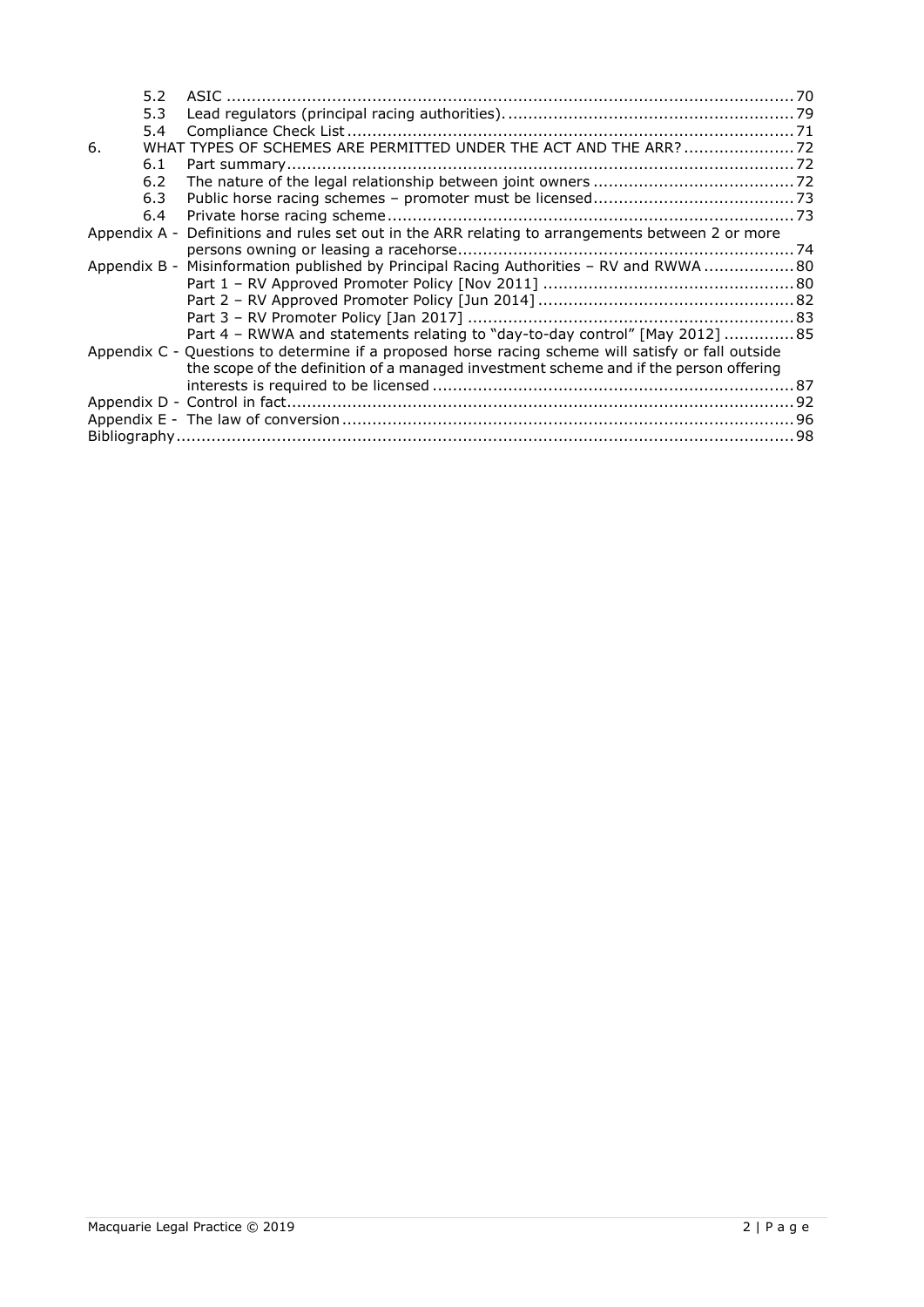# **EXECUTIVE SUMMARY**

This paper is intended to provide an in-depth analysis of the statutory provisions, regulations and rules that form the basis of the regulatory regime governing the sale of interests<sup>1</sup> in thoroughbred horses for racing purposes and the subsequent operation of those schemes<sup>2</sup>.

People who engage in this activity (known as "syndication") as promoter or seller typically acquire horses, either at public auction or by private treaty, with the intention of reselling them by offering interests. They typically advertise on websites, various TV channels dedicated to racing, and in various newspapers and industry journals, asserting:

- the superior quality of the horses and their prospects of winning races (prize money);
- that the price of the interest(s) represents value for money;
- that the promoter has skill, expertise and a track record of selecting and syndicating horses that have progressed to winning races; and
- that the nominated trainer is a successful trainer of winners.

Some promoters have an exclusive arrangement with a trainer, while others place their horses with different trainers. A significant number of trainers also act as promoters.

# **WHY THE NEED FOR REGULATION?**

Promoters predominantly target members of the public who have little, if any, prior ownership experience. Their lack of product knowledge and varying motivations to invest adds to investment risk and highlights the necessity for an appropriate disclosure regime. Market integrity is also important for promoting the depth of market necessary to attract investors.

# **WHY ASIC?**

The regulatory regime governing this activity is founded upon the provisions of the *Corporations Act 2001* ("the Act")<sup>3</sup> relating to managed investment schemes and involves interaction between the *Australian Securities & Investments Commission* ("ASIC") and the Principal Racing Authorities of the various states and territories, as lead regulators.

# **WHAT IS A MANAGED INVESTMENT SCHEME?**

Non-lawyers tend to associate the phrase "managed investment scheme" and its prefix "MIS" with investment schemes that are designed to invest in securities and other traditional investments. However, it is established law that the meaning given to that term by the Act is deliberately wide and designed to catch virtually all arrangements targeting collective investment and would, by itself, catch virtually all business models and structures.

The statutory provisions that govern the requirements of ASIC to carry out activities concerning managed investment schemes (and the restrictions on promoting them) have broad application and have been held to cover such diverse activities as film, agriculture, mortgage funds, property development, sports betting, thoroughbred horse breeding and racing, etc. These types of schemes can be distinguished from the limited asset classes that have been exempted from the regime because they are considered "non-speculative" and for "personal use", such as time share resorts, luxury car and boating clubs.

Under the Act, any person (promoter) who is "carrying on a financial services business" ["dealing is a financial product" (which includes the "issuing", "underwriting" and "disposing" of interests in any managed investment product), or "operating a registered scheme"], must hold an Australian Financial Services Licence (AFS Licence) or be an Authorised Representative of a licensee, and the scheme must be registered,

<sup>1</sup> "interest" and "share" have the same meaning - in relation to the horse means an ownership or leasehold interest in the horse AND in relation to the scheme means a right to participate in the scheme. "interest" is used in the Corporations Act and the ASIC Instrument. "share" is used in the ARR and the Promoter Guides of the various lead regulators.

<sup>&</sup>lt;sup>2</sup> "scheme" and "syndicate" are generic terms which have the same meaning – "scheme" is used in the Corporations Act. "syndicate" is used in the ASIC Instrument and the ARR. In the context of this paper, they can both be read as meaning "*the arrangements [typically co-ownership contract-based "common enterprise" arrangements] made between 2 or more people who own or lease a thoroughbred horse, or an interest in it, for the purpose of using it for racing.* <sup>3</sup> each reference to a section is a reference to a specific section of the Corporations Act 2001, unless otherwise stated.

Macquarie Legal Practice © 2019 3 | P a g e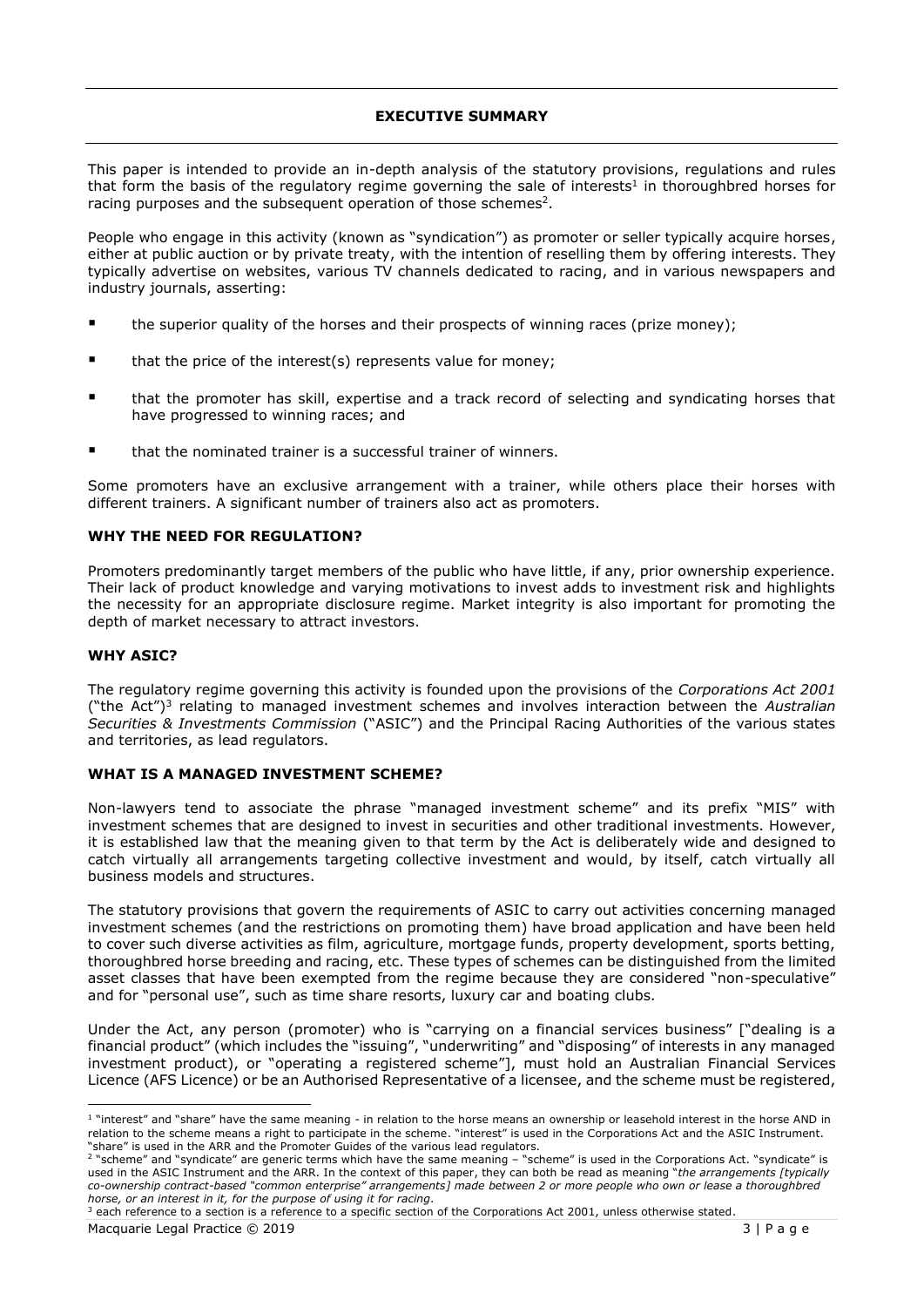subject to specific statutory exemption or ASIC Instrument relief granted administratively (e.g. ASIC Instrument).

A distinction is made between "retail clients" and "wholesale clients". Generally, the consumer protection provisions will only apply to "retail clients", as it is recognized that "wholesale clients" (including professional and sophisticated investors) do not require the same level of protection, as they are better informed and better able to assess the risks involved in financial transactions. A financial product is provided to a person as a "retail client" if it is not provided to the person as a "wholesale client". To be treated as a "wholesale client", the investor must satisfy a wealth, occupation, or other threshold test.

The advertising or public promotion of "financial products" (that are managed investment products) is permitted only in relation to those offers of interests that require a Product Disclosure Statement ("PDS") and a PDS is available, or where participation is available only to "wholesale clients".

# **WHO DOES THE REGULATORY REGIME APPLY TO?**

The regulatory regime generally applies to any person who is (a promoter<sup>4</sup>) in the business of promoting horse racing schemes, as virtually all such arrangements [typically co-ownership, partnership, or unit trust arrangements] will, prima facie, satisfy the definition of a managed investment scheme.

## **WHAT OWNERSHIP ARRANGEMENTS ARE EXCLUDED FROM THE REGULATORY REGIME?**

A one-off horse racing scheme established by a person who is not in the business of promoting managed investment schemes, generally will qualify as a "private" scheme, provided it has no more than 20 members.

# **WHAT IS ASIC'S APPROACH TO REGULATION?**

While ASIC has responsibility for administering the Act, it has consistently exercised its discretionary administrative powers and granted conditional relief for small-scale schemes from the specific statutory provisions requiring scheme registration.

ASIC's approach to the regulation of horse breeding and horse racing schemes is set out in the following documents:

- 1. ASIC Corporations (Horse Schemes) Instrument 2016/790 issued by ASIC on 25/08/2016 (as amended on 16/12/2016) (ASIC Instrument), which revoked and replaced
	- $\degree$  CO 02/319 [Horse racing] issued by ASIC on 15/02/2002 (as amended), which revoked and replaced
	- $\circ$  CO 98/65 [Horse racing] issued on 14/07/1998, which revoked and replaced
	- $\circ$  Policy Statement 20 Horse racing schemes, issued on 04/05/1992 (as amended).
- 2. Explanatory Memorandum for ASIC Corporations (Horse Schemes) Instrument 2016/790 issued on 26/08/2016.
- 3. ASIC Regulatory Guides
	- $\circ$  RG 91 [2016] Horse breeding schemes and horse racing syndicates, which superseded
		- RG 91 [2012], which superseded
		- RG 91 [2007].
	- $\circ$  RG 97 [2017] Disclosing fees and costs in PDSs and periodic statements, which superseded
		- RG 97 [2011], which superseded
		- RG 97 [2007].

Macquarie Legal Practice © 2019 4 | P a g e

<sup>&</sup>lt;sup>4</sup> the promoter test is in section  $601ED(1)(b)$ . See part 2.2 of this paper.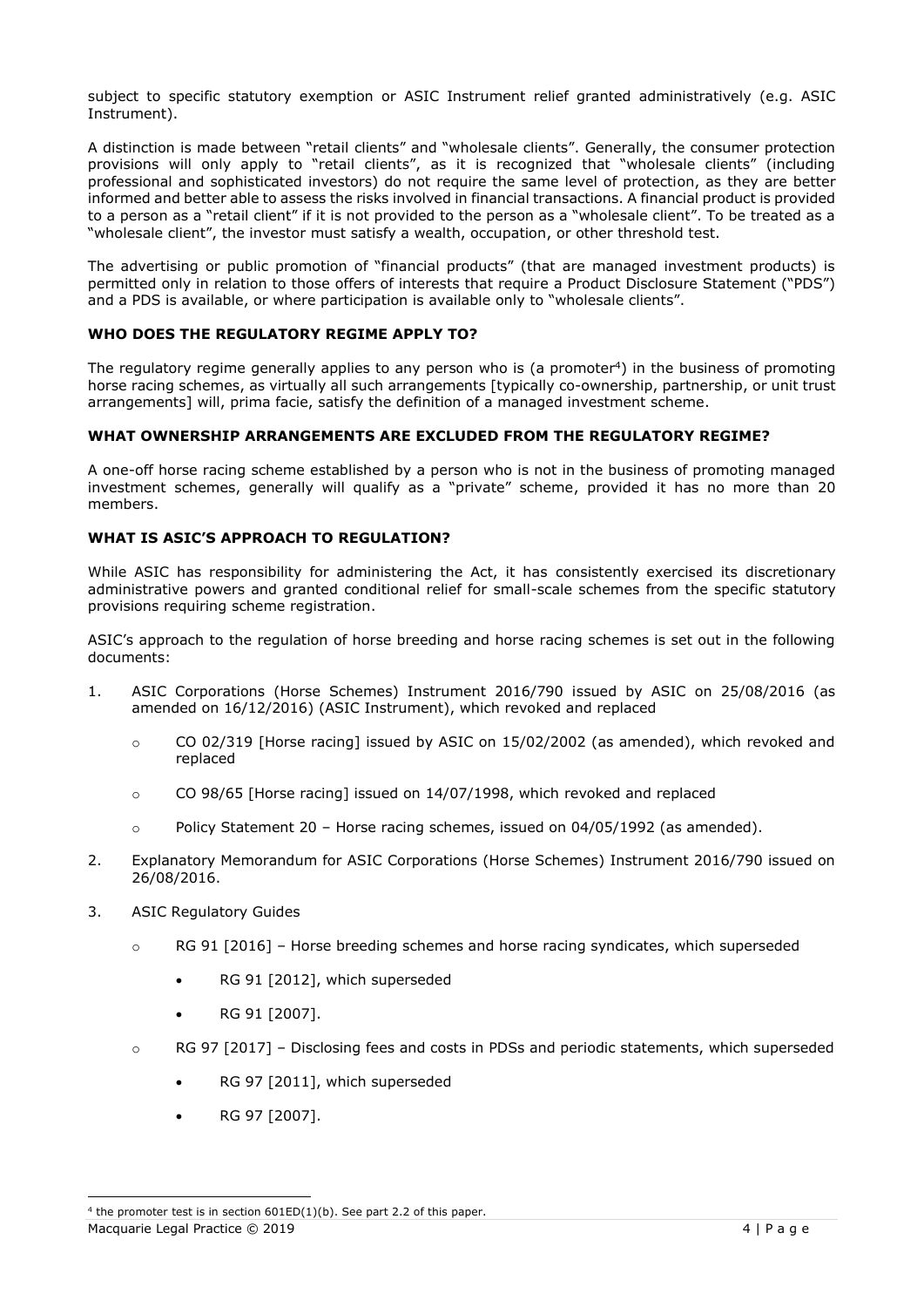- $\circ$  RG 168 [2011] Disclosure: Product Disclosure Statements (and other disclosure obligations), which superseded
	- RG 168 [2010], which superseded
	- RG 168 [2007].

The purpose of the ASIC Instrument (as was the case with the previous Class Order and Policy Statement) is to relieve those small-scale schemes which comply with the terms of the ASIC Instrument from otherwise having to comply with the statutory provisions requiring registration.

The scope of the relief is limited to the terms of the ASIC Instrument.

ASIC has reappointed the Principal Racing Authorities of the various states and territories as lead regulators to administer the terms of the ASIC Instrument within their respective jurisdictions.

If you have not already read these documents, it would be advantageous for you to do so before proceeding to read this paper.

# **WHAT ARE THE BASIC REQUIREMENTS OF THE CURRENT REGULATORY REGIME?**

While the statutory provisions and regulations are complex, the basic requirements of the regulatory regime, and how it operates, is simply explained as follows:

# **1. THE RULES (SPECIFYING EXPECTED BEHAVIORS AND OUTCOMES)**

## **Requirement for Schemes to be registered and the exceptions**

Under the Act, any horse racing scheme established by a person who is (a promoter $5$ ) in the business of promoting such schemes must be registered as a managed investment scheme, unless it qualifies as an unregistered scheme that is:

- (a) a personal offer scheme<sup>6</sup>;
- (b) a wholesale scheme<sup>7</sup>; or
- $(c)$  a lead regulator approved (ASIC Instrument<sup>8</sup> compliant) syndicate.

Investors who are "retail clients" are not permitted to participate in a wholesale scheme.

## **Requirement for promoters and managers to be licensed**

## **Promoter**

Under the Act, any horse racing scheme established by a promoter will, prima facie, fall within the requirement for registration under section 601ED, so the promoter must hold an AFS Licence or be an Authorised Representative of a licensee, when engaging in the activity.

There is no statutory exemption or ASIC Instrument relief from this requirement for a "promoter" to be licensed, regardless of whether a specific scheme is relieved by statutory exemption or the terms of the ASIC Instrument from the requirement to be registered.

## **Manager**

The manager of a horse racing scheme that is either a "registered" scheme, or an "unregistered" scheme where participation is available only by "personal offer", or to "wholesale clients", must hold an AFS Licence.

The manager, if not the promoter, of a Horse racing syndicate that is the subject of a PDS approved by a lead regulator (Principal Racing Authority) may not require a licence, subject to the terms of the ASIC Instrument.

<sup>5</sup> ibid.

 $6$  section  $1012F$ .

section 761G.

<sup>8</sup> ASIC Corporations (Horse Schemes) Instrument 2016/790.

Macquarie Legal Practice © 2019 5 | P a g e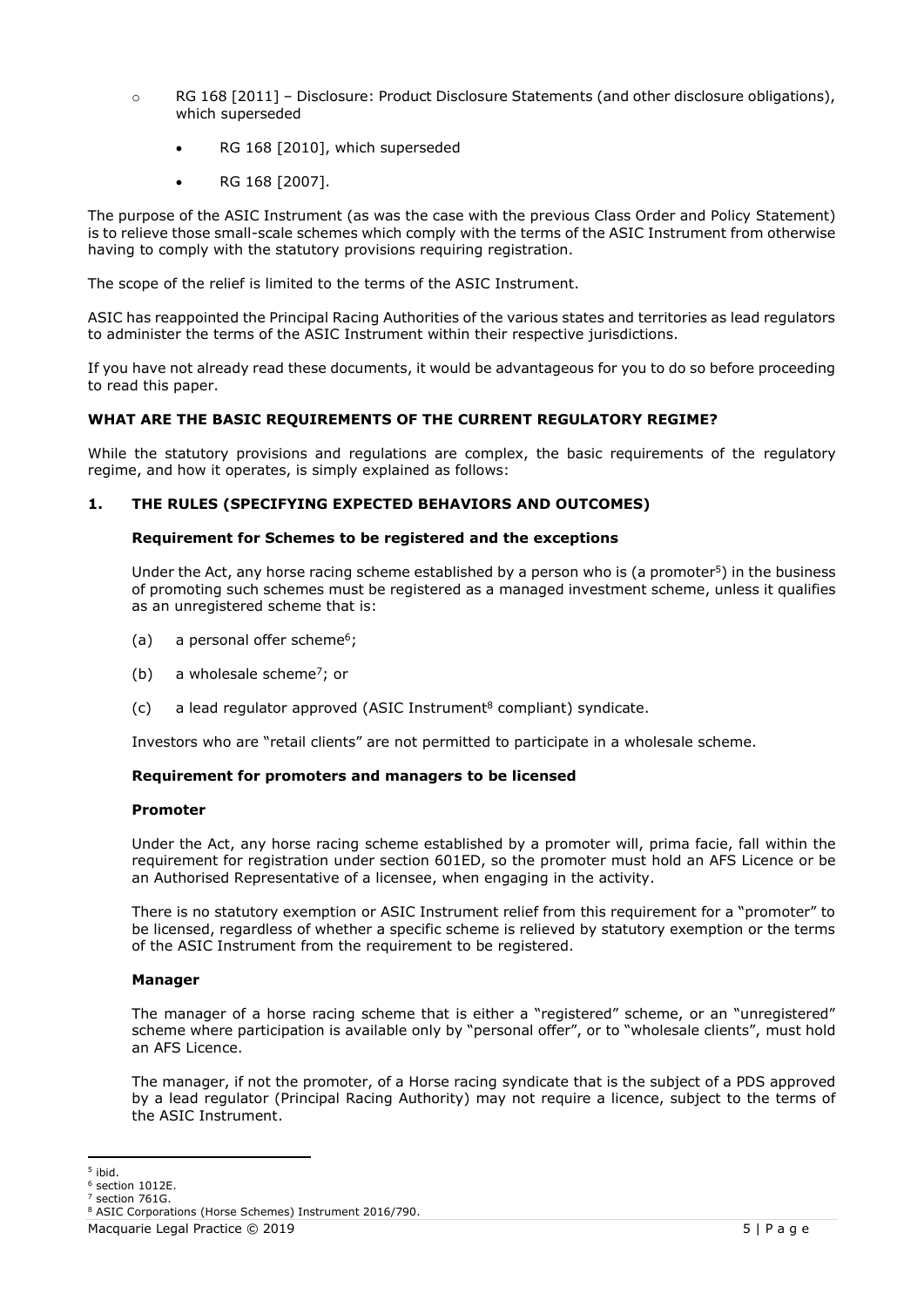# **2. THE STANDARDS (USED AS BENCHMARKS FOR COMPLIANCE)**

#### **Disclosure of key information**

The promoter of an "offer of interests" in a horse racing scheme that is either a registered managed investment scheme, or a lead regulator approved (ASIC Instrument compliant) syndicate, must disclose to prospective investors who are "retail clients" all key information required to enable them to make an informed decision whether or not to invest. The information is generally required to be set out in a PDS, which must be provided to prospective investors prior to sale.

The promoter must include with the key information the agreement which will govern the future ownership of the horse(s) the object of the scheme, including provisions dealing with the appointment of a manager and a trainer, and arrangements for the payment of operating expenses and distributions of income (prize money) earned, if any.

#### **Handling of Application Moneys and transfer of ownership**

The promoter must deposit all application money paid by investors into a designated application moneys trust account until the legal and beneficial ownership of the horse(s) is transferred to them, unencumbered. If an "offer of interests" is not fully subscribed, the promoter must refund to investors all application money received, together with any interest earned.

## **3. THE SANCTIONS (APPLIED FOR NON-COMPLIANCE WITH THE RULES)**

There are serious consequences for promoters who engage in this activity in contravention of the Act and the ARR<sup>9</sup>. Enforcement action may include prosecution and the imposition of punitive penalties, or orders requiring the payment of compensation.

# **4. THE ADMINISTRATIVE PROCESS (TO ENFORCE THE RULES AND ADMINISTER SANCTIONS)**

ASIC is responsible for administering the Act, including surveillance activities to promote compliance, investigating suspected non-compliance, and prosecuting breaches.

ASIC has appointed the Principal Racing Authorities of the various states and territories [as lead regulators] to administer the terms of the ASIC Instrument within their respective jurisdictions.

Each Principal Racing Authority (within its jurisdiction):

- (a) is responsible for administering the ARR; and
- (b) has the capacity to investigate and prosecute any person it suspects of breaching the ARR;

and as a lead regulator under the ASIC Instrument:

- (c) is responsible for administering the syndication activities of promoters within the terms of the ASIC Instrument; and
- (d) has the capacity to refer to ASIC for investigation and prosecution, any person it suspects of breaching the Act. In fact, it is probably fair to say that ASIC has an expectation that each Principal Racing Authority will undertake appropriate surveillance activities and refer suspected breaches of the Act to it for further investigation and prosecution.

#### **GENERAL**

While the current regulatory regime has been in place since 2002 (with very little change under the current ASIC Instrument) and is similar in effect to the old "prescribed interests" regime which operated from the early 1990's, there continues to be a significant level of conflicting opinion amongst industry participants (including various Principal Racing Authorities) in relation to its application. The writer hopes that the conclusions set out in this paper will provide clarification.

Various statutory provisions, regulations and rules of racing are quoted in full for the convenience of readers.

<sup>&</sup>lt;sup>9</sup> the Australian Rules of Racing (as amended) (AR#), as determined by Racing Australia Limited (RA) and adopted and administered by the Principal Racing Authority of each state or territory, together with Local Rules (LR#).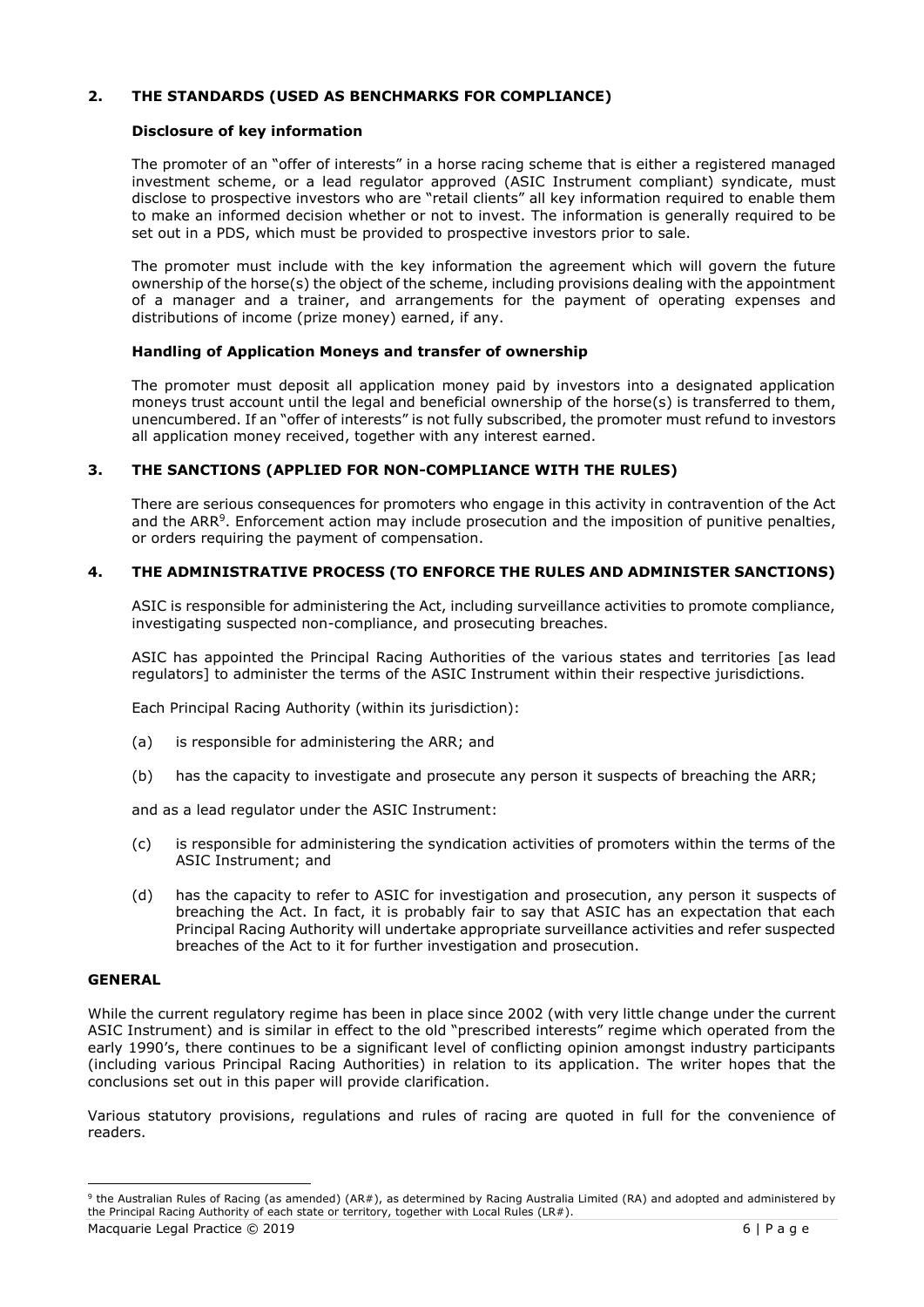## **PART 1: DOES A HORSE RACING SCHEME SATISFY THE DEFINITION OF A MANAGED INVESTMENT SCHEME?**

#### *1.1 Part summary*

*This part deals with:*

- *(a) the definition of a "managed investment scheme" in the Act, commonly referred to by its prefix "MIS;*
- *(b) the unincorporated multi-party ownership arrangements of thoroughbred racehorses within the context of the regulatory regime; and*
- *(c) the conditions of registration as the owners of a racehorse and the ARR that require the members of an unincorporated multi-party ownership arrangement to appoint:*
	- *(i) a manager; and*
	- *(ii) a licensed trainer;*

*to manage aspects of the arrangements on behalf of the group.* 

#### *Conclusion*

*The managed investments scheme regulatory regime is imbedded within the Act.*

*It is a set of compliance rules for unincorporated arrangements (schemes) involving collective investment established by a person collecting contributions of money or money's worth from investors which are then applied and managed by the operator of the scheme on behalf of the group.*

*The purpose of the rules is to ensure minimum standards of investor protection in relation to the establishment and operation of such schemes.*

*The determining criteria of a managed investment scheme can only be the legislated definition of a managed investment scheme complemented by the principles established by the case law, objectively applied.*

*The analysis of a scheme to determine if it satisfies or falls outside the scope of the definition requires that consideration be given to:*

- *(a) all its key elements, including:*
	- *(i) legal structure;*
	- *(ii) the nature of the members interests [contributions and rights to benefits]; and*
	- *(iii) modus operandi [the realities of how it is designed to operate in practice];*
- *(b) the scheme as being the entire operation [all the activities carried out in relation to the scheme as comprising the scheme's operations]; and*
- *(c) the necessary distinction between:*
	- *(i) the activities [and rights] of the individual members and those of the group; and*
	- *(ii) day-to-day "control in fact" and each of "the legal right to control" and "merely a right to participate in decision-making" [the existence of such rights in the members does not necessarily lead to the conclusion that the members have day-to-day "control in fact" over the operation of the scheme].*

*The fundamental distinction which underlies the whole of the definition is between:*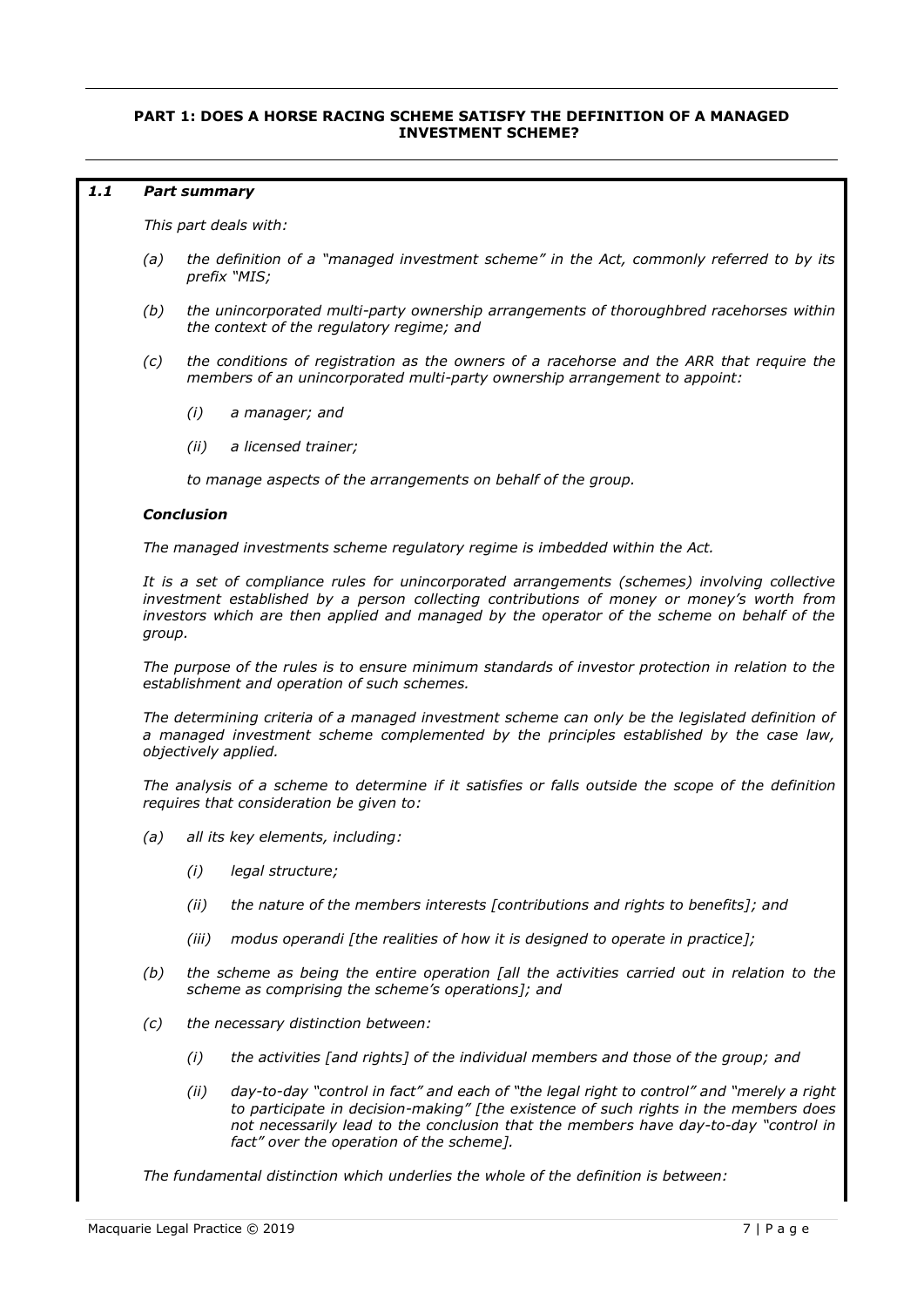- *(a) schemes where "all" the members have day-to-day control over the operation of the scheme by making "all" the decisions and implementing what is agreed; and*
- *(b) schemes where the members contributions [of money or money's worth] are either:*
	- *(i) pooled for use as the property of the scheme; or*
	- *(ii) not pooled but used in a common enterprise that constitutes the scheme;*

*with the day-to-day [routine, ordinary, everyday] activities of the scheme being managed or carried out by a person who is an operator of the scheme on behalf of the members collectively, (whether or not they have the right to be consulted or give directions).*

*The objective assessment in determining day-to-day control is necessarily prospective, viewed from the time when the arrangements are made.*

*The day-to-day control test is not about ownership or proprietorship, or the legal right to control of the scheme.*

- o *The purpose of the day-to-day control test is to make an important distinction about the nature of the investment each member of the scheme is making.*
- o *If the substance is that all the members have day-to-day "control in fact" over the operation of the scheme by making all the decisions and implementing what is agreed [actually managing or carrying out the routine, ordinary, everyday activities that comprise the scheme's operations], then the scheme will not be a managed investment scheme.*
- o *However, if the substance is that the members contributions are either pooled for use as the property of the scheme, or not pooled but used in a common enterprise that constitutes the scheme, to produce financial benefits, or benefits consisting of rights or interests in property, and the members collectively appoint a person to operate the scheme [with the authority to actually manage or carry-out the routine, ordinary, everyday activities that comprise the scheme's operations] on behalf of the group, then the scheme will be a managed investment scheme (whether or not they have the right to be consulted or give directions).*
- o *It is a negative test in the sense that for the arrangements to be a managed investment scheme they must be such that the members do not have day-to-day "control in fact" over the operation of the scheme, prospectively viewed from the time when the arrangements are made.*

*The day-to-day control test includes consideration as to whether a person who provides management services in relation to the property is either:*

- *(a) a mere "agent" who manages the property of each member individually or "investment professional" who simply provides advice to the members on enhancing the value of their own property without exercising control; or*
- *(b) an "operator" of the scheme who manages "as a whole" the property of the group.*

*The management activities of a person who is the "promoter" or "operator" are not to be imputed to the members in determining whether the members have day-to-day control over the operation of the scheme.* 

*If the key elements of a scheme satisfy the definition, then generally its establishment and operation will be subject to regulation, except if it qualifies as a "private" scheme. To qualify as a "private" scheme it must not require registration under section 601ED. In other words, it must not have more than 20 members and the person who established it must not be in the business of promoting managed investment schemes.* 

# *Horse racing schemes*

*Horse racing schemes generally [by practical necessity and to comply with the ARR] are sufficiently uniform in their key elements to justify the conclusion that any programme or plan of action formulated by a person for the purpose of 2 or more people acquiring a thoroughbred horse and using it for racing, [including the ancillary arrangements necessary for achieving that purpose] will, prima facie, satisfy the definition of a managed investment scheme.*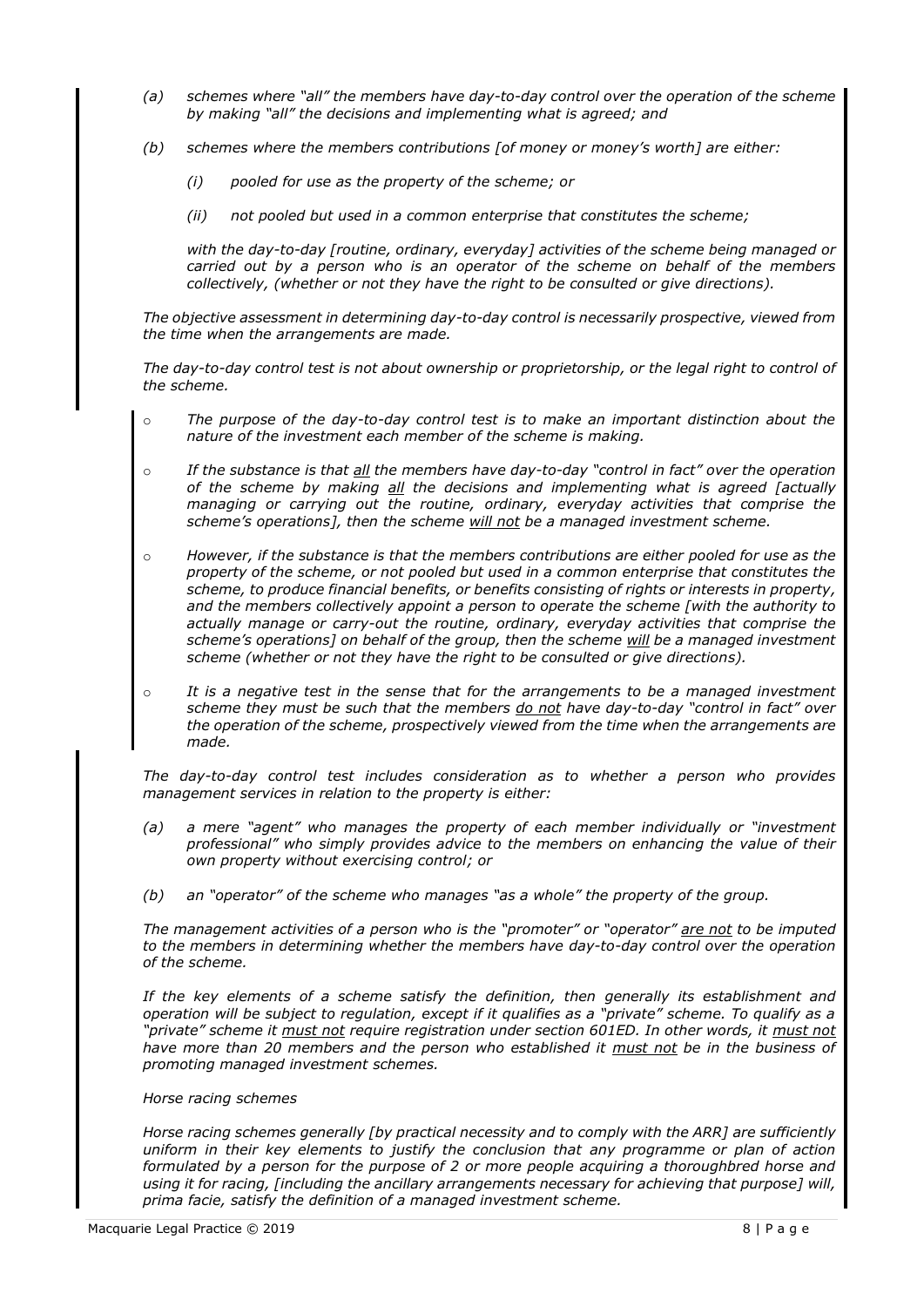*The key elements that satisfy the definition are:*

- *(a) the members contributions [of money or money's worth] are either:*
	- (*i*) pooled for use as the property of the scheme [typical of **partnership** or **unit trust***based "investment" arrangements]; or*
	- *(ii) not pooled but used in a common enterprise that constitutes the scheme [typical of co-ownership contract-based "common enterprise" arrangements];*

*to produce financial benefits, or benefits consisting of rights or interests in property;*

- *(b) the scheme is operated by a manager and a licensed trainer [with actual possession and control of the horse "as a whole"] on behalf of the members collectively; and*
- *(c) the members do not have day-to-day control over the operation of the scheme (whether or not they have the right to be consulted or give directions).*

*Co-ownership is the most common legal form of racehorse ownership involving 2 or more people.*

*The realities of horse racing schemes formulated as co-ownership contract-based "common enterprise" arrangements as they are generally designed to operate in practice are:*

- *(a) the members acquire proportionate ownership interests in a thoroughbred horse as tenantsin-common for the purpose of using it for racing and simultaneously, as of right, agree (whether expressly or by implication) to contribute to the common enterprise which constitutes the scheme:*
	- *(i) the right to use their individual interests in the horse in the operation of the common enterprise; and*
	- *(ii) money (on an ongoing basis) towards operating expenses, including horse-related and racing expenses, for which co-owners are generally severally liable [in the same proportions as the interests held];*

*to facilitate their interests being managed in common [the horse "as a whole"] for the benefit of the group;*

- *(b) the members rights (interests) to benefits produced by the scheme include the rights to:*
	- *(i) participate as members of the scheme in racing the horse "as a whole" for the benefit of the group [a benefit derived as the holders of rights or interests in property]; and*
	- *(ii) receive distributions of any income (net prize money) earned, in the same proportions as the interests held [a financial benefit produced by the scheme];*
- *(c) each member's interest in the property of the group [the horse "as a whole"] which is the subject of the scheme's operations, (not the scheme itself so far as that is different), from an operational perspective, is inseparable from the interests of the other members; and*
- *(d) the right of the members to manage their interests individually is:*
	- *(i) subordinated to the rights of the members collectively and the authority of the manager and the trainer [with actual possession and control of the horse "as a whole"] to operate the scheme on behalf of the group; and*
	- *(ii) limited to voting on those matters specified in the relevant Owners Agreement or Training Agreement as requiring the members' approval (by the requisite majority).*

*The manager and the trainer are both clearly "operators" of the scheme who:*

- *(a) control and direct aspects of the scheme's operations on behalf of the members collectively;*
- *(b) manage "as a whole" the property of the group [the members' individual interests in common - the horse "as a whole"]; and*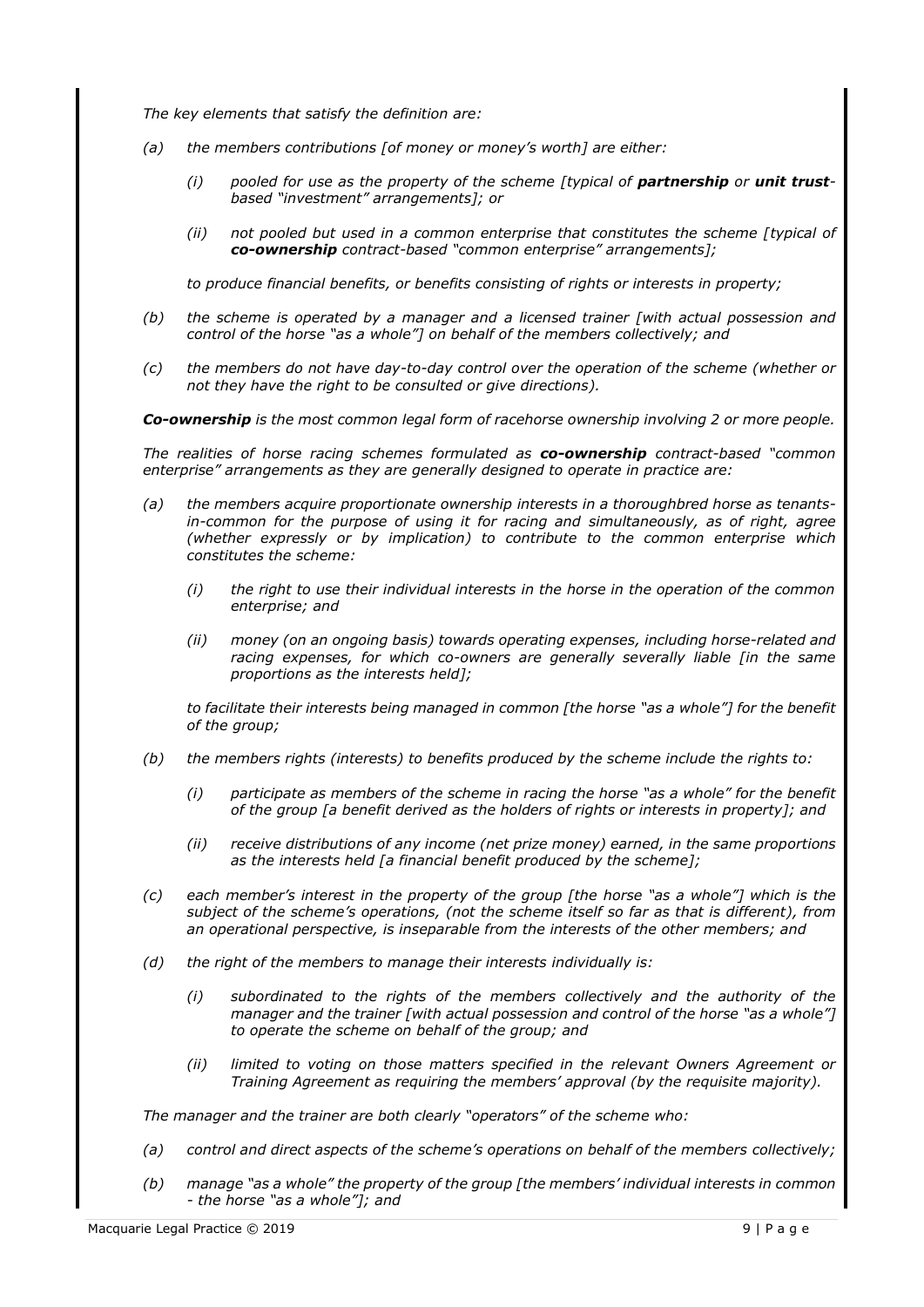*(c) procure the services of other service providers such as veterinarians, farriers, jockeys, agisters and pre-trainers, etc.*

*Neither of them is a mere "agent" who manages the property of each member individually or "investment professional" who simply provides advice to the members on enhancing the value of their own property without exercising control.*

*Accordingly, day-to-day "control in fact" over the operation of the scheme devolves to the manager and the trainer, being the people who, as operators of the scheme, actually perform "… the acts which constitute the management of or the carrying out of the activities which constitute the scheme".*

*Conversely, all the members do not have day-to-day "control in fact" over the operation of the scheme, prospectively viewed from the time when the arrangements are made. Practical necessity and the ARR require that the members:*

- *(a) agree:*
	- *(i) to appoint a person (manager) to control aspects of the scheme's operations, including those relating to its legal structure and administration, dealings with racing officialdom, the trainer and other service providers, as required, on behalf of the group [in accordance with the ARR and the terms of the TOR COA or other agreement adopted by the members]; and*
	- *(ii) to the manager on behalf of the group appointing a licensed trainer, [including agreeing to the terms of the Trainer's Training Agreement and Fees Notice], to take actual possession and control of the horse "as a whole" for the purpose of managing or carrying out those activities that collectively comprise the act of training a racehorse [in accordance with the ARR and the terms of the TOR STA or other agreement adopted by the parties]; and*

*delegate to them the authority to operate the scheme on behalf of the group; and*

*(b) surrender day-to-day control over their individual interests to the manager and the trainer so that those people can manage the members' interests in common [the horse "as a whole"] for the benefit of the group, (whether or not they have the right to be consulted or give directions).*

*However, a scheme may not possess these characteristics alone. The fact that it may also possess other characteristics, including terms that provide for the members to:*

- *(a) pay their ongoing contributions towards operating expenses directly\* to the relevant service providers [proportionate direct invoicing and payment of fees and expenses];*
- *(b) be paid their distributions of any income (prize money) directly\* via the stakes payment system;*

*[\*an alternative to the manager administering these arrangements via a designated scheme bank account] or*

*(c) participate in decision-making in accordance with the procedure (and requisite majority) set out in the applicable Owners Agreement or Training Agreement;*

*does not take it outside the scope of the definition.*

*The case law and the evidence clearly support the conclusion that the characteristics of a managed investment scheme are inherent in horse racing schemes as they are both designed to operate in practice and required to operate by the ARR. Consequently, there is no apparent basis upon which any person, including a licensed trainer, who is (a "promoter") in the business of promoting horse racing schemes, could successfully argue [in any legal forum] that the resultant schemes are outside the scope of the definition of a managed investment scheme and not subject to regulation. Any such argument would likely be a misrepresentation of the arrangements to avoid the legislative intention of the statutory provisions.*

*`*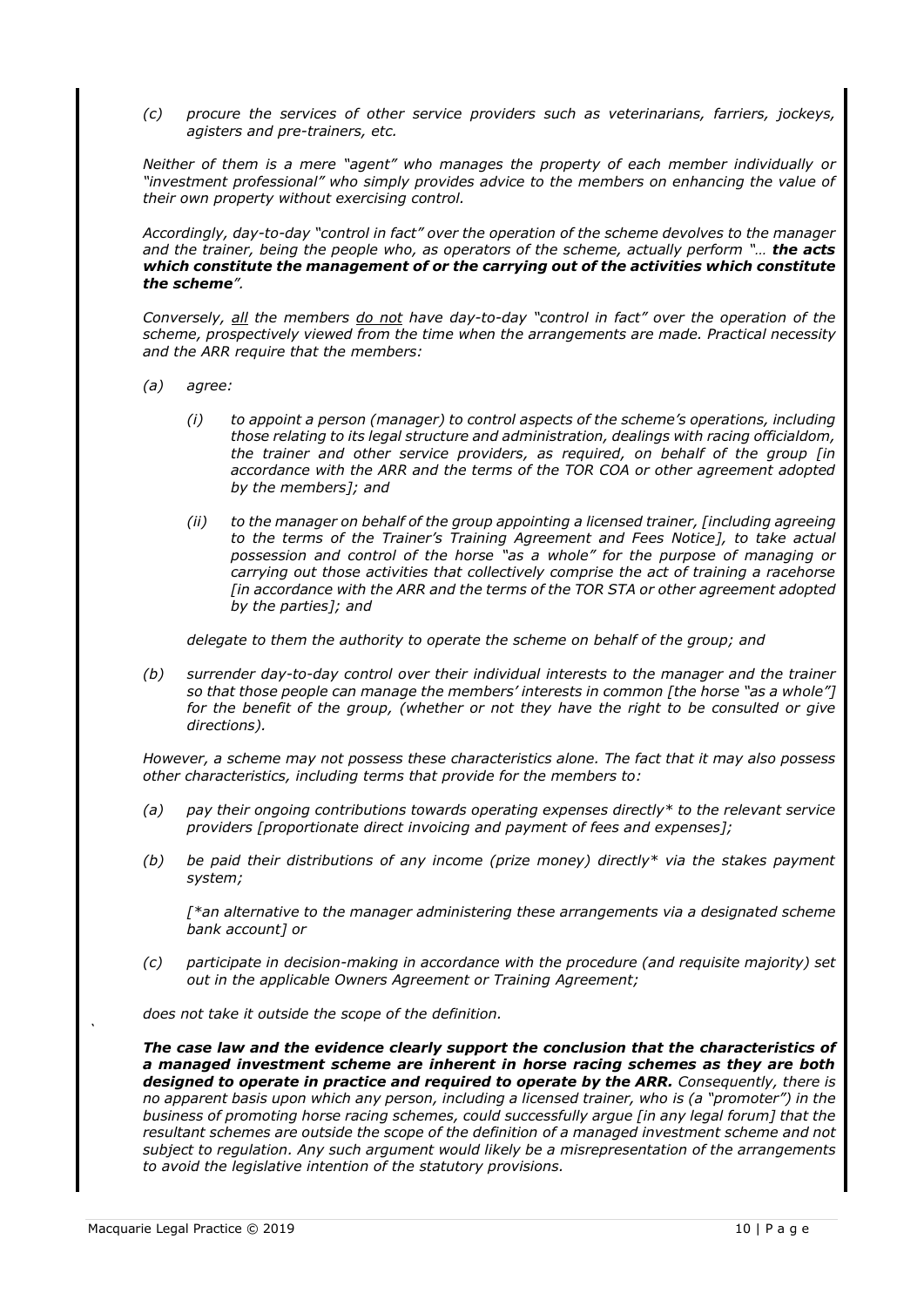*The need for all the members to exercise day-to-day control over the operation of the scheme by making all the decisions with unanimity and implementing what is agreed would be impractical and a significant impediment to the operation of the scheme which is only overcome by the members:*

- *(a) appointing a manager and a licensed trainer [with actual possession and control of the horse "as a whole"]; and*
- *(b) delegating to them the authority to operate aspects of the scheme on behalf of the members collectively.*

## **1.2 What is a managed investment scheme?**

The term "managed investment scheme" is defined in section 9 of the Act as:

- *"(a) a scheme that has the following features:*
	- *(i) people contribute money or money's worth as consideration to acquire rights ("interests") to benefits produced by the scheme (whether the rights are actual, prospective or contingent and whether they are enforceable or not);*
	- *(ii) any of the contributions are to be pooled, or used in a common enterprise, to produce financial benefits, or benefits consisting of rights or interests in property, for the people (the "members") who hold interests in the scheme (whether or not as contributors to the scheme or as people who have acquired interests from holders);*
	- *(iii) the members do not have day-to-day control over the operation of the scheme (whether or not they have the right to be consulted or give directions); …".*

The definition is deliberately wide and all-embracing and designed to catch virtually all arrangements targeting collective investment. It would by itself catch virtually all business models and structures, including co-ownership, partnership [see **ASIC v McNamara**<sup>10</sup>] and unit trustbased arrangements.

The following terms are also defined in the Act:

"*interest*" in a managed investment scheme means*:*

*"a right to benefits produced by the scheme (whether the right is actual, prospective or contingent and whether it is enforceable or not)".*

"*investment*" in a registered scheme means:

- *"(a) an interest in the scheme: or*
- *(b) a legal or equitable interest in an interest in the scheme".*

"*member*" in relation to a managed investment scheme means:

*"a person who holds an interest in the scheme".*

Some key words and phrases in the definition of a managed investment scheme are not defined in the Act, so must be given their ordinary meaning<sup>11</sup>:

"*benefit*" means:

*"an advantage or profit gained from something: enjoy the benefits of being a member".*

"*common enterprise*" means:

*"a project or undertaking by 2 or more people"*.

"*contribute*" means: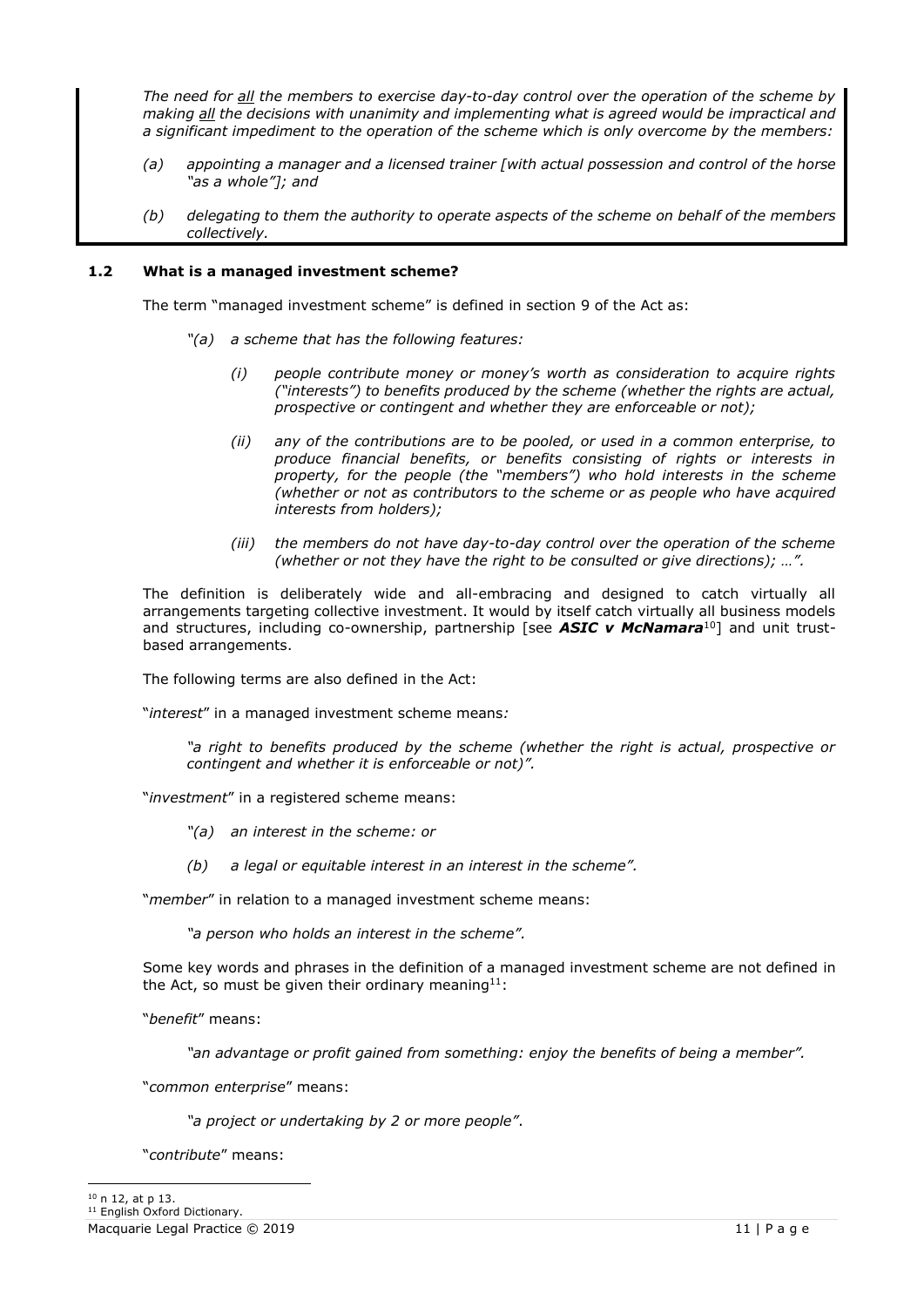*"give (something, especially money) in order to help achieve or provide something".*

"*contribution*" means:

*"a gift or payment to a common fund or collection … that part played by a person or thing in bringing about a result or helping something to advance*".

"*control*" means:

*"the power to influence or direct people's behavior or the course of events: the whole operation is under the control of a production manager".*

"*day-to-day*" means:

*"happening regularly everyday: the day-to-day management of the classroom".*

"*operation*" means:

*"the activity in which a business is involved".*

"*to operate*" means:

"*control the functioning of*".

"*scheme*" means:

*"a project or undertaking"*.

"*whether*" means:

"*expressing a doubt or choice between alternatives*" and "*the statement applies whichever of the alternatives mentioned is the case*".

"*whether or not*" means:

"*the statement applies whichever of the alternatives mentioned is the case*", and in the context of that statement "…*whichever…*" means "*used to emphasize a lack of restriction in selecting one of a defined set of alternatives – regardless of which*".

## **Modifier statements**

Each limb of the definition contains a statement in brackets beginning *with ("whether…" or "whether or not…")* which is a modifier statement to the head statement. A modifier statement is intended to provide a default rule for resolving ambiguities in elements of the head statement.

In each case the modifier statement is a **nonrestrictive modifier** which provides additional [nonessential] information that does not [express an intention to] limit or restrict the legal meaning of an element of the head statement. Whereas a **restrictive modifier** is a statement that modifies an element of the head statement in a way that is essential to its meaning.

#### **The three limbs of the definition**

## **First limb**

The head statement in the first limb of the definition "*people contribute money or money's worth as consideration to acquire rights ("interests") to benefits produced by the scheme*" is subject to the **nonrestrictive modifier** *"(whether the rights are actual, prospective or contingent and whether they are enforceable or not)".*

Consequently, [giving the word "*whether*" its ordinary meaning] the elements of the head statement apply whichever [regardless of which] of the alternatives mentioned in the modifier statement is the case. In other words, the rights being actual, prospective, or contingent and whether they are enforceable or not does not limit or restrict the legal meaning of the elements of the head statement.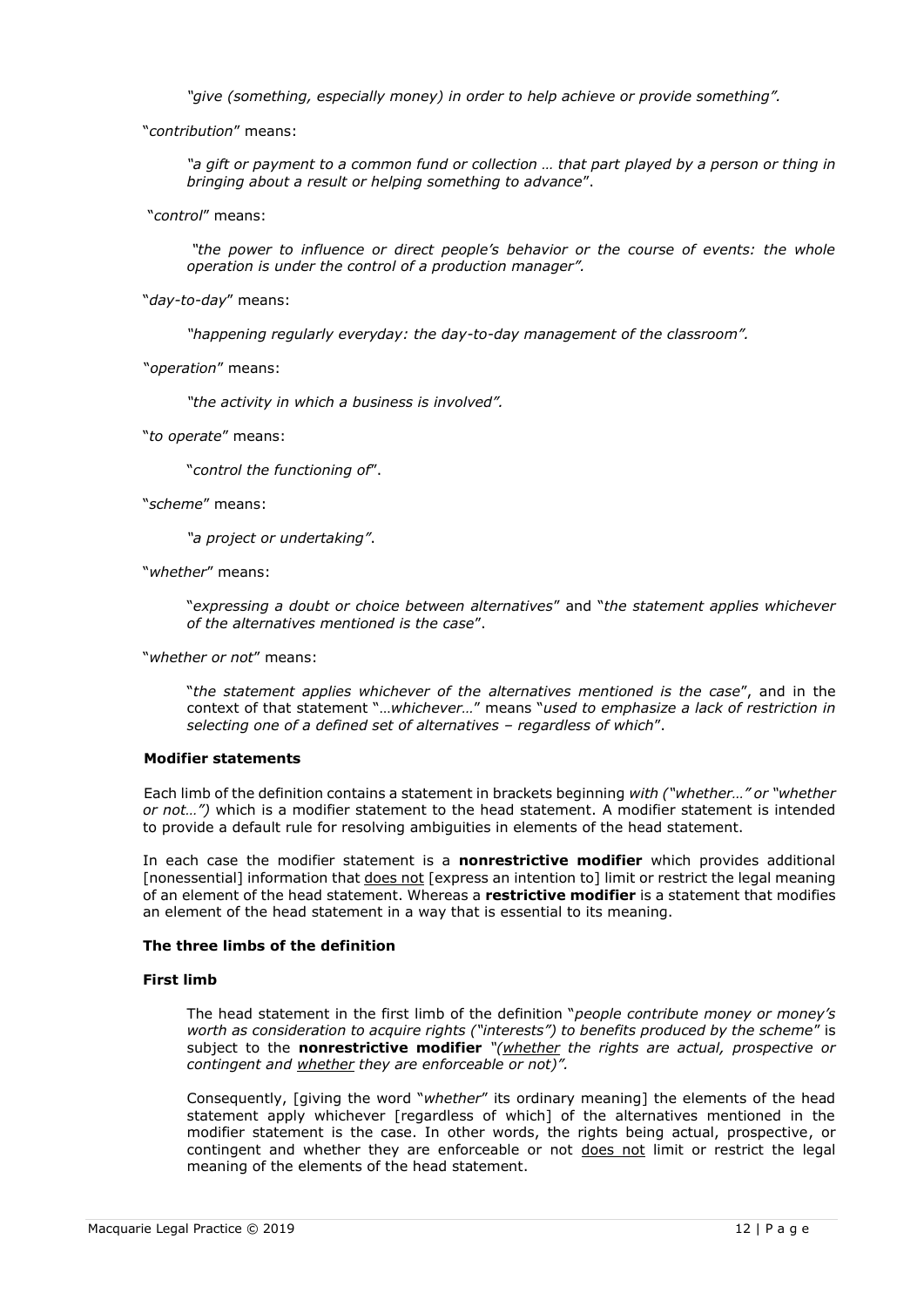## **Second limb**

The head statement in the second limb of the definition "*any of the contributions are to be pooled, or used in a common enterprise, to produce financial benefits, or benefits consisting of rights or interests in property, for the people (the "members") who hold interests in the scheme*" is subject to the **nonrestrictive modifier** *"(whether or not as contributors to the scheme or as people who have acquired interests from holders)*".

Consequently, [giving the phrase "*whether or not*" its ordinary meaning] the elements of the head statement apply whichever [regardless of which] of the alternatives mentioned in the modifier statement is the case. In other words, the members being either contributors to the scheme or people who have acquired interests from holders does not limit or restrict the legal meaning of the elements of the head statement.

# **Third limb**

The head statement in the third limb of the definition "*the members do not have day-to-day control over the operation of the scheme*" is subject to the **nonrestrictive modifier** *"(whether or not they have the right to be consulted or give directions)*".

Consequently, [giving the phrase "*whether or not*" its ordinary meaning] the elements of the head statement apply whichever [regardless of which] of the alternatives mentioned in the modifier statement is the case. In other words, any right they (the members) may have to be consulted or give directions does not limit or restrict the legal meaning of the elements of the head statement.

# **General**

A proper assessment of any arrangements between 2 or more people (members) owning or leasing a racehorse to determine whether the scheme satisfies the definition of a managed investment scheme will include an analysis of its legal structure, the nature of the members' interests, and its modus operandi. If it satisfies the definition and is not exempt, then its promotion and operation will be subject to regulation, regardless of what is intended by the person promoting or operating the scheme.

## **Relevant case law**

#### **Australian cases**

In *ASIC v McNamara*<sup>12</sup> , *Mansfield J* said:

*[17] "It follows, in my view, that the offer by AAIS and JJM of units in AFLP, and the acquisition of units by limited partners, was an offer and acquisition of interests in a managed investment scheme".*

*[41]* "*I do not think there is any inconsistency between the Act [Corporations Act] and the Partnership Act 1892 (NSW). The Act does not purport to regulate partnerships of themselves, but to regulate managed investment schemes. A managed investment scheme can take on a number of forms, determined upon by the promoters of the scheme. It happens that in this particular case the scheme is in the form of a limited partnership, and to that extent in my view the Act is able to operate in relation to the scheme itself. It does not involve the Act purporting to do something inconsistently with rights granted under the Partnership Act 1892 (NSW)…".*

*[44] "…S 109 of the Constitution provides that where there is an inconsistency between a law of the Commonwealth and a law of a State, the State law is invalid (or, in a practical sense), inoperable) to the extent of the inconsistency. Therefore, even if an inconsistency between the laws were apparent, the Act must operate to diminish the scope of the Partnership Act 1982 (NSW)".*

#### **First limb**

"interest" and "scheme"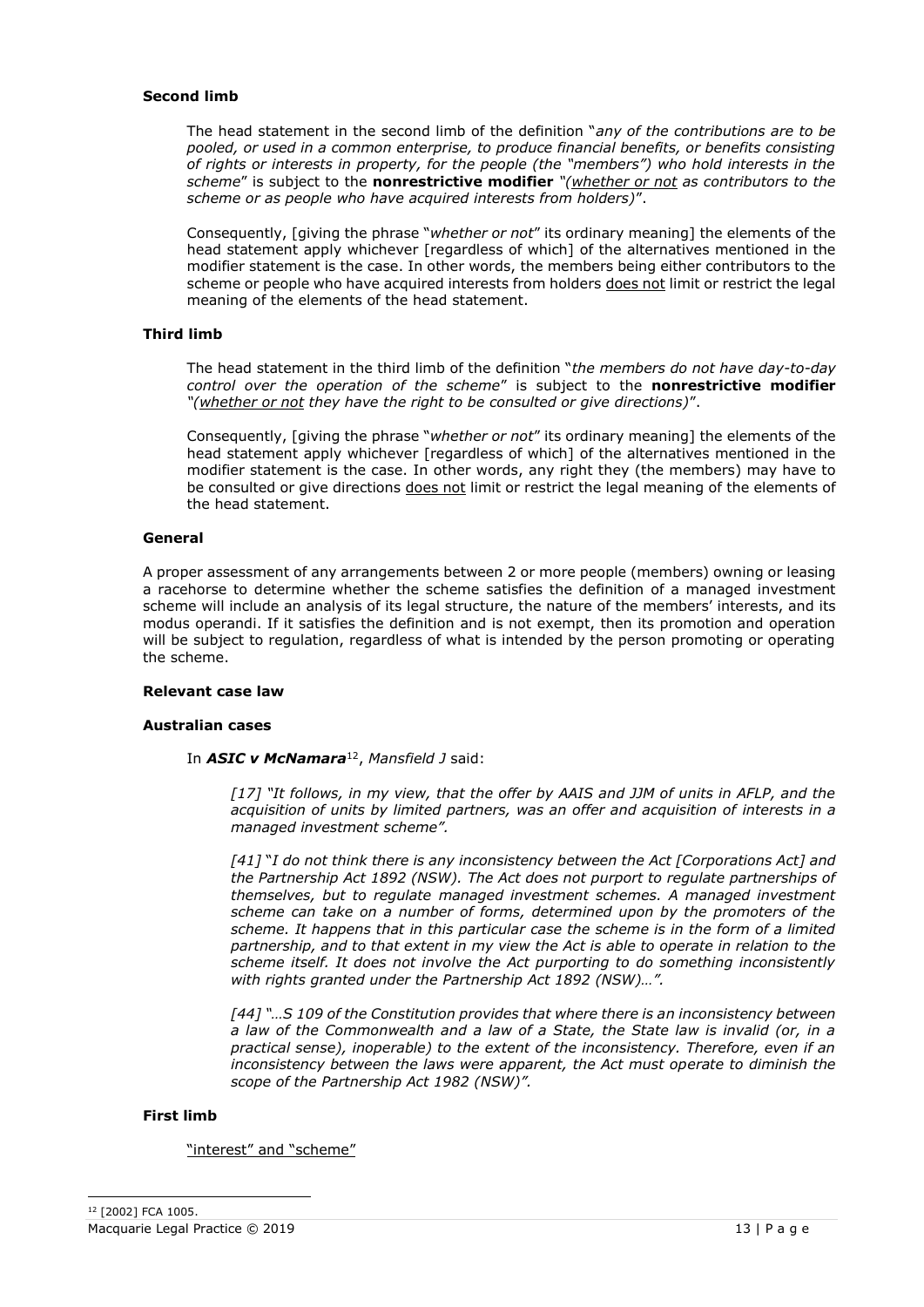#### In *Australian Softwood Forests Pty Ltd v A-G (NSW); Ex Rel Corporate Affairs Commission (the "Australian Softwood case")*<sup>13</sup> , *Mason J* said:

*[11] "In attempting to apply the statutory definition of "interest" to the transaction already outlined, we must ask ourselves, first, whether there is a "financial or business undertaking or scheme" and, secondly, what are its elements. We begin with the circumstance that the words in question are of wide import. For example, all that the*  word "scheme" requires is that there should be some programme, or plan of *action……the statutory definition is not concerned with identity of the person or persons who carry it on. It is not material that the person who offers the "interests" to the public does not himself carry on the undertaking or scheme. Nor does it matter that by subscribing for an interest a member of the public will constitute himself as one who is engaged in carrying on the enterprise".*

*[12] "……There is nothing in the notion of an undertaking or scheme that requires or implies that there is joint participation in everything comprised in the plan or that there must be a share or pooling of profits or receipts. (at p129)".*

*[15] "There are real difficulties in the suggestion that the court can read down the very comprehensive definition of "interest" by reference to the supposedly unintended consequences of a literal reading on everyday commercial transactions. The definition is so general and all-embracing that it is impossible to say that it necessarily excludes particular transactions which appear to be covered by the general words. The hazards of adopting such a course are not dispelled by the absence of a supporting context. It would be different if we could glean from the legislative provisions an overall purpose which, being limited in scope, justified a reading down of the definition. Unfortunately in this case the search for a legislative purpose takes us back to the very words of the definition for the intended scope of the operative provisions depends so heavily on the comprehensive language of that definition. As Young C.J. observed in A Home Away Pty Ltd v Commissioner for Corporate Affairs (1981) VR 475, at p 478, in discussing the meaning of "interest" as defined in s.76(1): "If it were said that we should give effect to the purpose Parliament wished to achieve, we must first ascertain the purpose".*

In the case of *ASIC v Chase Capital Management Pty Ltd*<sup>14</sup> , *Owen J* said:

*[57] "…The term "scheme" is not defined in the Law. Some guidance can be obtained from Australian Softwoods Forests Pty Ltd v Attorney-General for the State of New South Wales (1981) 148 CLR 121 at 129, where Mason J said, in the context of the term "interest" in the former* Companies *legislation: "… all that the word 'scheme' requires is that there be 'some programme, or plan of action'"*; and

*[63] "… the 'scheme' is the entire operation…".*

In the case of *ASIC v Takaran Pty Ltd*<sup>15</sup> , *Barrett J* considered the concept of a "scheme" within the definition. His Honour said, at 395:

*[15]* "*The essence of a "scheme" is a coherent and defined purpose, in the form of a "programme" or "plan of action", coupled with a series of steps or course of conduct to effectuate the purpose and pursue the programme or plan. In some cases, the scope of the scheme will readily be gathered from some constitutive document in the nature of a blueprint setting out all relevant matters. In others, there may be no writing or such as there is may tell only part of the story, leaving the remainder to be supplied by necessary implication from all the circumstances. Profit-making will almost*  invariably be a feature or objective of the kind of scheme with which s9 definition of *"managed investment scheme" is concerned, given the definition's references in several places to "benefits". Whatever is incidental and necessary to the pursuit of the profit (or "benefits") will therefore be comprehended by the scheme, including, it seems to me, steps sensible to counter risk of loss (or detriment). Every cogent plan caters for – or, at least, recognizes and takes into account – contingencies of an adverse kind*".

<sup>13</sup> (1981) 148 CLR 121.

<sup>14</sup> (2001) 36 ACSR 778.  $15$  [2003] 1 Qd R 135 at 146.

Macquarie Legal Practice © 2019 14 | P a g e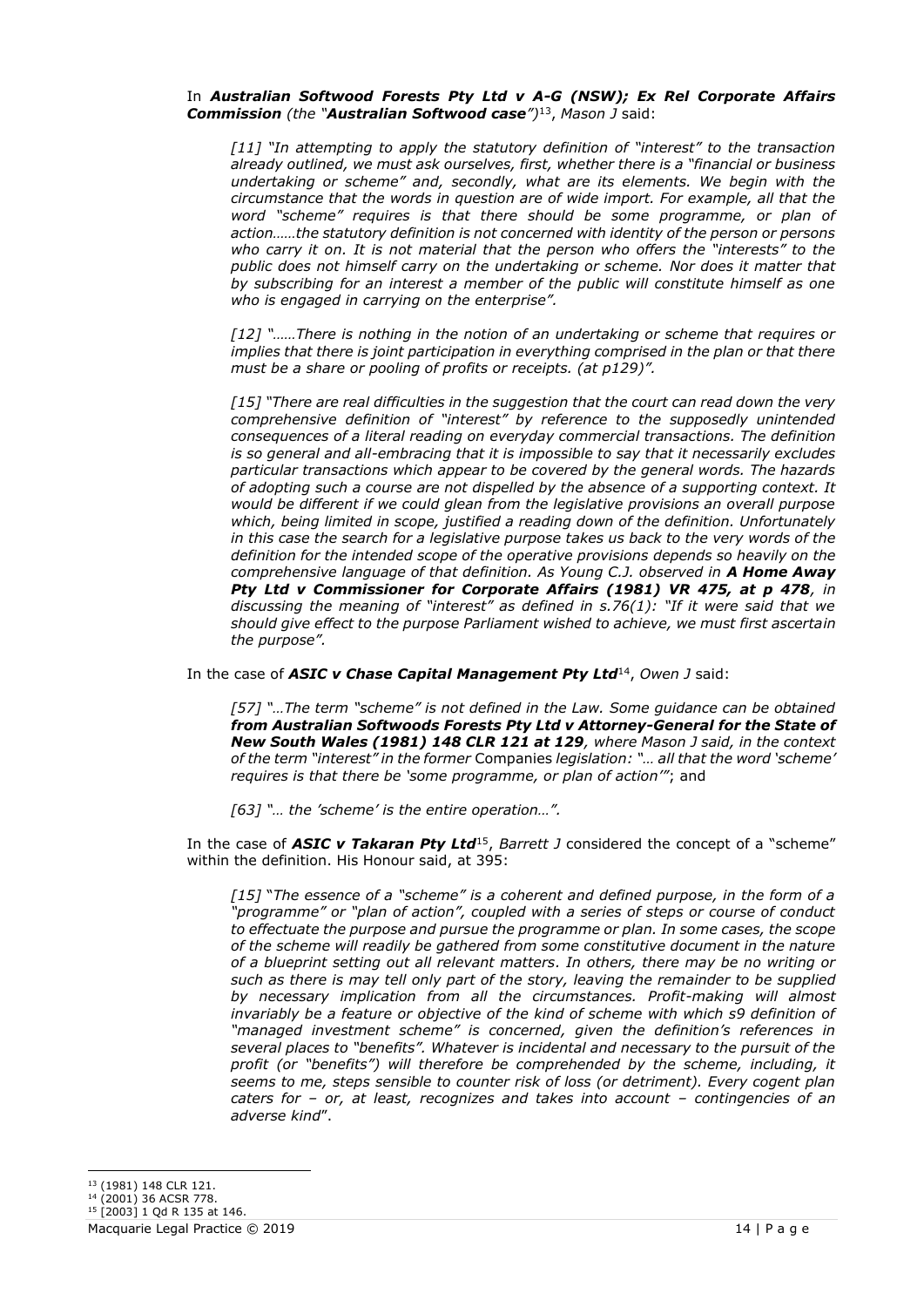*[16]* "*It must also be emphasized that a scheme having the characteristics bringing it within the s9 definition of "managed investment scheme" will not necessarily possess those characteristics alone. In Royal Bank of Canada v Inland Revenue Commissioners [1972] Ch665, Megarry J observed, in relation to the concept of "ordinary banking business", that "a statement of the essentials of a business does not seem to me, without more, to be exhaustive of all that is ordinary in that business". A managed investment scheme, like a banking business, may involve elements beyond the core attributes that give it its essential character. Elements which lie beyond those attributes but contribute to the coherence and completeness which make a "programme" or "plan of action" must form part of that "scheme". Every programme or plan of action must be taken to include the logical incidents of and consequences of and sequels to its acknowledged components".*

#### "benefit"

In the case of *ASIC v Enterprise Solutions 2000 Pty Ltd*<sup>16</sup> the promoter of a betting scheme who collected funds from Australian punters and bet them on horse races in Australia and Hong Kong using a proprietary hardware program, was held to be operating a managed investment scheme. An argument that the punters did not acquire any "interest" in a scheme and were only provided with betting services was rejected. The court said that the scheme involved rights to the benefits produced even though there was no assurance that the money invested would result in winning bets.

In the case of *Re Risqy Limited*<sup>17</sup> it was held that the prospective benefit of earning interest at a promised specified rate was a benefit of the scheme and that this requirement of the definition of "managed investment scheme" was therefore satisfied.

# **Second limb**

#### "common enterprise"

## In **Australian Softwood case**<sup>18</sup> *Mason J* said:

*[25] "…The argument is that in order to constitute a "common enterprise" there must be a joint participation in all the elements and activities that constitute the enterprise. I do not agree. An enterprise may be described as common if it consists of two or more closely connected operations on the footing that one part is to be carried out by A and the other by B, each deriving a separate profit from what he does, even though there is no pooling or sharing of receipts of profits. It will be enough that the two operations constituting the enterprise contribute to the overall purpose that unites them. There is then an enterprise common to both participants and, accordingly, a common enterprise".*

## In *WA Pines Pty Ltd v Hamilton*<sup>19</sup> *Jones J* said:

*"… as to 'common enterprise', in my opinion that phrase is apt to cover not only an enterprise in common with other investors, but also an enterprise in common with the investor and the promoter*".

## "pooling"

In *Brookfield Multiplex Limited v International Litigation Funding Partners Pte Ltd (No 3)*<sup>20</sup> , it was held [by *Justices Sundberg* and *Dowsett* in their majority decision]:

- (a) that the requirement for pooling of contributions does not require physical pooling. In this case, pooling was effected by the class action members making their individual promises available for the purposes of the scheme and the benefit of scheme members;
- (b) that the litigation funding arrangement was a common enterprise. They considered that there existed a shared purpose of successfully pursuing class action members' claims that would then benefit the class action members; and

<sup>16</sup> (2000) 35 ACSR 620.

<sup>&</sup>lt;sup>17</sup> [2008] QSC 107.

 $18$  ibid, n 13, at p 13.

<sup>19</sup> [1980] SCWA.  $20$  [2009] FCA 450.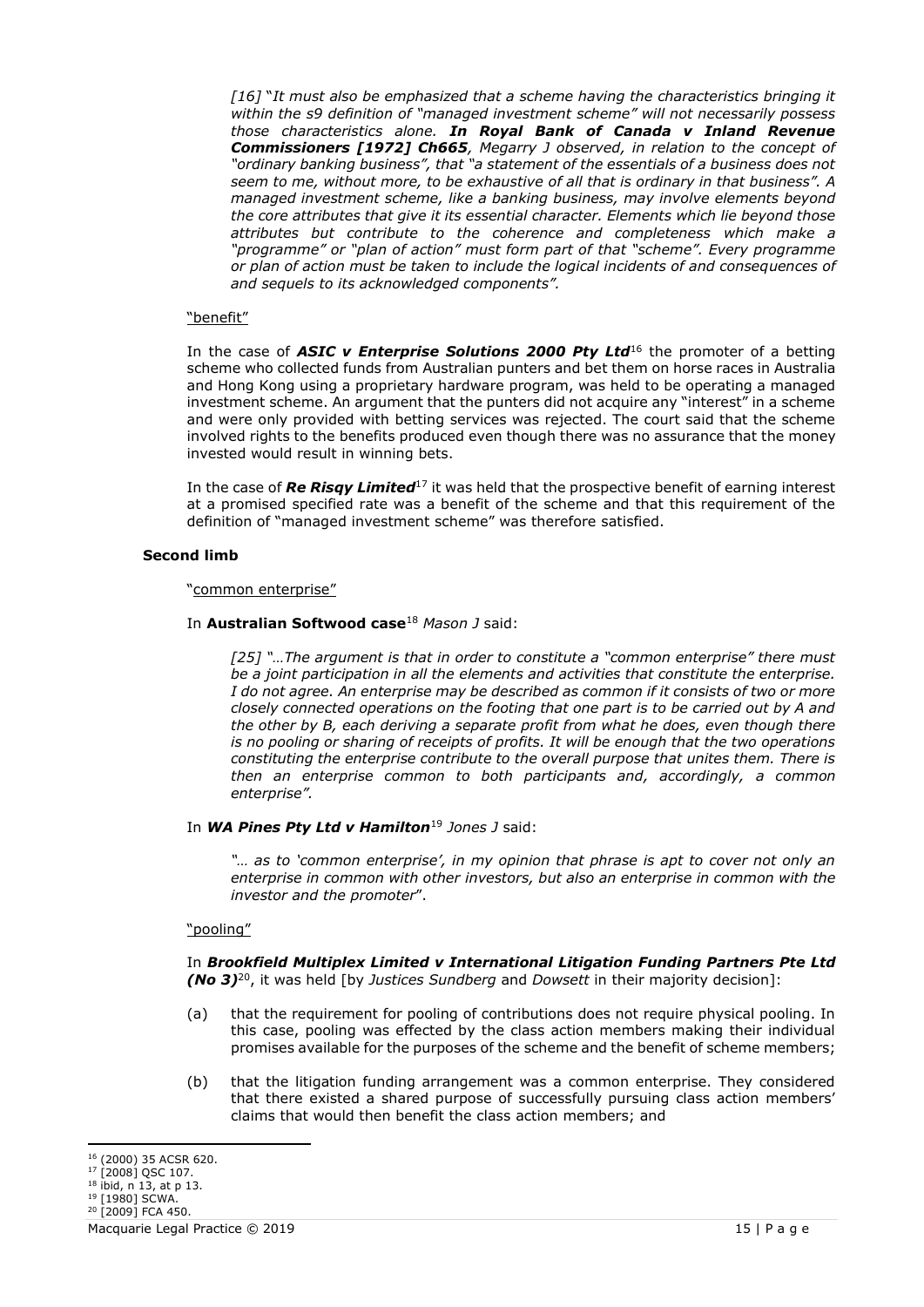(c) that the scheme was clearly an enterprise. It was economic in nature and, indeed, could be considered commercial.

# **Third limb**

"day-to-day control" over the "operation" of the "scheme"

#### In *ASIC v Chase Capital Management Pty Ltd*<sup>21</sup> , *Owen J* said:

 *[67] "… The question is whether the members have day-to-day control. It is not difficult to discern the distinction that the legislature was attempting to make. Very broadly, it is between the investment activities of an individual and that of a group. By the express terms of the applications, the investors have delegated "management" of the*  investment to CCML. There is no reservation of day-to-day or any other control or *functions. I am not sure that the appointment of a committee of some of the investors to monitor the investments would make much difference. The question still remains: who has the day-to-day control".*

#### In *Enviro Systems Renewable Resources Pty Ltd v Australian Securities & Investments Commission*<sup>22</sup> , *Martin J* said:

*[36] "In my opinion, when the scheme documentation is analysed in its entirety, the intent of the scheme is that Enviro will control the day-to-day operations of the scheme from beginning to end. Enviro offers a total package which is presented in such a way that potential participants are encouraged to take up the entire package. Notwithstanding the assertions that participants will be running their own businesses. Enviro does not intend that the participants should take an active role in the day-to*day operations of any aspect of the scheme. The success or otherwise of the scheme *is entirely dependent upon Enviro. In reality, although it is possible that some participants may choose to take an active role, the scheme is designed to attract passive investors".* 

*[37] "The purpose or object of the legislation and the regulatory regime created pursuant to the legislation would be easily defeated if the court felt obliged to rely solely upon a strict view of the legal rights and duties created by the documentation and was required to ignore the realities of the scheme as it was designed to operate in practice".*

## In *ASIC v IP Product Management Group Pty Ltd*<sup>23</sup> , *Byrne J* said:

*[22] "It will be recalled that under paragraph (iii) the existence of a right in a member to be consulted or to give directions as to the operation of the scheme does not necessarily lead to the conclusion that that member has day-to-day control over its operation. The law contemplates, therefore, some greater involvement".*

The meaning of the term "operate" has been judicially considered in Australia in *ASIC v*  **Pegasus Leveraged Options Group Pty Ltd & Anor<sup>24</sup>.** In this case, ASIC sought declarations that the defendants (Pegasus and its sole director Mr McKim) had breached numerous provisions of the Corporations Act including for operating an unregistered managed investment scheme. Mr McKim was caught by the prohibition against operating an unregistered managed investment scheme since he formulated, directed, and was actively involved in the day-to-day operation of the scheme.

#### In *ASIC v Pegasus, Justice Davies* said:

*[55] "The word "operate" is an ordinary word of the English language and, in the context, should be given its meaning in ordinary parlance. The term is not used to*  refer to ownership or proprietorship but rather to the acts which constitute the *management of or the carrying out of the activities which constitute the managed investment scheme. The Oxford English Dictionary gives these relevant meanings:* 

<sup>21</sup> (2001) 36 ACSR 778.

<sup>&</sup>lt;sup>22</sup> [2001] SASC 11.

<sup>23</sup> (2002) 42 ACSR 343.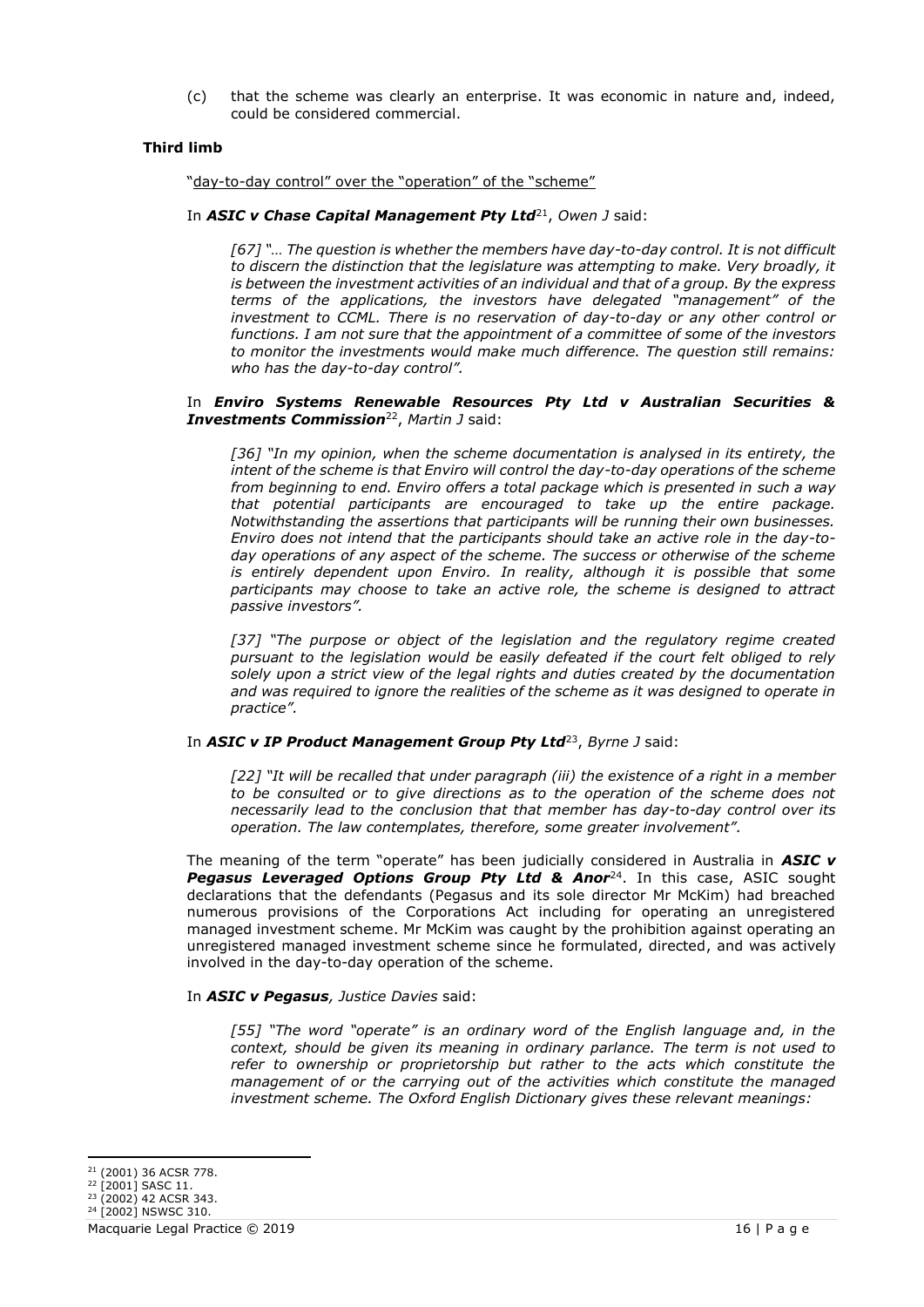*"5. To effect or produce by action or the exertion of force or influence; to bring about, accomplish, work.* 

*6. To cause or actuate the working of; to work (a machine, etc). Chiefly, US.* 

*7. To direct the working of; to manage, conduct, work (a railway, business etc); to carry out or through, direct to an end (a principle, an undertaking, etc). orig. US".* 

*[56] "I have concluded that Mr McKim operated the managed investment scheme. He was the living person who formulated and directed the scheme and he was actively involved in its day to day operations. He supervised others in their performance. I have also concluded that Mr McKim is not exempted by s601ED(6). He did not "merely" act as the agent or employee of the Pegasus. He was the directing mind and will of Pegasus and of the scheme".*

The meaning of "operate" in *ASIC v Pegasus* has been positively applied by the Supreme Courts of WA, NSW, and  $Q$ Id<sup>25</sup> since the original decision.

## In *Burton v Arcus*<sup>26</sup> , *McClure JA* said:

*[2] "I have had the advantage of reading the judgement of Buss JA. I agree that the*  appeal should be upheld for the reasons he gives. I propose to make some additional *observations on the third limb of the definition of managed investment scheme, namely whether the members had day-to-day control over the operation of the scheme. This limb of the definition links the prohibition in s601ED(5) and the relief (winding up) in s601EE of the Corporations Act 2001(Cth). Under s601ED(5) a person must not operate a managed investment scheme unless it is registered. If a person operates an unregistered managed investment scheme, that scheme can be wound up under s601EE. The word "operate" in the context of s601ED(5) and s601EE is to be given its ordinary meaning. The term is not used to refer to ownership or proprietorship but rather to acts that constitute the management of or the carrying out of the activities comprising the managed investment scheme: see Australian Securities and Investments Commission v Pegasus Leveraged Options Group Pty Ltd (2002) 41 ACSR 561 at 574".*

*[3] "The appellants contended that Global Finance Group Pty Ltd ("Global") operated the private contributory mortgage investment scheme to which the appellants and respondents were parties ("the Newrose scheme") and that it was a managed*  investment scheme as defined. If the investors collectively had the day-to-day control *of the operation of the Newrose Scheme, it could not be said that Global operated the scheme (see s601ED(6) which provides that a person does not operate a scheme merely because he is acting as an agent or employee for another)".*

*[4] "A managed investment scheme must be registered prior to commencement of the operation of the scheme. The phrase "day-to-day" means routine, ordinary, everyday management or operational decisions. I am of the view that the term "control" in the definition means authority to decide and direct and not merely to participate in decision-making".*

*[5] "The respondents rely on two related submissions on the issue of day-to-day control. First, they contend the investors had control of all relevant matters which the identify as the nature, terms and conditions of the investment, whether to extend the term of the investment and matters relating to enforcement on default. Secondly, they contend that Global's role in the operation of the scheme was purely administrative and involved no decision-making in its implementation or operation. They identify Global's role in the operation of the scheme as confined to acting as a mere conduit*  for the payment of interest and the return of capital at the end of the term of the *investment".*

*[7] "The appellants contended that Global's authority to administer the mortgage extended to enforcement upon breach. That would encompass decisions about whether and if so when to issue a notice of demand or default notice, whether to enter into possession of the mortgaged property or sell it or whether to commence proceedings.* 

Macquarie Legal Practice © 2019 17 | P a g e

<sup>25</sup> Re Risqy Limited (No 2) [2008] QSC 139.

<sup>&</sup>lt;sup>26</sup> (Appeal Judgement) [2006] WASCA 0071. Also see (Original Decision) [2004] WASC 244.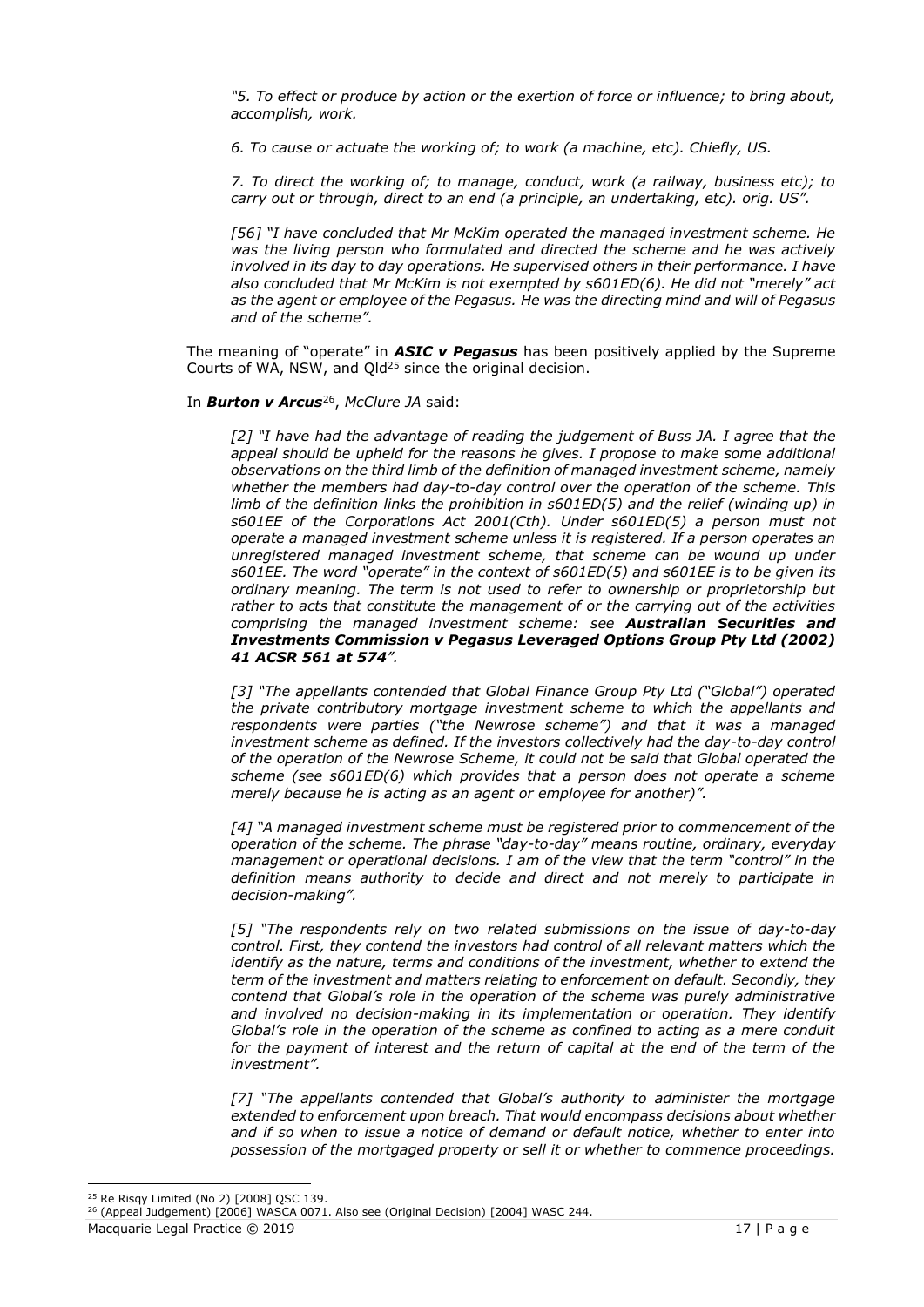*Without Global having such authority, the mortgagees could only take action under the mortgage if they all agreed to the proposed course of action".*

*[8] "The need for unanimity is a very significant practical impediment to acting in relation to, or under, the mortgage. I accept that is the commercial reason for the*  investors' express delegation to Global of authority to administer all matters relating to the mortgage. It would be impractical for all the investors to control the *implementation of what had been agreed between each investor and Global and what was agreed in the mortgage…".*

*[9] "First it is necessary to identify the plan or scheme in question. Global carried on the business of promoting and arranging private contributory mortgage investments…".*

*[10] "That brings me to the issue of Global's role in the Newrose scheme. It is apparent from the affidavit evidence on which the appellants relied that the question whether Global was in day-to-day control of the operation of the scheme was not understood to be a live issue. The evidence is scanty and incidental. Much depends on inference. What is clear is that Global initiated and promoted the Newrose scheme to a wide range of potential investors numbering more than 20. The promotion of the investment involved the provision of positive information and opinions as to the prudence of the* investment. All contact relating to the Newrose scheme was between the individual *investor(s) and Global. The investors did not know or deal with each other before the commencement of the operation of the scheme. During the term of the Newrose scheme, the identity of investors changed (by assignment of a share in the mortgage) without reference to the other investors. The change was organized and facilitated by Global".*

*[11] "Further, it can be inferred from the evidence that after acceptance of Global's offer and the payment of their investment contribution, the investors had no involvement in the management of the investment until after Global went into administration in February 1999. Thereafter it went into liquidation. It is the case that at some stage after Global went into administration the investors who were mortgagees at that time assumed day-to-day control over the Newrose scheme. However, that does not affect the position at the inception of the Newrose scheme until February 1999 or whether the mortgage is scheme property".*

*[12] "From the time of receipt of the investors' funds, Global acted in a variety of ways without reference to or direction from the investors…".*

*[16] "It is apparent from the above that the investors delegated significant management functions to Global. Although there were few discretionary decisions, other decisions involved evaluative judgements bearing a similarity to discretionary decisions. Still other decisions were supervisory in nature but fell short of being purely pro forma in nature. Indeed, the nature and extent of Global's day-to-day control in operating the Newrose scheme and other similar schemes resulted in widespread breaches of its express and implied duties to investors … I do not rely on Global's misconduct as establishing day-to-day control. Rather it demonstrates that its day-to*day control of management provided it with the opportunity to engage in systemic *misconduct".* 

*"… I am satisfied that Global had day-to-day control over the operation of the Newrose scheme".*

## In *Burton v Arcus, Buss JA* said:

*[73] "The term "day-to-day" connotes routine, ordinary, everyday. See The Shorter Oxford Dictionary (1993), page 598; The Macquarie Dictionary (Third Edition), page 492".*

*[74] "As the Privy Council observed in Bermuda Cablevisions Ltd v Colica Trust Co Ltd [1998] AC 198 at 207, expressions such as "control" take their colour from the context in which they appear: there is no general rule as to the meaning of the word "control. The expression "day-to-day control" is not a term of art. It must be given the meaning which the context requires. …".*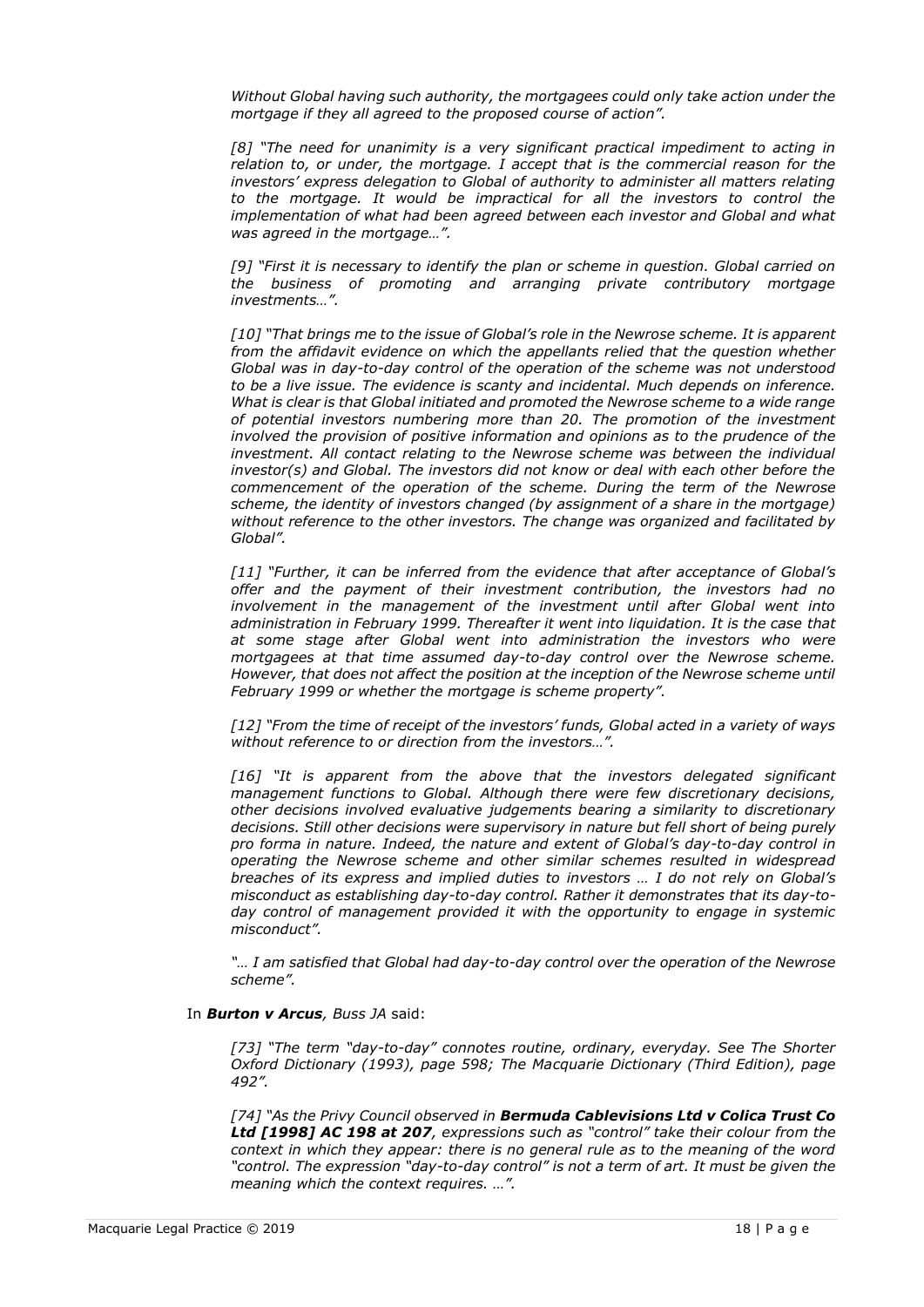*[79] "In my opinion, the third element in para (a) of the definition is concerned with control in fact as distinct from the legal right to control. It is also concerned with control*  in fact by the members of a scheme as a whole. The members as a whole may not *have control in fact even though the constructive document for the scheme may confer on them the legal right to control".*

*[80] "The members of a scheme will have "day-to-day control over the operation of the scheme" if:*

- *(a) the members as a whole participate in making the routine, ordinary, everyday business decisions relating to its management; and*
- *(b) the members as a whole are bound by the decisions which are made".*

*"Conversely, if the members as a whole do not participate in making the routine, ordinary, everyday business decisions relating to the management of the scheme or if the members as a whole are not bound by the decisions which are made, they will not have day-to-day control over its operation".*

*[81] "The concept of "day-to-day control over the operation of the scheme", within para (a) of the definition, does not, of course, require that there be activities in relation to the scheme on each and every day or even on most days during the term of the scheme".* 

*[82] "In my opinion, the circumstance that the promoter or operator of a scheme manages the scheme (or certain aspects of it) on behalf of the members does not mean that the members by their agent, the promoter or operator, have day-to-day control in fact over the operation of the scheme. In other words, the management activities of the promoter or operator in relation to a scheme are not to be imputed to the members in determining whether the members have such day-to-day control".*

*[83] "My construction of the third element in para (a) of the definition gives effect to the evident legislative purpose or object embodied in the definition and Ch 5C. If:*

- *(a) the third element in para (a) of the definition was concerned with the legal right to control and not control in fact; or*
- *(b) the management activities of the promoter or operator in relation to the scheme were to be imputed to the members in evaluating whether the third element was satisfied or not, with the consequence that if the promoter or operator had "dayto-day control over the operation of the scheme" then the members, by their agent, the promoter or operator, would have day-to-day control,*

*the legislative framework for the regulation of managed investment schemes would be seriously, if not entirely, eroded".*

#### The activities that constitute the act of "training" a racehorse and the person in "control" of those activities

The only industry specific case law found by the writer that provides authoritative guidance in relation to these characteristics inherent in horse racing schemes is the decision of *Mr. D.B. Armati* in *Racing NSW v Vasili*<sup>27</sup> and the two Racing Appeal Authority Queensland cases referred to in that decision. The case involved charges that were the subject of prior hearings against licensed trainer *Mr Con Karakatsanis* and registered owner *Mr Angelis Vasili*, it being determined that *Mr. Vasilis* was in fact the trainer of various horses owned by him when he was not the holder of a current trainer's licence and that he improperly held licensed trainer *Mr. Karakatsanis* out to be the trainer of those horses. In his judgement, *Mr. Armati* referred to two Queensland decisions which were referenced in submissions in the following terms:

*[78] "…The Appeal Panel referred to these cases in the following terms:*

Macquarie Legal Practice © 2019 19 | P a g e <sup>27</sup> Racing Appeals Tribunal NSW 12 June 2019.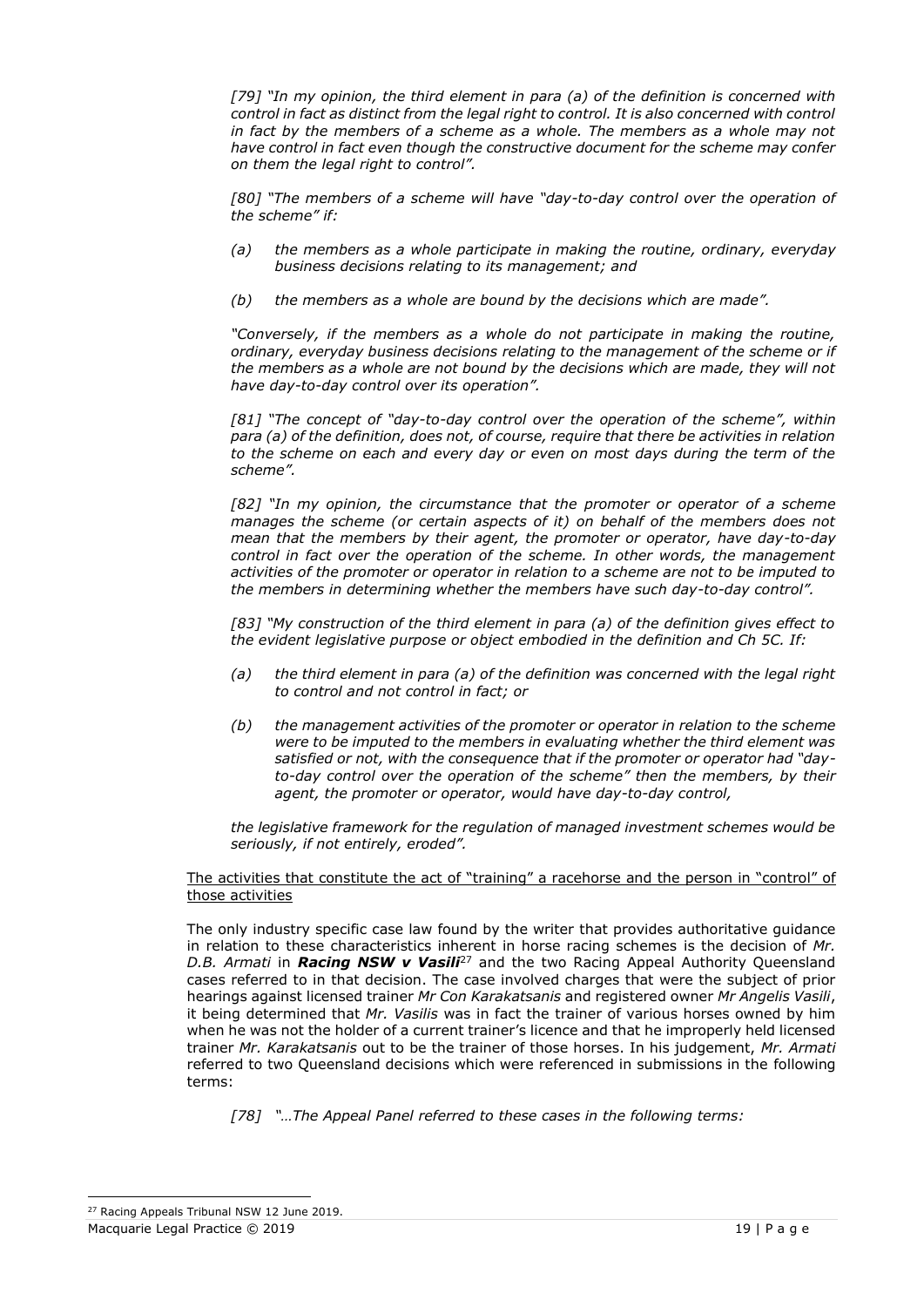*"21 …Racing Appeal Authority Queensland … The appeal of Mrs Julie Nash, a decision handed down 8 January 2001, the Authority described training in the following way:*

*"There is no single action that provides and defines the concept of training a racehorse. Training encompasses a range of tasks that collectively make up the practice of training a thoroughbred. These include feeding, grooming, caring, stabling, treating, exercising, setting trackwork regimes, assessment of form, nominating, accepting and an increasing list of singular minor tasks. A trainer that participates in all the tasks can, when considered collectively, make up the practice of training".*

*"22 …Racing Appeal Authority in the Appeal of Robert Heathcote, delivered on 18 June 2002:*

*"As has been commented on above, there are numerous tasks which make up the training of a racehorse. To these should be added that the essential matter which relates to who is the person training a racehorse, is who is the person in "control" of the horse. The meaning of "control" in this context is simply not the physical control of the horse but who has the dominance in those non-exhaustive activities referred to in the decision of Nash that make up the act of training".*

## **UK cases**

Once regarded as the leading UK case in relation to precisely what constitutes "day-to-day control" is that of *Andrew Brown (and others) v InnovatorOne PLC (and others)*<sup>28</sup> .

The relevant aspects of this case centered on the meaning of "… *day-to-day control over the management of the property*" under *the Financial Services and Markets Act 2000 (UK), (FSMA),* which is the UK equivalent of the Australian legislation.

#### In *Andrew Brown v InnovatorOne Justice Hamblen* said:

*[1166] "The crux of this issue was whether the Schemes met the negative "day-to-day control" requirement in s.235(2) – "The arrangements must be such that the persons who are to participate ("participants") do not have day to day control over the management of the property, whether or not they have the right to be consulted or give directions".*

[*1167] "As already found, it was the understanding of the individual Defendants that the schemes were not CIS's because of the second advice of Mr Crystal and the amendments to the documentation made in consequence. In particular, it was believed that the investors had the requisite "day to day control over the management of the property" of the scheme".*

*[1168] "There was and remains a lack of clarity as to what the "day-to-day control requirement means. This is illustrated by the July 2008 report of the Financial Markets Law Committee ("FMLC") entitled "Operating a Collective Investment Scheme: Legal assessment of problems associated with the definition of Collective Investment Scheme and related terms" written by a Working Group chaired by Mr Michael Brindle QC".*

*[1169] "The role of the FMRC is to identify issues of legal uncertainty on the framework of the wholesale financial markets. Under the heading 'Legal uncertainties in the definition of CIS', the report states: "The notion of 'day-to-day control' is vague and FSMA does not give any further guidance on how it should be interpreted. Furthermore, the phrase "whether or not they have the right to be consulted or to give directions", which purports to clarify the "day-to-day control of the property" notion, is also obscure. There is no clear picture as to which level of control the "right to be consulted or to give directions" encompasses" (para 2.5). More specifically, the report comments as follows (para 3.9):*

*"Day-to-day control over the management of …" is not a wholly easy concept. "Control over the management of…" is presumably intended to be distinguished*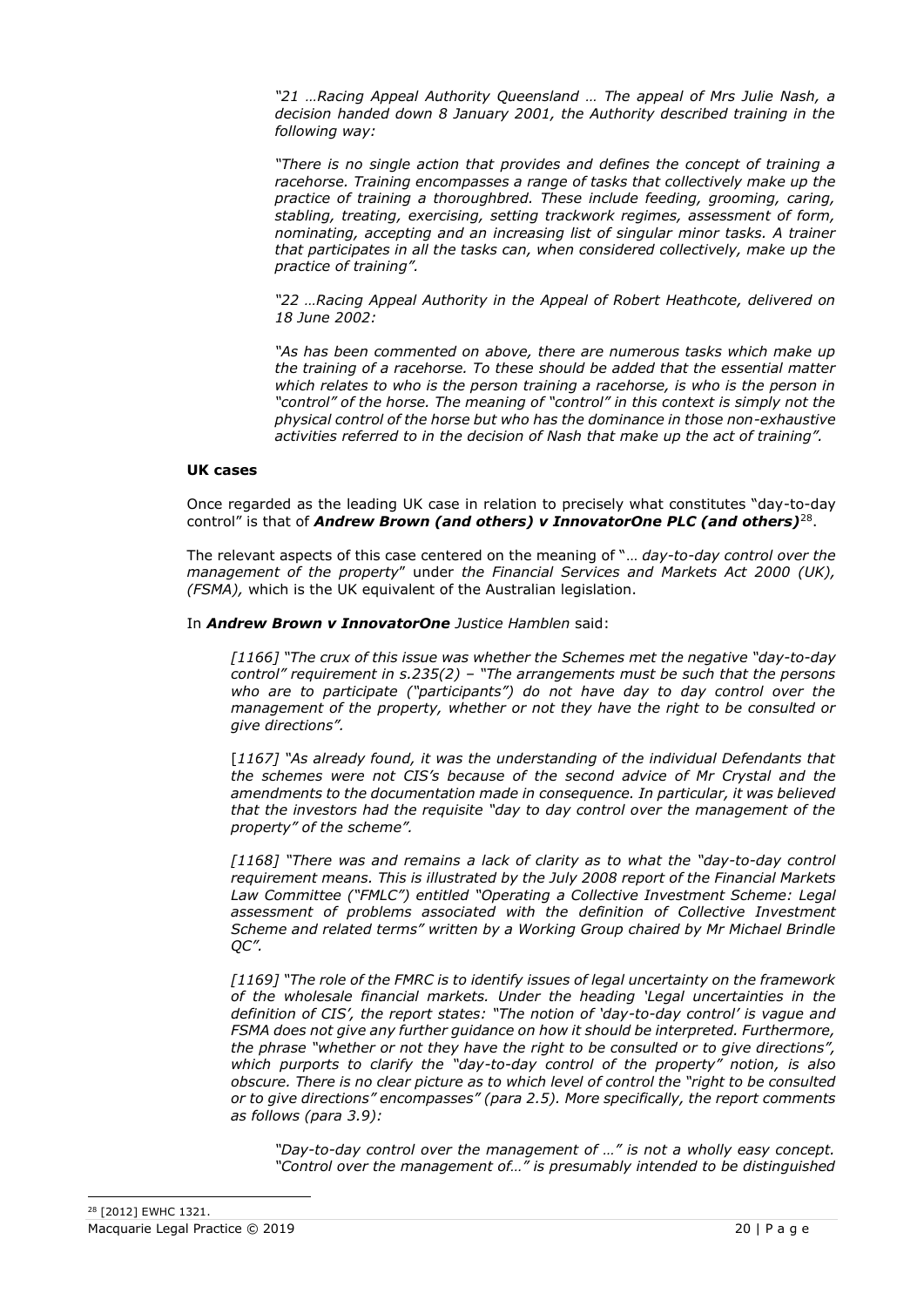*from "management of …" i.e. arrangements will not qualify simply because the participants do not manage the property themselves. On the other hand "dayto-day control" must clearly mean more than "have the right" to be consulted or give directions". In Elliott, Laddie J referred in "colloquial terms" to "minding the shop". In practice it is not always easy to apply the test, though it appears as a minimum the participants should be in a position to tell the person who is actually managing the property what to do on a day-to-day basis".*

*Justice Hamblen* then confirmed that it is not the right to exercise control – but the actual exercise – that is important.

*[1170] "In the present case the Claimants were in a position to tell Mr Carter, the person actually managing the property, what to do on a continuing day to day basis. They could have exercised that control at any time. However, I agree with the Claimants that more is required and that they must actually exercise that control sufficiently to be regarded as being in effective control. It is necessary to look beyond the documents which may provide for "day-to-day control" by investors and to consider how the scheme was designed to and did operate in practice. This is borne out by the Australian case of Enviro (2001) 36 A.C.S.R. 762 in relation to the similar "day-today control" test under the Australian definition of the equivalent to a CIS. In his judgment Martin J stated as follows:*

*[37] "…"* 29 *.*

*Justice Hamblen* found that the investors did not give directions or assert their rights to exercise day-to-day control sufficiently to be regarded as being in effective control over the management of the property and rejected an argument that this was the investors' choice, instead holding that:

*[1171] "… the degree of control actually exercised was as envisaged by the [marketing documents] and the documentation. It was thought that the documentation would mean that that degree of control was sufficient, but I find that it was not".*

*Justice Hamblen* also found that:

- (a) establishing such schemes was a regulated activity; and
- (b) such schemes were collective investment schemes from the point in time when the investors paid their subscription money rather than from some later point in time when the members failed to exercise day-to-day control sufficiently to be regarded as being in effective control over the management of the property [see paragraphs *[1172]* to *[1179]* of judgement].

In relation to the observations of the FMRC referenced in paragraphs *[1168]* and *[1169]* of that judgement, those observations should be reviewed alongside the observations of the Financial Conduct Authority (FCA) subsequently published in its *FCA Handbook (UK) [2014].* Se*e Perimeter Guidance – Chapter 11: Guidance on property investment clubs and land investment schemes – PERG 11.1. [Background] and PERG 11.2 [Guidance on property investment clubs],* and particularly the answers to Q4, Q6, and Q12.

Chapter 11 is concerned with the rights of the members of some property investment clubs (sometimes known as buy-to-let schemes, buy-to-let syndicates, or property investment syndicates) in the UK, where the members have been considered to have control over the day-to-day management of the property:

*"Q.4: What is a collective investment scheme and will my property investment scheme be one?*

- *Broadly speaking, a collective investment scheme is any arrangement:*
	- *the purpose or effect of which is to enable those taking part (either by owning the property, or part of it, or otherwise) to participate in or receive profits or income arising from the acquisition, holding, management or disposal of the property;*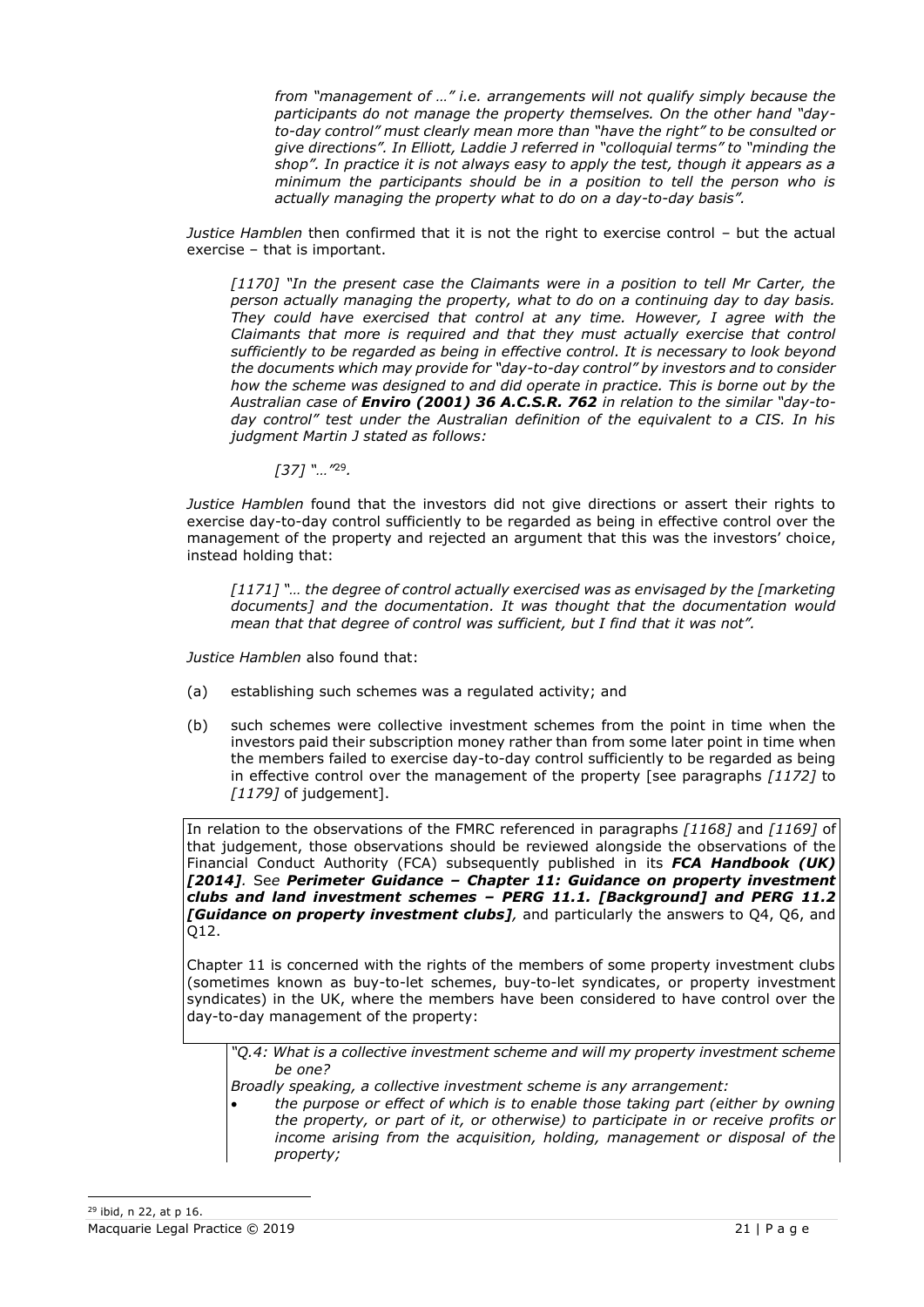- *where persons taking part do not have day-to-day control over the management or disposal of the property;*
- *where either the contributions and profits or income are pooled, or the property is managed as a whole by or on behalf of the operator of the scheme, or both.*

*Whether your property investment club is a collective investment scheme or not will depend on its individual structure and the facts surrounding it. If your club meets each of the above conditions and is not exempt, then its operation and promotion should come under FCA regulation. This is regardless of whether that was intended by the person operating or promoting the club".*

*"Q.6: What is the purpose of the day-to-day control test and the nature of day-to-day control?*

*The purpose of the day-to-day control test is to try to draw an important distinction about the nature of the investment that each investor is making. If the substance is that each investor is investing in a property whose management will be under his control, the arrangements should not be regarded as a collective investment scheme. On the other hand, if the substance is that each investor is getting rights under a scheme that provides for someone else to manage the property, the arrangement would be regarded as a collective investment scheme.*

*Day-to-day control is not defined so must be given its ordinary meaning. In our view, this means, you have the power, from day-to-day, to decide how the property is managed. You can delegate actual management so long as you still have day-to-day control over it".*

"Q.12: I run a scheme where each person owns individual properties or parts of *properties in the property investment club either directly or indirectly (for example, through a limited liability company or a limited liability partnership of which he is the owner or through a limited liability partnership). … Is this scheme a collective investment scheme?* 

*No, unless the properties belonging to each person, company or limited liability partnership are managed as a whole by or on behalf of the operator of the scheme. … This is provided the operator is managing each property on an individual basis.*

*... As an example, if a managing agent manages a block of flats on the basis that the only profit or income each individual flat owner obtains is what arises from the management of his property, there is no management as a whole. However, if the managing agent managed the flats in such a way that each individual flat owner received an income from total lettings, regardless of whether that person's flat was let or not, the properties are managed as a whole and the arrangements are likely to be a collective investment scheme".*

Prior to the decision in *Andrew Brown v InnovatorOne*, the leading case on the interpretation of the provisions of Section 75 of the Financial Services Act 1986, which Section 235 of the FSMA repeats virtually exactly, was that of *The Russell-Cooke Trust Company v Elliott*<sup>30</sup> .

In *Russell-Cooke v Elliott* it was held that to fall outside Section 235(2) [the definition of collective investment scheme] the arrangement must be such that all the participants have day-to-day control of the property. If even one of them did not, then it would be a collective investment for all of them since arrangements could not be a collective investment for some participants and not for others. If any of those involved in arrangements caught by Section 235(1) are passive investors it would appear sub-section (2) will therefore be satisfied.

Both of those cases have now to some degree been superseded by the Supreme Court case *Asset Land Investment PLC v FCA*<sup>31</sup>. In this case, the approach adopted by *Lord Sumption*  in his judgement in relation to determining "*day-to-day control over the management of the property*" is more nuanced and makes it clear that the objective assessment is temporarily limited to the point in time when the arrangements were made.

**Asset Land v FCA** involved a land-banking arrangement pursuant to which the appellant company Asset Land Investments Plc (AL) acquired greenfield sites and sold them to investors in small parcels (plots). Despite various disclaimers in the documents, there was a clear understanding between AL and the investors that:

 $30$  [2001] All ER (D) 300 (Mar). No 1, 26 March 2001, unreported and No 2, 16 July 2001, unreported.

<sup>31 [2016]</sup> UKSC 17. On appeal from: [2014] EWCA Civ 435. Unlike Australia, the Supreme Court is the final court of appeal for civil cases in the UK and is a superior court to the High Court which heard both *Brown v InnovatorOne* and *Russell-Cooke v Elliott.*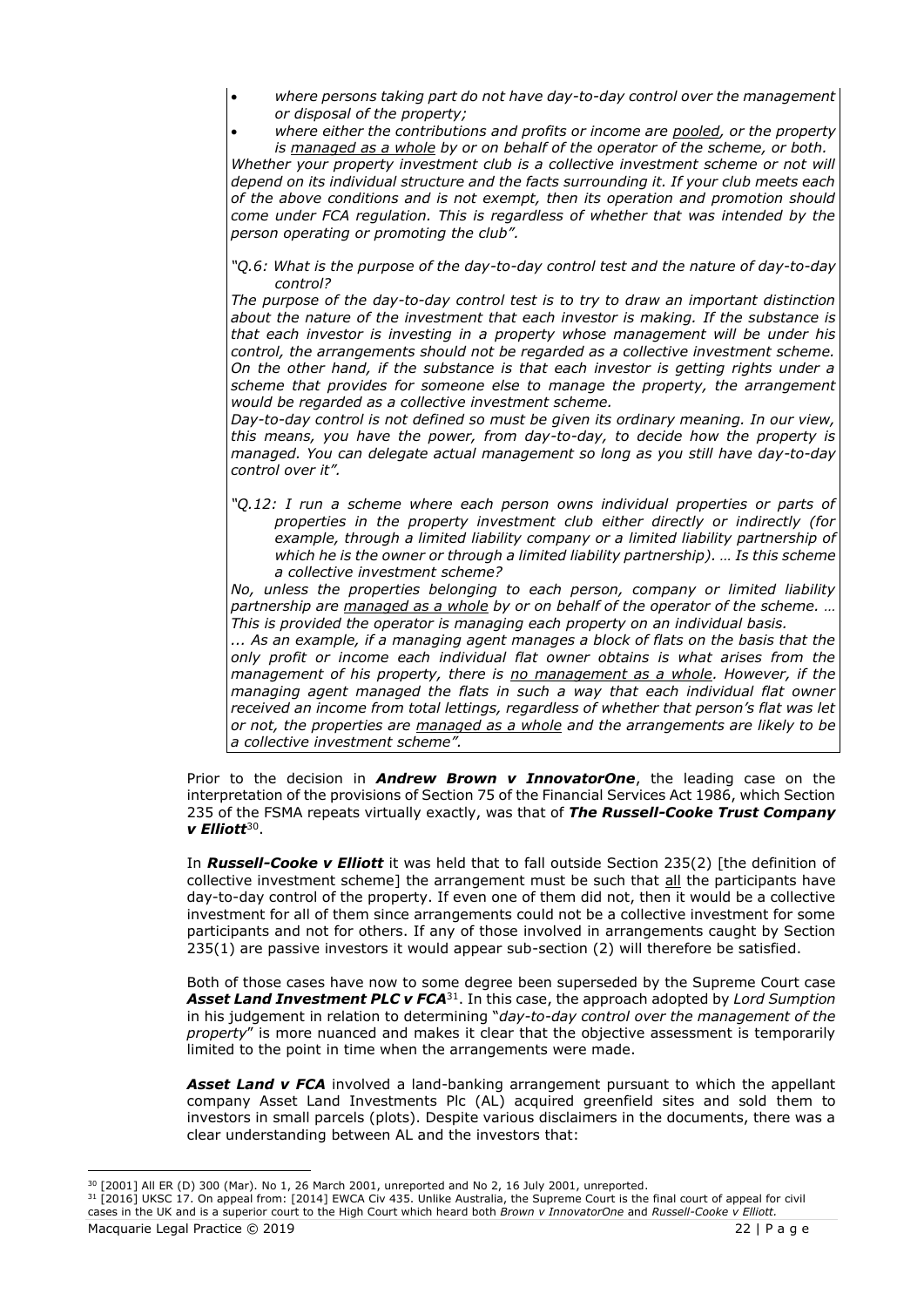- (a) AL would:
	- (i) move to have the whole property rezoned for housing development; and
	- (ii) [when that was done] would arrange for a developer to buy the whole property; and
- (b) each investor would then receive a share of the profit from the sale of the property assuming it would be worth more than the prices they paid for their plots.

AL argued that the arrangement was not a collective investment scheme. However, the court held that AL was operating such a scheme.

#### In *Asset Land v FCA*:

- (a) the Supreme Court provides authoritative guidance in relation to the principles which should ultimately determine whether a given investment meets the statutory definition of a collective investment scheme. *Lords Carnwath* and *Sumption,* in their separate judgements*,* take the opportunity to consider the statutory definition of a collective investment scheme and proffer some significant guidance of general application of the definition going forward.
- (b) *Lord Carnwath*, with whom *Lords Mance, Clarke, Sumption* and *Hodge* agreed, said:
	- *"Arrangements"*

*[53] "…The word 'arrangements' has its ordinary meaning …".*

*[54] "The content of the arrangements was a matter of fact for the judge … The judge was entitled to take the view that the understandings of the investors conformed to what was intended by the operator. Similarly he was not required to give special weight to contractual or other documents without regard to their context".*

*[55] "The judge concluded that arrangements within the section were made when plots were marketed and investors paid their deposits, the object of the arrangements being that the company should achieve a sale of the site after seeking to enhance its value by improving the prospects for housing development, the price to be shared between the owners. That conclusion was amply supported by the evidence, and discloses no error of law".*

• *"The property and its management*"

*[56] "Grounds 2 and 3 overlap and it is convenient to deal with them together. It is clear in my view that the relevant "property" for the purposes of section 235(1) was each of the company's sites taken as a whole, not the individual plots. That was the property whose sale was to lead to the profits which were the object of the exercise, and which brought about the scheme within the scope of the section".*

*[58] "… The property for the purposes of the subsection (1) is the whole site. That definition remains the same in principle throughout the section. But management control of the property under subsections (2) and (3 may be achieved in different ways. It is necessary to consider the mechanisms by which the participants on the one hand or the operator on the other manage or have management control of the property. The mechanisms may not be the same in each case, and they need not be legal mechanisms. That follows from the acceptance that the term 'arrangements' is not limited to agreements binding in law. By the same token, the 'control' envisaged by those arrangements is not confined to legal control*".

*[59] "Have … control in subsection (2) is not a technical term … it must be taken to refer to 'the reality' of how the arrangements are to be operated, which may or may not involve rights or powers enforceable in law … The FCA'S guidance (PERG 11.2) draws the correct contrast:*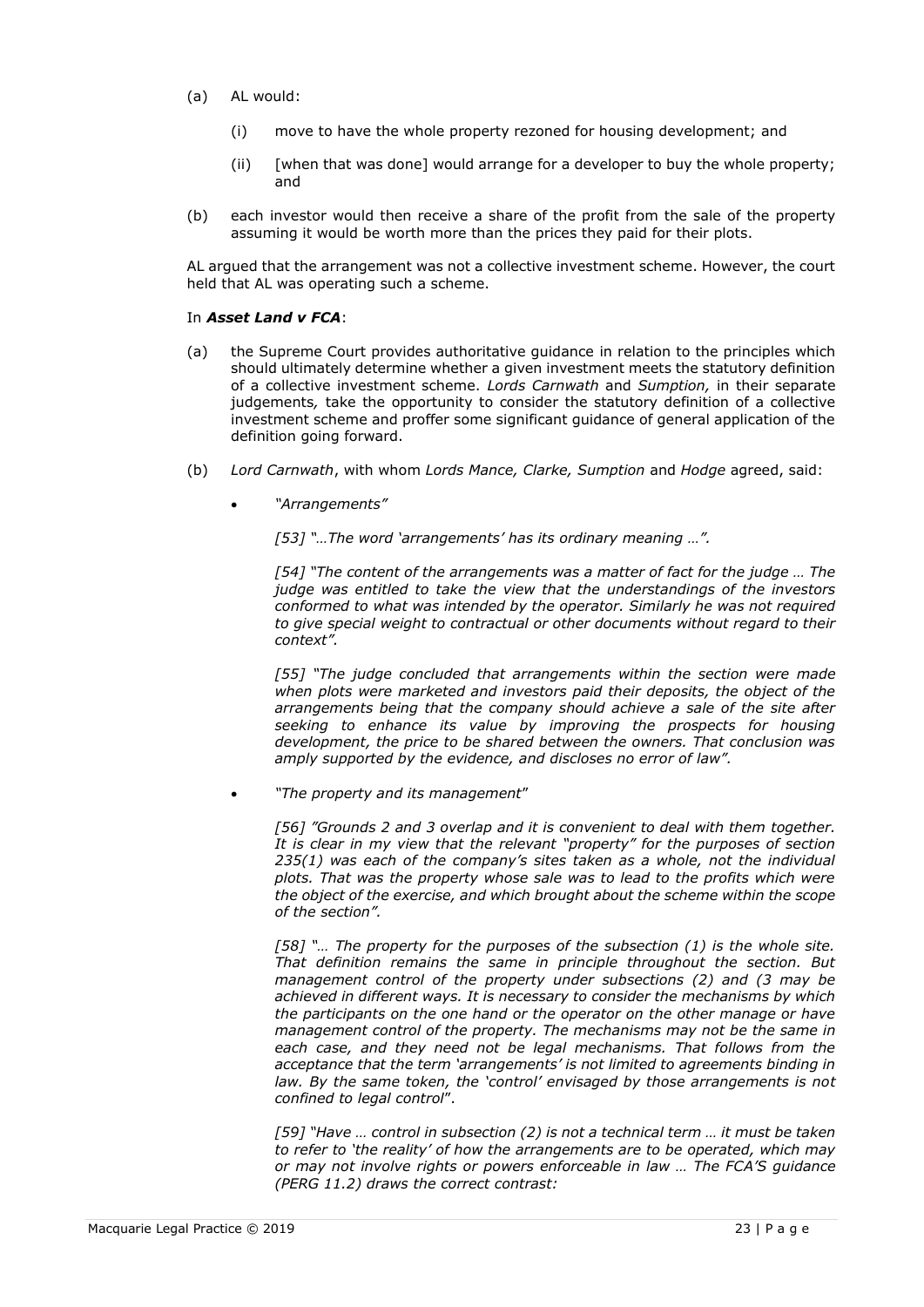*"If the substance is that each investor is investing in a property whose management will be under his control, the arrangements should not be regarded as a collective investment scheme. On the other hand, if the substance is that each investor is getting rights under a scheme that provides for someone else to manage the property, the arrangements would be regarded as a collective investment scheme".* 

*[60] "The judge found that the facts of the present case brought it within the FCA's second category. He was entitled to do so … Their ability as individual owners to determine ultimately whether or not to participate in a sale cannot be equated with control of its management in the meantime. In any event as the judge found, it would make no sense for them in practice to opt out of the realization of the profit which was the only purpose for the arrangements".*

*[62] "Conversely, turning to subsection (3)(b), under the arrangements as found by the judge control of the management activities for the property as a whole lay with the company. It was acting as the operator of the scheme, not as mere managing agent for the individual owners. It is true that its control was not underpinned by any legal rights over the units making up the property. That did not affect the substance of the arrangements, even if it might have been an obstacle to their effective implementation…*".

- (c) *Lord Sumption*, with whom *Lords Mance, Clarke* and *Hodge* agreed, said:
	- *"Section 235(1): arrangements*"

*[91] "'Arrangements' is a broad and untechnical word. It comprises not only contractual or other legally binding arrangements, but any understanding shared between the parties to the transaction about how the scheme would operate, whether legally binding or not. It also includes consequences which necessarily follow from that understanding, or from the commercial context in which it was made in these respects, the definition is concerned with substance and not with form. It is, however, important to emphasize that it is concerned with what the arrangements were and not with what was done thereafter…it must be possible to determine whether arrangements amount to collective investment schemes as soon as those arrangements have been made. Whether the scheme is a collective investment scheme depends on what was objectively intended at that time, and not on what later happened if different".*

• *"Section 235(2): with respect to property*"

*[93] "…The reason is that the property referred to in subsection (1) is the property from whose acquisition, holding, management or disposal the profits or income were to be derived. On the judge's findings that was the whole site. It was the whole site that was to be rezoned and it was the whole site which was to be sold to a developer. The profit which each investor would derive from these transactions would be derived from an aliquot share of the entire sale price for the site".*

• *"Section 235(2): day-to-day control*"

*[94] "'Control' of property means the ability to decide what is to happen to it … that does not only mean the legal ability to decide. It extends to a case where arrangements are such that the investor will in practice be able to do so. But the critical point is that the absence of day-to-day control in subsection (2) has to be a feature of the arrangements. This is necessarily prospective, viewed from the time when the arrangements are made. Either those arrangements confer or allow control on the part of the investors or they do not. The test cannot depend on what happens after the arrangements have been made. Nor would a test based on the actual exercise of control be realistic. Some kinds of property require little or nothing by way of management. Some situations do not require any exercise of management control. The question must necessarily be in whom would control be vested were control to be required…".*

• *"Section 235(3)(b): management of the property as a whole*"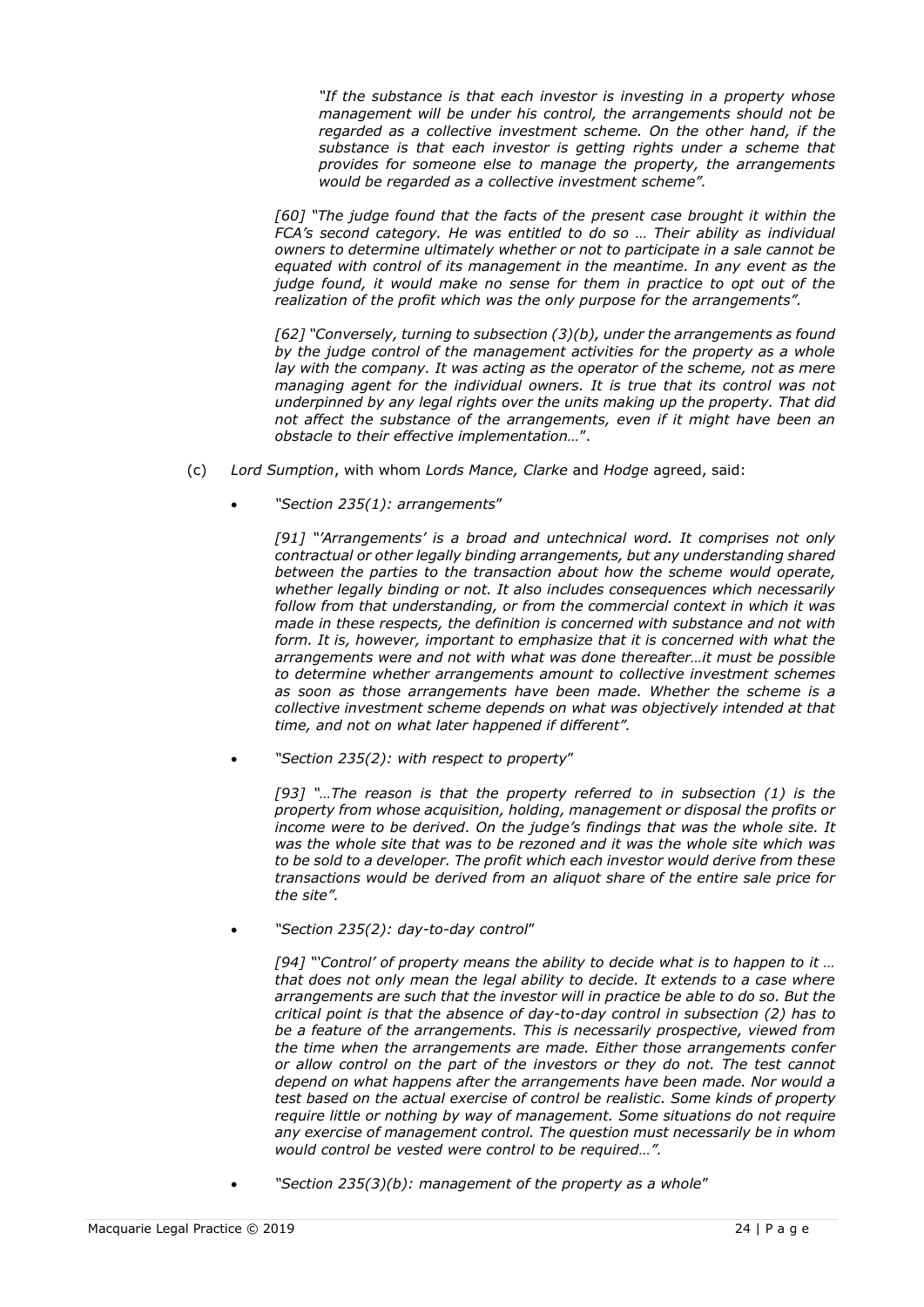*[97] "Subsection (3)(b) provides that what has to be 'managed as a whole' is the property the subject of the scheme, not the scheme itself so far as that is different".*

*[99] "The fundamental distinction which underlies the whole of section 235 is between (i) cases where the investor retains entire control of the property and simply employs the services of an investment professional (who may or may not be the person from whom he acquired it) to enhance value; and (ii) cases where he and the other investors surrender control over their property to the operator of the scheme so that it can be either pooled or managed in common, in return for a share of the profits generated by the collective fund …".*

*[102] "On which side of the line does this case fall? In strictly legal terms, the three core representations did not call for any surrender of control over the plots to an investment intermediary. On the contrary, each investor remained the entire owner and sole controller of his plot and simply counted on Asset Land to enhance its value and find him a buyer. But the transaction cannot be viewed only in legal terms and the judge found that the practical consequences of the arrangement went wider that the express terms of the three core representations. He discounted the significance of the investors 'legal right to dispose of their plots as they pleased, because he considered that the arrangement embodied in the core representations could not work if the investors exercised the rights they theoretically possessed: see paras 162, 169 of his judgement. The dominion of the investors over their plots, although apparently complete, was in reality an illusion … On that ground … I agree that the schemes with which we are concerned are collective investment schemes".*

The authoritative guidance provided by the *FCA Handbook [2014]* (quoted above) and cited with approval by *Lord Carnwath* in his judgement in *Asset Land v FCA* at *[59]* and *[60]* (quoted above), is in sharp contrast to the comments of the FMLC Working Group chair Mr Michael Brindle (in the July 2008 report of the FMLC) as to the vagueness of the "*day-today control*" test under the FSMA cited by *Justice Hamblen* in his judgement in *Andrew Brown v InnovatorOne* at *[1168]* and *[1169]* (quoted above).

## **Difference in wording between the UK and Australian definitions**

There is a difference in wording and phrasing between the UK definition of a "collective investment scheme"<sup>32</sup>:

"*… (2) The arrangement must be such that the persons who are to participate ("participants") do not have day-to-day control over the management of the property,*  whether or not they have the right to be consulted or to give directions ...".

and the Australian definition of a "managed investment scheme"<sup>33</sup>:

"*(iii) The members do not have day-to-day control over the operation of the scheme (whether or not they have the right to be consulted or give directions)";*

which is also reflected in the dicta in the case law, although there is consistency in the judgements and reasons for decision. Regardless of this difference, since the decision in the UK case of *Asset Land v FCA* it is clear both definitions are now interpreted by the courts to have a similar meaning, particularly in relation to the application of the negative day-today control test. If anything, the Australian definition is more precise and less ambiguous than the UK definition.

While UK judicial decisions are not binding upon Australian Courts $34$ , the decisions cited above are nonetheless persuasive.

## **1.3 Questions relevant to the determination of whether a horse racing scheme is a managed investment scheme**

**1.3.1 First Question:** *For the purpose of this analysis – What is the scheme?*

<sup>&</sup>lt;sup>32</sup> Financial Services and Markets Act 2000 (UK). <sup>33</sup> section 9.

Macquarie Legal Practice © 2019 25 | P a g e <sup>34</sup> see paper titled: "Australian Bar Review - Precedent Law, Practice & Trends in Australia", by The Hon Justice Michael Kirby AC CMG.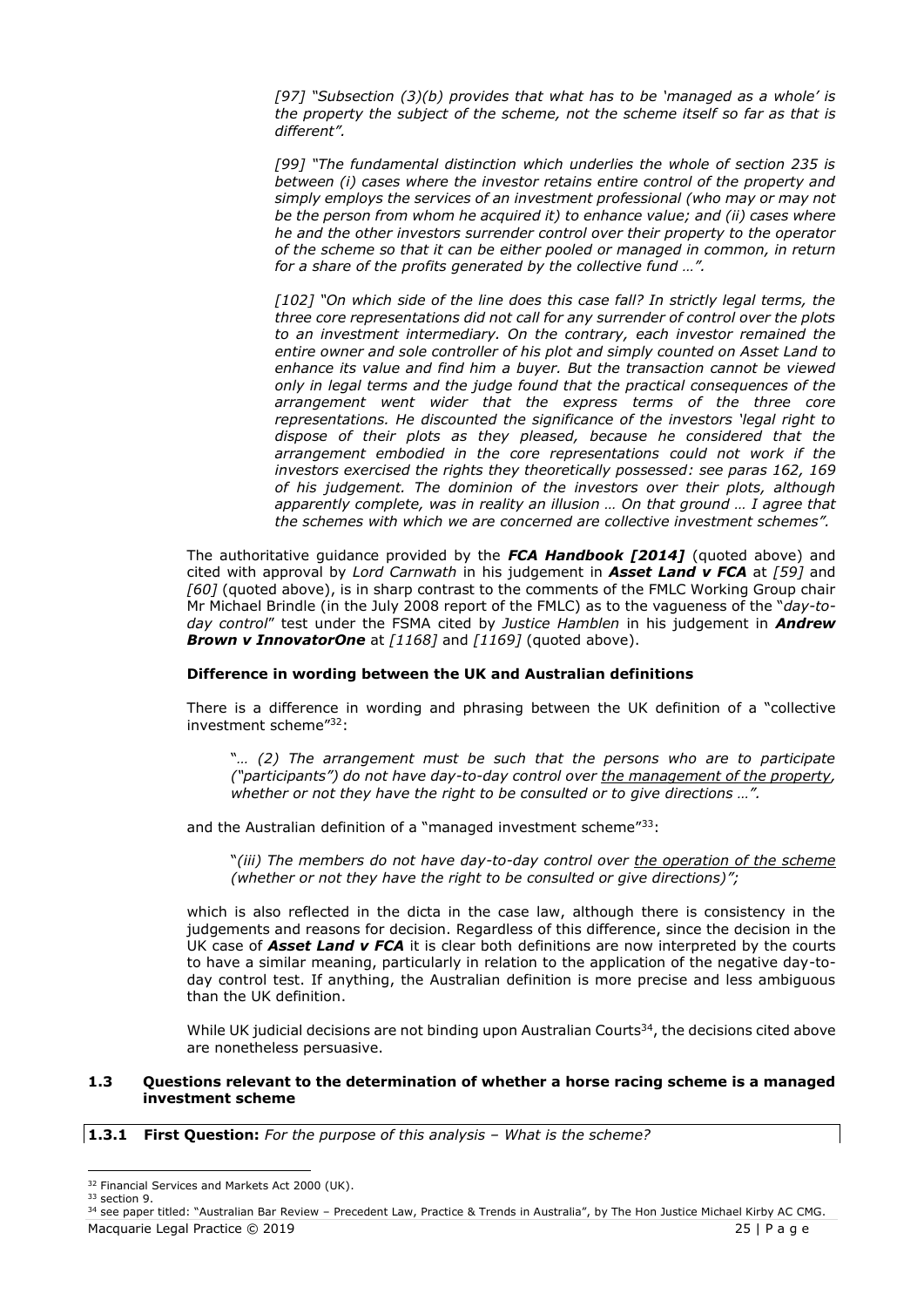*Answer: A horse racing scheme can reasonably be defined as:*

*"a programme or plan of action formulated by a person for the purpose of 2 or more people acquiring a thoroughbred horse and using it for racing, including the ancillary arrangements necessary to achieve that purpose".*

In the words of *Mason J* in the *Australian Softwood case*<sup>35</sup>:

*[11] "…all that the word 'scheme' requires is that there should be 'some programme, or plan of action'…".*

In the words of *Owen J* in *ASIC v Chase Capital*<sup>36</sup>:

*[63] "…the scheme is the entire operation…".*

In the words of *Barrett J* in *ASIC v Takaran*<sup>37</sup>:

*[15] "The essence of a "scheme" is a coherent and defined purpose, in the form of a "programme" or "plan of action", coupled with a series of steps or course of conduct to effectuate the pursue and pursue the programme or plan".*

*[16]* "*It must also be emphasized that a scheme having the characteristics bringing it within the s9 definition of a managed investment scheme will not necessarily have those characteristics alone. …… Elements which lie beyond those attributes but contribute to the coherence and completeness which make a "programme" or "plan of action" must form part of that "scheme". Every programme or plan of action must be taken to include the logical incidents of and consequences of and sequels to its acknowledged components".* 

**1.3.2 Second Question:** *Do people contribute money or money's worth as consideration to acquire rights ("interests") to benefits produced by the scheme (whether the rights are actual, prospective or contingent and whether they are enforceable or not)?*

*Answer: Yes.*

**1.3.3 Third Question:** *Are any of the contributions to be pooled, or used in a common enterprise, to produce financial benefits, or benefits consisting of rights or interests in property, for the people (the "members") who hold interests in the Scheme (whether or not as contributors to the scheme or as people who have acquired interests from holders)?*

*Answer: Yes.*

The first and second limbs of the definition overlap and are best explained together.

## **A. The nature of the "contributions" by members**

When considering where a horse racing scheme fits within the context of the managed investment scheme regulatory regime, it is important to distinguish between:

- (a) schemes that involve the pooling of members' contributions for use as the property of the scheme (typical of **partnership** and **unit trust**-based "investment" arrangements); and
- (b) schemes that do not involve pooling, but rather the use of members' contributions in a common enterprise that constitutes the scheme (typical of **co-ownership** contractbased "common enterprise" arrangements);

as this has significant implications for differentiating the property of the scheme from property owned directly by the individual members and used in the operation of the scheme.

The structure of the arrangements can be influenced by numerous factors, including taxation considerations. The most common is "**co-ownership**" [as distinct from "**partnership**" or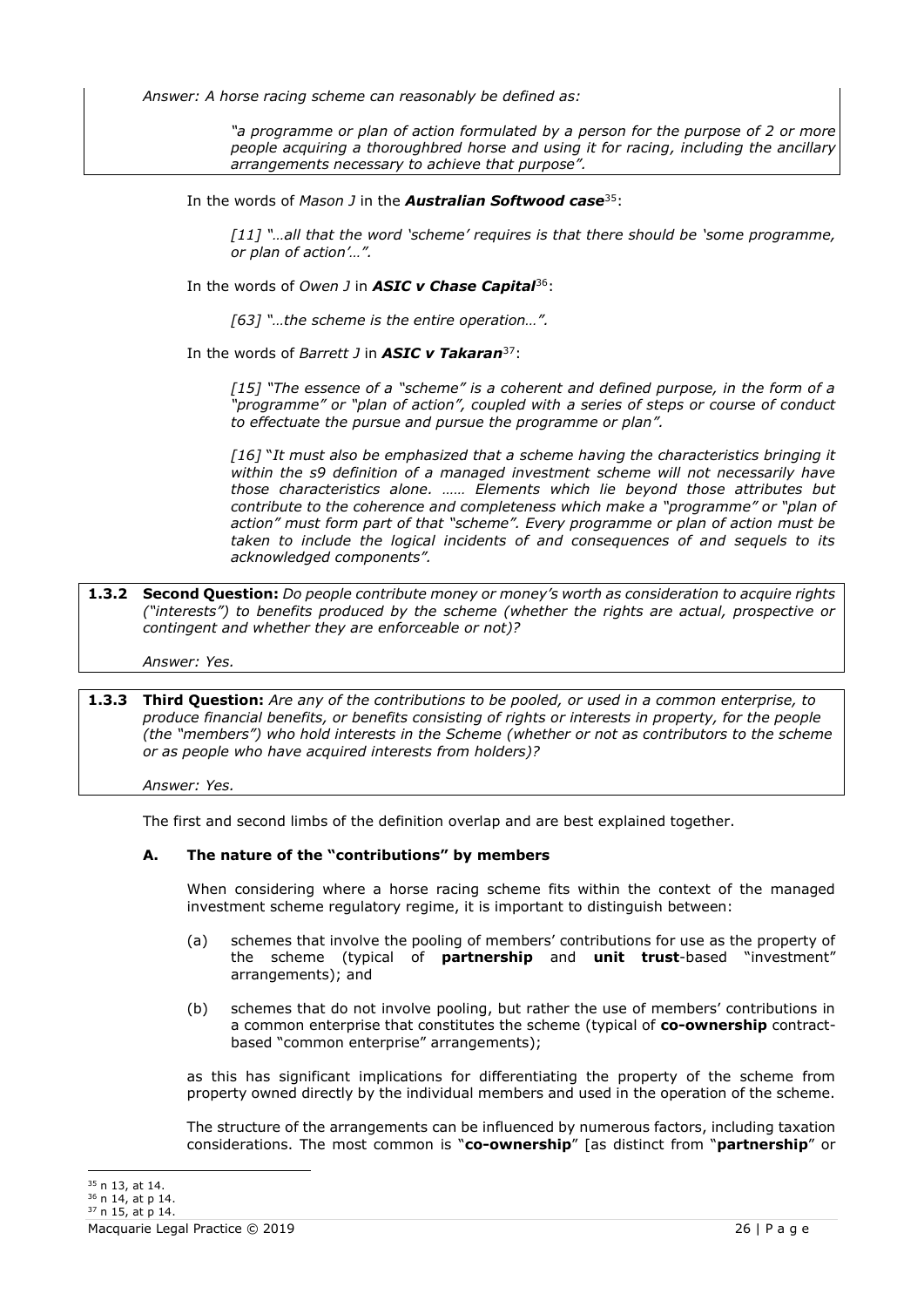"**unit trust**"], with a clear distinction in the Owners Agreement between the ownership of the horse and the scheme property, considering such arrangements to be more flexible and accommodating of the varying and often changing needs of the individual members.

Under "**co-ownership**", the ownership interests in the horse are held proportionately as tenants-in-common by up to 20 members in the normal course, and with up to 50 members being permitted in the case of schemes that are eligible for the relief afforded by the ASIC Instrument, subject to the Owners Agreement or deed.

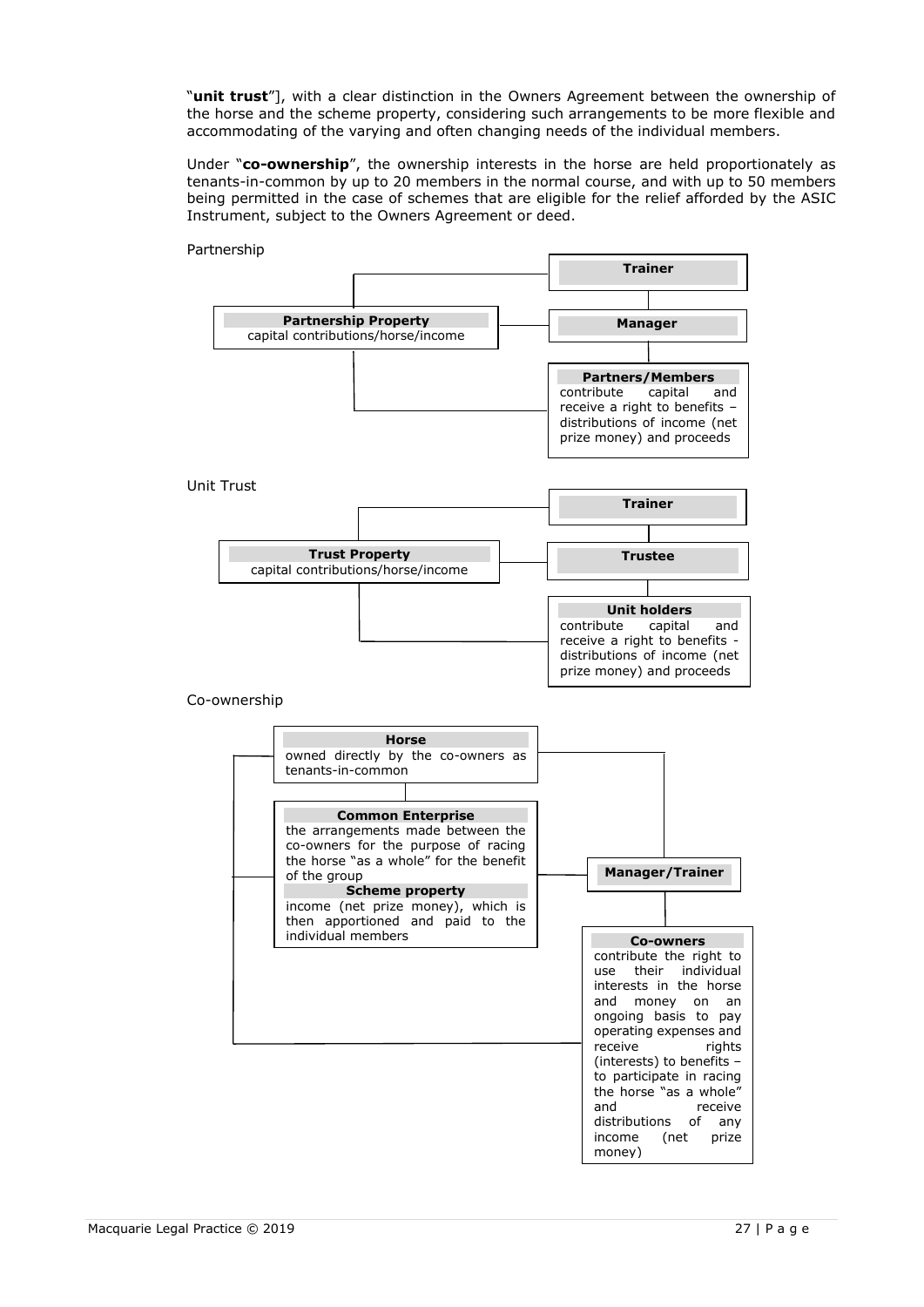# **B. How the contributions are "pooled" or "used in a common enterprise"**

In the case of a scheme that is formulated as:

- (a) a **partnership** or **unit trust**-based "investment" arrangement, the partners, or unitholders [members] contribute money or money's worth to or on behalf of the scheme to facilitate their pooled funds being used to:
	- (i) acquire the horse "as a whole" for use as the property of the scheme and the benefit of the members collectively; and
	- (ii) pay (on an ongoing basis) operating expenses, including horse-related and racing expenses; or
- (b) a **co-ownership** contract-based "common enterprise" arrangement, the co-owners [members] acquire their individual interests in the horse as tenants-in-common and simultaneously, as of right, agree (whether expressly or by implication) to contribute to the common enterprise which constitutes the scheme:
	- (i) the right to use their individual interests in the horse in the operation of the common enterprise; and
	- (ii) money (on an ongoing basis) towards operating expenses, including horserelated and racing expenses, for which co-owners are generally severally liable [in the same proportions as the interests held];

to facilitate their interests being managed in common [the horse "as a whole"] for the benefit of the group.

The members will generally make their contributions of money (on an ongoing basis) towards operating expenses:

- (a) to a designated bank account administered by the manager to facilitate payment of the scheme's operating expenses; or
- (b) by each member being invoiced directly by and paying directly to the trainer and other third-party service providers their respective proportions of operating expenses.

The payment method used by members to make their ongoing monetary contributions does not change either the nature of their liability to make the contributions [as the holders of rights or interests in property] or the fact that the liability arises from their participation in the scheme [the common enterprise established for the common purpose of racing the horse "as a whole" for the benefit of the group]. See the *Brookfield Multiplex case*<sup>38</sup> .

- *Note:*
- *(1) If the co-owners make their contributions of money (on an ongoing basis) towards operating expenses to the scheme's designated bank account administered by the manager, the correct accounting treatment for those contributions, in the normal course, is that they be allocated to each co-owner's individual owner's equity account in the scheme accounts [and not pooled] until drawn on to pay that co-owner's proportion of those expenses when due. This accounting treatment is necessary when co-owners (at least from an internal perspective) are "severally" liable for the scheme's operating expenses, and not "jointly and severally" liable for those expenses, as would be the case if the arrangements were a general partnership and the contributions were "pooled".*
- *(2) The principal racing authorities generally invoice the trainer for 100% of entry fees, regardless of what invoicing and payment arrangements exist between the manager and the co-owners with the trainer and other thirdparty contractors.*
- *(3) The members become liable to make their ongoing contributions towards operating expenses, including horserelated and racing expenses, immediately upon acquiring their individual interests in the horse.*

# **C. The nature of the "rights (interests) to benefits" produced by the scheme**

The definition of a managed investment scheme recognizes that the benefits may be either financial benefits, or benefits consisting of rights or interests in property. It is not a prerequisite for a horse racing scheme to satisfy the definition of a managed investment scheme that the motivation of the individual members to participate in the scheme is to derive a financial benefit. In fact, there is no necessary relationship between the speculative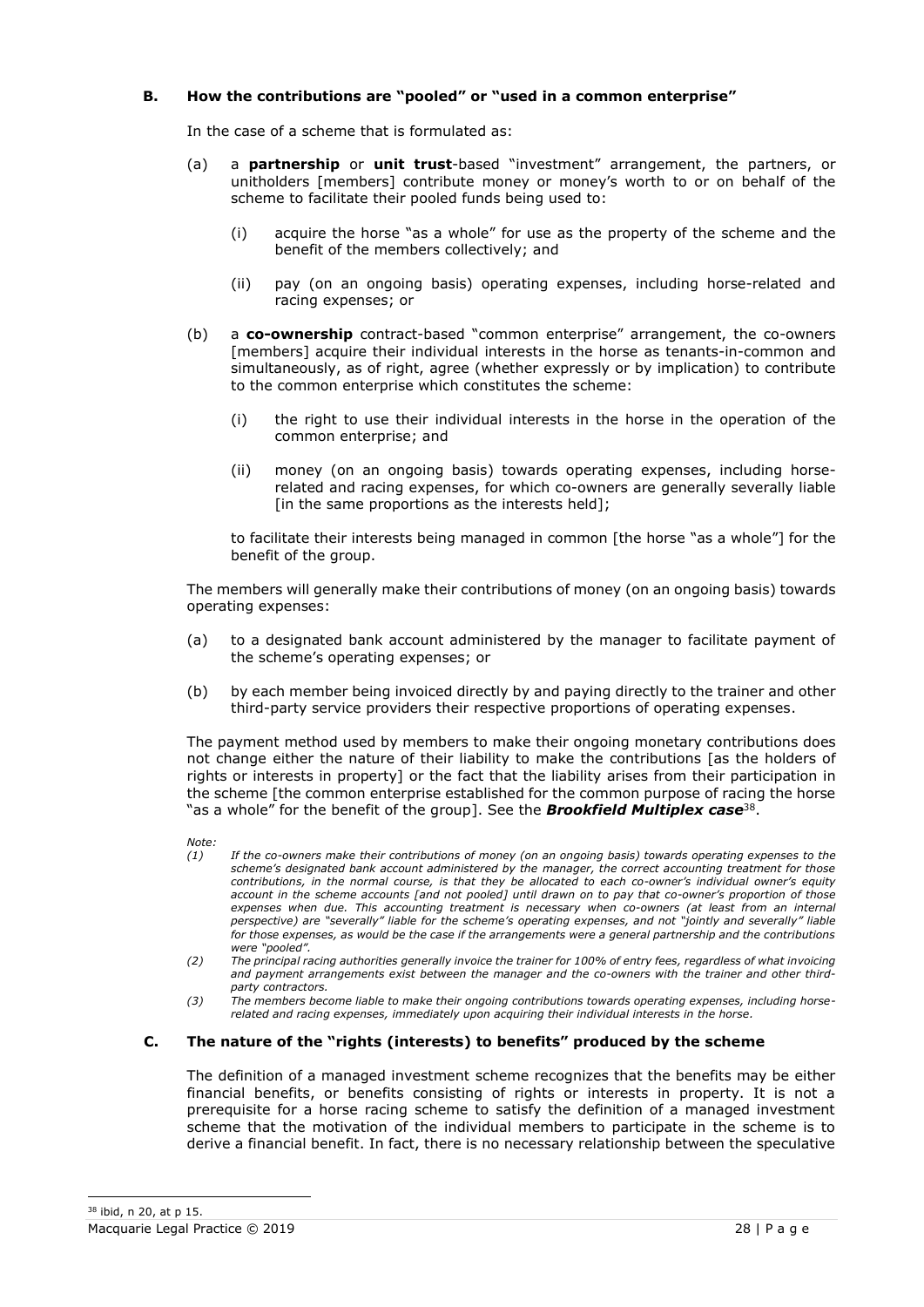nature of the scheme (and low probability of a financial return) and the ownership arrangement satisfying the definition. See *ASIC v Enterprise Solutions 2000 Pty Ltd*<sup>39</sup> .

ASIC states in RG91 [2016]<sup>40</sup>:

*[RG 91.32] "Regulation under the co-regulatory arrangements, subject to appropriate conditions about the content of the agreements, should promote informed and confident investment in the relevant horse racing syndicates, which are small in scale. We have also taken into account that participation in racing often occurs for the pleasure of following horse racing and having a stake in the performance of a racehorse, rather than primarily to produce financial benefits".*

The members rights (interests) to benefits produced by the scheme will generally include the rights to:

- (a) participate as members of the scheme in racing the horse "a whole" for the benefit of the group [a benefit derived as the holders of rights or interests in property]; and
- (b) receive distributions of any income (net prize money) earned, in the same proportions as the interests held [a financial benefit produced by the scheme].

The members will generally be paid their distributions either:

- (a) by the manager from the scheme's designated bank account administered by the manager (after the total amount of net prize money is paid into that account by the relevant principal racing authority); or
- (b) by the relevant Principal Racing Authority directly to each member's nominated bank account.

The payment method used by members to receive their distributions does not change either the nature of their entitlement to the distributions [as the holders of rights or interests in property] or the fact that the distributions are a financial benefit produced by the scheme [the common enterprise established for the common purpose of racing the horse "as a whole" for the benefit of the group]. See the *Brookfield Multiplex case.* 41

*Note:* 

- *(1) If any income is received into the scheme's designated bank account administered by the manager should, the correct accounting treatment for the income, in the normal course, is that it should be apportioned to each coowner's individual owner's equity account in the scheme accounts (and not held as pooled income), pending being either distributed to that co-owner or applied to that co-owner's proportion of operating expenses.*
- *(2) The principal racing authorities will generally pay net prize money to either the scheme's designated bank account nominated by the manager, or to each co-owners nominated bank account that co-owner's proportion of net prize money.*
- *(3) The members become entitled to a proportion of any income (net prize money) immediately upon acquiring their individual interests in the horse.*

**1.3.3 Fourth Question:** *Do the members have day-to-day control over the operation of the scheme (whether or not they have the right to be consulted or give directions)?*

*Answer: No.*

## **A. Day-to-day control over the operation of the scheme**

The fundamental distinction which underlies the whole of the definition of a managed investment scheme is between:

- (a) schemes where  $all$  the members have day-to-day control over the operation of the scheme by making all the decisions and implementing what is agreed; and
- (b) schemes where the members contributions are either:
	- (i) pooled for use as the property of the scheme; or
	- (ii) not pooled but used in a common enterprise that constitutes the scheme;

 $39$  ibid, n 18, at n 15.

<sup>40</sup> Regulatory Guide 91 [2016] – Horse breeding schemes and horse racing syndicates.

<sup>41</sup> Ibid, n 20, at p 15.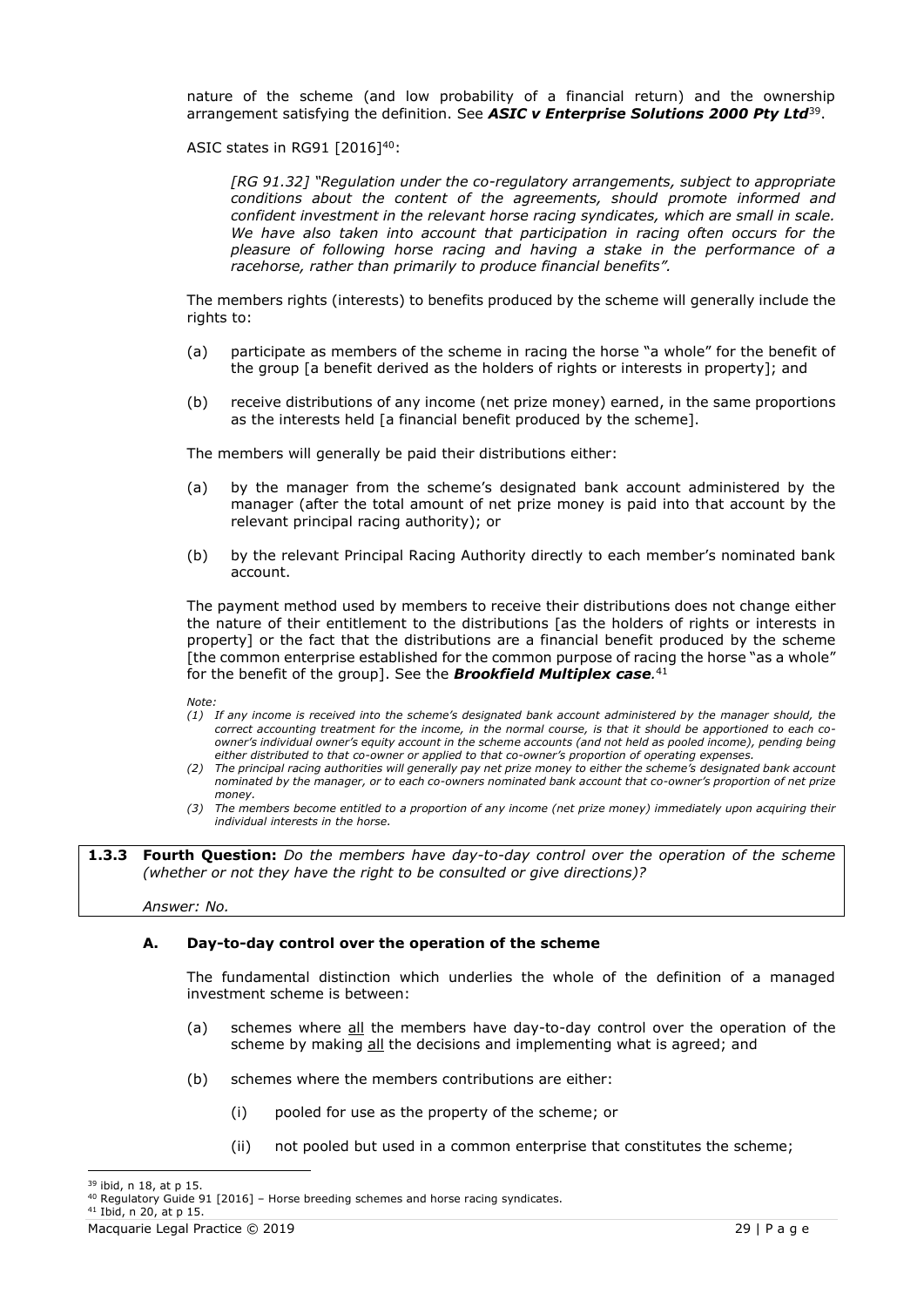with the day-to-day [routine, ordinary, everyday] activities of the scheme being managed or carried out by a person who is an operator of the scheme on behalf of the members collectively, (*whether or not they have the right to be consulted or give directions*).

The objective assessment in determining day-to-day control is necessarily prospective, viewed from the time when the arrangements are made.

The day-to-day control test is not about ownership or proprietorship, or the legal right to control of the scheme. See **Appendix D**<sup>42</sup> .

- o The purpose of the day-to-day control test is to make the important distinction about the nature of the investment each member of the scheme is making.
- $\circ$  If the substance is that  $all$  the members exercise day-to-day "control in fact" over the operation of the scheme by making all the decisions and implementing what is agreed [actually managing or carrying out the routine, ordinary, everyday activities that comprise the scheme's operations], then the scheme will not be a managed investment scheme.
- o However, if the substance is that the members contributions are either pooled for use as the property of the scheme, or not pooled but used in a common enterprise that constitutes the scheme, to produce financial benefits, or benefits consisting of rights or interests in property, and the members collectively appoint a person to operate the scheme [with the authority to actually manage or carry-out the routine, ordinary, everyday activities that comprise the scheme's operations] on behalf of the group, then the scheme will be a managed investment scheme (*whether or not they have the right to be consulted or give directions*).
- $\circ$  It is a negative test in the sense that for the arrangements to be a managed investment scheme they must be such that the members do not have day-to-day "control in fact" over the operation of the scheme, prospectively viewed from the time when the arrangements are made.

The day-to-day control test includes consideration as to whether a person who provides management services in relation to the property is either:

- (a) a mere "agent" who manages the property of each member individually or "investment professional" who simply provides advice to the members on enhancing the value of their own property without exercising control; or
- (b) an "operator" of the scheme who manages "as a whole" the property of the group.

The management activities of a person who is the "promoter" or "operator" are not to be imputed to the members in determining whether the members have day-to-day control over the operation of the scheme.

See the separate judgements in *Burton v Arcus*<sup>43</sup> of *McClure JA [2], [3]* & *[4]* and *Buss JA [82]* & *[83]*. Also see the separate judgements in *Asset Land v FCA*<sup>44</sup> of *Lord Carnwath [59], [60]* & *[62]* and *Lord Sumption [91], [93], [94], [97], [99] & [102]*, and *FCA Handbook (UK) [2014]*<sup>45</sup> *– PERG 11.2* at *Q.4, Q.6* and *Q.12.*

## **B. Horse racing schemes**

Horse racing schemes generally [by practical necessity and to comply with the ARR] are sufficiently uniform in their key elements to justify the conclusion that any programme or plan of action formulated by a person for the purpose of 2 or more people acquiring a thoroughbred horse and using it for racing, [including the ancillary arrangements necessary

<sup>42</sup> Appendix D explains the different control tests and highlights the need keep in mind the different contexts in which the concept of "control in fact" is being applied when considering the principles established by the case law in the different jurisdictions and

circumstances.

<sup>43</sup> ibid, n 26, at p 17 to 19.

<sup>44</sup> ibid, n 31, at p 22 to 24.

<sup>45</sup> FCA Handbook (UK), Perimeter Guidance – Chapter 11 Guidance on property investment clubs and land investment schemes – PERG 11.1 [Background] and PERG 11.2 [Guidance on property investment clubs], at Q4, Q6 and Q12, which are set out at p20 and 21 of this paper.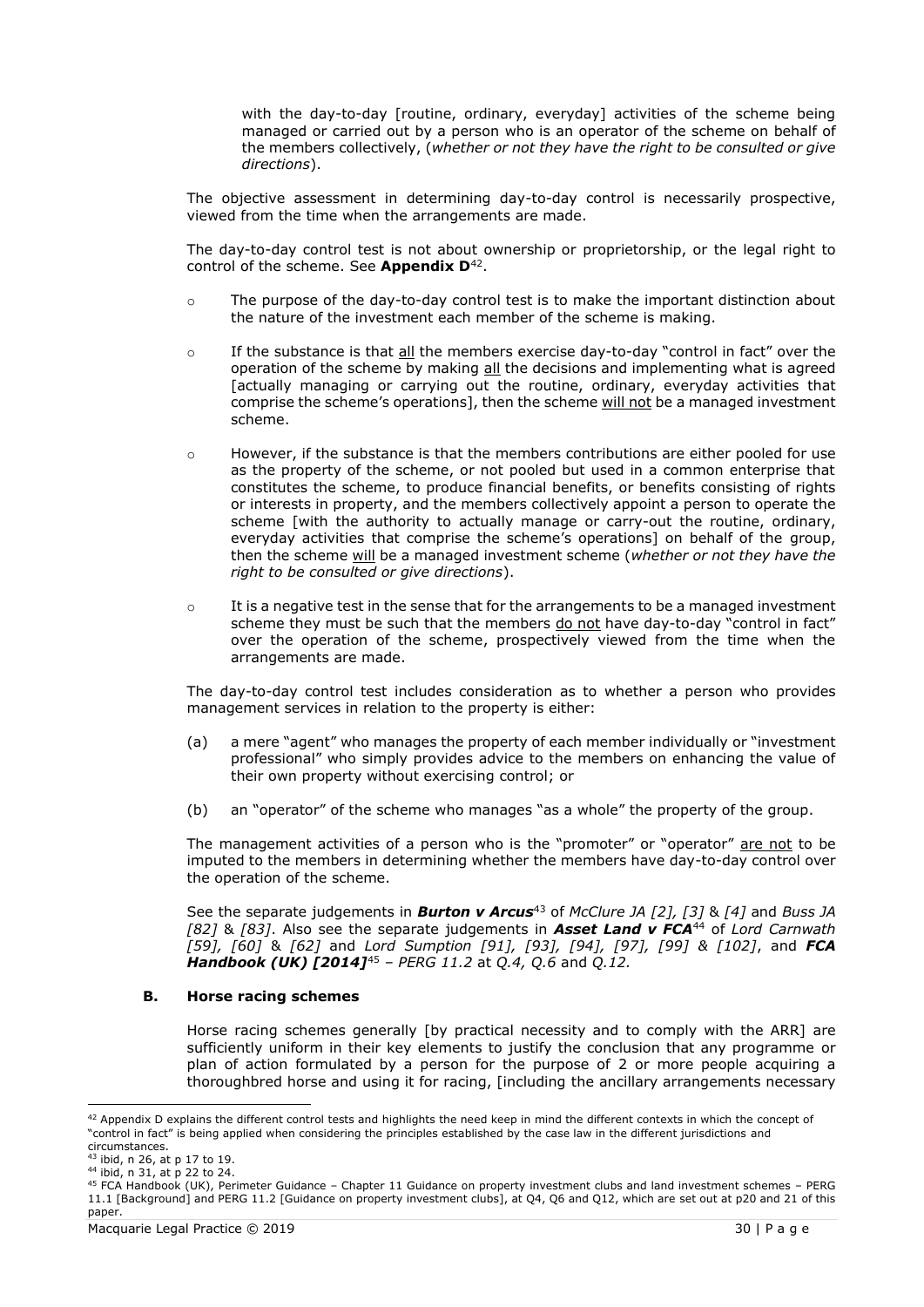for achieving that purpose] will, prima facie, satisfy the definition of a managed investment scheme.

The key elements that satisfy the definition are:

- (a) the members contributions [of money or money's worth] are either:
	- (i) pooled for use as the property of the scheme [typical of **partnership** or **unit trust**-based "investment" arrangements]; or
	- (ii) not pooled but used in a common enterprise that constitutes the scheme [typical of **co-ownership** contract-based "common enterprise" arrangements];

to produce financial benefits, or benefits consisting of rights or interests in property;

- (b) the scheme is operated by a manager and a licensed trainer [with actual possession and control of the horse "as a whole"] on behalf of the members collectively; and
- (c) the members do not have day-to-day control over the operation of the scheme (*whether or not they have the right to be consulted or give directions*).

The realities of horse racing schemes formulated as **co-ownership** contract-based "common enterprise" arrangements as they are generally designed to operate in practice are:

- (a) the members acquire proportionate ownership interests in a thoroughbred horse as tenants-in-common for the purpose of using it for racing, and simultaneously, as of right, agree (whether expressly or by implication) to contribute to the common enterprise which constitutes the scheme:
	- (i) the right to use their individual interests in the horse in the operation of the common enterprise; and
	- (ii) money (on an ongoing basis) towards operating expenses, including horserelated and racing expenses, for which co-owners are generally severally liable [in the same proportions as the interests held];

to facilitate their interests being managed in common [the horse "as a whole"] for the benefit of the group;

- (b) the members rights (interests) to benefits produced by the scheme include the rights to:
	- (i) participate as members of the scheme in racing the horse "as a whole" for the benefit of the group [benefits derived as the holders of rights or interests in property]; and
	- (ii) receive distributions of any income (net prize money) earned, in the same proportions as the interests held [a financial benefit produced by the scheme];
- (c) each member's interest in the property of the group [the horse "as a whole"] which is the subject of the scheme's operations, (not the scheme itself so far as that is different), from an operational perspective, is inseparable from the interests of the other members; and
- (d) the right of the members to manage their interests individually is:
	- (i) subordinated to the rights of the members collectively and the authority of the manager and the trainer [with actual possession and control of the horse "as a whole"] to operate the scheme on behalf of the group; and
	- (ii) limited to voting on those matters specified in the relevant Owners Agreement or Training Agreement as requiring the members' approval (by the requisite majority).

The manager and the trainer are both clearly "operators" of the scheme who: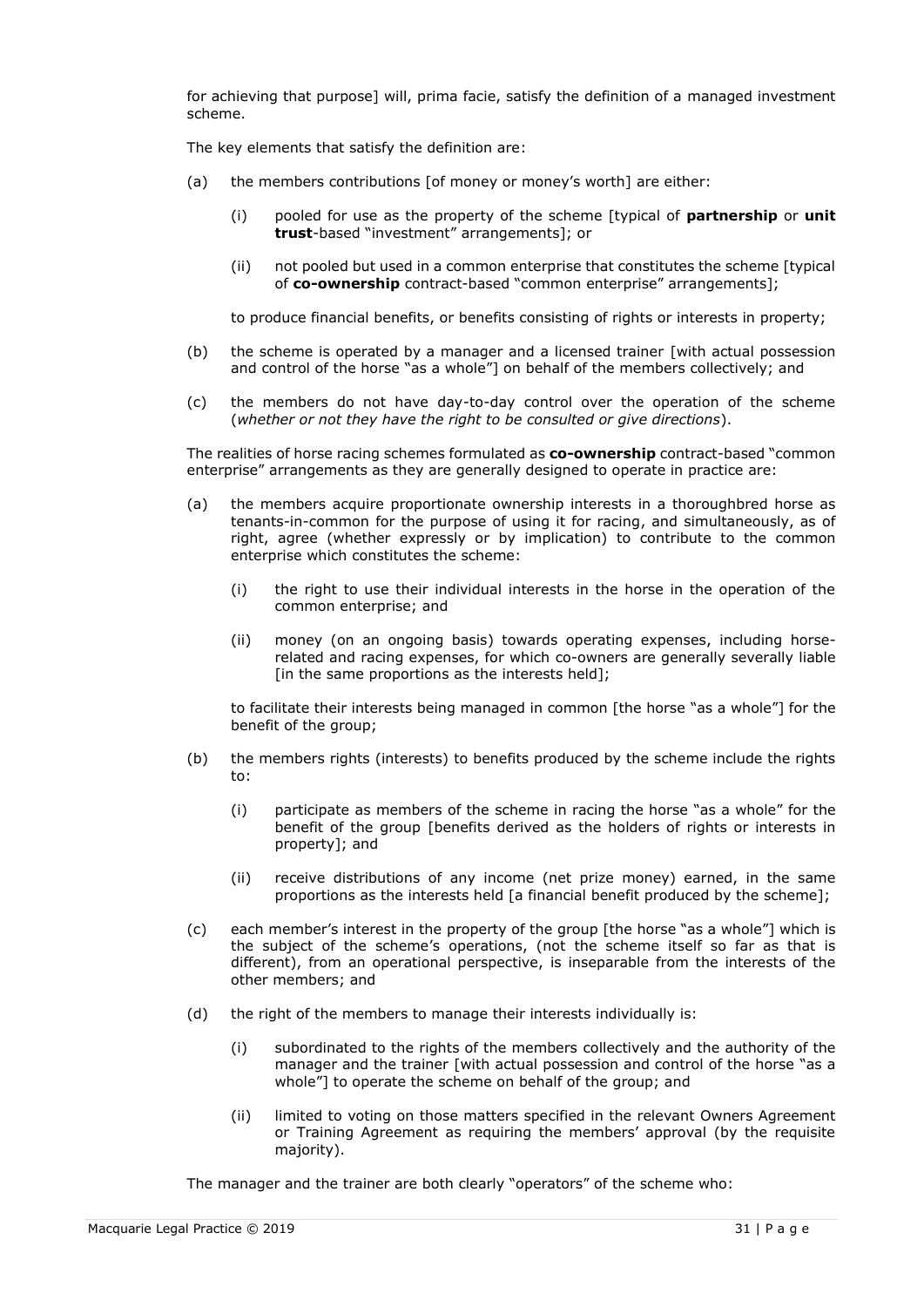- (a) control and direct aspects of the scheme's operations on behalf of the members collectively;
- (b) manage "as a whole" the property of the group [the members' individual interests in common - the horse as a whole]; and
- (c) procure the services of other service providers such as veterinarians, farriers, jockeys, agisters and pre-trainers, etc.

Neither of them is a mere "agent" who manages the property of each member individually or "investment professional" who simply provides advice to the members on enhancing the value of their own property without exercising control.

Accordingly, day-to-day "control in fact" over the operation of the scheme devolves to the manager and the trainer, being the people who, as operators of the scheme, actually perform *"… the acts which constitute the management of or the carrying out of the activities which constitute the scheme".*

[See *ASIC v Pegasus*<sup>46</sup> *[55]* and *[56]*]. Also see *Burton v Arcus*<sup>47</sup> *[2], [4], [79], [82],* and *[83]*, which cites with approval *ASIC v Pegasus* and provides additional authoritative guidance in relation to the application of the principle of "control in fact" when determining the meaning of day-to-day control within the context of the third limb of the definition, *Racing NSW v Vasili*<sup>48</sup> , and **Appendix D**].

Conversely, all the members do not have day-to-day "control in fact" over the operation of the scheme, prospectively viewed from the time when the arrangements are made*.*

Practical necessity and the ARR require that the members:

- (a) agree:
	- (i) to appoint a person (manager<sup>49</sup>) to control aspects of the scheme's operations, including those relating to its legal structure and administration, dealings with racing officialdom, the trainer and other service providers, as required, on behalf of the group [in accordance with the ARR and the terms of the **TOR COA**<sup>50</sup> or other agreement adopted by the members]; and
	- (ii) to the manager on behalf of the group appointing a licensed trainer<sup>51</sup>, [including agreeing to the terms of the Trainer's Training Agreement and Fees Notice], to take actual possession and control of the horse "as a whole" for the purpose of managing or carrying out those activities that collectively comprise the act of training a racehorse [in accordance with the ARR and the terms of the **TOR STA**<sup>52</sup> or other agreement adopted by the parties]; and

delegate to them the authority to operate the scheme on behalf of the group; and

(b) surrender day-to-day control over their individual interests to the manager and the trainer so that those people can manage the members' interests in common [the horse "as a whole"] for the benefit of the group, (*whether or not they have the right to be consulted or give directions*) [see *ASIC v IP Product*<sup>53</sup> *[22]*].

However, a scheme may not possess these characteristics alone. The fact that it may also possess other characteristics, including terms that provide for the members to:

(a) pay their ongoing contributions towards operating expenses directly\* to the relevant service providers [proportionate direct invoicing and payment of fees and expenses];

paper.<br><sup>51</sup> AR.61.

<sup>46</sup> ibid, n 24, at p 19 & 20.

<sup>47</sup> ibid, n 26, at p 17.

<sup>48</sup> ibid, n 27, at p 19 & 20.

<sup>49</sup> AR.63.

<sup>50</sup> the TOR Co-owners Agreement. Mandatory under the Trainer and Owner Reform Rules (TOR Rules), unless amended or excluded and replaced by another agreement. The TOR Rules are set out in Schedule 2 of the Australian Rules of Racing. See pages 35 to 40 of this

<sup>52</sup> the TOR Standard Training Agreement. Mandatory under the Trainer and Owner Reform Rules (TOR Rules), unless amended or excluded and replaced by another agreement. The TOR Rules are set out in Schedule 2 of the Australian Rules of Racing. See pages 35 to 40 of this paper.

<sup>53</sup> ibid, n 23, at p 16.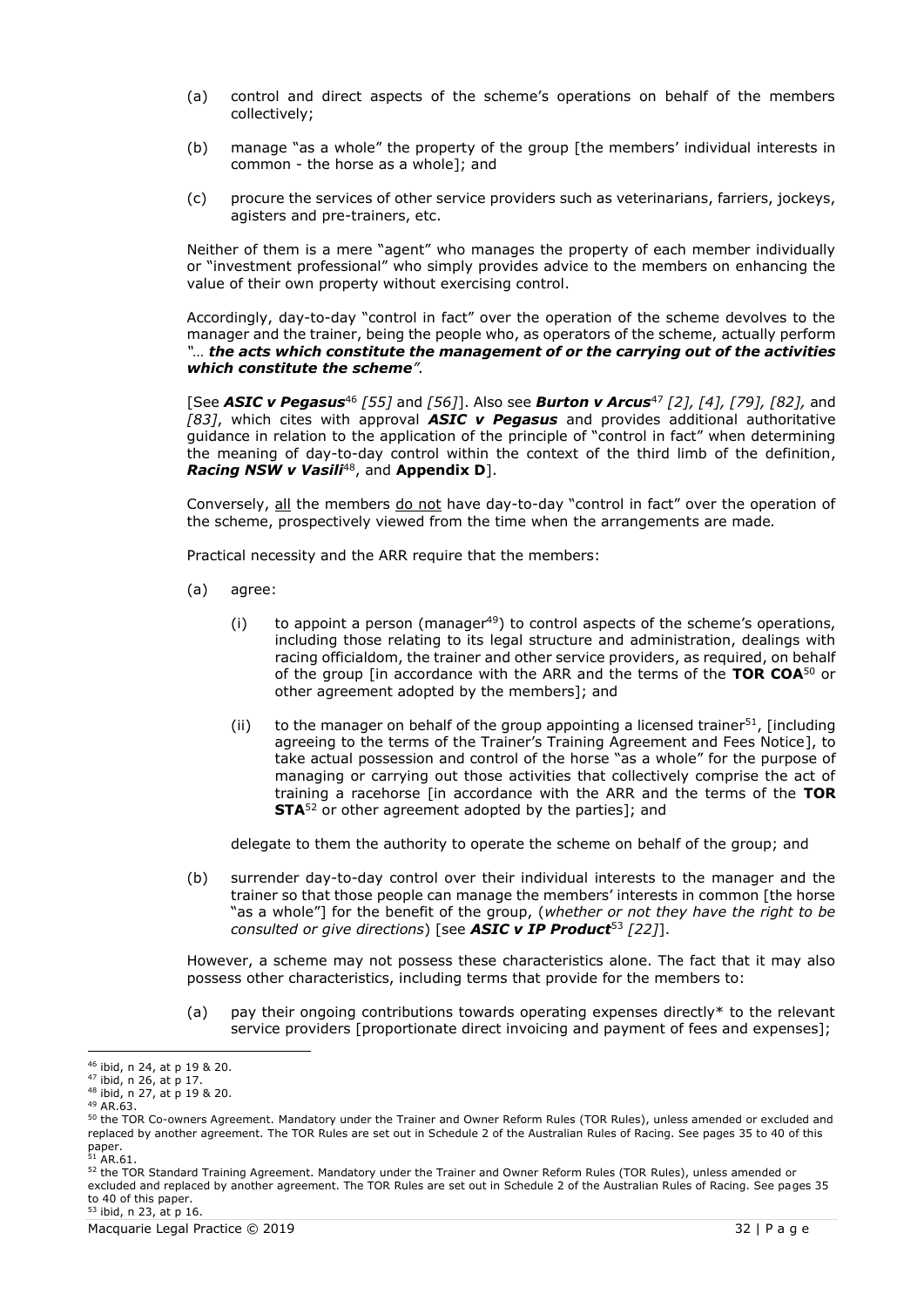(b) be paid their distributions of any income (prize money) directly\* via the stakes payment system; or

[\*an alternative to the manager administering these arrangements via a designated scheme bank account]

(c) participate in decision-making in accordance with the procedure (and requisite majority) set out in the applicable Owners Agreement or Training Agreement;

does not take it outside the scope of the definition – applying the **nonrestrictive modifier** attaching to the third limb of the definition in relation to paragraph (c) and the principles established by the case law [see the judgements of *Owen J* in *ASIC v Chase Capital*<sup>54</sup> *[57]*  and *[63]*, *Barrett J* in *ASIC v Takaran Pty Ltd*<sup>55</sup> *[15]* and *[16].*

*Notes:* 

- *1. Generally, when an offer of interests is made in a thoroughbred horse being syndicated for racing the following arrangements are predetermined by the offeror/promoter and understood by the investors:*
	- *(a) the nature of the legal relationship between the parties, as this defines the nature of the investors' interests being acquired in the horse and the scheme, and to a significant extent the modus operandi of the scheme; and*
- *(b) the first appointees as manager and trainer.*
- *2. In the case of a scheme formulated as a co-ownership contract-based "common enterprise" arrangement:*
	- *(a) the establishment of the scheme is, in practice, inextricably linked to and happens simultaneously, as of right, with the transfer of the interests in the horse from the offeror/promoter to the investors;*
	- *(b) the members:*
		- *(i) liability to perform obligations, including to contribute both the right to use their individual interests in the horse in the operation of the common enterprise that constitutes the scheme, and money (on an ongoing basis) to pay operating expenses for which co-owners are generally severally liable [in the same proportions as the interests held]; and*
		- *(ii) rights to (interests) benefits produced by the scheme, including to participate as members of the scheme in racing the horse "as a whole" for the benefit of the group, and receive a proportion of any income (net prize money) [in the same proportions as the interests held];*
		- *apply from the time when the interests in the horse are transferred; and*
	- *(c) the members do not have day-to-day control over the operation of the scheme (whether or not they have the right to be consulted or give directions), prospectively viewed from the time when the arrangements are made.*
- *3. Accordingly, the acquisition of interests by co-owners in a thoroughbred horse being syndicated for racing is an offer and acquisition of interests in a managed investment scheme in the same way as the acquisition of units by limited partners was found to be an offer and acquisition of interests in a managed investment scheme in ASIC v McNamara*<sup>56</sup> *[17] and [22].*
- *4. It is not significant to this analysis:*
	- *(a) whether the manager and the trainer are the same person or different people;*
	- *(b) whether the members acquired their individual interests from either the manager or the trainer, or another person; or*
- *(c) whether or not the members are required to pay a fee to the manager for performing the manager's duties. 5. The promoter or nominee will generally also be the manager [even if the promoter does not retain an interest in the horse].* 
	- o *In such cases, the first-named registered owner may be the manager in name only, with the promoter or nominee controlling and directing "in fact" those aspects of the scheme's operations that are the manager's responsibility under the relevant Owners Agreement and the ARR. This is often the case with schemes established by licensed trainers acting as promoters.*
	- o *It is also possible for a person outside of the ownership group who is the manager to be recorded as the first-named registered owner with "nil" equity and the other registered owners as owning "100%" of the horse. This is often the case with schemes established by promoters who are unrelated to the trainer to give them an ongoing commercial profile with the horse during its racing career.*

Furthermore, while the Owners Agreement and Training Agreement [both now mandatory under the **TOR Rules**] generally set out various powers and duties of the manager and the trainer, and specify that certain decisions cannot be taken by the manager or the trainer without the approval of the members [by the requisite majority] [e.g. change of trainer, gelding, relocation of the horse to race in another jurisdiction, race entry fee above a specified amount, veterinary treatment above a specified amount, etc.], this does not equate to the members having control over the management of the scheme in the meantime [see judgement of *Lord Carnwath* in *Asset Land v FCA*<sup>57</sup> *[60]*]. Generally, there are few, if any, other restrictions on the authority of either the manager or the trainer to operate the scheme.

The Owners Agreement or Training Agreement may also include terms that:

(a) empower the manager or the trainer to pursue remedies against a member who is in breach of a payment obligation; or

<sup>54</sup> ibid, n 21, at p 15 & 16.

<sup>55</sup> ibid, n 15, at p 14.

<sup>56</sup> ibid, n 12, at p 13.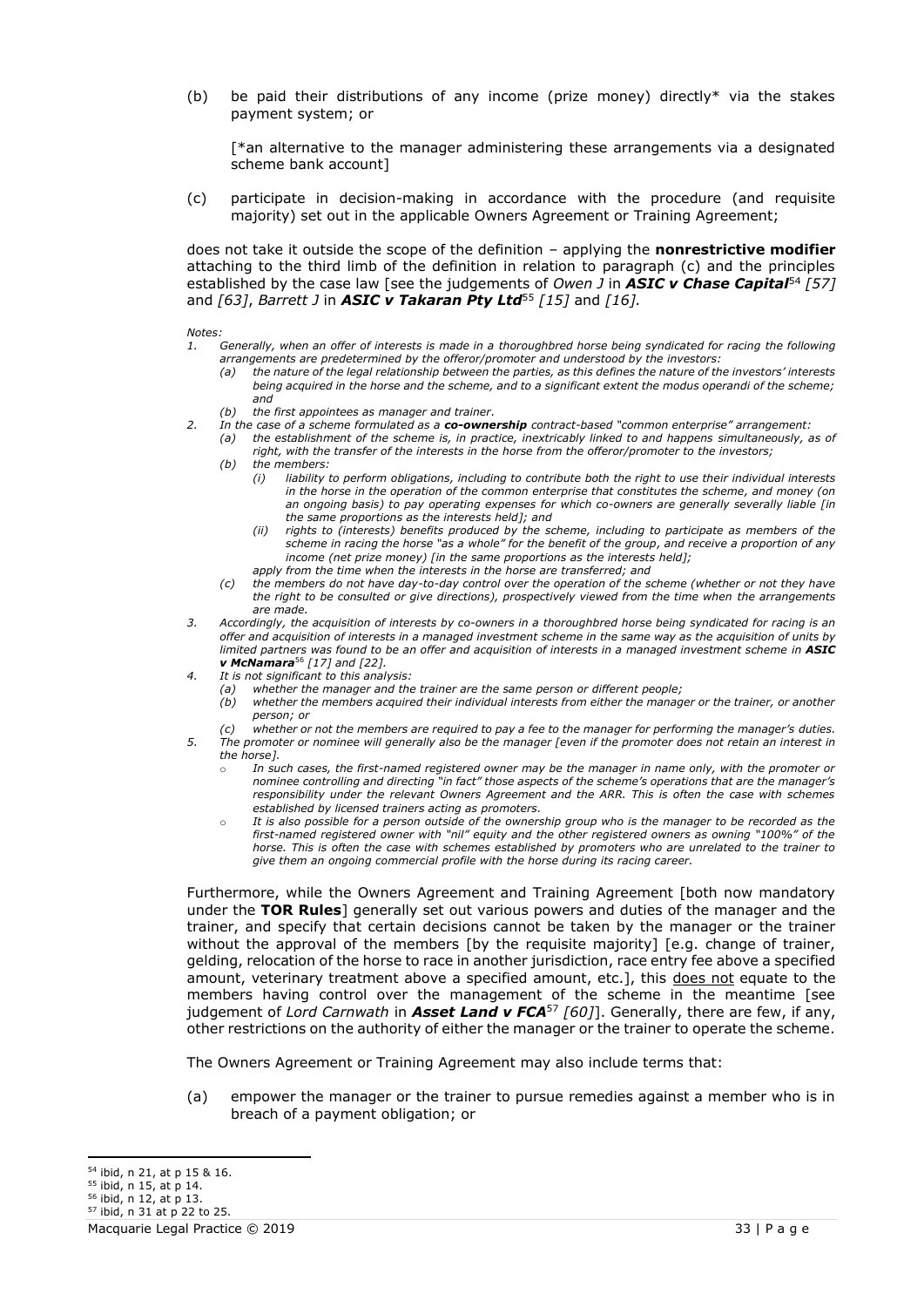(b) restrict the members in dealing with their individual interests in the horse or empower the manager to sell or otherwise dispose of the horse "as a whole" if the members agree (by the requisite majority) that the horse be sold or transferred.

**The case law and the evidence clearly support the conclusion that the characteristics of a managed investment scheme are inherent in horse racing schemes as they are both designed to operate in practice and required to operate by the ARR.** Consequently, there is no apparent basis upon which any person, including a licensed trainer, who is (a "promoter") in the business of promoting horse racing schemes, could successfully argue [in any legal forum] that the resultant schemes are outside the scope of the definition of a managed investment scheme and not subject to regulation. Any such argument would likely be a misrepresentation of the arrangements to avoid the legislative intention of the statutory provisions.

The need for all the members to exercise day-to-day control over the operation of the scheme by making all the decisions with unanimity and implementing what is agreed would be impractical<sup>58</sup> and a significant impediment to the operation of the scheme which is only overcome by the members:

- (a) appointing a manager and a licensed trainer [with actual possession and control of the horse "as a whole"]; and
- (b) delegating to them the authority to operate aspects of the scheme on behalf of the members collectively.

### **The role of the manager and the ARR requiring the appointment of a manager**

The owners or lessees of a racehorse are required to submit themselves to the jurisdiction of the Principal Racing Authority in the state or territory where they propose to race the horse, and to comply with the ARR and any local rules.

Where an ownership or leasehold arrangement has 2 or more members, the ARR require that they appoint a manager<sup>59</sup>.

"*manager"* <sup>60</sup> means:

*"a person registered with Racing Australia as the manager of a horse owned or leased by a natural person, a group of natural persons, or a Syndicate. Unless established otherwise:*

- *(a) The first named person appearing in the Certificate of Registration or other official ownership or leasing record held by Racing Australia will be deemed to be the manager [subject to AR63(1)]; and*
- *(b) If a horse is owned or leased by more than one Syndicate, the first named person appearing in the Certificate of Registration or other official ownership or leasing record held by Racing Australia will be deemed to be the manager".*

### AR.63 states:

*"Removal of manager of a horse*

- *(1) Subject to the TOR Rules [and/or a term of the COA, if relevant], a manager of a horse may be removed or replaced from that position by written notice signed by the owners, lessees or Syndicate members representing more than 50% of the ownership of the horse.*
- *(2) A manager of a horse is of their own right [and without separate express authorization by the owners, lessees or Syndicate members] entitled to:*
	- *(a) enter, nominate, accept or scratch a horse for any race;*

<sup>58</sup> See Burton v Arcus, and specifically the judgement of McClure JA [2], [3], [4], [5], [7], and [8], cited at p17 to 19. <sup>59</sup> AR.63. <sup>60</sup> AR.2.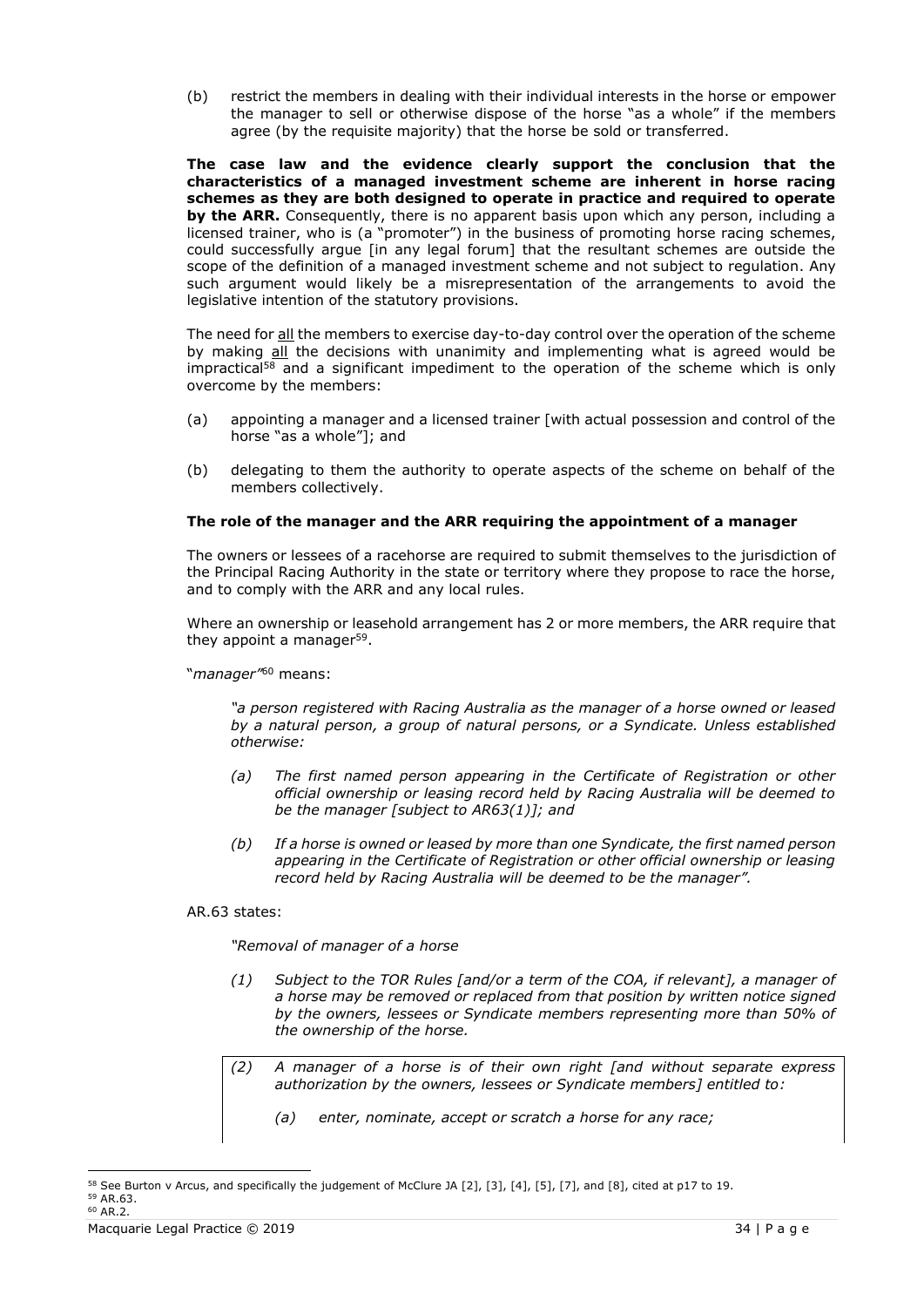- *(b) engage a jockey to ride a horse in any race;*
- *(c) receive any prize money or trophy won by a horse;*
- *(d) act for and represent the owners, lessees or Syndicate members in relation to the horse for the purpose of these Australian Rules;*

*except that where a provision of the TOR Rules [and/or a term of the STA or the COA, if relevant] specifies a process, requirement, or course of action, that provision or term binds the manager in the event of any conflict or inconsistency with this subrule.*

- *(3) The entry or nomination of a horse for any race must state the name of the manager.*
- *(4) The trainer of a horse who enters, nominates, accepts or scratches a horse is, absent of proof an agreement between the trainer and owners to the contrary, deemed to have done so with the authority of the manager and all other nominees".*

This rule is a practical way of overcoming what would otherwise be impractical and a significant impediment to the day-to-day operation of the scheme [a need for unanimity in decision-making by all the members and for all the members to exercise control over the implementation of what is agreed]. It ensures that the differing opinions and competing preferences of the individual members of the scheme are manageable, particularly in dealings with the trainer and racing officialdom.

On 1 August 2017, Racing Australia introduced the **Trainer and Owner Reform Rules – TOR Rules**. The **TOR Rules**<sup>61</sup> are currently set out in Schedule 2 of the ARR.

A requirement under the TOR Rules is that the members of a co-ownership arrangement must have an agreement setting out the terms which will govern their legal relationship. The terms of the **TOR Co-owners Agreement (TOR COA)**<sup>62</sup> are deemed to apply [except in the case of lead regulator approved syndicates established by licensed promoters, each of which must have its own approved agreement that complies with the requirements of the ASIC Instrument], unless the members elect to either add to or amend those terms, or to exclude and replace that agreement with another agreement.

The **TOR COA** includes the following terms which give the manager the power and authority to manage and operate aspects of the scheme on behalf of the members as a group:

- *"3.4 The Managing Owner will manage the Horse OwnershipVenture for the benefit of all Co-Owners. That will be on the basis of there being no cost to the Coowners for the Managing Owner's services unless otherwise agreed by them by UnanimousConsent.*
- *3.5 The Managing Owner must:*
	- *(a) use reasonable endeavours to properly manage the Horse Ownership Venture, including using reasonable endeavours to ensure that the Trainer complies with the Trainer's reporting obligations as set out in clauses 2.2(c) and 2.3 of the STA;*
	- *(b) make decisions in the best interests of the Co-owners as a whole;*
	- *(c) comply with the Managing Owner's obligations under the TOR Rules; and*
	- *(d) ensure that no funds provided by the Co-owners in respect of the Horse Ownership Venture are applied other than for the purpose of the Horse OwnershipVenture.*

<sup>61</sup> first published on 1 August 2017. Last amended 1 August 2021.

<sup>&</sup>lt;sup>62</sup> first published on 1 August 2017, and subsequently amended on 1 August 2018 and 1 April 2020.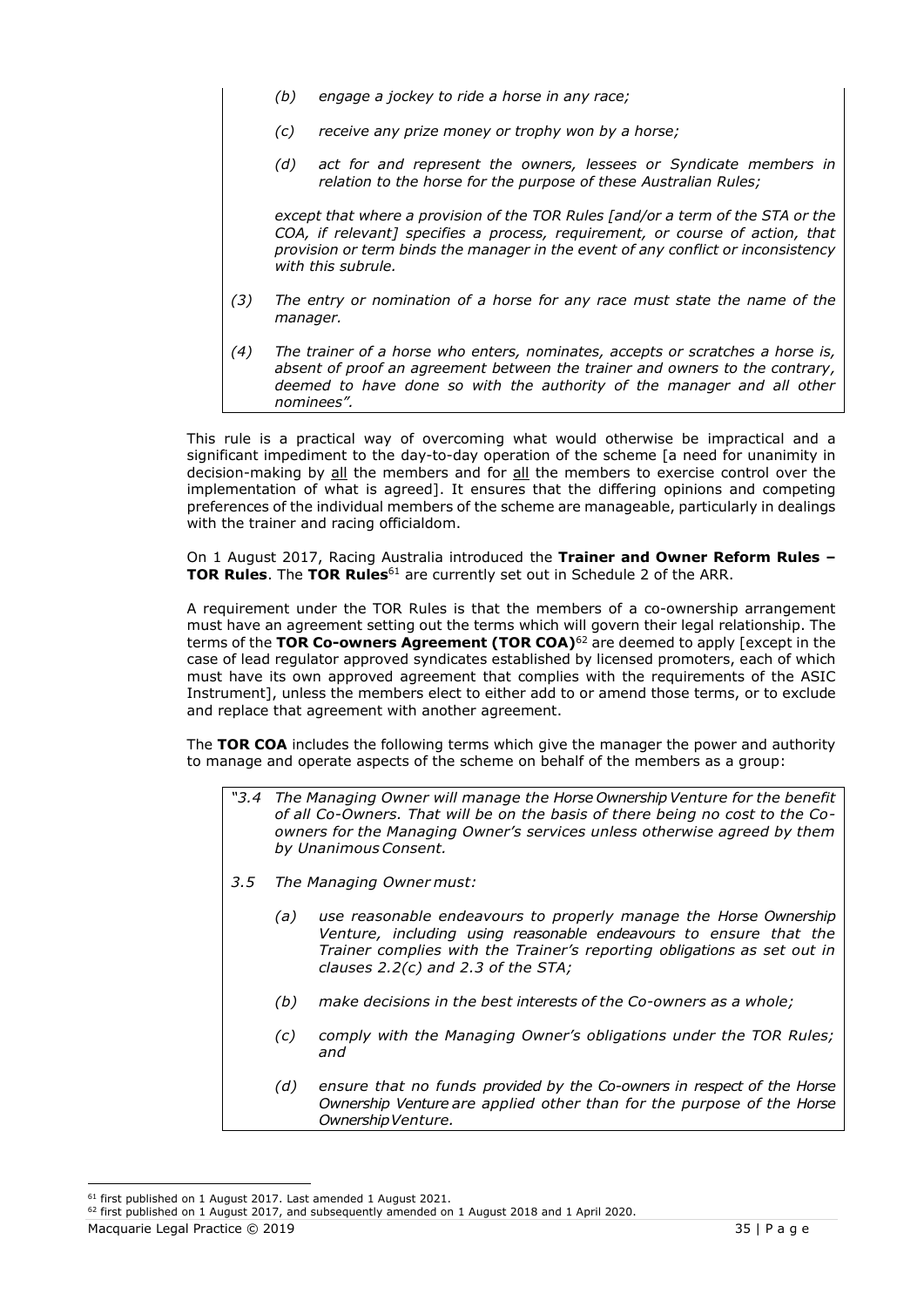- *3.6 The Managing Owner can only make the following decisions, and carry out any reasonable actions to effect those decisions, on behalf of the Co-owners with Majority Consent:*
	- *(a) approve a scheduled treatment event for the Horse (including veterinary or surgical treatment) which in the reasonable opinion of the Managing Owner is expected to exceed \$4000 (including GST);*
	- *(b) geld the Horse and/or to provide the consent to surgery for a gelding procedure;*
	- *(c) enter into, terminate and/or bring to an end the training agreement or arrangement between the Co-owners and the Trainer;*
	- *(d) accept or object to a Fees Notice provided by the Trainer (including a decision in respect of any proposed variations to a Fees Notice), provided that if Co-owners with 50% aggregate ownership of the Horse wish to accept, and Co-owners with 50% aggregate ownership of the Horse wish to object to, a Fees Notice (or any proposed variations), the Managing Owner must object on behalf of the Co-owners;*
	- *(e) engage a new Trainer;*
	- *(f) offer for sale, and/or sell, the whole of the Horse;*
	- *(g) pay nomination, acceptance or late acceptance fees in an amount in excess of \$10,000 (including GST) for the Horse to contest a race;*
	- *(h) relocate the Horse to race in another State, Territory or Country;*
	- *(i) retire the Horse;*
	- *(j) pay or provide for a discretionary bonus or commission to a jockey or to the Trainer (other than if prescribed by the agreement for Training Services between the Trainer and the Co-owners);*
	- *(k) change the Managing Owner of the Horse; and*
	- *(l) if the Horse is used for breeding as part of the Horse Ownership Venture, then:*
		- *(i) if the Horse is an entire to be stood as a stallion, which stud the Horse should stand at and his service fee each year;*
		- *(ii) if the Horse is a filly or mare, whether she is to be bred in any given year and if so which stallion the Horse is to be bred to.*
- *3.7 The Managing Owner can only make the following decisions, and carry out any reasonable actions to effect those decisions, on behalf of the Co-owners with Special Consent:*
	- *(a) if the Horse is a colt or entire, stand the Horse as a stallion, either alone as part of the Horse Ownership Venture or in joint venture or partnership with others;*
	- *(b) if the Horse is a filly or mare, use the Horse as a broodmare rather than sell or retire her;*
	- *(c) change any of the terms of this Agreement, except that a decision to make Co-owners jointly and severally liable in respect of obligations in connection with the Horse Ownership Venture can only be made with Unanimous Consent".*
- *3.8 A decision to borrow funds for the purpose of the Horse Ownership Venture requires Unanimous Consent.*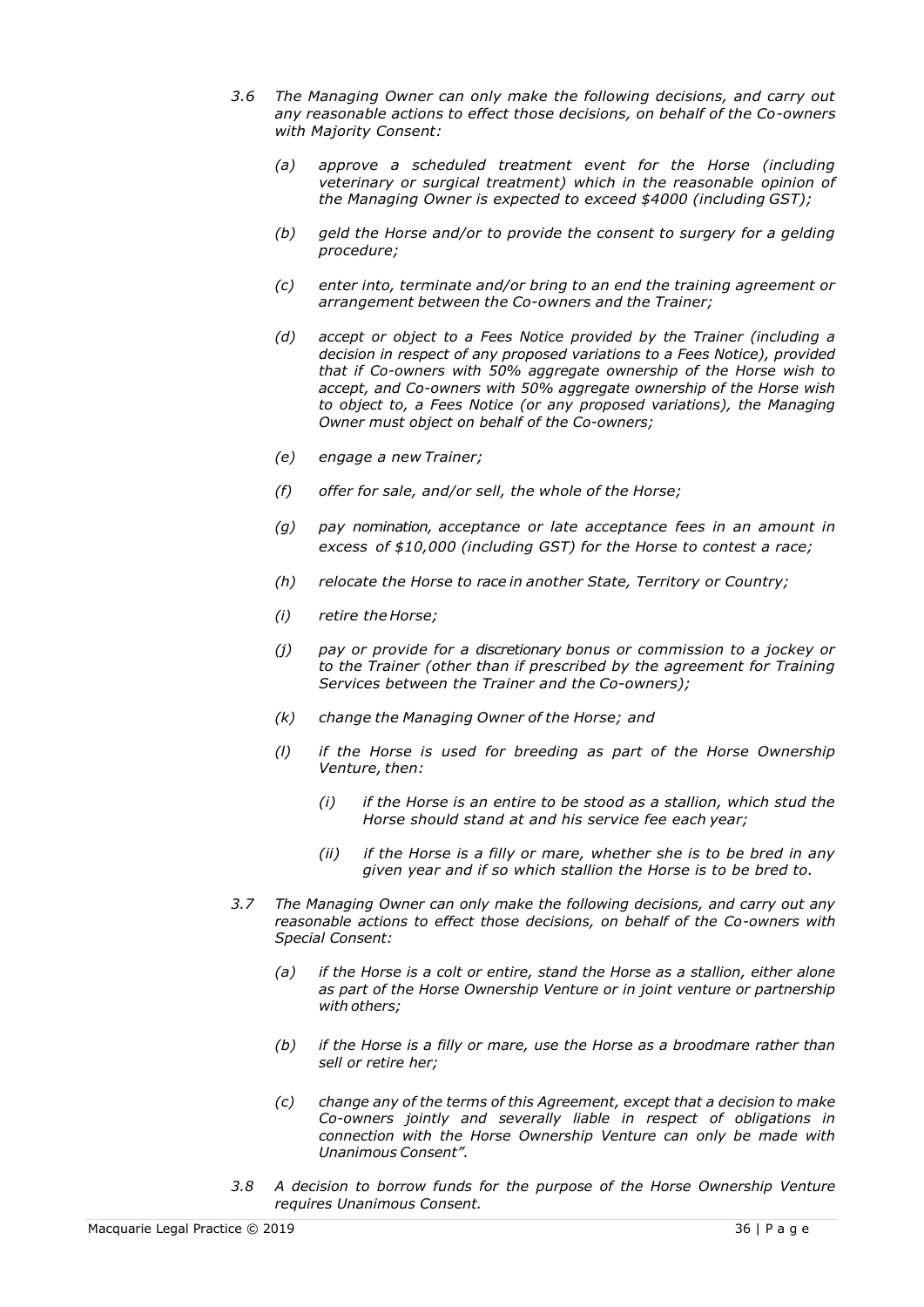- *3.9 Other than as provided in clauses 3.6 to 3.8, and subject to the obligations of the Managing Owner in clauses 3.4 and 3.5, the Managing Owner can make all other decisions reasonably required for the purpose of managing the Horse Ownership Venture as the Managing Owner sees fit in his or her absolute discretion"*.
- *4.4 Subject to clause 4.5, the Managing Owner can sell the Owner's interest of any Co-owner (the Defaulting Owner) in any of the following circumstances:*
	- *(a) if a Co-owner becomes ineligible to own a racehorse under the Rules of Racing) including on account of any valid decision taken pursuant to those rules);*
	- *(b) if a Co-owner is declared to be bankrupt or placed into administration or liquidation;*
	- *(c) if a Co-owner fails to make payments in respect of the Horse Ownership Venture as and when they fall due and that has the effect of stopping the Horse being properly maintained, trained, able to race, and/or able to be properly and commercially used for breeding; or*
	- *(d) serious or persistent breaches of tis Agreement which are reasonably considered to be unacceptable by the Managing Owner and to justify the sale.*

# **The role of the trainer and the ARR requiring the appointment of a trainer**

The role of the trainer is a complex one. The trainer is:

- (a) a contracted provider of training and ancillary services (including materials and products), with it being necessary for the trainer to take actual possession and control of the horse "as a whole" for the purpose of managing or carrying out those activities that collectively comprise the act of training a racehorse;
- (b) the agent or authorized representative of the manager when procuring the services of other parties to provide services in relation to the horse "as a whole" while it is in the care and under the control of the trainer, including (without limitation) chiropractic care, dentistry, farriery and veterinary care, transportation, etc. [the trainer may also provide or procure agistment, breaking-in and pre-training];
- (c) the authorised representative of the manager and all other nominees when nominating and accepting the horse for races and in most cases engaging the services of a jockey<sup>63</sup>; and
- (d) the person directly responsible under the ARR for notifying the Principal Racing Authority of the location of the horse while it is in training and for presenting it at the races in a fit and proper condition to race (including being free of any prohibited substance or race day treatment).

The trainer is also a manager:

- (a) responsible for supervising the trainer's own staff (including foreperson, stable hands, grooms, trackwork riders, racing manager, etc.) and all third-party service providers (including in most cases the jockey) in how they perform their duties and supply their services in relation to the horse "as a whole"; and
- (b) in the sense that the trainer is the directing mind of the scheme, with day-to-day control over those aspects of the scheme's operations relating to the care, training, and racing of the horse to best advantage, with it being necessary for the trainer to exercise the trainer's own professional skills, judgment, and considerable discretion, when managing or carrying out those activities, including (without limitation) formulating and implementing during each preparation: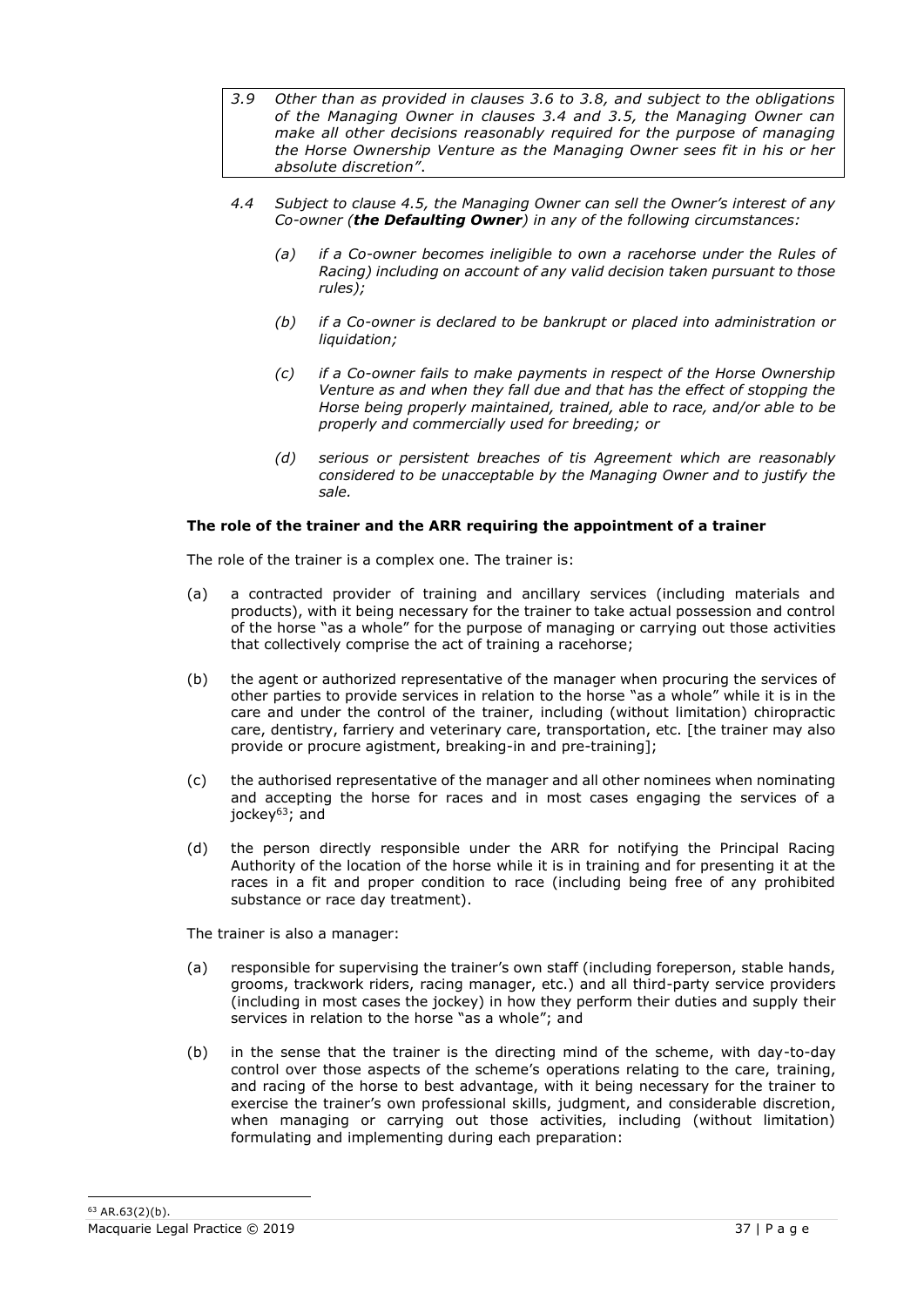- (i) a training program to bring it to racing fitness<sup>64</sup>; and
- (ii) a racing program with the objective of racing it to best advantage;

notwithstanding any right of the manager or the members to be consulted or give directions.

It should also be noted here that track fees [training], race nomination, and entry fees, are generally charged to the trainer by the relevant principal racing authority, with it then being necessary for the trainer to on-charge those fees to the owner(s).

The significant role of the trainer as an operator of the scheme is further evidenced by the fact that most of the scheme's operating expenses will generally comprise invoices issued by the trainer [for services rendered, including materials and products supplied, race entry fees, etc.], and third-party service providers procured by the trainer to provide services and carry out activities in relation to the horse whilst in training and racing, pre-training or on agistment.

The ARR also require that the horse be trained by a licensed trainer<sup>65</sup>.

"*trainer"* <sup>66</sup> means:

*"a person licensed or granted a permit by a PRA to train horses, and includes any persons licensed to train as a training partnership".*

*"training services" means:*

*"all services provided by a trainer (or qualified and authorised employees or persons engaged or approved by a trainer) in relation to the care, training and/or racing of a horse including training, pre-training, rehabilitation, maintenance, stabling, feeding, exercising, freighting, agisting, rental of gear, and the provision of veterinary, chiropractic, acupuncture, dental, and farrier services and treatments".*

#### AR.61 states:

*"Only horses trained by a licensed trainer to race, official trail or jump out*

- *(1) To be able to be entered for or run in any race or official trial or jump-out, a horse must be trained by a person with a licence to train.*
- *(2) Subrule (1) does not apply:*
	- *(a) to a horse entered for a race where the entries close more than 60 days before the advertised date for the running of a race; and*
	- *(b) to any other race excepted under the Rules".*

AR.63(4) is also relevant here (see above).

AR.105 states:

*"Matters that may affect the running of a horse in a race*

- *(1) The trainer of a horse, or any person that is in control of a horse, that is nominated for a race must:*
	- *(a) ensure that the horse is fit and properly conditioned to race;*
	- *(b) by nominating time, report to the Stewards any occurrence, condition, surgery or treatment that may affect the horse's performance in the race where the occurrence takes place, condition is present, surgery is performed or treatment is administered before nomination time;*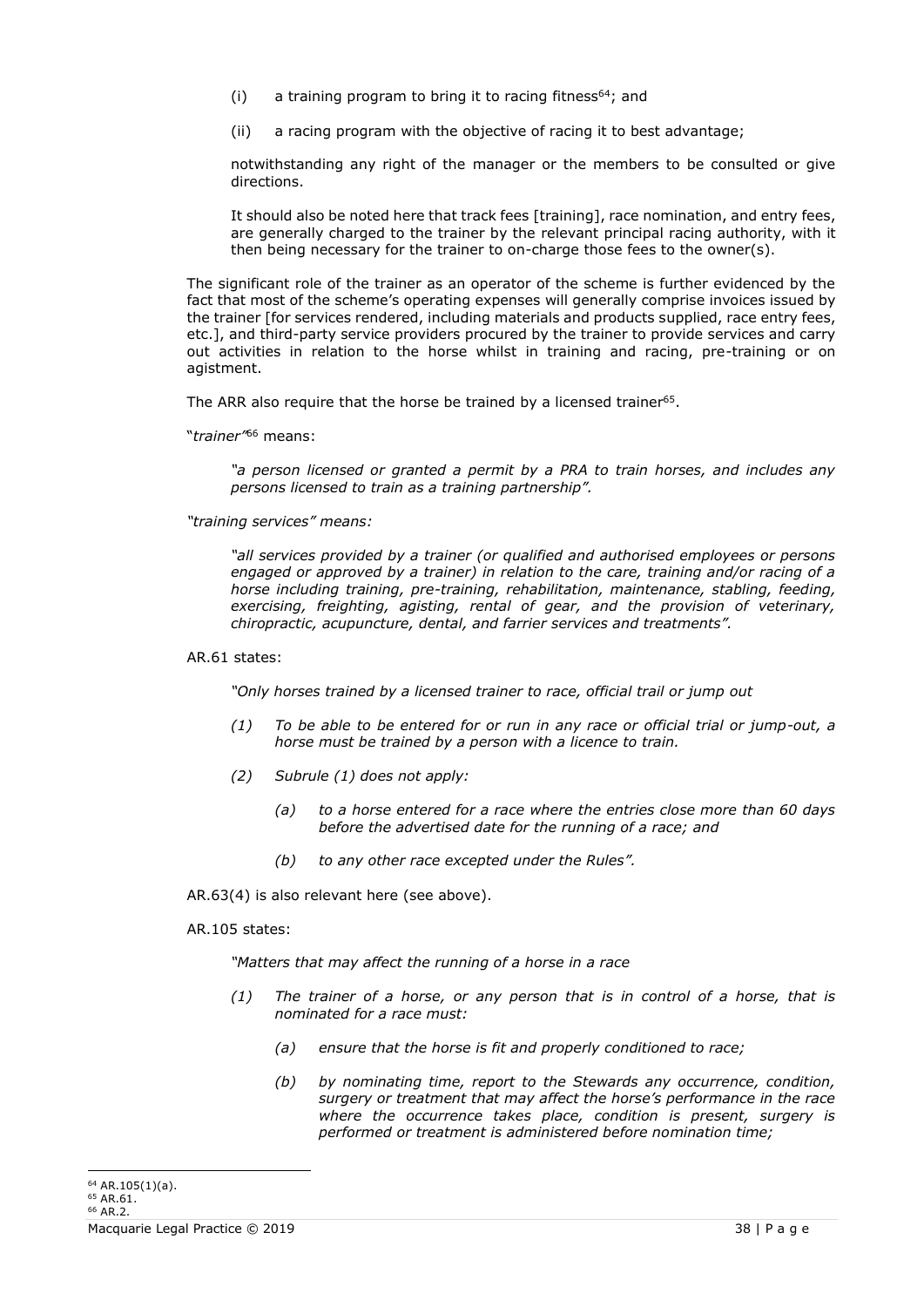- *(c) as soon as is practicable after nomination time and before acceptance time, report to the Stewards any occurrence, condition, surgery, or treatment that may affect the horse's performance in the race where the occurrence takes place, condition is present, surgery is performed or treatment is administered after nomination time and before acceptance time;*
- *(d) if the horse is accepted for the race – as soon as practicable, report to the Stewards any occurrence, condition, surgery or treatment that may affect the horse's performance in a race where the occurrence takes place, condition is present, surgery is performed or treatment is administered after acceptance time".*
- *(2) The Owner and/or trainer of a horse must:*
	- *(a) as soon as practicable after a race, report to the Stewards anything which might have affected the running of their horse in a race; and*
	- *(b) immediately after a race, report to the Stewards:*
		- *(i) any loss or breaking of gear which occurred during the race; or*
		- *(ii) any unusual happening in connection with the race.*
- *(3) Further to subrule (2), if a trainer becomes aware of any condition or injury which may have affected the horse's performance in the race, the trainer must report the condition or injury to the Stewards as soon as practicable and no later than acceptance time for its next race engagement.*

It is also a requirement under the **TOR Rules** that the owner(s) or lessee(s) and the trainer must have an agreement setting out the terms upon which the trainer will provide training and ancillary services. The terms of the **TOR Standard Training Agreement (TOR STA)**<sup>67</sup> are deemed to apply unless the parties elect either to add to or amend those terms, or to exclude and replace that agreement with another agreement.

The **TOR STA** includes the following terms which give the trainer the power and authority to manage and operate aspects of the scheme on behalf of the members (as a group):

# *"THE RIGHTS AND OBLIGATIONS OF THE TRAINER*

- *2.1 The Trainer agrees to care for, train, stable, feed, exercise and arrange appropriate treatment for the Horse in accordance with the Rules of Racing and to the standard of a reasonable Trainer in the Australian thoroughbred racing industry.*
- *2.2 The Trainer (or an authorised representative of the Trainer) must:*
	- *(a) care for and train the Horse in accordance with the Rules of Racing and to enable it to race to the best of its ability;*
	- *(b) train the Horse with due care, skill, and diligence with reference to industry practice in the thoroughbred racing industry in Australia; and*
	- *(c) periodically and in a timely manner report to the Owner about the welfare, progress, and performance of the Horse, at a minimum and without limitation:*
		- *(i) when the Horse enters the Trainer's stable for training;*
		- *(ii) when the Horse departs the Trainer's stable for agistment (including by identifying the place of agistment);*
		- *(iii) when the Horse transfers to another stable of the Trainer, or*

Macquarie Legal Practice © 2019 39 | P a g e

<sup>&</sup>lt;sup>67</sup> first published on 1 August 2017, and subsequently amended on 1 August 2018 and 7 January 2019.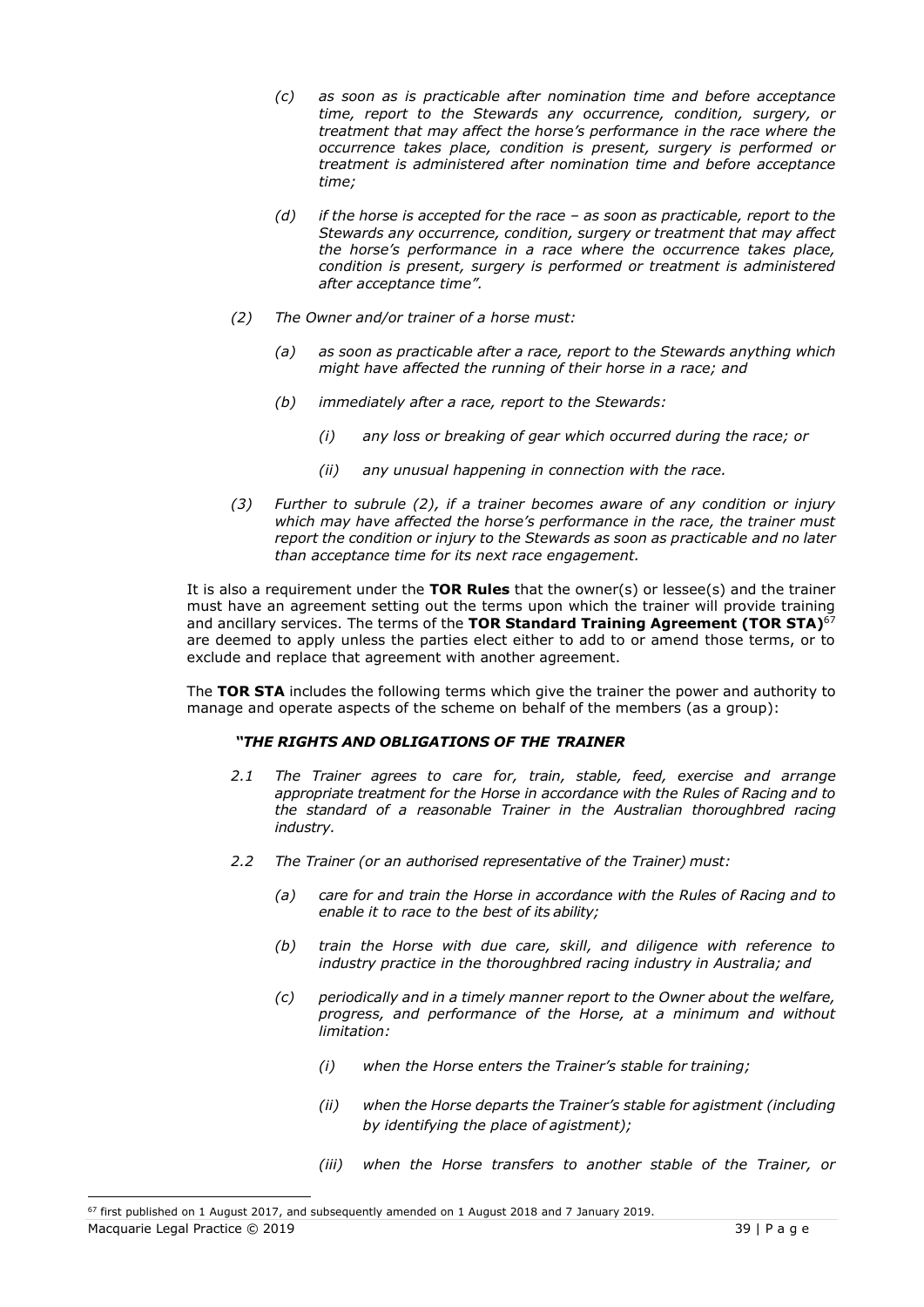*interstate, or to another Trainer, or to a selling agent;*

- *(iv) when the Horse is nominated for or accepted for a trial or a race;*
- *(v) when the Horse suffers a material injury or illness, requires veterinary treatment, or dies; and*
- *(vi) by providing a post-trial or post-race report within a reasonable time of the completion of either.*
- *2.3 A report in relation to any of the matters set out in clause 2.2(c) above may be provided in any comprehensible form including:*
	- *(a) verbally in person;*
	- *(b) by telephone (including by leaving a voicemail);*
	- *(c) in written form (including by post, email, text message or facsimile).*
- *2.4 Subject to clause 2.5, the Trainer has the right to engage a qualified person considered by the Trainer to be appropriate and/or necessary to attend to the Horse, including a veterinarian, farrier, horse dentist, horse chiropractor, horse acupuncturist, or water walker therapist.*
- *2.5 If the cost of any scheduled treatment event for the Horse (including veterinary or surgical treatment) is in the reasonable opinion of the Trainer expected to exceed \$2000 (including GST), the Trainer must obtain the approval of the Managing Owner before arranging that treatment.*
- *2.6 The Trainer has the right to nominate, enter, accept, scratch or withdraw the Horse from any race or trial as the Trainer thinks fit, except:*
	- *(a) if the Trainer comes to a separate agreement in relation to any of those matters to the contrary with the Managing Owner;*
	- *(b) if the amount of a fee associated with the nomination, entrance, acceptance, scratching or withdrawal of the Horse exceeds \$2000 (including GST), the Trainer must seek approval from the Managing Owner in relation to its payment. If a Managing Owner does not respond within a reasonable time of that request for approval, the Trainer may proceed and will not be liable for doing so, including in relation to the payment of any fee referred to in this clause.*
- *2.7 The Trainer is not required to nominate, enter or accept in relation to the Horse if, despite having made requests of the Managing Owner to be put into funds for the cost of the relevant nomination, acceptance or entry, that does not occur prior to the time for nomination, entry, or acceptance.*
- *2.8 The Trainer will engage and instruct the race jockey unless prior agreement to the contrary is made between the Trainer and the Managing Owner.*
- *2.9 The Trainer is entitled to accept the instructions of the Managing Owner as representing all Owners, except in relation to the proposed gelding, sale or retirement of the Horse, in which case the Trainer must inform all Owners and obtain confirmation of the consent of more than 50% of the ownership equity of the Horse".*

# **1.4 Concepts not unique to this analysis of a managed investment scheme**

The concepts of "scheme", "common enterprise", "contributions" and "benefits", and the distinction between "partnership", "unit trust" and "co-ownership" arrangements, are not unique to this analysis of a managed investment scheme. The same or similar concepts are fundamental to determining the nature of a person's rights and obligations when participating in any arrangement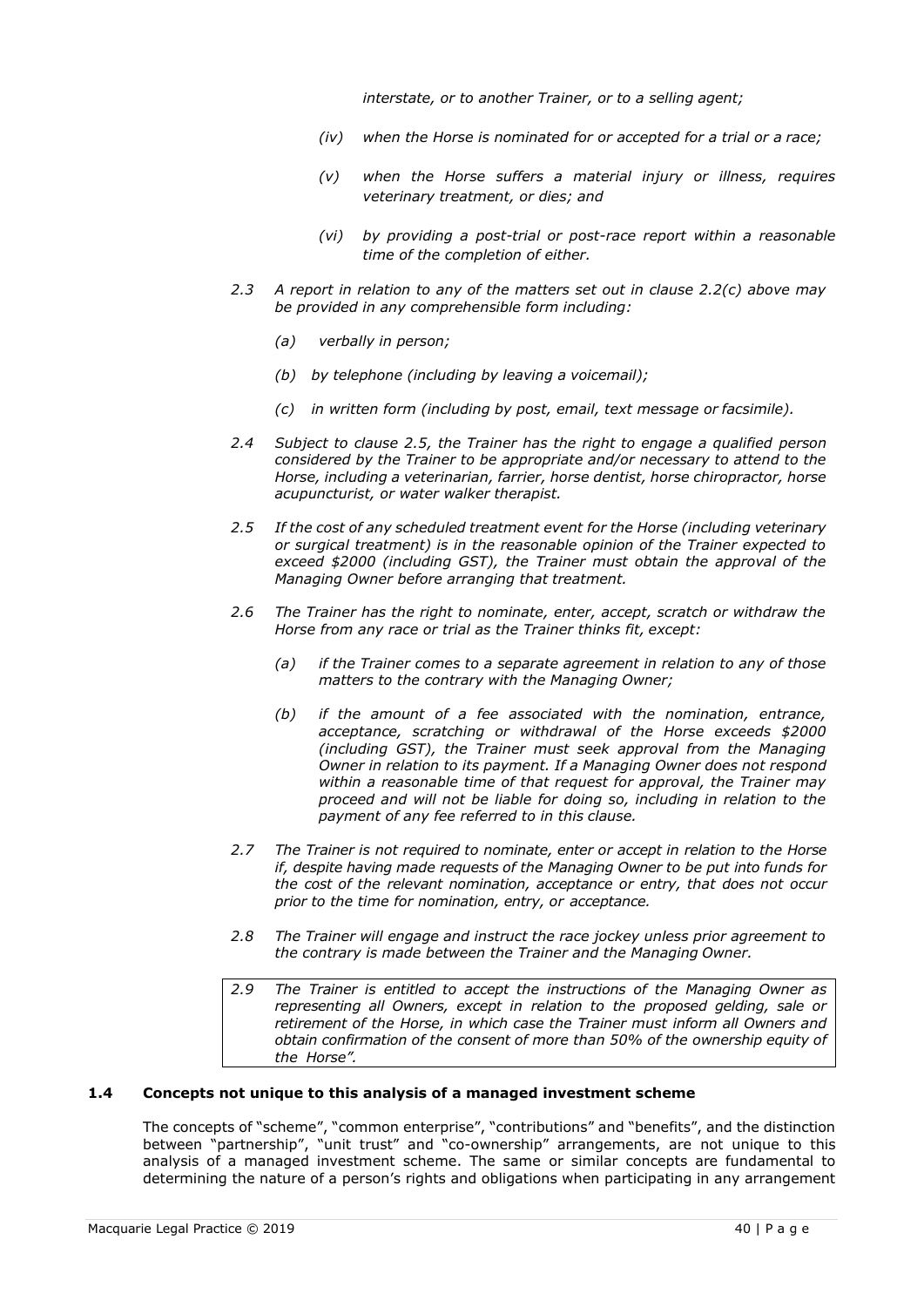between 2 or more persons owning or leasing a racehorse and apply under various federal and state laws, including Australian tax law (income tax, depreciation, capital gains, GST, etc.).

The use by the courts of the concept of "control in fact" is also not unique to the law relating to managed investment schemes. The different control tests and contexts in which the concept of "control in fact" is applied are considered in **Appendix D**.

# **1.5 Further commentary that is relevant to this part is set out in the appendices:**

- Appendix A Definitions and rules set out in the ARR relating to arrangements between 2 or more persons owning or leasing a racehorse, at page 74.
- Appendix B Misinformation published by Principal Racing Authorities RV & RWWA, at page 80.
- Appendix C Questions to determine if:
	- (1) a proposed horse racing scheme satisfies or falls outside the scope of the definition of a managed investment scheme; or
	- (2) the person offering interests is required to be licensed; at page 87.
- Appendix D Control in fact; at page 92.
- Appendix E The law of conversion; at page 96.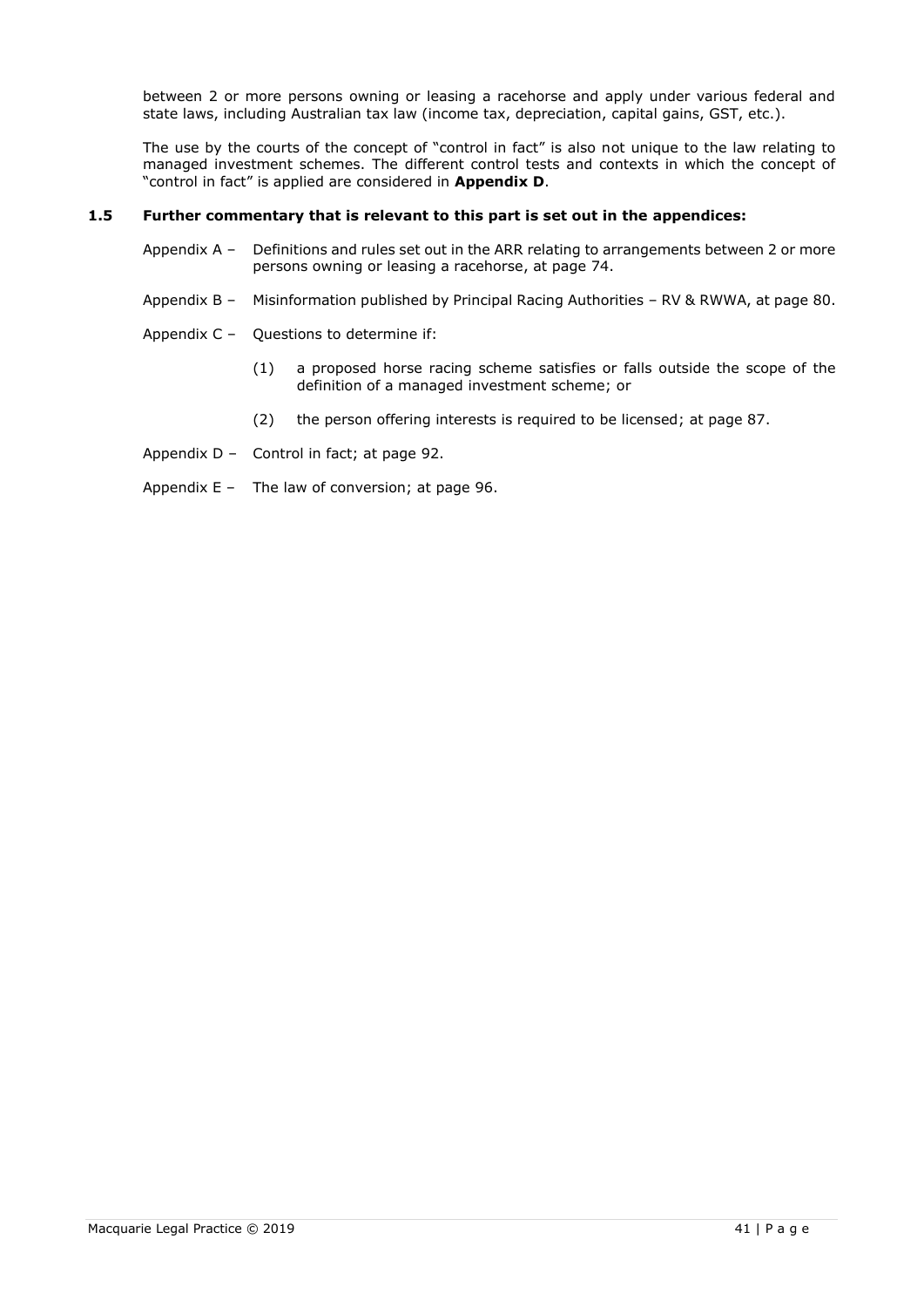# **PART 2: WHEN MUST A HORSE RACING SCHEME BE REGISTERED AS A MANAGED INVESTMENT SCHEME?**

#### *2.1 Part summary*

*This part deals with:*

- *(a) the statutory provisions that require a managed investment scheme to be registered and the exceptions to this requirement; and*
- *(b) the ARR that require an "offer of interests" in a horse racing scheme to be the subject of a PDS approved by a lead regulator.*

#### *Conclusion*

*A horse racing scheme established as a one-off "private" scheme generally will not require registration. To qualify as a "private" scheme it must not require registration under section 601ED. In other words, it must not have more than 20 members and the person who established it must not be "…in the business of promoting managed investment schemes".*

*A horse racing scheme that "… was promoted by a person, or an associate of a person, who was, when the scheme was promoted, in the business of promoting managed investment schemes", generally*<sup>68</sup>*:*

- *(a) will fall within the requirement for registration under section 601ED, regardless of the number of members; and*
- *(b) must be registered as a managed investment scheme, unless it is eligible for a specific statutory exemption or ASIC Instrument relief from the requirement to be registered because it qualifies as:*
	- *(i) a personal offer scheme*<sup>69</sup>*;*
	- *(ii) a wholesale scheme*<sup>70</sup>*; or*
	- *(iii) a lead regulator approved (ASIC Instrument*<sup>71</sup> *compliant) syndicate.*

*An "offer of interests" in:*

- *(a) a registered scheme must be the subject of a PDS that complies with the requirements of the Act; and*
- *(b) an ASIC Instrument compliant syndicate must be the subject of a PDS that:*
	- *(i) complies with the requirements of the ASIC Instrument; and*
	- *(ii) is approved by a lead regulator.*

*Section 601ED(5) states:*

*"A person must not operate*<sup>72</sup> *in this jurisdiction a managed investment scheme that this Section required to be registered under Section 601ED unless the scheme is so registered"*<sup>73</sup> *.*

#### **2.2 If a scheme satisfies the definition of a managed investment scheme and does not qualify as a "private" scheme, then generally registration will be required under section 601ED unless the scheme is relieved by a specific statutory exemption or ASIC Instrument from the requirement to be registered.**

 $68$  the promoter test is in section  $601ED(1)(b)$ 

 $69$  section 1012E. A scheme in which offers of interests are made only by "personal offer" and do not require a disclosure document.

 $70$  section 761G. A scheme in which offers of interests are made only to "wholesale clients" and do not require a disclosure document.

<sup>71</sup> ASIC Corporations (Horse Schemes) Instrument 2016/790.

<sup>72</sup> the meaning of the word "operate" within the context of section 601ED(5) has been judicially determined in *Burton v Arcus [2*]. Ibid n 26, at p17.

 $73$  section 601ED(5) is subject to section 601ED(6).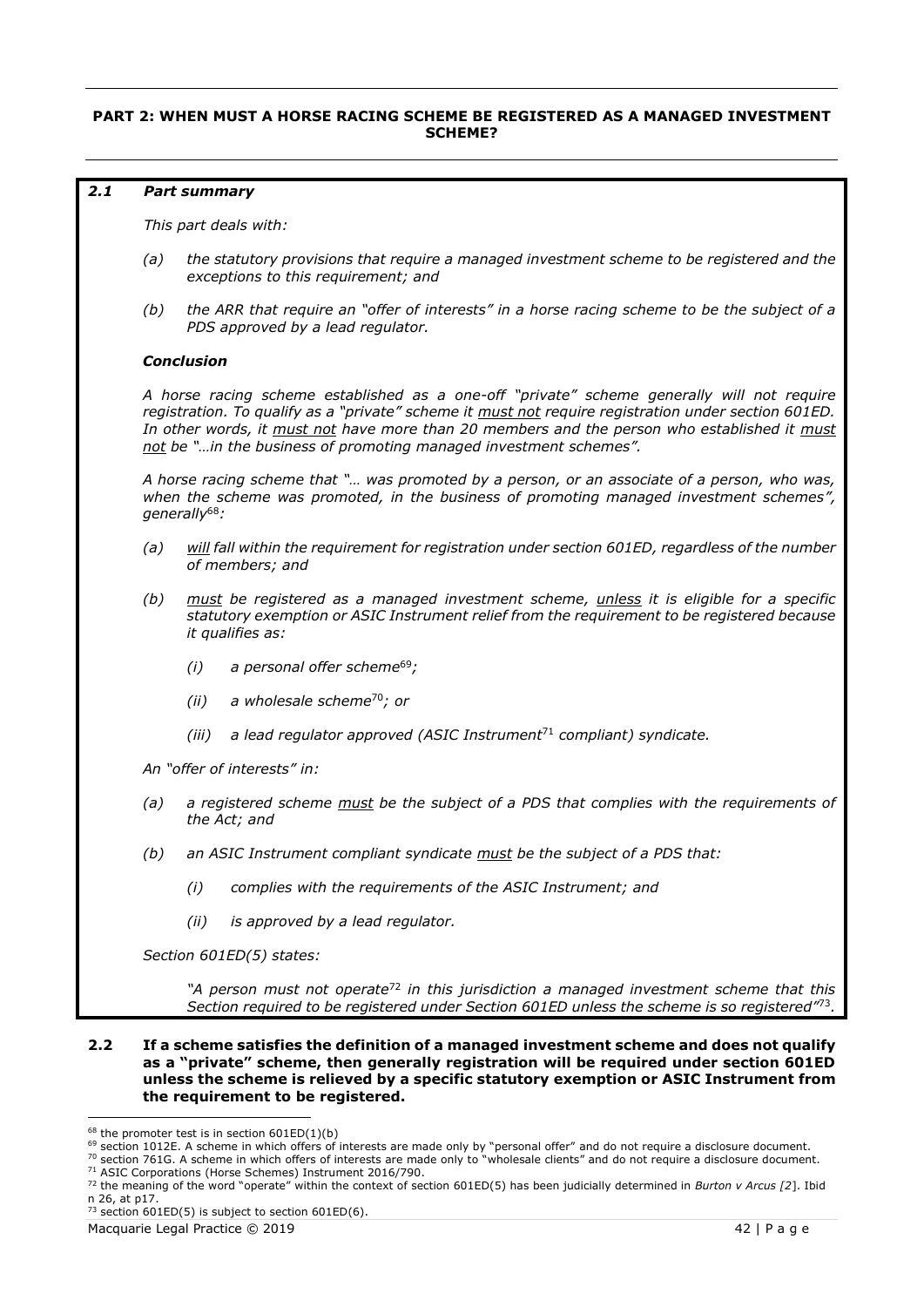Section 601ED(1) specifies a "three-pronged" criteria as to when a managed investment scheme is required to be registered. If the scheme is caught by any "one" of the criteria, then it is required to be registered, unless the scheme is the result of a promoter:

- (a) dealing in interests that do not require disclosure because of the interests being made available only:
	- (i) by "personal offer" under the 20/12 Rule; or
	- (ii) to "wholesale clients"; or
- (b) making an "offer of interests" that complies with the terms of the relief afforded by the ASIC Instrument, including that there be a PDS approved by a lead regulator.

Section 601ED states:

#### *"When a managed investment scheme must be registered*

- *(1) Subject to subsection (2) and (2A), a managed investment scheme must be registered under Section 601EB if:*
	- *(a) it has more than 20 members;*
	- *(b) it was promoted by a person, or an associate of a person, who was, when the scheme was promoted, in the business of promoting managed investment schemes; or*
	- *(c) a determination under subsection (3) is in force in relation to the scheme and the total number of members of all of the schemes to which the determination relates exceeds 20.*
- *(2) A managed investment scheme does not have to be registered if all of the issues of interests in the scheme that have been made would not have required the giving of a Product Disclosure Statement under Division 2 of Part 7.9 if the scheme had been registered when the issues were made.*
- *(3) ASIC may, in writing, determine that a number of managed investment schemes are closely related and that each of them has to be registered at any time when the total number of members of all of the schemes exceeds 20. ASIC must give written notice of the determination to the operator of each of the schemes.*
- *(4) For the purpose of this Section, when working out how many members a scheme has:*
	- *(a) joint holders of an interest in the scheme count as a single member; and*
	- *(b) an interest in the scheme held on trust for a beneficiary is taken to be held by the beneficiary (rather than the trustee) if:*
		- *(i) the beneficiary is presently entitled to a share of the trust estate or of the income of the trust estate; or*
		- *(ii) the beneficiary is, independently or together with other beneficiaries, in a position to control the trustee.*
- *(5) A person must not operate in this jurisdiction a managed investment scheme that this Section requires to be registered under Section 601EB unless the scheme is so registered.*

*Note: Failure comply with this subsection is an offence: see subsection 1311(1).*

- *(6) For the purpose of subsection (5), a person is not operating a scheme merely because:*
	- *(a) they are acting as an agent or employee of another person; or*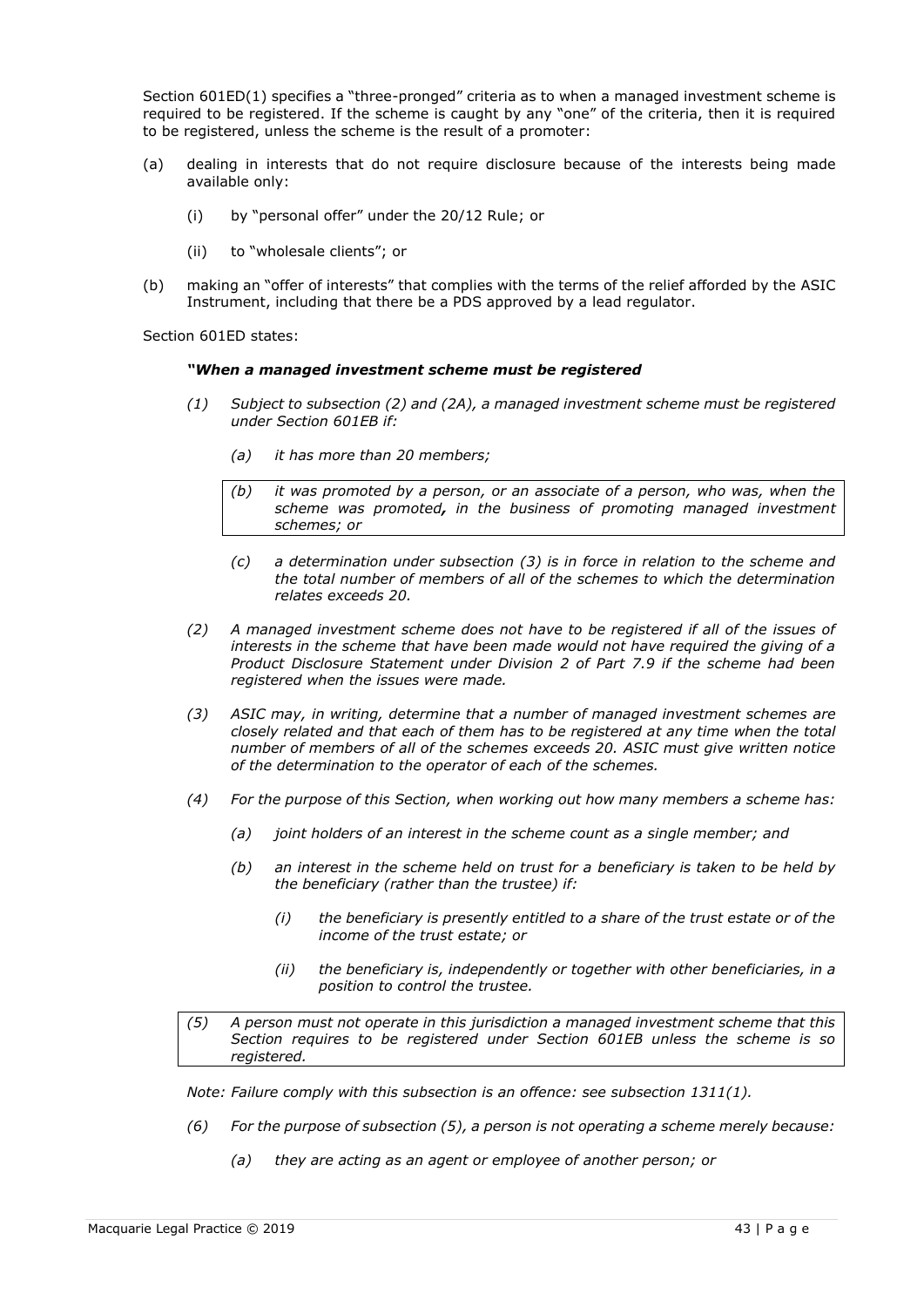*(b) they are taking steps to wind up the scheme or remedy a defect that led to the scheme being deregistered".*

# **2.3 Promoter of interests in a horse racing scheme**

The words "… *in the business of …*" in section 601ED(1)(b) import the notion of commercial activity that is "… *systematic, repetitious and continuous*". [See *ASIC v McNamara*<sup>74</sup> *[17]*]*.*

The word "promoting" in the context of marketing imports the notion of activities or communications carried out on behalf of a business with the objective of attracting consumers to its products or services and generating sales. Promotional activities may include direct marketing, personal selling, digital promotions (all forms of promotion found on the internet), public relations, sponsorships, general advertising, and publicity.

Whatever activities comprise "promoting" in the context of marketing, in the specific context of section  $601ED(1)(b)$  it is only logical that they include the following activities in relation to formulating managed investment schemes:

- (a) offering to sell or inviting people to buy; and
- (b) dealing in, including issuing, etc;

interests in such schemes.

The term "*promoter*" is not defined in the Act or the ASIC Instrument, so must be given an ordinary meaning.

The term "*promoter*" is defined:

(a) in ASIC RG91[2016] and RG91[2012]

*"a person who offers to sell, or invites people to buy, interests in a managed investment scheme".*

This definition replaces the definition set out in RG91 [2007]:

"*the person who agrees to operate the managed investment scheme".*

(b) in  $AR.2^{75}$  of the ARR

*"any person or corporation who for valuable consideration offers or invites any other person or corporation to subscribe for shares or participate in any scheme with objects that include the breeding and/or racing of a horse".*

With respect to ASIC, the 2007 definition was a misstatement which it corrected in 2012. The RG is not law, being a publication issued by ASIC to promote an understanding of the current law by industry participants. Save for this error in the first edition, the RG is an informative document.

The writer considers that this misstatement may have contributed to a misunderstanding of the current law by some industry participants who have subsequently argued, incorrectly, that if the terms of an offer of shares propose that:

- (a) a person other than the promoter will manage the horse on behalf of the members; or
- (b) the members will appoint the manager;

this will somehow constitute the members having "day-to-day" control over the operation of the scheme, and consequently the scheme will fall outside of the definition of a managed investment scheme and the promoter need not be licensed.

# **2.4 Relevant case law**

"promoted"

In **ASIC v Young & Ors**<sup>76</sup>, it was held that:

<sup>74</sup> ibid, n 12, at p 13.

<sup>&</sup>lt;sup>75</sup> added 20/11/2002 following the issuing of the Class Order by ASIC on 15/02/2002.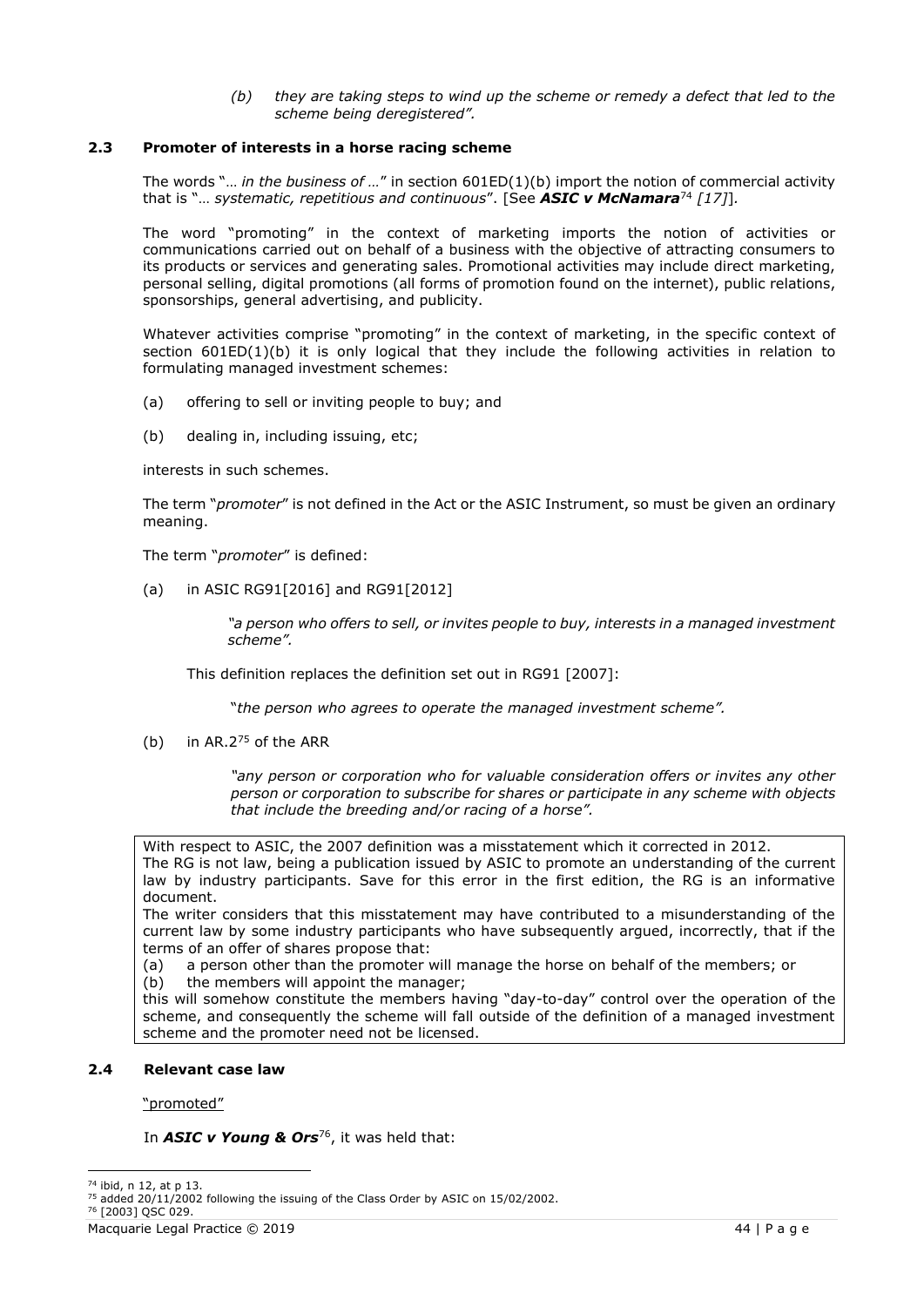*[53]* "*Whatever the full scope of the meaning of "promoted" in the subject context, it plainly extends to activities in which a person formulates a scheme …. advertises it, solicits others to participate in it and embarks upon its implementation".*

# **2.5 Offers that do not require disclosure**

An "offer of interests" in a managed investment scheme will normally require a PDS to ensure that prospective investors have all key information about the scheme to enable them to make an informed decision whether to invest. In certain circumstances, an issue of interests in a managed investment scheme can be made to investors without a PDS.

While the provisions of Chapter 6D [Fundraising] apply to securities generally, the provisions of Chapter 7 [Financial Services and markets] apply to financial products, or financial services generally, including interests in managed investment schemes.

Section 706 [Issue offers that need disclosure] provides that an offer of securities for issue needs disclosure under Chapter 6D unless section 708 [Offers that do not need disclosure], or 708AA [Rights issues that do not need disclosure], says otherwise.

Sections 708 and 708AA contain exemptions to the requirements to issue a PDS.

Sections 1012B and 1012C deal with obligations that require a regulated person to provide a PDS to any person who is a retail client when offering a "financial product" to the person; and section 1012D contains exemptions to the requirement to provide a PDS.

The relevant provisions of these sections are summarized below:

Section 1012B [Obligations to give Product Disclosure Statement – situations related to issue of financial products]:

- (a) a regulated person must give a retail client a PDS for a financial product if:
	- (i) they make an offer to issue, or arrange for the issue of, the financial product to the client;
	- (ii) they issue the financial product to the client in circumstances where there it is reasonable to believe that that the client has not already received a PDS; or
	- (iii) the client makes an offer to the regulated person to acquire the financial product by way of issue.
- (b) The PDS must be prepared by the product issuer and given at or before the time when the regulated person either makes the offer, or issues the financial product to the client, or before the client becomes bound by a legal obligation to acquire the financial product pursuant to the offer<sup>77</sup>.

Section 1012C [Obligations to give Product Disclosure Statement – offers related to sale of financial products]:

- (a) a regulated person must give a retail client a PDS for a financial product that it has offered to sell to the client or that a retail client has offered to acquire by way of transfer, if the sale or transfer:
	- (i) amounts to an indirect issue of financial products<sup>78</sup> and section 1012DA does not apply; or
	- (ii) is either an off-market sale by a controller<sup>79</sup>, or amounts to an indirect off-market sale by a controller<sup>80</sup>.

<sup>77</sup> section 1013A(1).

 $78$  section  $1012C(6)$ . <sup>79</sup> section 1012C(5).

 $80$  section  $1012C(8)$ .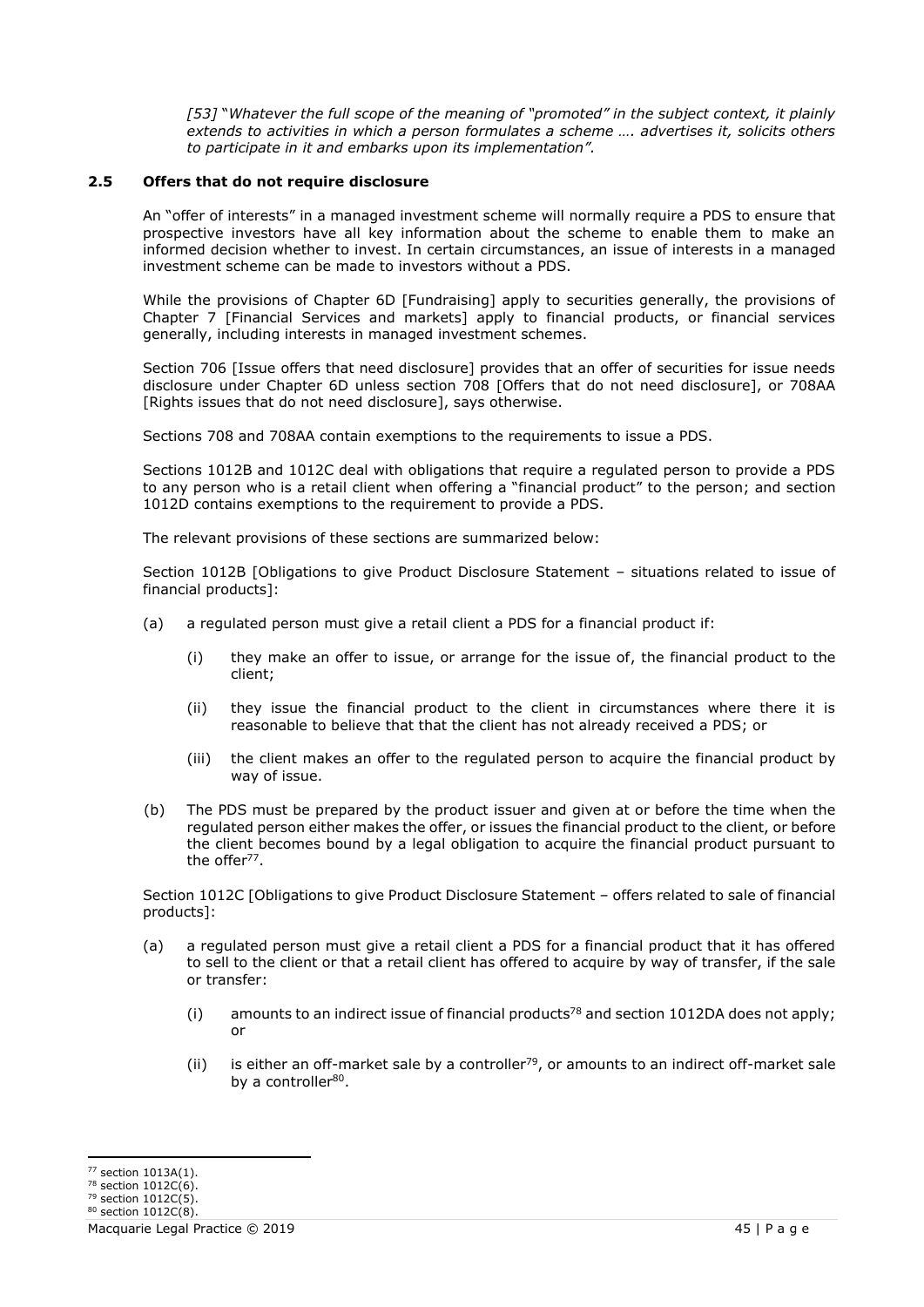(b) The PDS must be prepared by the seller<sup>81</sup> and given to the client at, or before, the time the regulated person makes the offer to sell the product, or where the client makes the offer, before the client becomes bound by a legal obligation to acquire the financial product pursuant to the offer.

Section 1012D [Situations in which Product Disclosure Statement not required]:

- (a) where the client has already received an up-to-date PDS, or the regulated person believes on reasonable grounds that this is the case  $82$ ;
- (b) for offers of products that the client already holds, where the regulated person believes on reasonable grounds that the client has received, or has access to (and the client knows that he or she has access to), all the information that a PDS would be required to include through an earlier PDS and any ongoing disclosures, in relation to managed investment products, through continuous disclosure<sup>83</sup>; or
- (c) for small-scale offerings of managed investment and other prescribed financial products, e.g. - personal offers that do not breach the 20/12 Rule etc.

### **"Personal Offers" under the 20/12 Rule**

"Personal Offers" of interests in a managed investment scheme, where the promoter is compliant with the 20/12 Rule under section 1012E, do not require disclosure under Chapter 7. Similar provisions also appear in section 708(1) and apply to securities generally.

Section 1012E(2) provides that a "personal offer" of a "financial product" does not require disclosure, provided that the offer does not result in the number of purchasers to whom the products are "issued" exceeding 20, or the total amount raised from the "issuing" of the financial products in any 12 month period<sup>84</sup> exceeding \$2 million.

Any "offer of interests" in an "unregistered" scheme, or schemes, to which the provisions of section 1012E apply, must be a "personal offer" within the meaning ascribed to that term by section 1012E(5).

Under the 20/12 Rule prescribed by the section 1012E, an "unregistered" horse racing scheme, or schemes, must not result in more than \$2 million of interests being "issued" to more than 20 persons (including joint owners) in a period of 12 months. Furthermore, if the number of persons (including joint owners) to whom the interests are "issued" by the "issuer" at any time becomes more than 20, each scheme must be registered as a managed investment scheme within 12 months of that happening.

An "offer of interests" by a promoter to an existing client who has previously either purchased interests or indicated an interest in doing so will likely satisfy the definition of a "personal offer" $^{85}\cdot$ 

Section 1012E states:

*"Small scale offerings of managed investment and other prescribed financial products (20 issues or sales in 12 months)*

- *(1) This Section applies only to financial products that are:*
	- *(a) managed investment products; or*
	- *(b) financial products of a kind prescribed by the regulations made for the purpose of this paragraph.*
- *(2) Personal Offers of financial products do not need a Product Disclosure Statement under this Part if:*
	- *(a) all of the financial products are issued by the same person (the issuer); and*

<sup>81</sup> section 1013A(2).

 $82$  section  $1012D(1)$ .

 $83$  section 1012A(2). <sup>84</sup> the 20/12 Rule.

 $85$  section 1012E(5).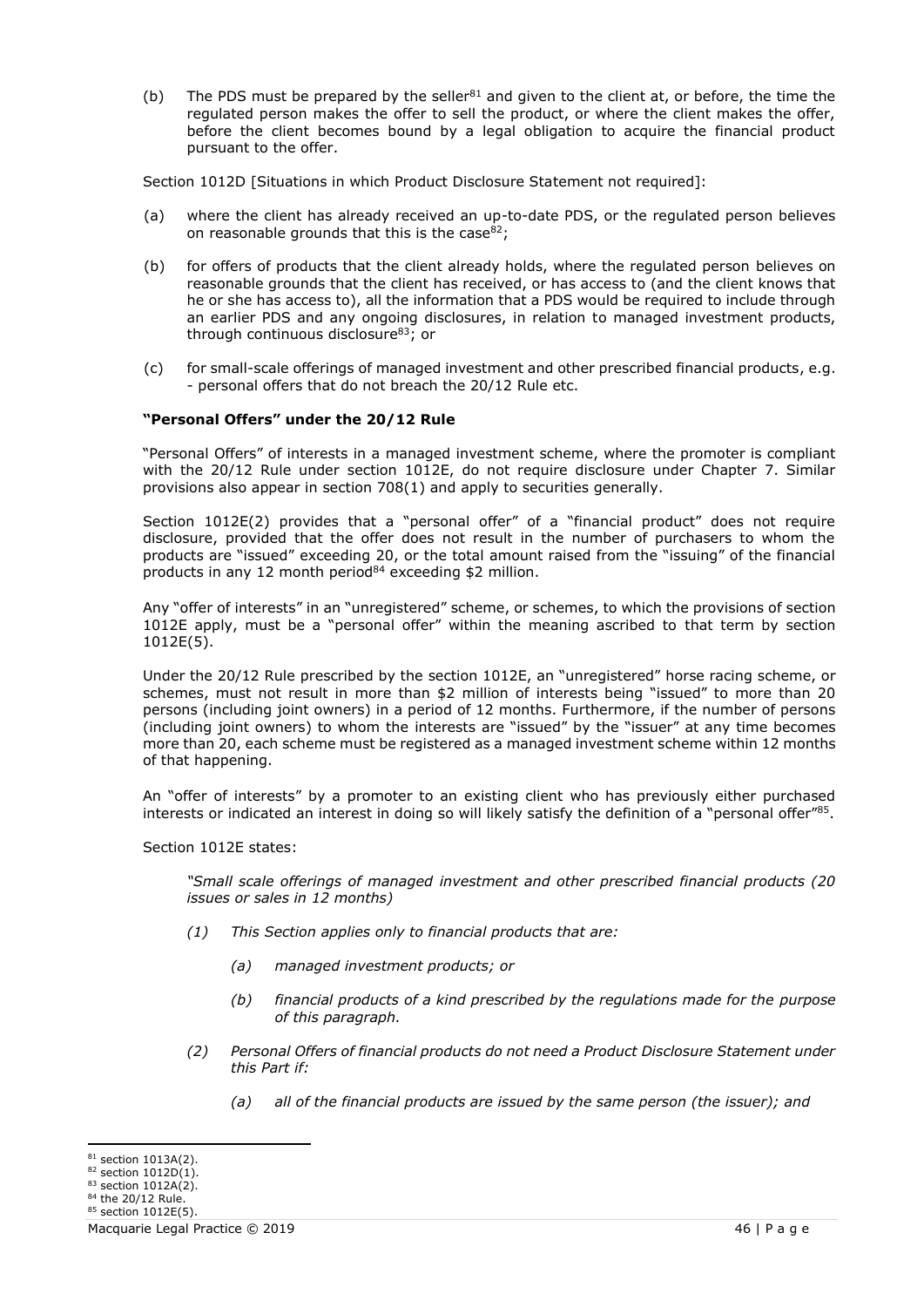- *(b) none of the offers results in a breach of the 20 purchasers ceiling (see subsections (6) and (7); and*
- *(c) none of the offers results in a breach of the \$2 million ceiling (see subsections (6) and (7);*
- *(3) … to (4) …*
- *(5) For the purposes of subsections (2) and (4), a personal offer is one that:*
	- *(a) may only be accepted by the person to whom it is made; and*
	- *(b) is made to a person who is likely to be interested in the offer, having regard to:*
		- *(i) previous contact between the person making the offer and that person; or*
		- *(ii) some professional or other connection between the person making the offer and that person; or*
		- *(iii) statements or actions by that person that indicates that they are interested in offers of that kind.*
- *(6) An offer to issue, or arrange for the issue of, a financial product:*
	- *(a) results in a breach of the 20 purchasers ceiling if it results in the number of people to whom the issuer has issued financial products exceeding 20 in any 12 month period; and*
	- *(b) results in a breach of the \$2 million ceiling if it results in the amount raised by the issuer from issuing financial products exceeding \$2 million in any 12 month period.*
- *(7) An offer by a person to sell a financial product:*
	- *(a) results in a breach of the 20 purchasers ceiling if it results in the number of people to whom the person sells financial products issued by the issuer of that financial product exceeding 20 in any 12 month period; and*
	- *(b) results in a breach of the \$2 million ceiling if it results in the amount raised by the person from selling financial products issued by the issuer of that financial product exceeding \$2 million in any 12 month period.*
- *(8) In counting issues and sales of the financial products issued by the issuer, and the amount raised from issues and sales, for the purposes of subsection (2), disregard issues and sales that result from offers that:*
	- *(a) do not need a Product Disclosure Statement (otherwise that because of this section); and*
	- *(b) are made under a Product Disclosure Statement*

*Note: Also see provisions on restrictions on advertising (section 1018A) and the antihawking provisions in section 992A.*

- *(9) In counting issues and sales of financial products issued by the issuer, and the amount raised from issues and sales, for the purposes of subsection (2), disregard any issues and sales made by a body if:*
	- *(a) the body was a managed investment scheme (but not a registered scheme) at the time that the offer of interests in the scheme that resulted in the issues or sales was made; and*
	- *(b) the body became a registered scheme within 12 months after that offer was made; and*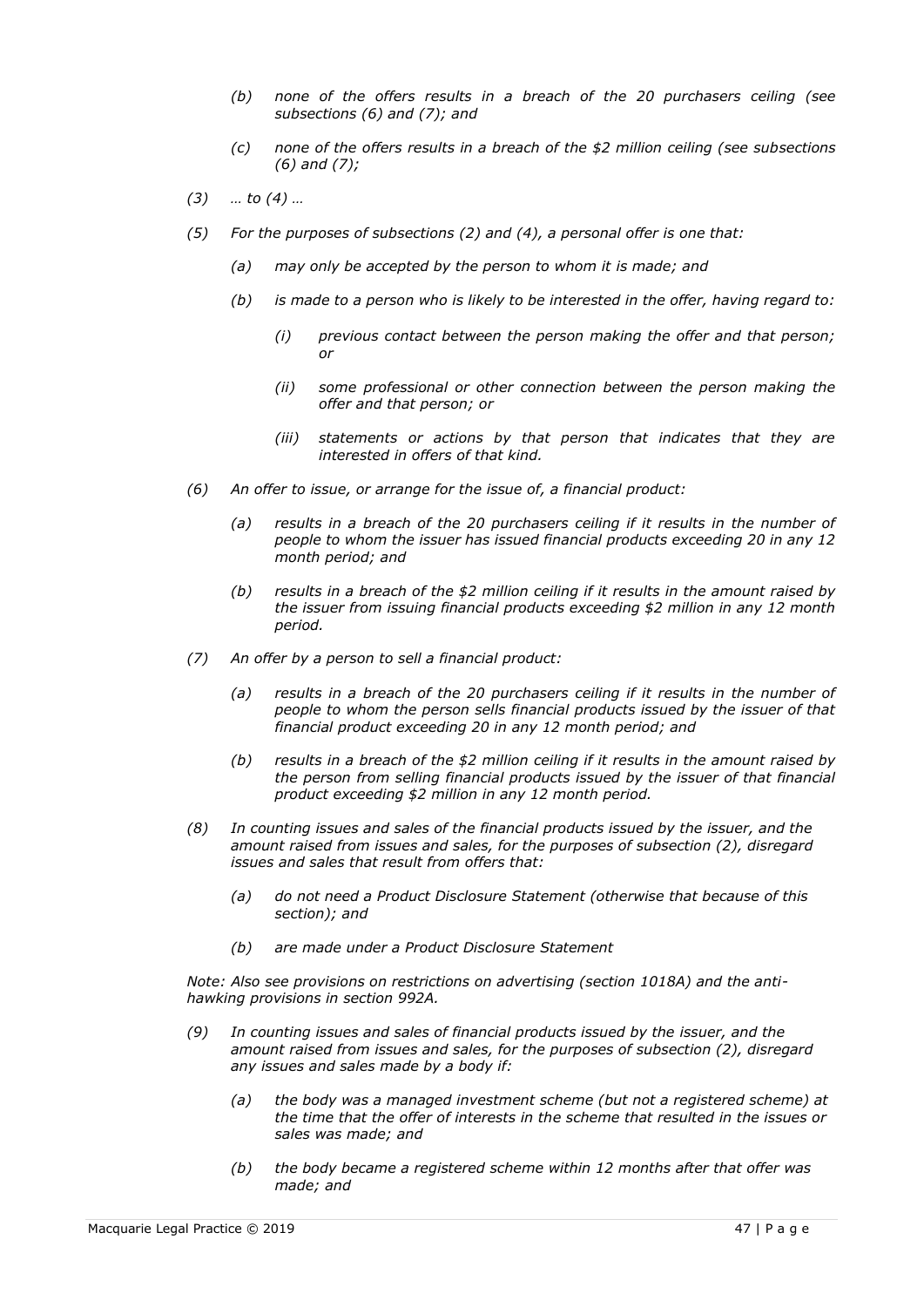- *(c) the offer would not have required a Product Disclosure Statement (otherwise than because of this section) if the managed investment scheme had been a registered scheme at the time that the offer was made.*
- *(10) In working out the amount of money raised by the issuer from issuing financial products, include the following:*
	- *(a) the amount payable for the financial products at the time when they are issued;*
	- *(b) if the financial product is an option -- an amount payable in the exercise of the option;*
	- *(c) if the financial products carry a right to convert the financial product into other financial products -- any amount payable on the exercise of that right.*
- *(11) If a person relies on subsection (2) to make offers of financial products without a Product Disclosure Statement under this Part, the person must not issue, arrange for the issue of, or transfer, financial products without a Product Disclosure Statement under this Part if the issue or transfer would result in a breach of the 20 purchasers ceiling or the \$2million ceiling (see subsections (6), (7), (8), (9) and (10))*
- *(12) For the purposes of this Section, an offer of a financial product is an offer to:*
	- *(a) issue the financial product; or*
	- *(b) arrange for the issue of the financial product; or*
	- *(c) sell the financial product".*

#### **Offer available only to "wholesale clients" (including "professional" and "sophisticated investors")**

An "offer of interests" in an unregistered managed investment scheme, where participation is available only to "wholesale clients", does not require disclosure.

Chapter 7 contains tests in relation to specific products. A "wholesale client" is defined in section 761G(4) as a person who is not a "retail client". Insurance and superannuation products are treated differently, but investors in other financial products can be treated as "wholesale clients" if they satisfy a wealth, occupation, or other threshold test.

The "experienced investor" test in section 708(10) focuses on competence levels in securities generally, rather than specific products. It is the same as the "sophisticated investor" test in section 761GA which focuses on experience in relation to financial products or financial services generally. The class of "sophisticated investor" is intended to be a subset of "wholesale client".

The "sophisticated investor" test in section 708(8) is of similar effect to the "wholesale client" test in section 761G(7).

A "wholesale client" is a person who:

- invests \$500,000 more; or
- can provide a certificate (given in the last 6 months) from a qualified accountant stating that the person:
	- o has net assets of at least \$2.5 million; or
	- o has a gross income of \$250,000 for each of the last 2 financial years; or
- is otherwise a wholesale client within the meaning of section 761G.

Who can participate?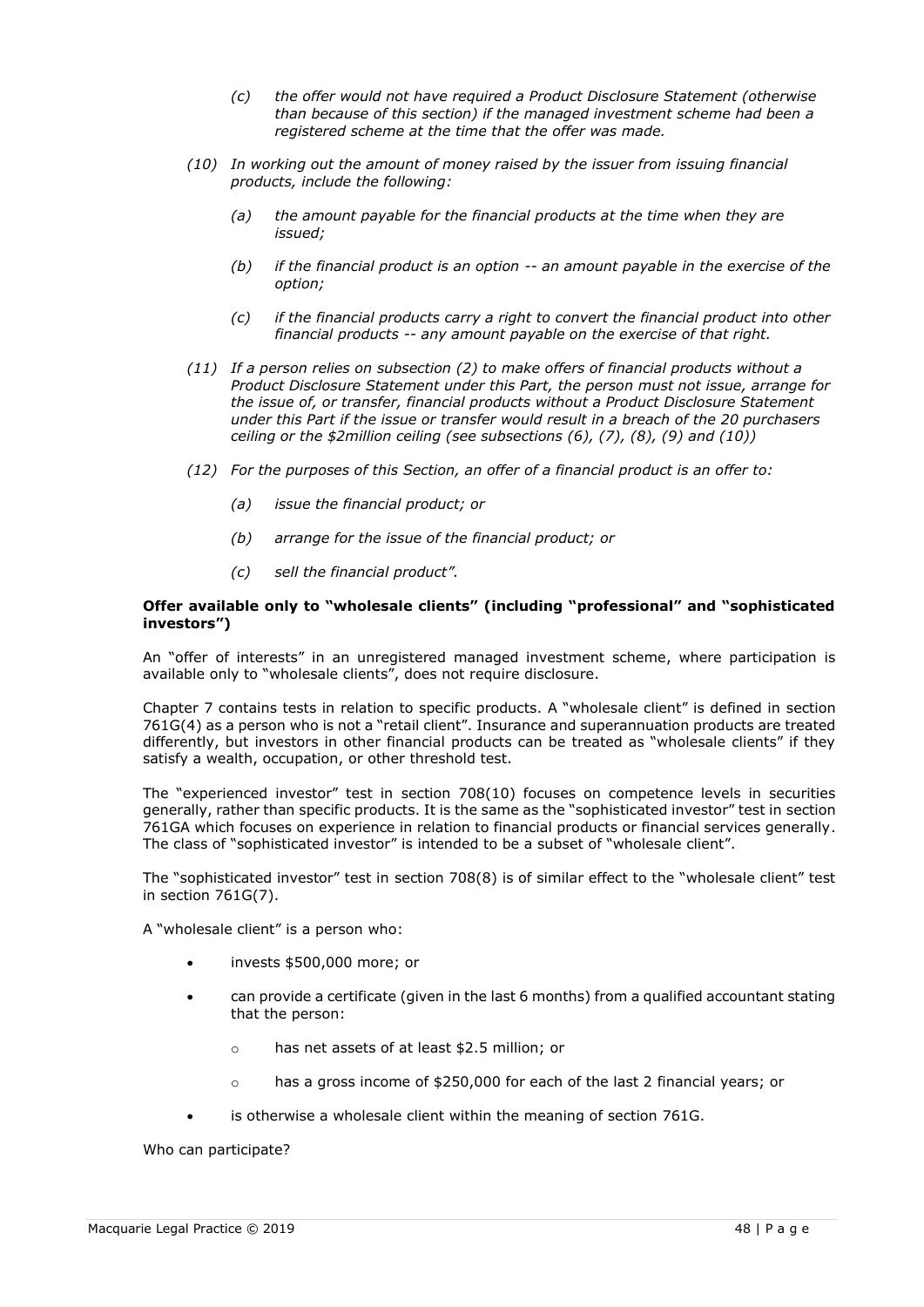- (a) wholesale clients<sup>86</sup> a person who has aggregated net assets of \$2.5 million or has aggregated gross income for each of the last two financial years of at least \$250,000 a year. A qualified accountant must certify the person satisfies the criteria and such certification must be no more than two years old.
- (b) professional investors<sup>87</sup> an investor who controls, or is the manager of, at least \$10 million of investment in securities, or who has an AFS license<sup>88</sup>.
- (c) sophisticated investors<sup>89</sup> where an offer to a person is made through an AFS licensee, and the licensee is satisfied, on reasonable grounds, that the person to whom the offer is made has previous experience in investing in securities that allows them to assess:
	- (i) the merits of the offer;
	- (ii) the value of the securities;
	- (iii) the risks involved in accepting the offer;
	- (iv) their own information needs; and
	- (v) the adequacy of the information given by the person making the offer.

Section 761G [Meaning of retail client and wholesale client] states:

*"(1) For the purposes of this Chapter, a financial product or a financial service is provided to a person as a retail client unless subsection (5), (6), (6A) or (7), or Section 761GA, provides otherwise.*

*Note: …*

- *(2) For the purposes of this Chapter, a person to whom a financial product or financial service is provided as a retail client is taken to acquire the product or service as a retail client.*
- *(3) If a financial product is provided to a person as a retail client, any subsequent disposal of all or part of that product by the person is, for the purposes of this Chapter, a disposal by the person as a retail client.*

# *Wholesale clients*

*(4) For the purposes of this Chapter, the financial product or a financial service is provided to or acquired by, a person as a wholesale client if it not provided to, or acquired by, the person as a retail client.*

*General insurance products*

*(1) … to (6) …*

*Other kinds of financial products*

- *(7) For the purposes of this Chapter, if a financial product is not, or a financial service (other than a traditional trustee company service) provided to a person does not relate to, a general insurance product, a superannuation product or an RSA product, the product or service is provided to the person as a retail client unless one or more of the following paragraphs apply:*
	- *(a) the price for the provision of the financial product, or the value of the financial product to which the financial service relates, equals or exceeds the amount specified in regulations made for the purpose of this paragraph as being applicable in the circumstances (but see also subsection (10); or*

<sup>86</sup> section 761G.

<sup>87</sup> section 9.

<sup>88</sup> section 761G(7)(d).

<sup>89</sup> section 761GA.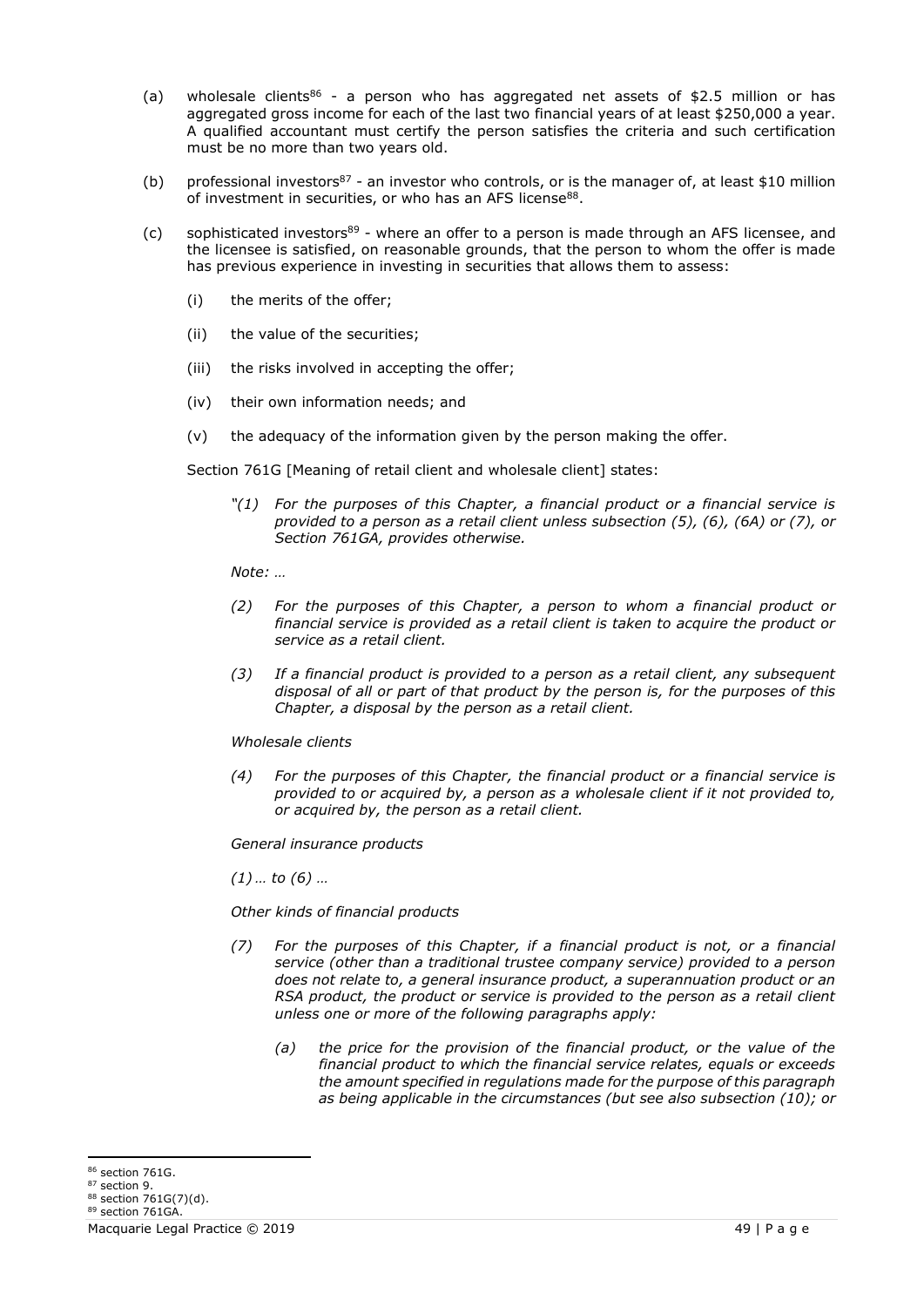- *(b) the financial product, or the financial service, is provided for use in connection with a business that is not a small business (see subsection (12);*
- *(c) the financial product, or the financial service, is not provided for use in connection with a business, and the person who acquires the product or service gives the provider of the product or service, before the provision of the product or service, a copy of a certificate given within the preceding 6 months by a qualified accountant (as defined in Section 9) that states that the person:*
	- *(i) has net assets of at least the amount specified in the regulation made for the purposes of this paragraph; or*
	- *(ii) has a gross income for each of the last 2 financial years of at least the amount specified in regulations made for the purposes of this subparagraph a year;*
- *(d) the person is a professional investor.*

*Offence proceedings – defendant bears evidential burden in relation to matters referred to in paragraphs (7)(a) to (d).*

*(8) … to (11) …*

*Definition*

*(12) In this Section*

*"small business" means a business employing less than:*

- *(a) if the business is or includes the manufacture of goods – 100 people; or*
- *(b) otherwise – 20 people."*

Section 761GA [Meaning of retail client – sophisticated investors] states:

*"For the purposes of this Chapter, a financial product, or a financial service (other than a traditional trustee company service) in relation to a financial product, is not provided by one person to another person as a retail client if:*

- *(a) the first person (the licensee) is a financial services licensee; and*
- *(b) the financial product is not a general insurance product, a superannuation product, or an RSA product; and*
- *(c) the financial product or service is not provided for use in connection with a business; and*
- *(d) the licensee is satisfied on reasonable grounds that the other person (the client) has previous experience in using financial services and investing in financial products that allows the client to assess:*
	- *(i) the merits of the product or service; and*
	- *(ii) the value of the product or service;*
	- *(iii) the risks associated with holding the product;*
	- *(iv) the client's own information needs; and*
	- *(v) the adequacy of the information given by the licensee and the product issuer; and*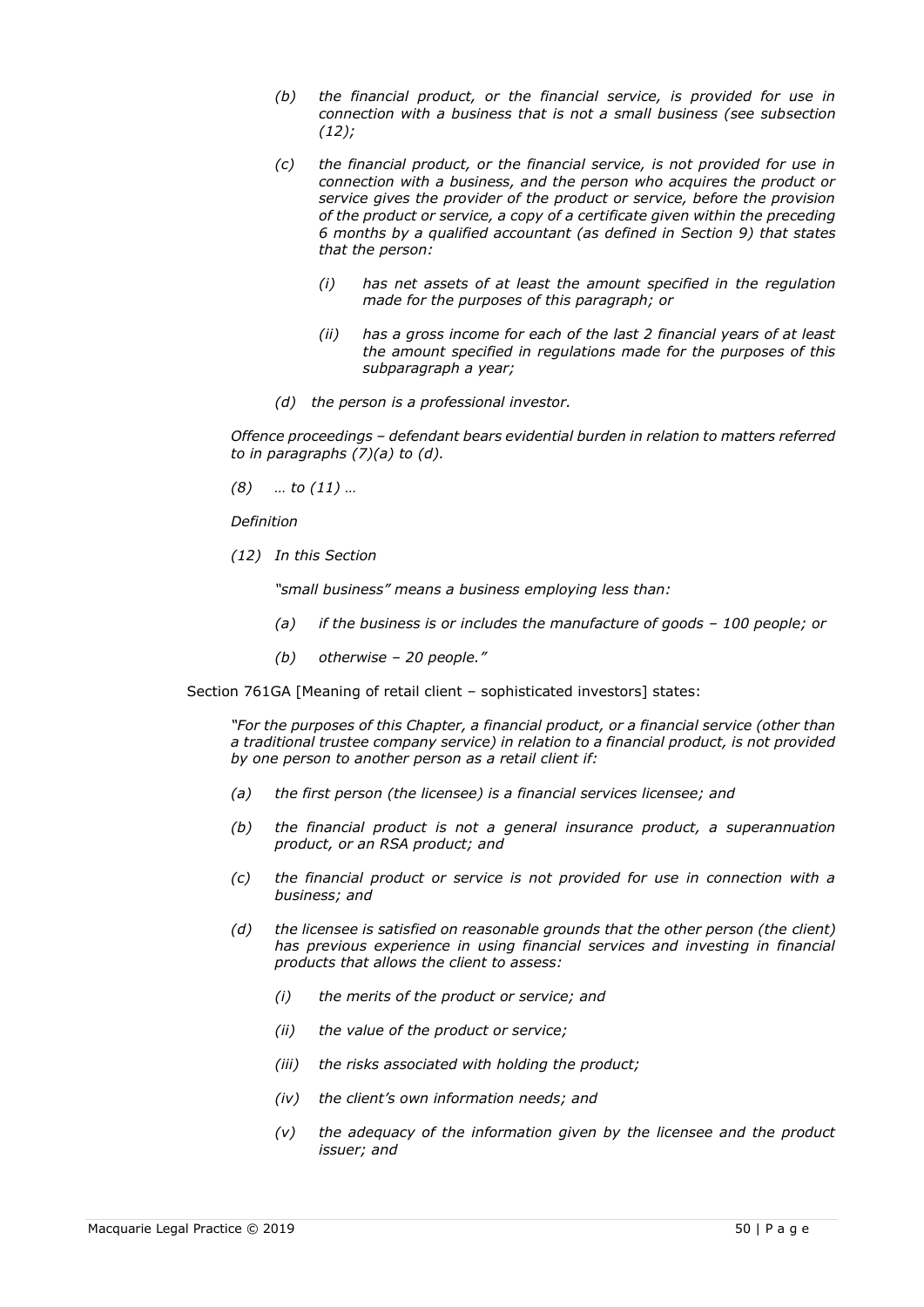- *(e) the licensee gives the client before, or at the time when, the product or advice is provided a written statement of the licensee's reasons for being satisfied as to those matters; and*
- *(f) the client signs a written acknowledgement before, or at the time when, the product or service is provided that:*
	- *(i) the licensee has not given the client a Product Disclosure Statement; and*
	- *(ii) the licensee has not given the client any other document that would be required to be given to the client under this Chapter if the product or service were provided to the client as a retail client; and*
	- *(iii) the licensee does not have any other obligation to the client under this Chapter that the licensee would have if the product or service were provided to the client as a retail client".*

# **2.6 The ASIC Instrument**

ASIC's approach to regulating small-scale schemes is explained in RG 91  $[2016]^{90}$ :

*[RG 91.26] "A horse racing syndicate is an arrangement under which a group of people agree to contribute money in return for a share of prize money won by a racehorse. The syndicate members may contribute money to obtain a percentage ownership stake in the racehorse, or the owner of the racehorse may lease the racehorse to the operator of the syndicate. Sometimes, other benefits are available to members of a syndicate, such as an entitlement to attend social events."*

*[RG 91.27] "Generally, a horse racing syndicate will be a managed investment scheme under s9 of the Corporations Act. ASIC Corporations (Horse Schemes) Instrument 2016/790 provides conditional relief to the promoter and manager of a small-scale horse racing syndicate from the requirement to register the syndicate under the managed investment provisions in Ch 5C of the Corporations Act."*

The ASIC Instrument is a grant by ASIC to the thoroughbred industry of conditional relief from specific provisions of the Act considered onerous if applied to small-scale schemes. The relief is in the form of industry co-regulation, with ASIC exercising its administrative power and appointing the Principal Racing Authorities of the various states and territories as lead regulators and delegating to them the responsibility for administering the terms of the ASIC Instrument within their respective jurisdictions.

The scope of the relief is limited to the terms of the ASIC Instrument.

- (1) It applies only to small-scale schemes in which "there are no more than 50 participants" and "the total amount sought from the issue of scheme interests to participants does not exceed \$500,000"; and operates to relieve the promoter and operator of such schemes from the obligation to comply with the provisions of section 601ED relating to scheme registration, which would otherwise require that they be established and operated as ASIC registered managed investment schemes.
- (2) Only promoters and schemes that comply with the terms of the ASIC Instrument are eligible to be administered by the lead regulators. All other promoters and schemes must comply with the Act and remain subject to the direct regulatory power and authority ASIC.

The relief does not extend to the numerous other provisions of the Act relating to managed investment schemes, including Chapter 7 [Financial services and markets], that are also relevant to the promotion of schemes, and with which promoters must comply. Promoters are not relieved from having to comply with those provisions of Chapter 7 relating to licensing, conduct, and transfer of title, etc.

The terms of the relief require that:

(a) the "promoter":

Macquarie Legal Practice © 2019 51 | P a g e 90 ASIC Regulatory Guide - RG 91 [2016]: Horse breeding schemes and horse racing syndicates.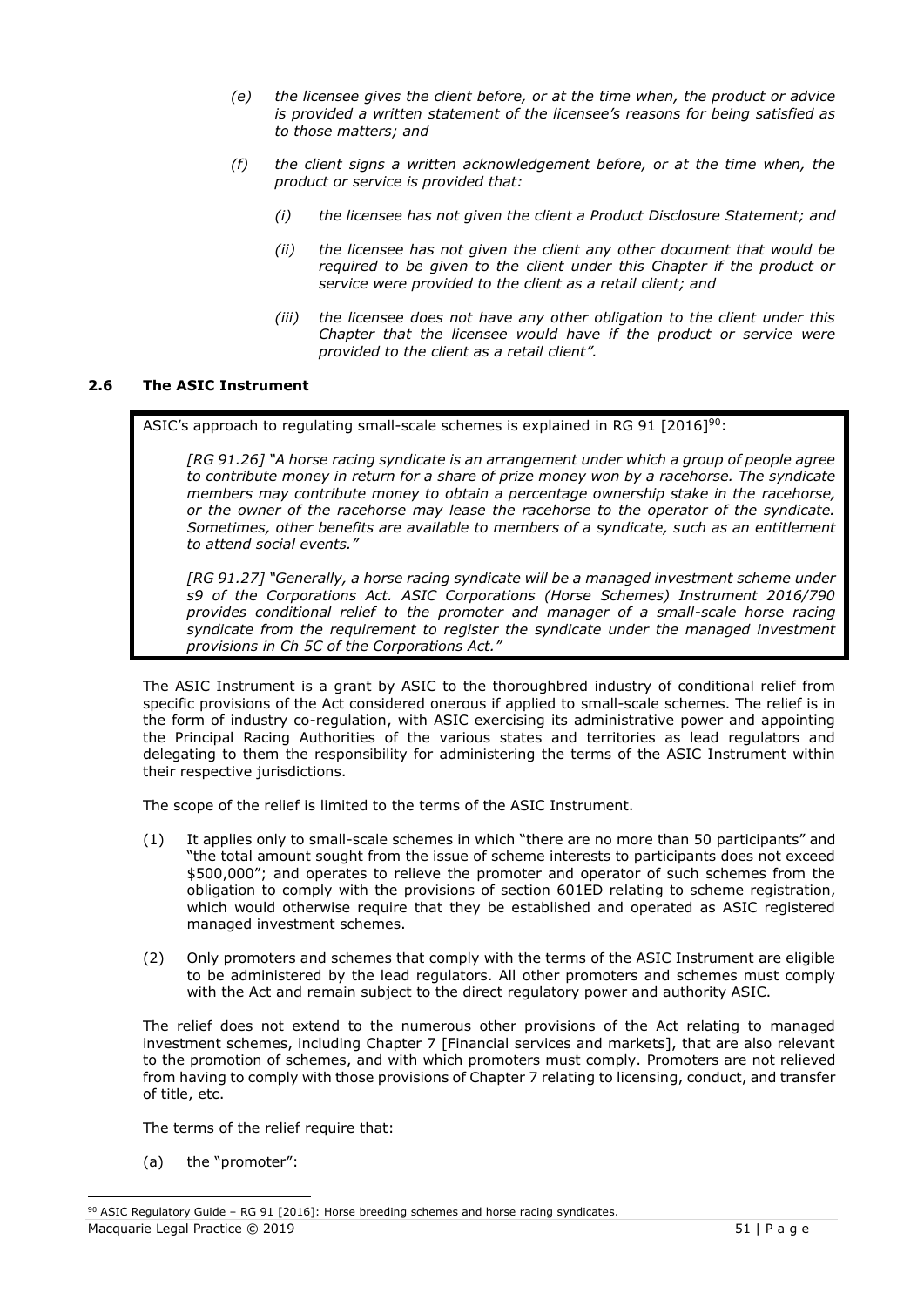- (i) hold an appropriate AFS licence [or be an authorised representative of a licensee]; and
- (ii) be approved and on the register of approved promoters [or approved authorised representatives] of a lead regulator; and
- (b) the "offer of shares" be the subject of a disclosure statement and scheme agreement approved by a lead regulator prior to the offer being made.

The ASIC Instrument states in Part 2 – Exemptions:

*"5 Horse racing syndicates*

*Exemption*

*(1) A person that is a promoter or a manager of a horse racing syndicate does not have to comply with subsection 601ED(5) of the Act in relation to the operation of the syndicate.*

*Where exemption applies*

- *(2) The exemption in subsection (1) applies in relation to a horse racing syndicate where all of the following are satisfied:*
	- *(a) the promoter of the syndicate:*
		- *(i) holds an Australian financial services licence authorizing the promoter to provide financial services in relation to the syndicate; and*
		- *(ii) is registered by a lead regulator as the promoter of the syndicate;*
	- *(b) there are no more than 50 participants in the syndicate;*
	- *(c) the total amount raised from the issue of interests in the syndicate does not exceed \$500,000;*
	- *(d) each Product Disclosure Statement given in relation to interests in the syndicate:*
		- *(i) contains the information and statements required by subsection (3); and*
		- *(ii) has been approved by the lead regulator;*

*Note: Because a reference to a Product Disclosure Statement is taken to:*

- *(a) include the information and statements contained in any Supplementary Product Disclosure Statement (section 1014D of the Corporations Act); and*
- *(b) be a reference to any Replacement Product Disclosure Statement for the syndicate must meet the requirements of paragraph (d).*
- *(e) if:*
	- *(i) applications for the minimum number of interests in the syndicate are not received; or*
	- *(ii) the minimum amount for the syndicate has not been raised;*

*within 6 months after the date on which the Product Disclosure Statement in respect of the syndicate is approved by the lead regulator all money received from any person who applied to participate in the syndicate,*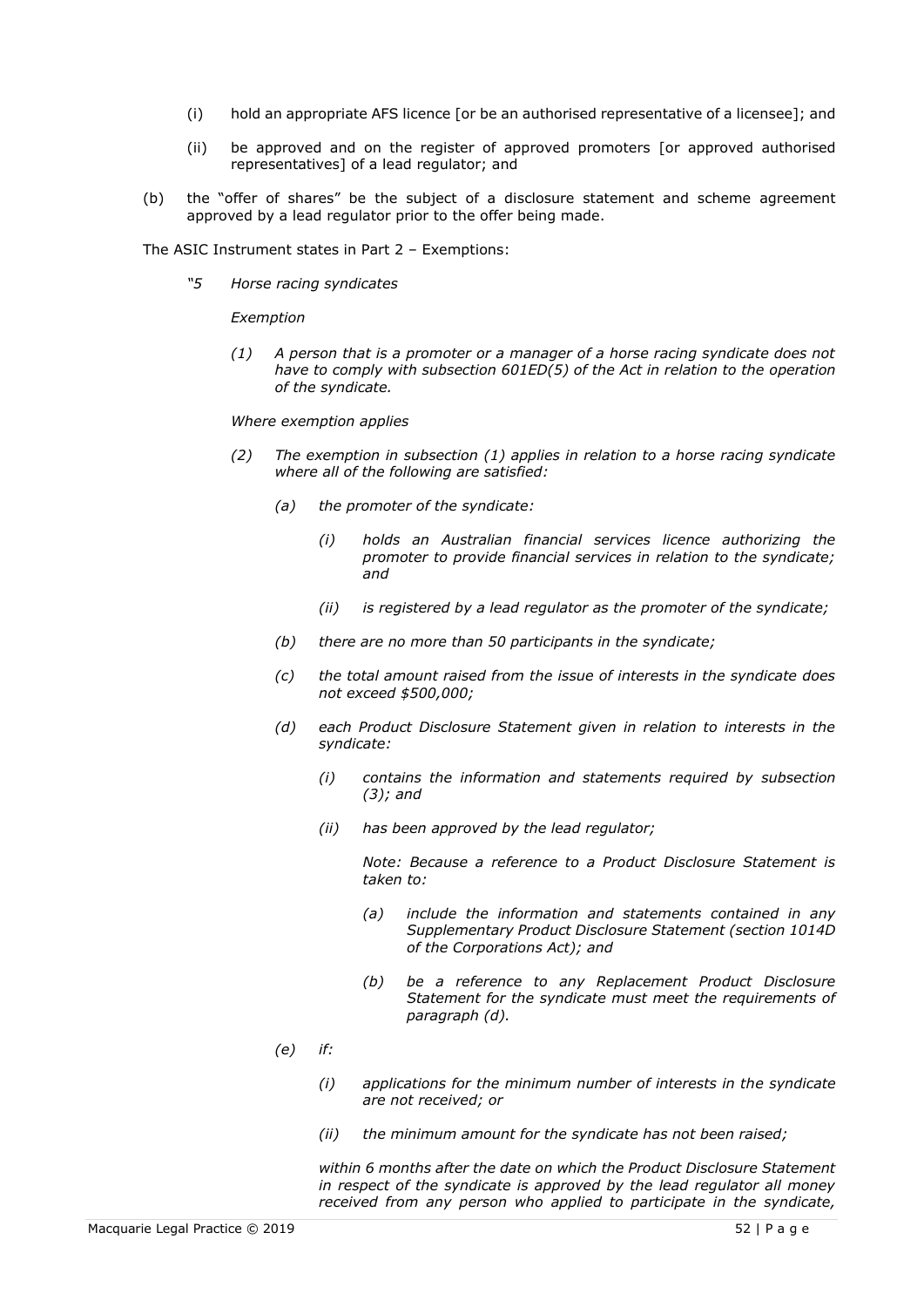*together with interest (if any) which accrued in respect of that money, is repaid within 10 business days after the end of that 6 month period;*

- *(f) from 45 days after:*
	- *(i) applications for the minimum number of interests in the syndicate are received; or*
	- *(ii) the minimum amount for the syndicate has been raised;*

*the syndicate is registered with the lead regulator;*

*(g) the syndicate agreement for the horse racing syndicate includes the terms referred to in subsection (4), unless these terms are excluded, modified or varied with the written agreement of all participants in the syndicate."*

*Product Disclosure Statement requirements*

- *(3) For the purposes of subparagraph (2)(d)(i), the information and statements required in the Product Disclosure Statement are all of the following:*
	- *(a) the information required by Subdivision C of Division 2 of Part 7.9 of the Act;*
	- *(b) the name of the horse or horses to which the syndicate relates;*
	- *(c) the name of the promoter of the syndicate;*
	- *(d) the name of the manager of the syndicate;*
	- *(e) an undertaking by the promoter that the promoter will, within 45 days after:*
		- *(i) applications for the minimum number of interests in the syndicate are received; or*
		- *(ii) the minimum amount for the syndicate has been raised;*

*register the syndicate with the lead regulator;*

- *(f) a statement that the manager will be required to manage the syndicate in accordance with the syndicate agreement and any rules, regulations or guidelines made by the lead regulator in relation to such manager or management;*
- *(g) details of fees and costs in relation to the syndicate*

*Note: Fees and costs in relation to the syndicate would include fees paid by the promoter or manager to trainers or suppliers and costs related to the promoters' business such as administration and legal costs.*

- *(h) details of any actual or perceived conflict of interest of the promoter or manager in relation to the syndicate;*
- *(i) #;*
- *(j) for each horse to which the syndicate relates, a statement as to whether the promoter was entitled to a free service to its sire;*
- *(k) for each horse to which the syndicate relates, the purchase price and, where applicable, the passed-in price of the horse;*
- *(l) for each horse to which the syndicate relates:*
	- *(i) if the participants in the syndicate are to have unencumbered title to the whole of the horse:*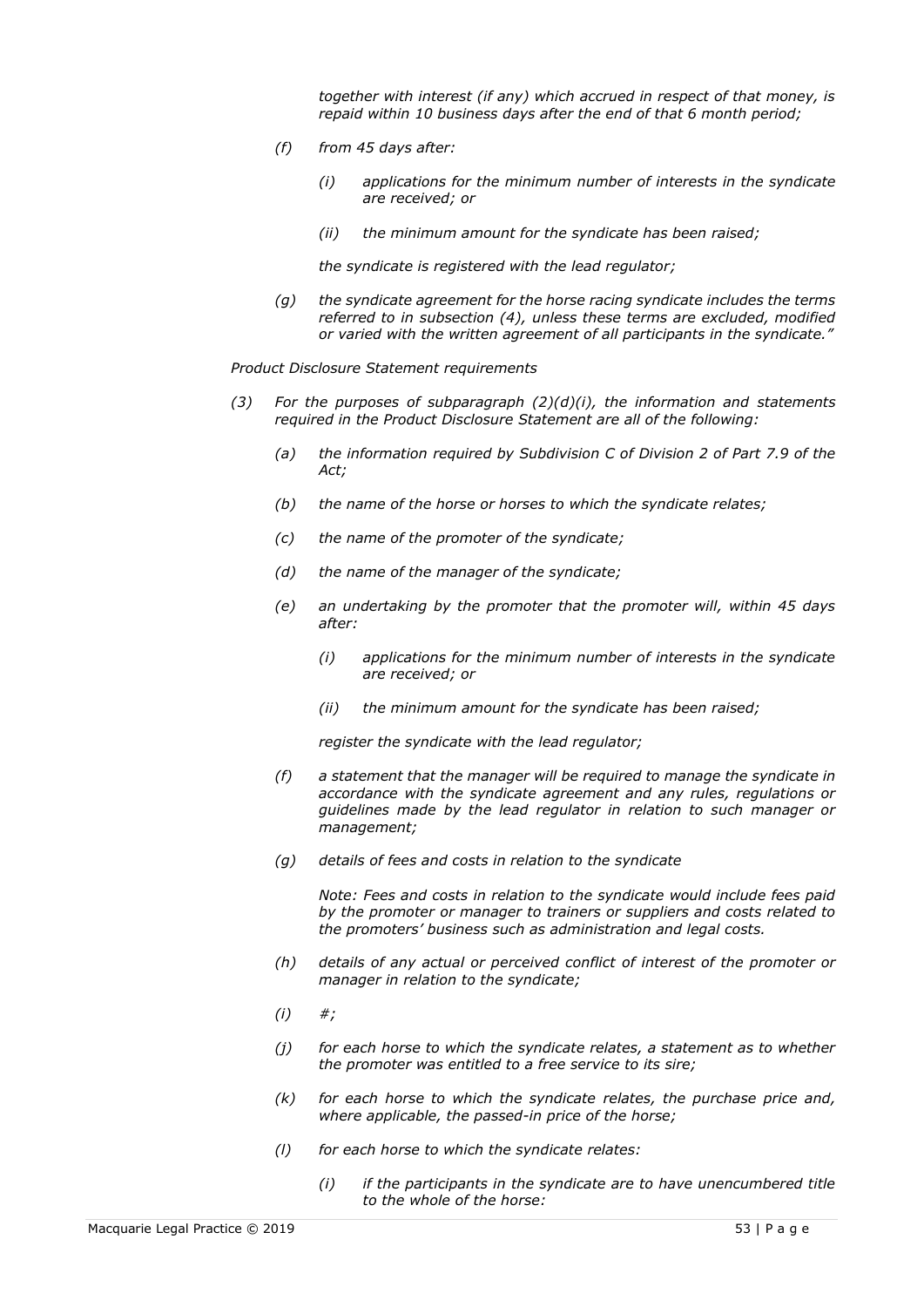- *(A) a copy of the letter (vendor release statement) from the vendor or auction house confirming that the horse has been devolved to the syndicate or participants in the syndicate with unencumbered title, or confirmation by the promoter that the vendor release statement will be provided to the lead regulator before or on registration of the syndicate with the lead regulator; and*
- *(B) a statutory declaration made by the promoter that:*
	- *(1) the promoter has a legally enforceable right to possession of the horse or that the promoter will, before or on registration of the horse racing syndicate with the lead regulator, have a legally enforceable right to possession of the horse; and*
	- *(2) the promoter will, before or on registration of the syndicate with the lead regulator, ensure that the participants in the syndicate will have unencumbered title to the horse; and*
- *(C) confirmation that any personal property security interest registered against the title to the horse has been released or will be released and that the promoter will, before or on registration of the syndicate with the lead regulator, confirm to the lead regulator that the personal property security interest has been released; or*
- *(ii) if the participants in the syndicate lease the whole of the horse under a finance lease agreement in a standard form:*
	- *(A) a copy of the standard form of finance lease agreement; and*
	- *(B) a statutory declaration made by the promoter that the promoter will, before or on registration of the syndicate with the lead regulator, ensure that participants in the horse racing syndicate lease the horse under a finance lease agreement in that standard form;*
- *(m) a notice that a participant may elect to have a horse tested for a prohibited substance under the Australian Rules of Racing, with the cost of testing to be borne by all participants (whether or not they elected to have the horse tested).*

*The role of the manager*

- *(4) For the purposes of paragraph (2)(g), the terms of the syndicate agreement are:*
	- *(a) the manager of the horse racing syndicate must manage the syndicate in accordance with the terms of the syndicate agreement throughout its duration unless that person:*
		- *(i) retires after being given written consent by the majority of the participants of the syndicate not associated with the retiring manager;*
		- *(ii) is removed in accordance with the terms of the agreement; or*
		- *(iii) otherwise retires or is removed after being given written consent by the lead regulator; and*
	- *(b) if the manager of the syndicate retires or is removed in accordance with paragraph (a), a new manager will be appointed and that manager will become subject to the terms of the syndicate agreement.*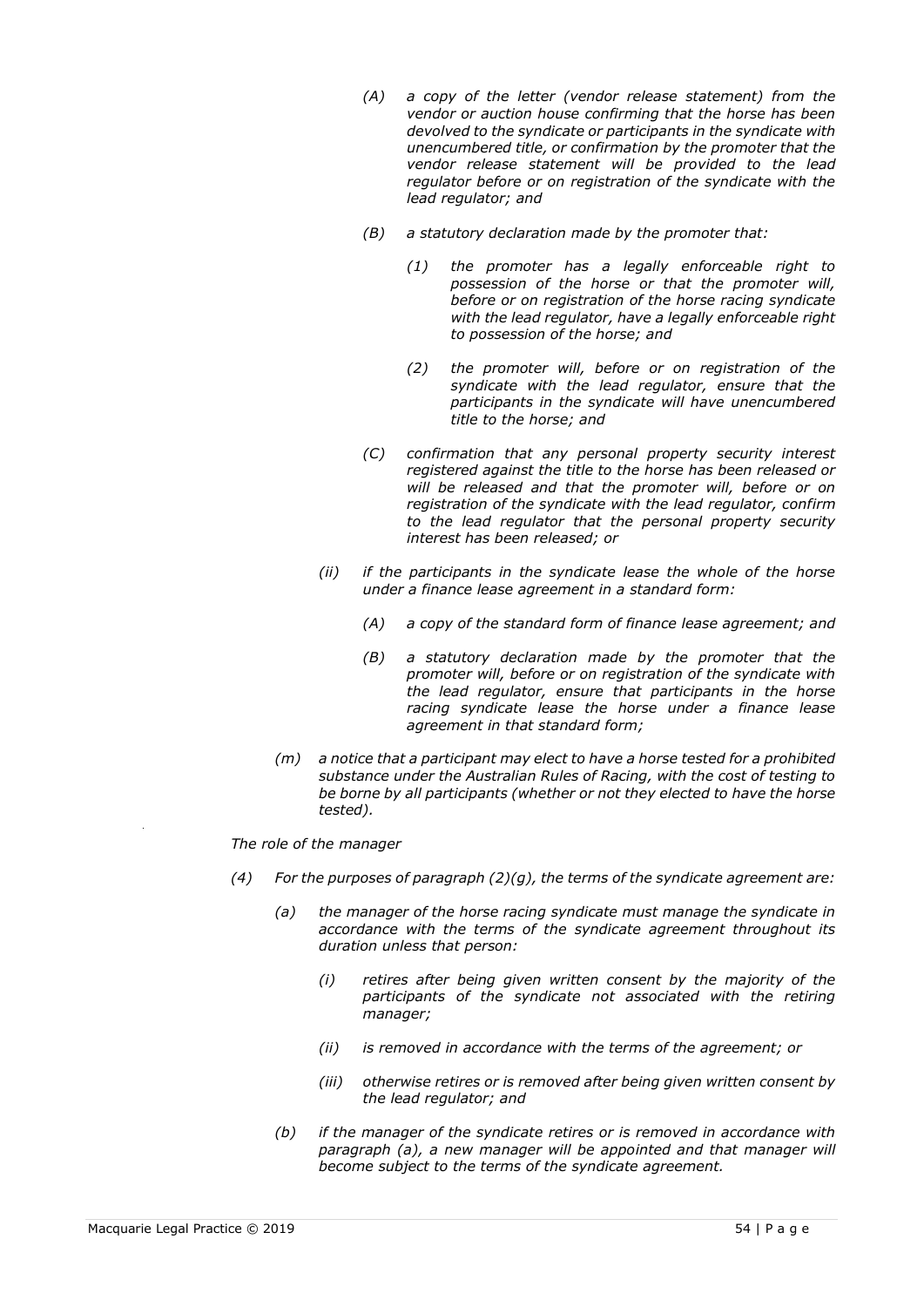#### *Conditions of the exemption*

- *(5) A manager that relies on the exemption in subsection (1) in relation to a horse racing syndicate must:*
	- *(a) keep accounting records that correctly record and explain the transactions and financial position of the syndicate and that would enable financial statements to be prepared in respect of the syndicate from time to time; and*
	- *(b) in respect of each financial year, prepare financial statements in respect of the syndicate; and*
	- *(c) lodge the financial statements in respect of the horse racing syndicate with the lead regulator within 90 days after the end of each financial year; and*
	- *(d) if ASIC asks the manager in writing for a copy of the financial statements in respect of the syndicate, give the copy of those statements to ASIC within 14 days; and*
	- *(e) keep a separate account with an Australian bank in respect of the syndicate and use that account for the deposit and payment of all money relating to the operation of the syndicate.*
- *(6) A promoter that relies on the exemption in subsection (1) in relation to a horse racing syndicate must comply with the conditions in subsection (7) to (14) in relation to the syndicate.*
- *(7) The promoter must provide the lead regulator with a copy of all of the following in relation to the horse racing syndicate:*
	- *(a) the syndicate agreement and any changes to the syndicate agreement – promptly after the syndicate agreement is entered into or the changes are made;*
	- *(b) any finance lease agreement and any changes to the finance lease agreement – promptly after the finance lease agreement is entered into or the changes are made;*
	- *(c) any other agreement (relevant agreement):*
		- *(i) establishing or affecting the syndicate; or*
		- *(ii) that relates to the syndicate and to which a participant in the syndicate is a party;*

*and any changes to a relevant agreement – promptly after the relevant agreement is entered into or the changes have been made;*

- *(d) each Product Disclosure Statement, before it is given to an offeree;*
- *(e) any other information to be provided by the promoter or statement that is reasonably likely to induce people to acquire interests in the syndicate – before it is published.*
- *(8) The promoter must not give an offeree a Product Disclosure Statement unless the promoter has received the approval of the Statement from the lead regulator.*
- *(9) The promoter must not, without the approval of the lead regulator, advertise interests in the horse racing syndicate or publish any statement that is reasonably likely to induce people to acquire interests in the syndicate.*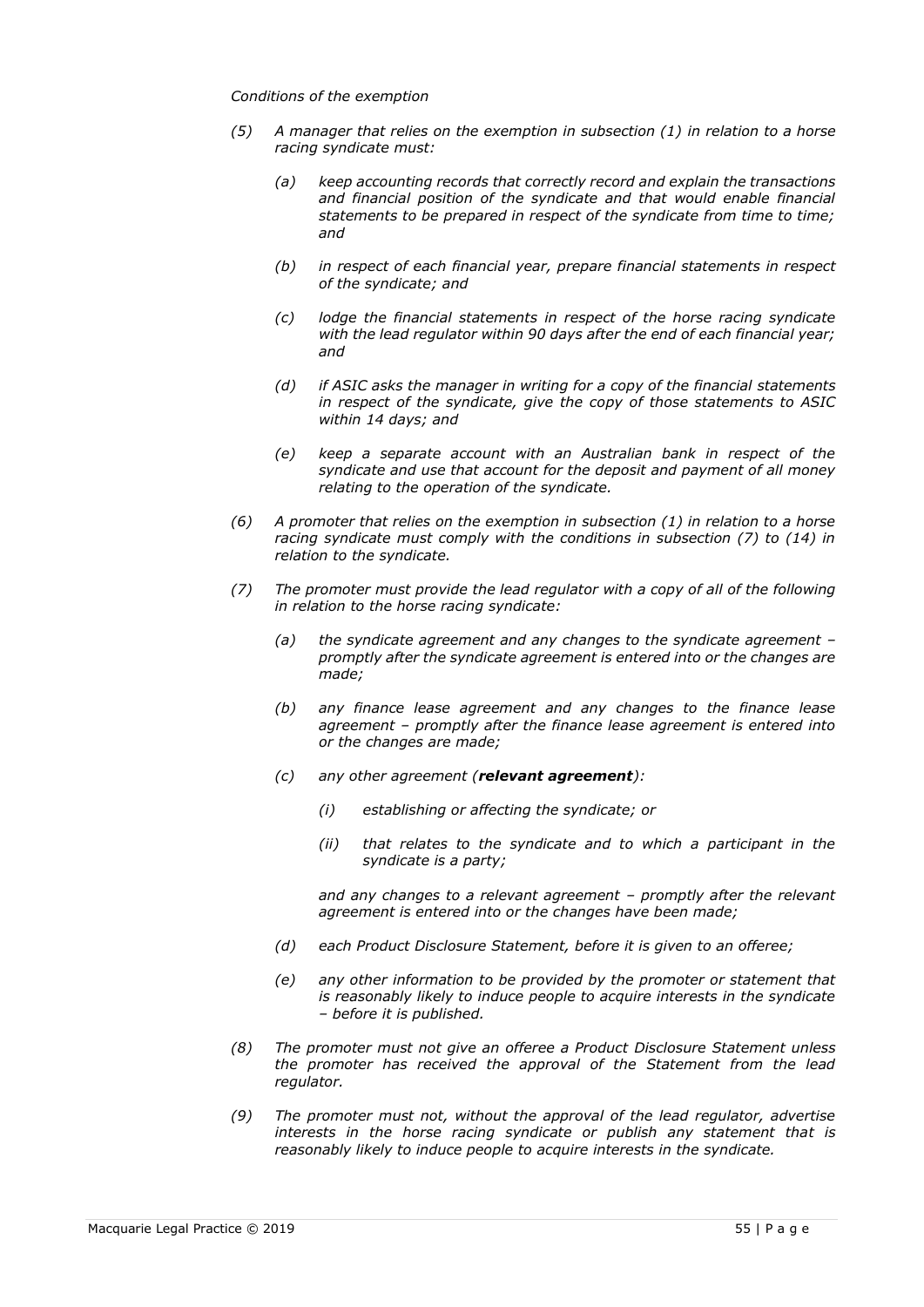- *(10) The promoter must provide to the lead regulator any assistance or information reasonably required by the lead regulator in relation to the promoter or the horse racing syndicate.*
- *(11) The promoter must not engage in acts or omissions in relation to the horse racing syndicate unless the promoter reasonably believes those acts or omissions are in compliance with any rules, regulations or guidelines made by the lead regulator that apply to the promoter in relation to the syndicate.*
- *(12) The promoter must provide to ASIC any assistance or information reasonably required by ASIC in relation to the promoter or the horse racing syndicate.*
- *(13) The promoter must, before or on registration of the horse racing syndicate with the lead regulator, ensure that either:*
	- *(a) The participants in the horse racing syndicate have unencumbered title to the whole of the horse racing syndicate horses; or*
	- *(b) The participants in the horse racing syndicate lease the whole of the horse racing syndicate horses under a finance lease agreement in standard form.*
- *(14) The promoter must comply with section 1017D of the Act as if interests in the horse racing syndicate were a managed investment product".*

"*manager*" is defined as:

- *"(a) in relation to a horse racing syndicate, means the person:*
	- *(ii) holding office as manager under the syndicate agreement; or*
	- *(iii) otherwise holding office as manager of the horse racing syndicate with the approval of the lead regulator; and …".*

"*participant*" is defined as:

*"a person who holds a beneficial interest in a horse racing syndicate or a private horse breeding scheme whether jointly or otherwise".*

It should be noted here that this definition of "participant" treats persons who hold interests jointly differently to how they are treated under the Act.

Under the Act, the joint holders<sup>91</sup> of an interest in a scheme count as a single member.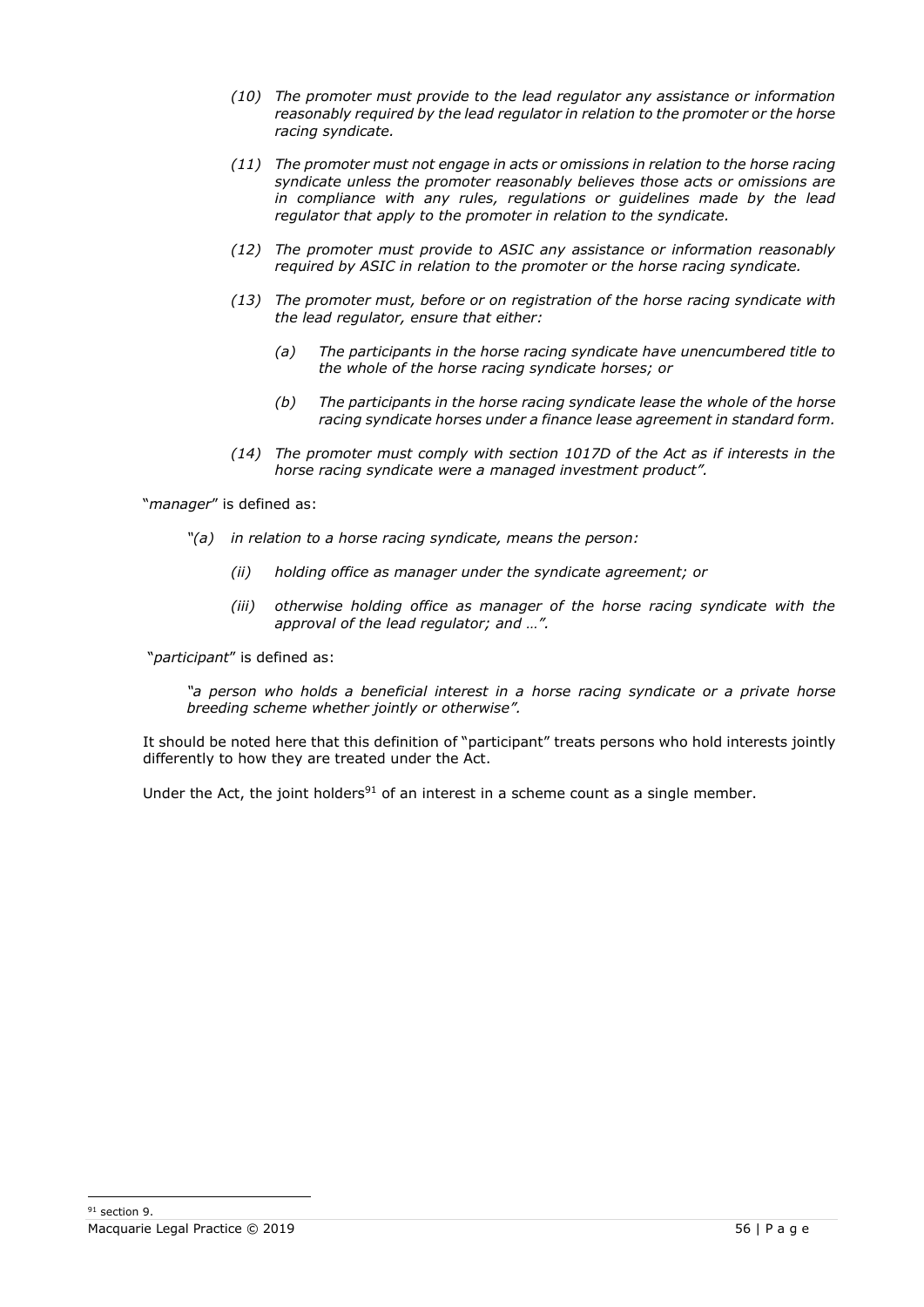# **PART 3: WHEN MUST THE PROMOTER OF INTERESTS IN A HORSE RACING SCHEME BE LICENSED?**

#### *3.1 Part summary*

*This part deals with:*

- *(a) the statutory provisions that require any person who operates a financial services business to hold a financial services licence (AFS Licence) covering the provision of the financial services; and*
- *(b) the ARR that require any person who wants to promote or make an offer of shares in a horse to be licensed, and to be an approved promoter with a lead regulator.*

#### *Conclusion*

*Under the Act:*

- *(a) a horse racing scheme, other than a scheme which qualifies as a "private" scheme under section 601ED, generally will be subject to regulation as a managed investment scheme;*
- *(b) an "interest" in a managed investment scheme is a "financial product";*
- *(c) a person who operates a financial services business dealing in a financial product or providing a financial service must hold an AFS Licence covering the provision of the financial services<sup>92</sup> [or be an authorized representative of a licensee<sup>93</sup>];*
- *(d) the promoter, manager (and responsible entity) of a horse racing scheme which is:*
	- *(i) a registered managed investment scheme;*
	- *(ii) a personal offer scheme; or*
	- *(iii) a wholesale scheme;*

*must hold an AFS Licence [or be an authorized representative of a licensee].*

*Under the ASIC Instrument, the promoter of a horse racing syndicate which is the subject of a lead regulator approved PDS must hold an AFS Licence*<sup>94</sup>*, but the members may, with the approval of the lead regulator, appoint a manager who is not licensed.*

*There is no statutory exemption or ASIC Instrument relief from the requirement for a "promoter" of such schemes to be licensed, regardless of whether or not a scheme is eligible for a specific statutory exemption or ASIC Instrument relief from the requirement to be registered.*

*Under the ARR, any person who wants to promote or make an offer of shares in a thoroughbred horse for the purpose of using it for racing must:*

- *(a) hold an appropriate AFS Licence [or be an authorised representative of a licensee];*
- *(b) be on the register of approved promoters [or authorised representatives] of a lead regulator; and*
- *(c) obtain approval of a PDS for each offer of interests prior to making the offer.*

### **3.3 Carrying on a financial services business**

# **3.3.1 The requirement to be licensed**

<sup>92</sup> Section 911A(1).

<sup>93</sup> Section 911A(2).

<sup>94</sup> SR 9 - Promoter Syndicates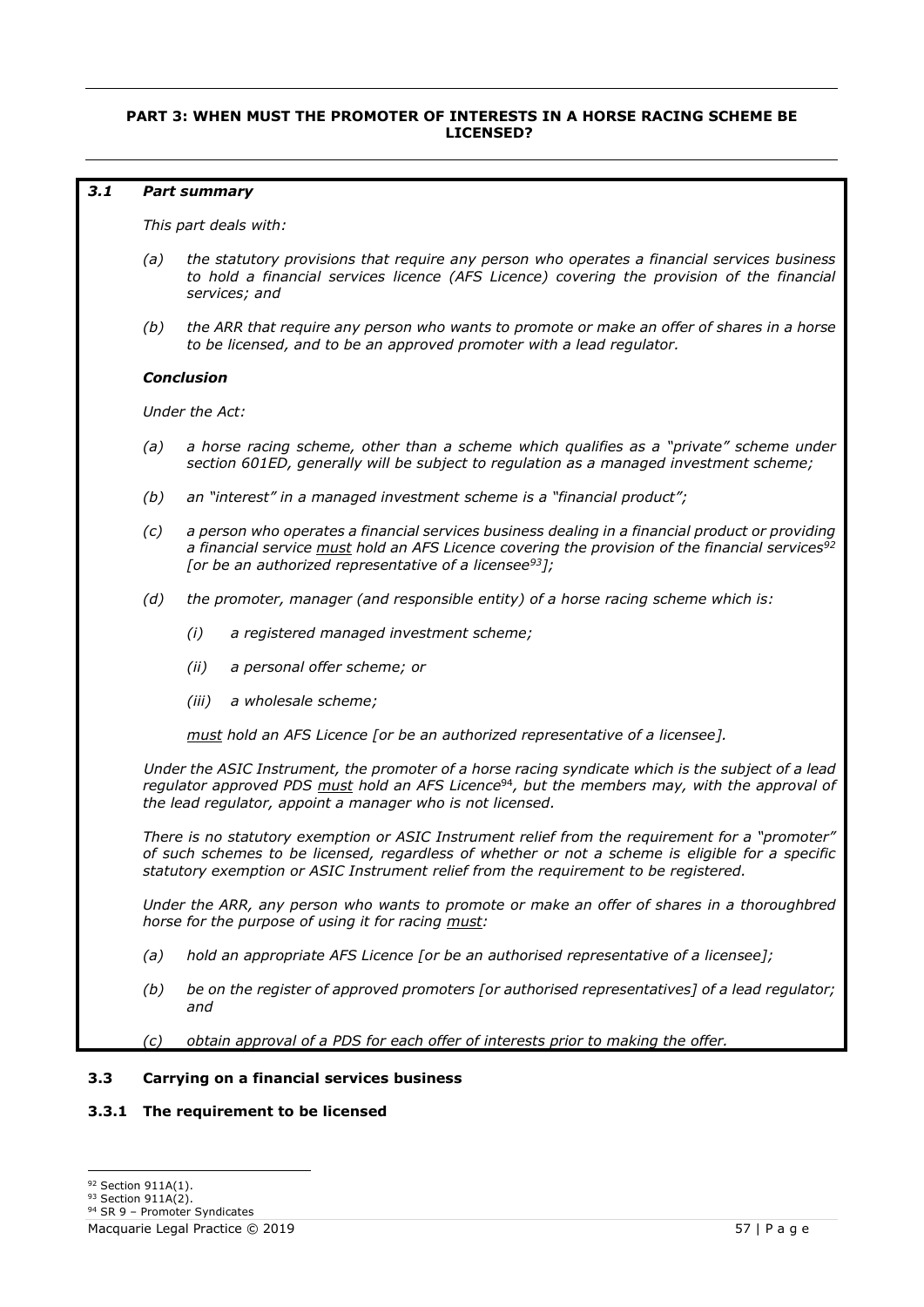Any person who is "*carrying on a financial services business",* which includes the kind of activity that constitutes "*dealing in a financial product*", or "*providing a financial service*", must hold an appropriate AFS Licence [or be an authorised representative of a licensee], unless an exemption under the Act applies, or administrative relief is afforded by an ASIC Instrument.

The limited asset classes that have been afforded administrative relief [ASIC Instrument or Class Order] can generally be characterized as "non-speculative" and for "personal use".

Section 911A states:

#### *"Need for an Australian Financial Services Licence*

- *(1) Subject to this Section, a person who carries on a financial services business in this jurisdiction must hold an Australian financial services licence covering the provision of the financial services…*
- *(2) However, a person is exempt from the requirement to hold an Australian financial services licence for a financial service they provide in any of the following circumstances:*
	- *(a) the person provides the service as a representative of a second person who carries on a financial services business and who:*
		- *(i) holds an Australian financial services licence that covers the provision of the services; or*
		- *(ii) is exempt under this subsection from the requirement to hold an Australian financial services licence that covers the provision of the services; …".*

#### Section 911D states:

#### *"When a financial services business is taken to be carried on in this jurisdiction*

- *(1) For the purposes of this Chapter, a financial services business is taken to be carried on in this jurisdiction by a person if, in the course of the person carrying on the business, the person engages in conduct that is:*
	- *(a) intended to induce people in this jurisdiction to use the financial services the person provides; or*
	- *(b) is likely to have that effect;*

*whether or not the conduct is intended, or likely, to have that effect in other places as well.*

*(2) This section does not limit the circumstances in which a financial services business is carried on in this jurisdiction for the purposes of this Chapter".*

### **3.3.2 Financial product**

### **A. Determining "what is" and 'what is not" a financial product**

As to "what is" and "what is not" a financial product, see section 763A [Definitions], section 764A [specific things that are financial products (subject to Subdivision D)] and section 765A [specific things that are not financial products].

An "*interest*" in a managed investment scheme that falls within the requirements for registration under section 601ED(1) [i.e., it has more than 20 members or *"…was promoted by a person, or an associate of a person, who was, when the scheme was promoted, in the business of promoting managed investment schemes*"] is a "*financial product"* and subject to regulation.

Under section 765A(1)(s), an "*interest*" in a managed investment scheme that falls outside of the requirement for registration under section 601ED(1) [i.e. it does not have more than 20 members and was established by a person who was not when the scheme was established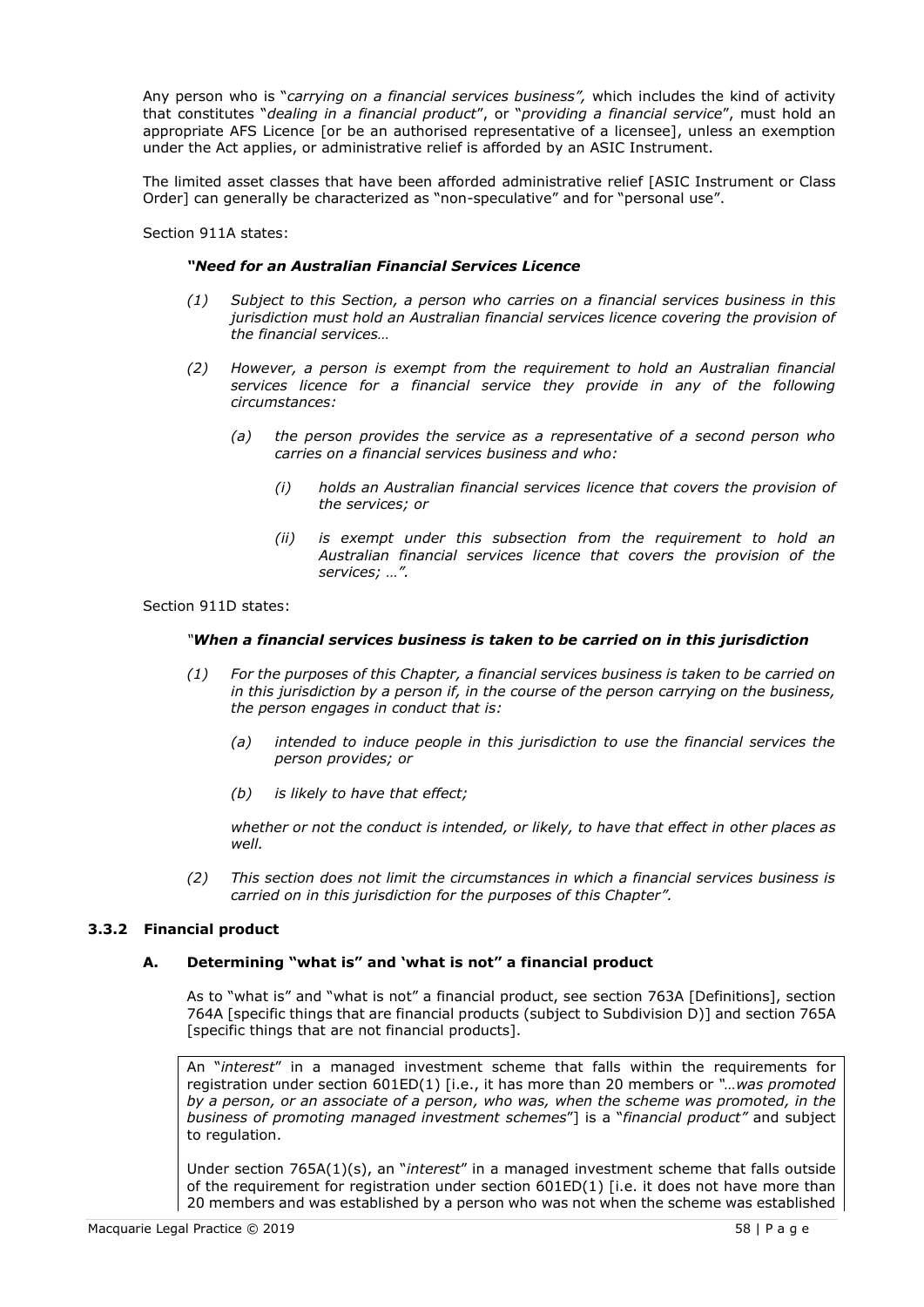*"…in the business of promoting managed investment schemes*"], is not a "*financial product*" and therefore falls outside Chapter 7 [Financial Services and markets] altogether, save for the provisions of section 1010B [*Part does not apply to financial products not issued in the course of a business*], which effectively deem all "*issues*" of interests in a managed investment product "*is taken to occur in the course of a business of issuing financial products*". The provisions of that section are relevant to section 1012E ["*Personal Offers*" under the 20/12 Rule]

#### Section 1010B states:

### *"Part does not apply to financial products not issued in the course of a business*

- *(1) Apart from Division 5A, nothing in this Part applies in relation to a financial product that is not or was not issued, or that will not be issued, in the course of a business of issuing financial products.*
- *(2) For this purpose, the issue of:*

*1. any managed investment product; or*

- *(aa) any foreign passport fund product; or*
- *2. any superannuation product;*

*is taken to occur in the course of a business of issuing financial products".*

### **B. Determining what activity constitutes "dealing in a financial product"**

The term "*dealing in a financial product*" includes "*issuing*", "*underwriting*", and "*disposing of*", the product.

The following conduct (whether engaged as principal or agent) constitutes "*dealing in a financial product*":

- "*applying for*" or "*acquiring*" a financial product;
- "*issuing*" a financial product;
- in relation to securities or managed investment interests "*underwriting*" the securities or interests;
- "*varying*" a financial product; and
- "*disposing* of" a financial product.

Arranging for a person to engage in any conduct referred to above is also "*dealing*" unless the actions concerned amount to providing financial product advice.

Section 761E states:

### *"Meaning of issued, issuer, acquire and provide in relation to financial products*

*General*

- *(1) This Section defines when a financial product is issued to a person. It also defines who the issuer of a financial product is. If a financial product is issued to a person:*
	- *(a) the person acquires the product from the issuer; and*
	- *(b) the issuer provides the product to the person.*

*Note: Some financial products can also be acquired from, or provided by, someone other than the issuer (e.g. on secondary trading in financial products).*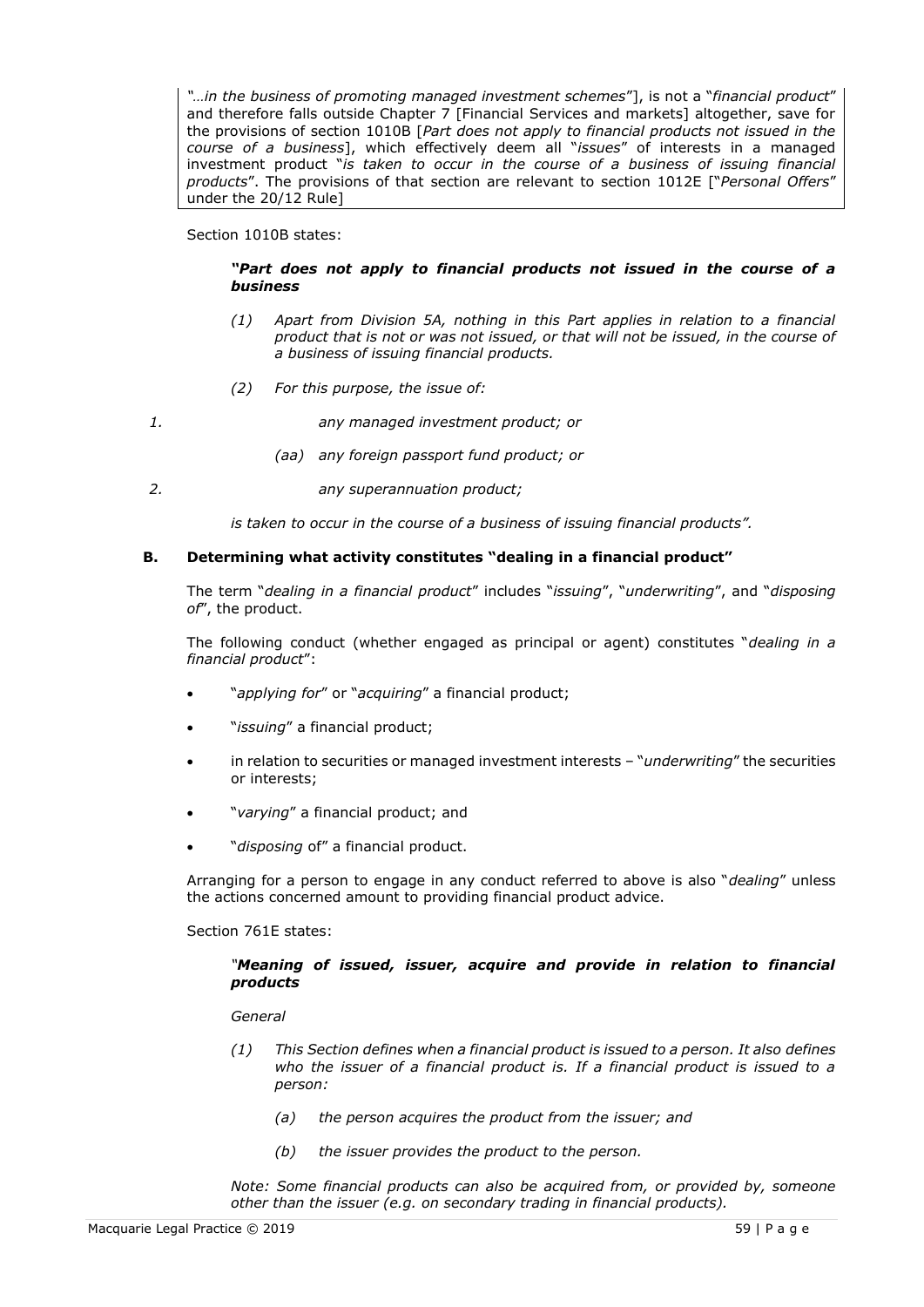*Issuing a financial product* 

*(2) Subject to this section, a financial product is issued to a person when it is first issued, granted or otherwise made available to a person."*

Section 764A states [that an "interest" in a MIS is a "financial product"] as follows:

*"Specific things that are financial products (subject to subdivision D)*

- *(1) Subject to Subdivision D, the following are financial products for the purposes of this Chapter:*
	- *(a) a security:*
	- *(b) any of the following in relation to a registered scheme:*
		- *(i) an interest in the scheme;*
		- *(ii) a legal or equitable right or interest in any interest covered by subparagraph (i);*
		- *(iii) an option to acquire, by way of issue, an interest or right covered by subparagraph (i) or (ii);*
	- *(ba) any of the following in relation to a managed investment scheme that is not a registered scheme, other than a scheme (whether or not operated in this jurisdiction) in relation to which none of paragraphs 601ED(1)(a), (b) and (c) are satisfied:*
		- *(i) an interest in the scheme;*
		- *(ii) a legal or equitable right or interest in an interest covered by subparagraph (i);*
		- *(iii) an option to acquire, by way of issue, an interest or right covered by subparagraph (i) or (ii)".*

#### **3.3 Relevant case law**

"carrying on a business"

"*Carrying on a business*", according to the case law, means a "*series of repetitious acts*" [see *Smith v Anderson*<sup>95</sup>], and "*features of continuity and system*" [*Hyde v Sullivan<sup>96</sup>*].

In *Hungier v Grace*<sup>97</sup> , *Barwick J* said:

*[15] The decision whether a person is one "whose business (whether or not he carries on any other business) is that of money-lending" can only be reached after a close examination of the facts in each particular case. It is not enough merely to show that a person has lent money to another. As McCardie J said in Edgelow v MacElwee (1918) 1 KB 205, at p 206:*

*"There must be more than occasional and disconnected loans. There must be a business of money-lending, and the word "business" imports the notion of system, repetition and continuity … The line of demarcation cannot be defined with closeness or indicated in any specific formula. Each case must depend on its own peculiar feature. It is ever a case of degree".*

In *Ballantyne v Raphael*<sup>98</sup> the Victorian Supreme Court held that a scheme involved a single transaction of purchasing a block of land, subdividing it, and selling the subdivided lots did not amount to carrying on a business. The operation of a single scheme of limited scope will generally

<sup>95 1874-80</sup> All ER Rep 1121.

<sup>96</sup> (1956) 56 SR(NSW) 113. 97 [1972] HCA 42; (1972) 127 CLR 210.

<sup>98 (1889) 15</sup> VLR 538.

Macquarie Legal Practice © 2019 **60 | P** a g e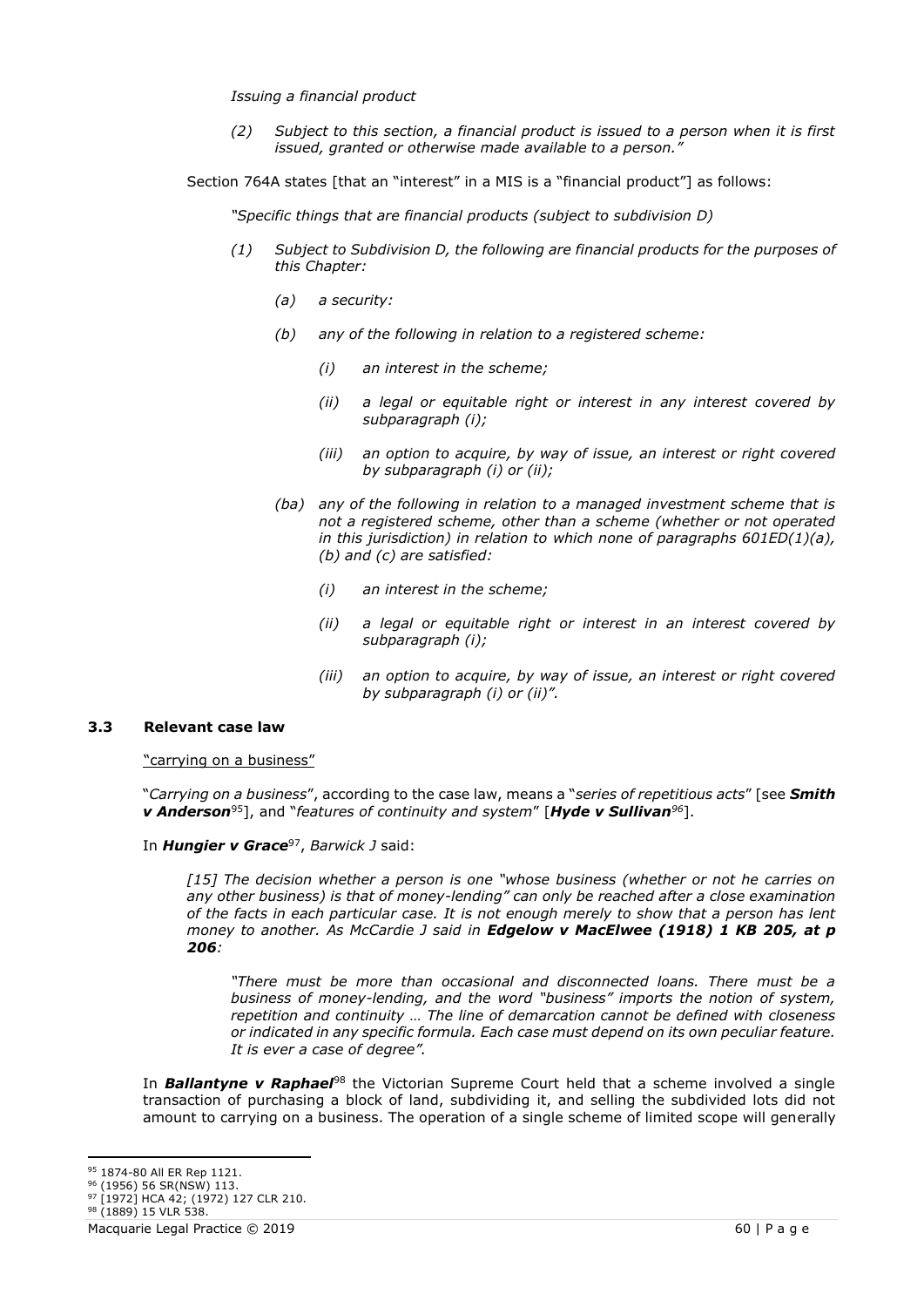not amount to carrying on a business. But in *United Dominions Corp Ltd v Brian Pty Ltd*<sup>99</sup> where a single joint venture was held to be carrying on a business. The size and scope of the scheme was held to be relevant.

In *ASIC v McNamara*<sup>100</sup> [see *[16], [17], [18], [19], [22], [23], [24], [41] and [42]*]*,* a limited partnership was formed to provide finance to a joint venture entity. Two individuals, acting on behalf of the general partner, sought, and received subscriptions from 55 mostly retail investors for units in the limited partnership. The conduct in question spanned the transition date for the FSR reforms. The limited partnership was not registered as a managed investment scheme and neither the general partner nor the individuals acting on its behalf held a dealers' licence under the old law or an AFS Licence under the new law. The Federal Court held that the offering of units to 55 investors was sufficiently systematic, repetitious, and continuous that the general partner and the individuals concerned were all carrying on a securities business under the old law and a financial services business under the new law and had contravened the Corporations Act by not having the requisite licence.

*[22] "In light of those provisions and the general findings which I have made, I further find that AFLP was the issuer of a financial product by providing units in the partnership to the limited partners. In doing so he was acting in a systematic, repetitious and continuous manner. Consequently, I am satisfied that AFLP required an Australian Financial Services licence (AFSL licence) to enable it to carry on the business of dealing in those products".*

"issuing"

#### In *Australian Softwood Forests Pty Ltd v Attorney-General (NSW); Ex Rel. Corporate Affairs Commission*<sup>101</sup> , *Mason J* said:

*[30] "… It is clear that the word is sufficiently large in content to embrace the process by which the grower secures a binding contract. And I see no difficulty in saying that interests are issued to the public if, as will be seen to be the case, there are many instances in which an interest is allotted to an individual, the individual being selected or identified as the recipient of the interest by reference to his being a member of the public".*

### **3.4 The requirement under the ARR that a promoter be licensed and on the register of approved promoters of a lead regulator**

*"SR 9 – Promoter Syndicates*

- *(1) Any person who wants to make an offer to promote shares in a horse/s must:*
	- *(a) hold an Australian Financial Services Licence ("AFSL") issued by ASIC;*
	- *(b) comply with any provision of the Corporations Act in relation to the promotion, offering, or issue of shares in horses; and*
	- *(c) comply with the provisions and requirements of any applicable ASIC Class Order or instrument [including ASIC Corporations (Horse Schemes) Instrument 2016/790, or any successor to it] in relation to the promotion, offering, or issue of shares in horses.*
- *(2) Before an offer of shares in a horse/s is made, an AFSL holder must be recorded as a registered Promoter in the Register of Promoters held by a PRA.*
- *(3) Promoters must obtain approval from a PRA for each Product Disclosure Statement prior to an offer of shares in a horse being made".*

### **3.5 The Manager and responsible entity of a Horse racing scheme**

### **3.5.1 The requirement to be licensed**

The manager and responsible entity of a horse racing scheme that is:

<sup>99</sup> (1985) 157 CLR 1 at 15.

<sup>100</sup> ibid, n 9, at p 13. Note that *[17], [41]* and *[42]* are set on page 13.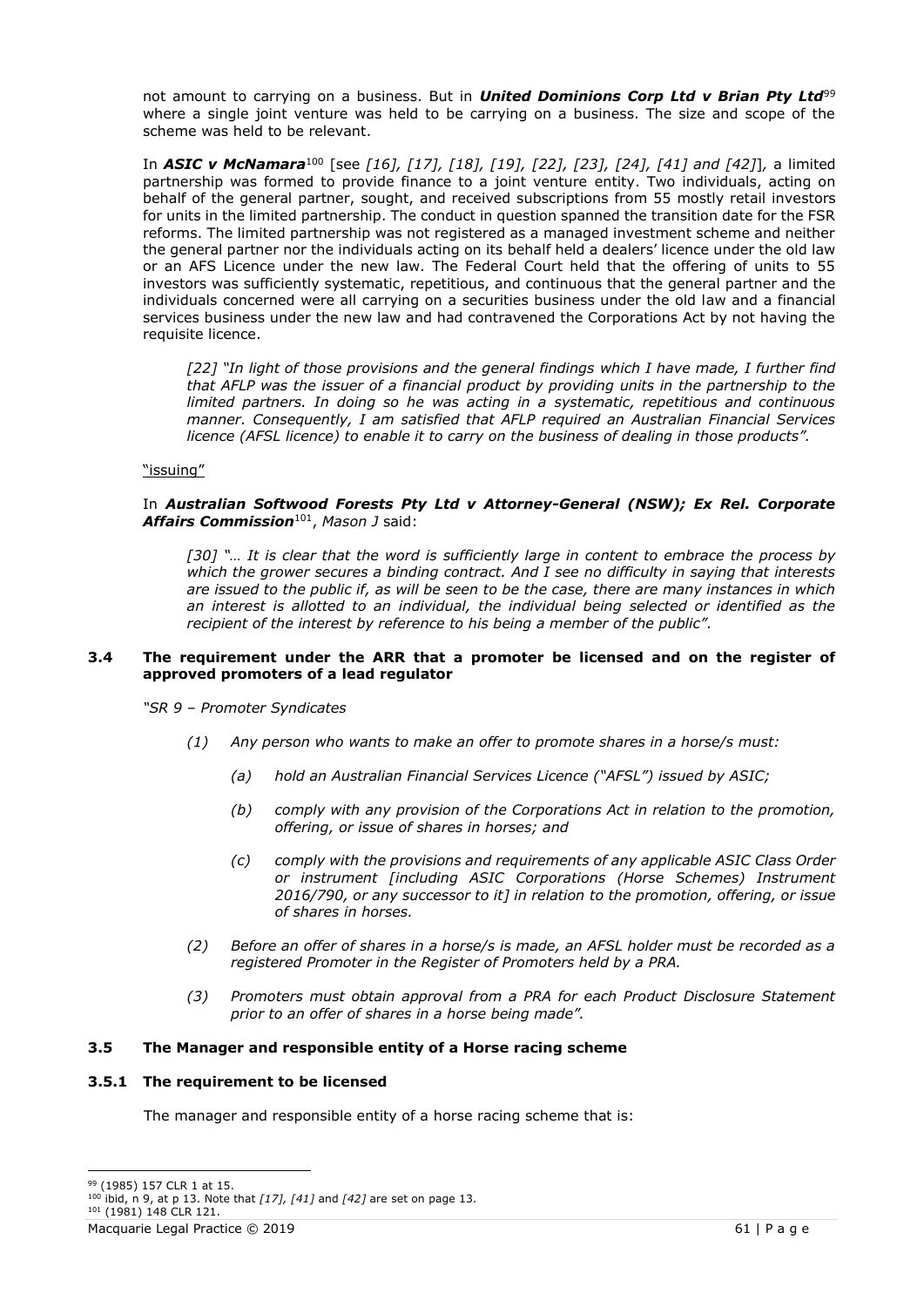- (a) a registered managed investment scheme;
- (b) a personal offer scheme; or
- (c) a wholesale scheme;

must be an AFS Licensee.

The responsible entity of a registered scheme must be a public company that holds an AFS Licence authorizing it to operate a managed investment scheme<sup>102</sup>.

The responsible entity must operate the scheme and perform the functions conferred on it in accordance with the scheme's constitution and the Act. The responsible entity may appoint an agent, or otherwise engage a person, to do anything that it is authorized to do in connection with the scheme<sup>103</sup>.

# **3.5.2 The manager, if not the promoter, of a lead regulator approved (ASIC Instrument compliant) scheme need not be licensed**

The ASIC Instrument includes terms that relieve the manager, if not the promoter, from the requirement to hold an AFS Licence, with the approval of the lead regulator.

# **3.6 AFS Licence conditions**

The type of AFS Licence required to engage in the activity of offering interests in small-scale horse racing schemes which comply with the terms of the ASIC Instrument is a restricted licence for this activity only. The conditions of this type of licence are not as onerous on the licensee as the conditions of an unrestricted licence of the type required to enable the licensee to engage in the activity of offering shares in registered schemes.

A comparison of the different net tangible asset ("NTA") and surplus liquid funds ("SLF") requirements for a restricted and unrestricted AFS Licence best illustrates this point:

- (a) the minimum NTA for a restricted licence is \$50,000, compared to \$150,000 for an unrestricted licence; and
- (b) the minimum SLF for a restricted licence is \$50,000, compared to \$150,000 for an unrestricted licence.

Such conditions and requirements are imposed to ensure that a licensee, responsible for handling client money, has assets and funds of its own sufficient to maintain the financial viability of its business.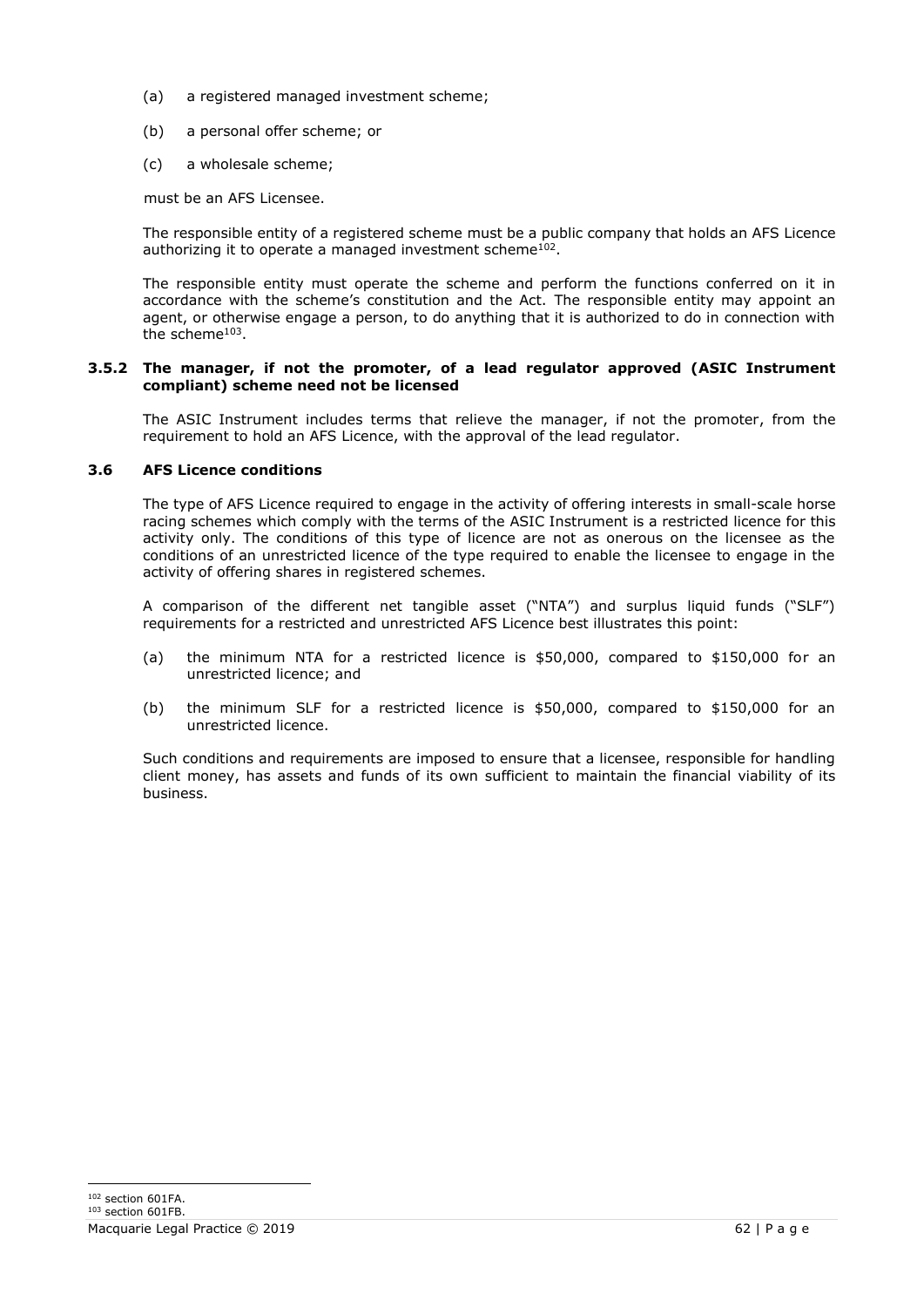### **PART 4: WHAT INFORMATION MUST BE DISCLOSED TO PROSPECTIVE INVESTORS IN A PDS?**

#### *4.1 Part summary*

*This part deals with the statutory provisions and the terms of the ASIC Instrument that require the promoter of an "offer of interests" in a horse racing scheme to disclose to prospective investors who are "retail clients", all key information about the product on offer that is reasonably required by prospective investors to enable them to make an informed decision whether to invest.*

#### *Conclusion*

*Under the Act, both the nature of the key information about the product that must be disclosed to prospective investors who are "retail clients", and the format in which that information must be set out in a PDS is prescribed.*

*Under the ASIC Instrument, the nature of the key information about the product that must be disclosed to prospective investors in a PDS approved by a lead regulator is prescribed.*

# **4.2 The nature of the information that must be disclosed**

A PDS for an "offer of interests" in a registered managed investment scheme must include all key information about the product that prospective investors who are "retail clients" might reasonably require to be able to make an informed decision whether or not to acquire the product. Key information should, where practicable, be included in the PDS, and not be incorporated by reference.

The statutory provisions dealing with the content of a PDS are set out in Part 7.9 of the Corporations Act, specifically sections 1013C [PDS content requirements], 1013D [PDS - main requirements] and 1013E [General obligation to include other information that might influence a decision to acquire].

The provisions of section 1013D require that the following information appear in a PDS:

- *"(1) …………………………., a Product Disclosure Statement must include the following statements, and such of the following information as a person would reasonably require*  for the purpose of making a decision, as a retail client, whether to acquire the financial *product;*
	- *(a) a statement setting out the name and contact details of the issuer of the product;*
	- *(b) information about any significant benefits to which a holder of the product will or may become entitled, the circumstances in which and times at which those benefits will or may be provided, and the way in which those benefits will or may be provided; and*
	- *(c) information about any significant risks associated with holding the product; and*
	- *(d) information about:*
		- *(i) the cost of the product; and*
		- *(ii) any amounts that will or may be payable by a holder of the product in respect of the product after its acquisition, and the times at which those amounts will or may be payable; and*
		- *(iii) if the amounts paid in respect of the financial product and the amounts paid in respect of the other financial products are paid into a common fund – any amounts that will or may be deducted from the fund by way of fees, expenses or charges; and*
	- *(e) if the product will or may generate a return to a holder of the product – information about any commission, or other similar payments, that will or may impact on the amount of such a return; and*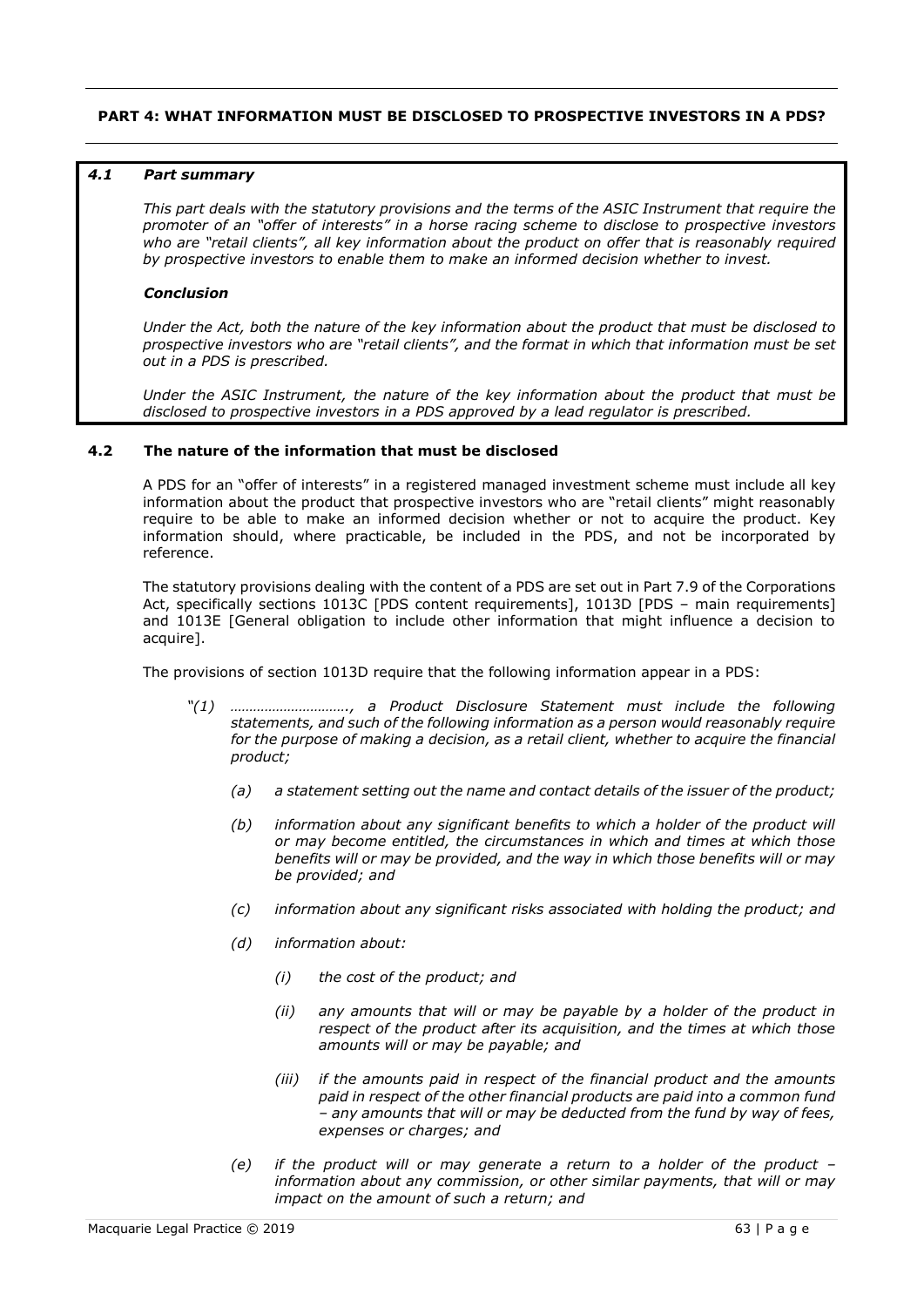- *(f) information about any other significant characteristics or features of the product or of the rights, terms, conditions and obligations attaching to the product; and*
- *(g) information about the dispute resolution system that covers complaints by the holders of the product and about how that system may be accessed; and*
- *(h) general information about any significant taxation implications of financial products of that kind; and*
- *(i) information about any cooling-off regime that applies in respect of acquisitions of the product (whether the regime is provided for by a law or otherwise); and*
- *(j) …*
- *(k) any other statements or information required by the regulations; and*
- *(l) if the product has an investment component – the extent to which labour standards or environmental, social or ethical considerations are taken into account in the selection, retention, or realization of the investment; and*
- *(m) unless in accordance with the regulations, for information to be disclosed in accordance with paragraphs (b), (d) and (e), any amounts are to be stated in dollars.*
- *(2) For the purposes of paragraph (1)(d), an amount will or may be payable in respect of a financial product by the holder of the financial product if:*
	- *(a) the holder will or may have to pay an amount in respect of the product; or*
	- *(b) an amount will or may be deducted from:*
		- *(i) a payment to be made by the holder; or*
		- *(ii) a payment to be made to the holder; or*
		- *(iii) an amount held on the holder's behalf under the financial product; or*
	- *(c) an account representing the holder's interest in the financial product will or may be debited with an amount.*

*It includes an amount that the holder will or may have to pay, or that will or may be debited,*  as a fee, expense or charge in relation to a particular transaction in relation to the financial *product".*

Section 1015C states:

#### "*How a Statement is to be given*

- *(1) A Statement:*
	- *(a) must be:*
		- *(i) given to a person, or the person's agent, personally; or*
		- *(ii) sent to the person, or the person's agent, at an address (including an electronic address) or fax number nominated by the person or the agent; and*
	- *(b) may be printed or be in electronic format.*
- *(2) … to (4) …*
- *(5) The regulations may specify requirements as to:*
	- *(a) the manner in which a Statement may be given to a person; and*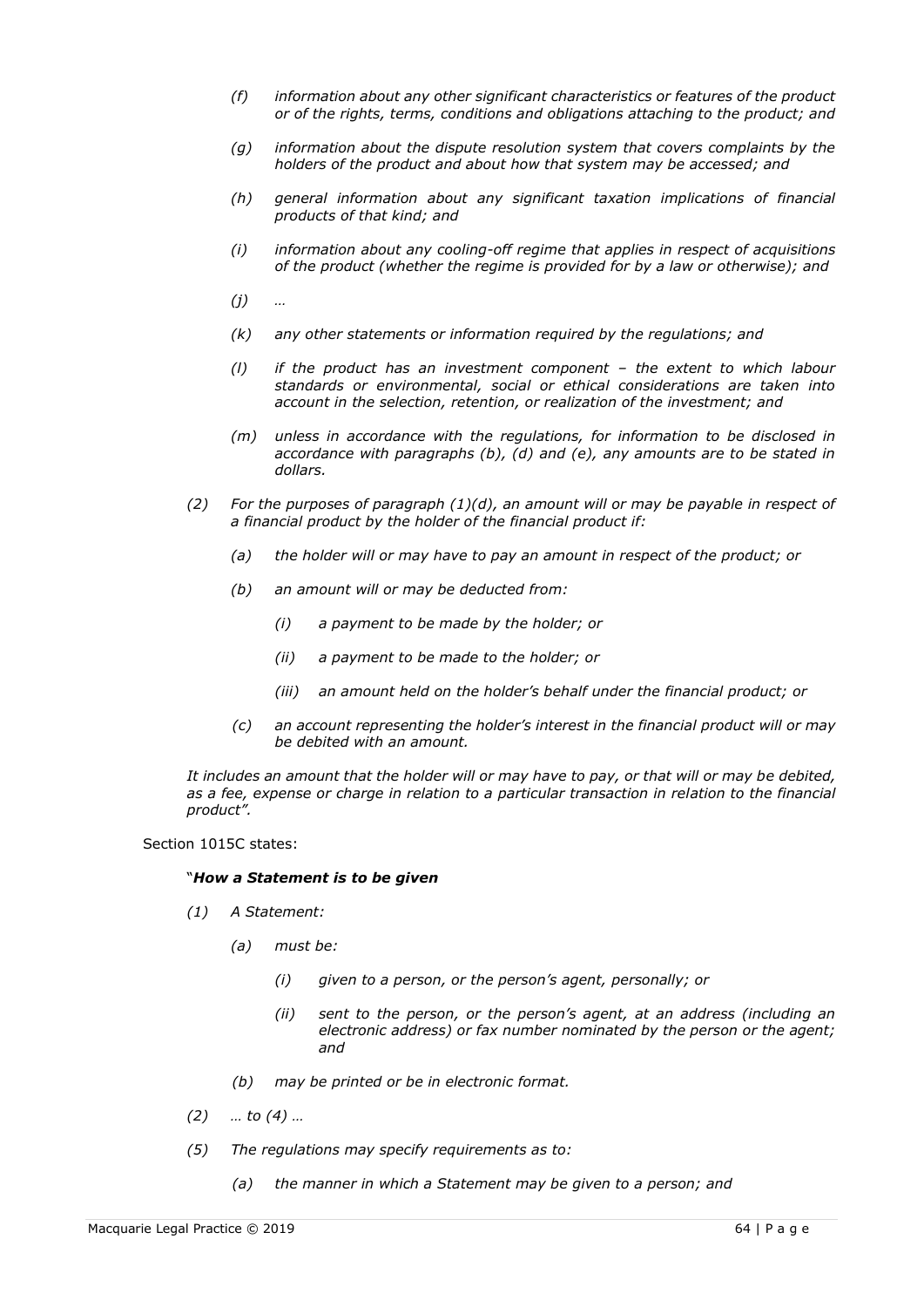*(b) the presentation, structure and format for a Statement …………".*

REG 7.9.16N<sup>104</sup> states:

#### *"Presentation, structure and format of fees and costs in Product Disclosure Statements*

- *(1) For paragraph 1015C(5)(b) of the Act, the information required by paragraphs 1013(D) (1)(d) and (e) of the Act must be set out in a single Section of the product Disclosure Statement (fees Section) with the heading "Fees and other costs".*
- *(2) The fees Section of a Product Disclosure Statement must include:*
	- *(a) the Fees and Costs Template, comprising the template and the additional explanation of fees and costs set out in Part 2 of Schedule 10; and*
	- *(b) an example of annual fees and costs and associated notes as set out in Part 2 of Schedule 10; and*
	- *(c) the boxed Consumer Advisory Warning Statement set out in Part 2 of Schedule 10".*

The following ASIC Regulatory Guides are essential reading for any person involved in the preparation of a PDS:

- (a) RG 97 [Disclosing fees and costs in PDS and periodic statements] issued in March 2017; and
- (b) RG 168 [Disclosure: Product Disclosure Statements (and other disclosure obligations)] issued in October 2011.

The following parts of these RGs warrant highlighting here:

#### *Complying with the worked example of annual fees and costs*

*RG 97.201*

*"PDSs for managed investment products must provide retail clients with a prescribed worked example of the application of fees and costs during a single year's holding of the product: Div 5 of Pt 2 of Sch 10".*

*RG 97.202*

*"If the nature of the product and its fees and costs arrangement supports disclosure in the prescribed format, that format must be used and prescribed information cannot be omitted. An example of such a product is an investment-type product".*

*RG 97.203*

*"In other cases, we expect the issuer to adopt a format that provides retail clients with a clear example (or examples) of the application of the fees and costs arrangements of the product".*

*RG 97.204*

*"Any adapted format for the example of annual fees and costs should bear in mind the objectives of the enhanced fee disclosure regulations and continue to reflect the central features of the prescribed format, including:*

- *(i) the placement of the example of annual fees and costs in the fees Section of the PDS;*
- *(ii) making the minimum necessary adaptations to the required preamble to the worked example;*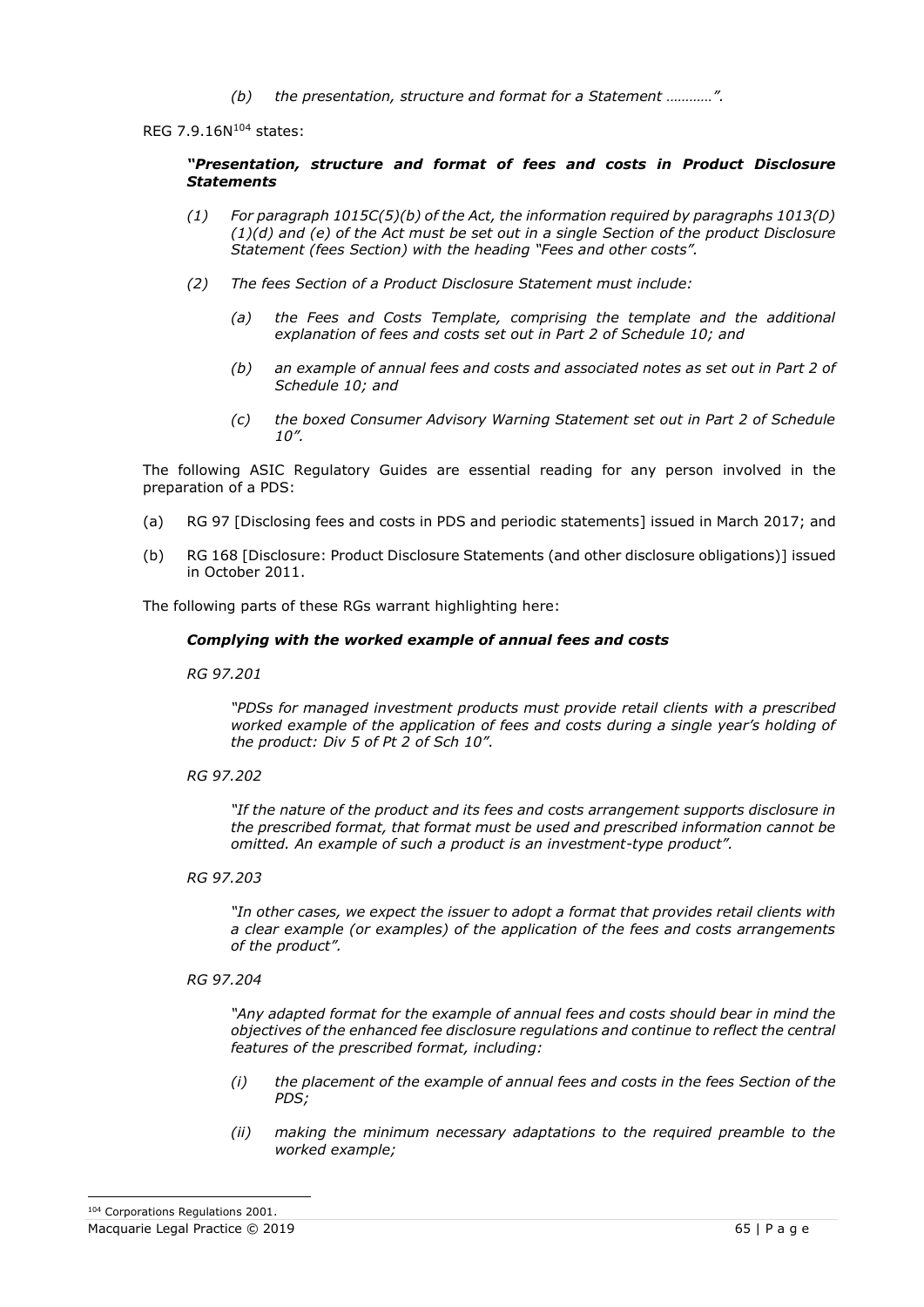- *(iii) that the fees reflected, as distinct from any indirect costs, should be the typical ongoing amounts that apply to the product, as required to be disclosed in the worked example;*
- *(iv) for a PDS available in a particular financial year, calculating indirect costs that are included in management costs on the previous financial year (unless it is a new financial product);*
- *(v) if contributions are clearly not relevant, the adapted disclosure need not refer to the contributions as would otherwise be required in the worked example;*
- *(vi) that management costs are calculated in accordance with the definition in the enhanced fee disclosure regulation, as modified by [CO 14/1252];*
- *(vii) that the adapted format note any establishment and withdrawal fees that may apply consistent with the prescribed content and format for the worked example".*

#### *RG 97.205*

*"We also expect that in adapting the disclosure product, issuers will provide a clear, concise and effective description of the annual fees and costs for the product and make such disclosures as necessary to ensure it is not misleading or deceptive …".*

#### *Disclosing start-up and initial one-off fees and costs*

*RG 97.214*

*"Generally, start-up and initial one-off fees and costs that will be paid should not be included in the fees and costs template. This is because management costs are intended to capture all relevant costs involved in managing the registered scheme and deriving an investment return".*

*RG 97.215*

*"For example, some agricultural schemes have a "start-up" cost that is often tax deductible for the member. Typically, this cost bundles some or all of the management costs for the scheme upfront".*

*RG 97.216*

*"Start-up and initial one-off fees or costs are not typical ongoing fees and therefore, if they are charged directly to members' accounts, do not have to be reflected in the example of annual fees and costs. However, to avoid the possibility that retail clients may misunderstand the cost structure of the product, responsible entities must explain these start-up and initial one-off fees and costs. It may be appropriate to provide an additional example that demonstrates the effect of these costs in the costs structure of the product".*

#### *Consumer advisory warning*

*RG 97.217*

*"The consumer advisory warning contains disclosures specific to managed investment products in order to provide retail clients with a relevant and accurate warning".*

*"Note: [CO 14/1252] modifies the consumer advisory warning for managed investment products by removing the reference to an "employer", because it is unlikely to be relevant, and by referring to an investment rather than an account, to avoid confusion where the PDS is used in connection with a custodial arrangement under which acquisition will not be made by the retail investor directly: cl 221(3)".*

*RG97.218*

*"The consumer advisory warning can be excluded for certain managed investment products when the structure of the product negates the relevance of having a consumer*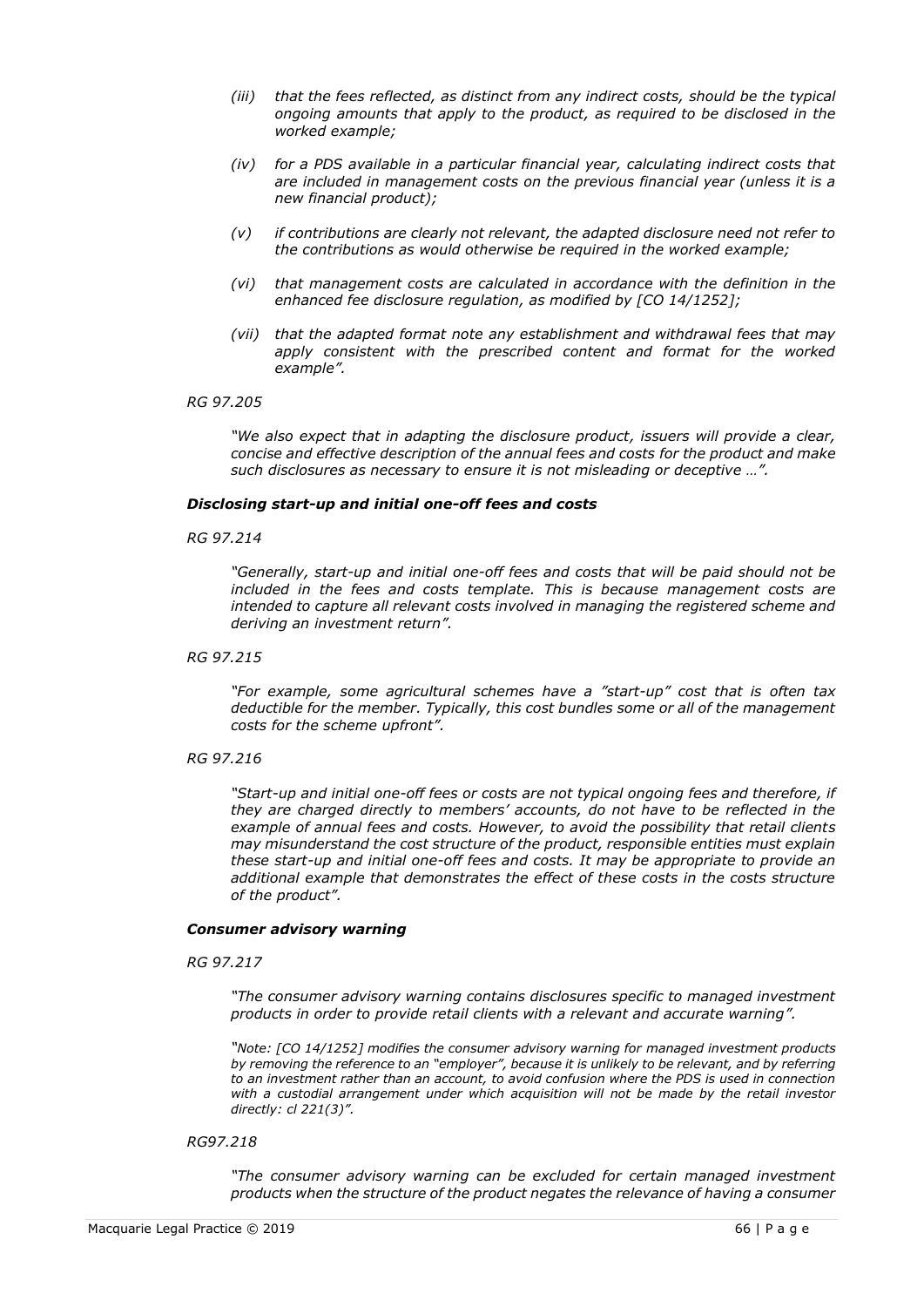*advisory warning, as there is no fund from which fees and costs are paid – for example, timesharing schemes: cls 221(2) and 222 of Sch 10".*

### *Disclosing fees, charges, and returns*

*RG 168.82*

*"We believe that the need for clear, concise and effective disclosure is most relevant for the disclosure of fees and charges and, in the case of investment-based products, the disclosure of returns. Information about fees, charges and investment returns is a key consideration for consumers when making decisions about financial products, and research show that it is often the most difficult information for consumers to understand".*

### *RG 168.84*

*"Division 4C of Pt 7.9 of the Corporations Regulations requires PDSs for superannuation products and PDSs for managed investment products to include a fees and costs template (although for superannuation products and simple managed investment products a simplified version of the template must be used in the PDS, with the full template incorporated by reference): Sch 10D item 8 and Sch 10E item 8. The regulations include standard descriptions and calculation methods for fees and costs. These measures are designed to assist with clear an, concise and effective disclosure of information about fees and costs and to allow for easier comparability of fees and costs information in PDSs for investment products. The enhance fee disclosure regulations also apply to periodic statements for superannuation products and for managed investment products".*

# *RG 168.85*

*"The types of product information that a consumer should be able to easily understand and compare include:*

- *(a) what the fees and charges are, the amount of fees (expressed as an amount in dollars where this is required), who the fees are paid to, what the fees are for, how and when the fees are paid, and how fees impact on returns;*
- *(b) whether fees are variable and, if so, how and when they vary, including through negotiation or the impact of rebates or discounts (e.g. group life rebates);*
- *(c) how returns are calculated and whether they are shown on a consistent basis. For example. Generally, if historical returns are disclosed for various investment strategies over different periods of time (e.g. 1, 3, 5 and 10 years), then, for each investment strategy, consumers should be able to understand whether or not the returns are shown on a consistent basis for each period. Generally, returns for financial products (including for different investment strategies of a financial product) covered by a PDS should be calculated on a consistent basis wherever possible: and*
- *(d) typical and material factors that may affect returns, including risk".*

#### *RG 168.86*

*"If information about fees, charges and returns is not clear, concise and effective, comparability of products is harder to achieve".*

### **4.3 Additional information that should be included as attachments to a PDS for a typical horse racing scheme**

Given the intricate nature of the contractual arrangements to which an investor will become a party by acquiring an interest in a typical horse racing scheme promoted by a person who is in the business of dealing in interests/shares, the PDS should include as attachments copies of:

(a) the Owners Deed or agreement governing the legal relationship between the co-owners, and between the co-owners and the manager;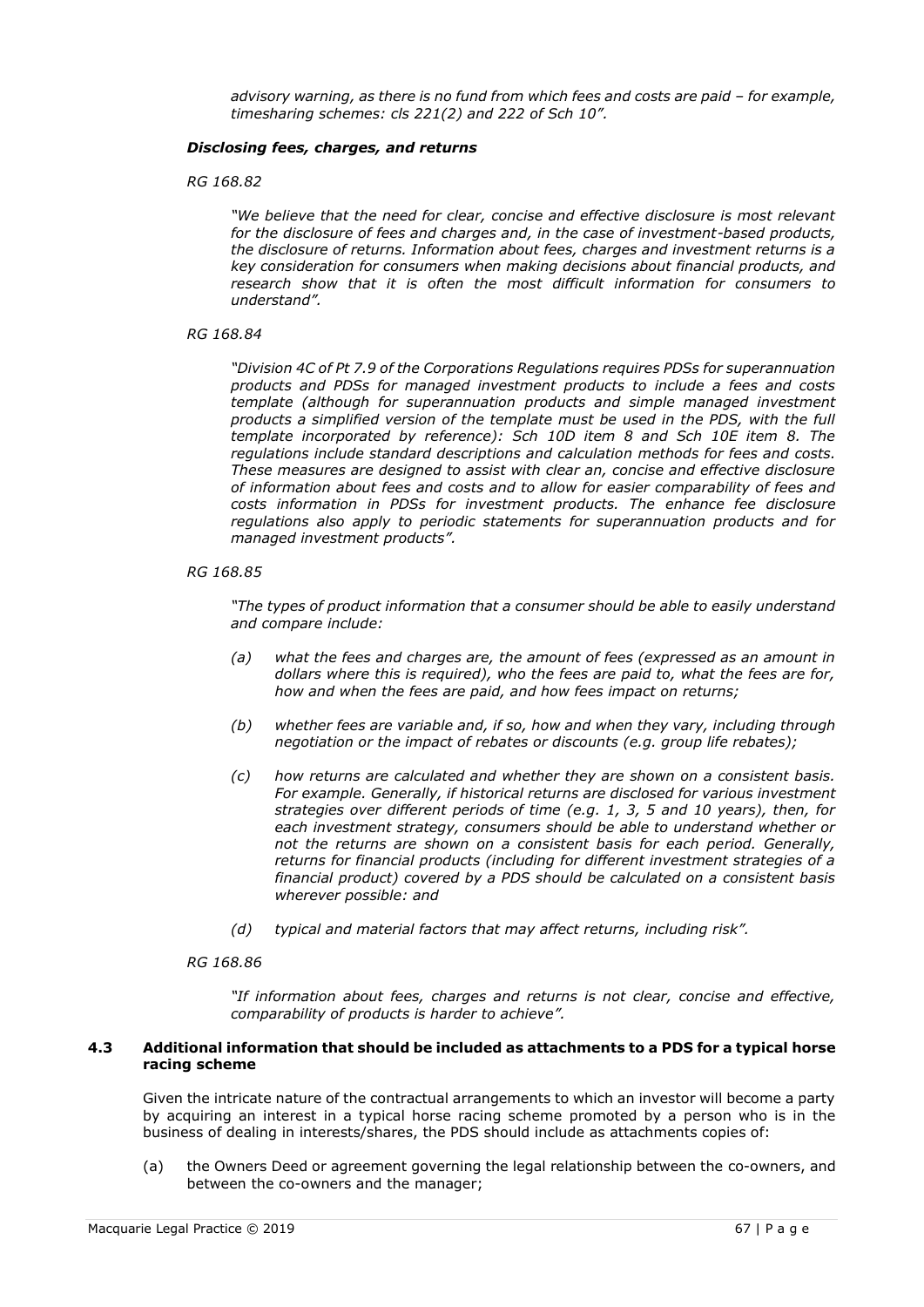- (b) the trainer's Training Agreement and Fees Notice;
- (c) the veterinary certificate upon which the promoter relies as evidencing the horse to be in good health and condition and suitable for syndication; and
- (d) the Memorandum of Insurance, together with a statement to the effect that the full policy wording is available upon request.

### **4.4 The requirement for disclosure in relation to an "offer of shares" in a lead regulator approved (ASIC Instrument compliant) scheme**

A PDS for a lead regulator approved (ASIC Instrument compliant) scheme must also comply with Part 7.9 of the Corporations Act and the additional requirements set out in the ASIC Instrument.

The lead regulators have published various *Product Disclosure Guidelines* to assist promoters when compiling a PDS for an "offer of shares" under the ASIC Instrument. Promoters should not interpret such guidelines as prescribing a lesser standard of disclosure for such offers than the statutory provisions prescribe for registered schemes.

RNSW has published the following documents, which appear on its website (in October 2018):

- (a) Guidelines for Promoters re Product Disclosure Statements [Jan 2017];
- (b) Pro forma Product Disclosure Statement (PDS);
- (c) Information for Prospective Owners Promoters may include Management Fees in PDSs; and
- (d) Racing NSW Guide to Ownership Costs.

All promoters, regardless of the state or territory in which they operate, should read these documents, together with any similar documents published by their own lead regulator, before proceeding to compile a PDS for the sale of interests. However, it should not be assumed that the Pro forma PDS referred to in paragraph (c) of the previous satisfies the requirements for a PDS.

### **4.5 General requirements for a PDS**

The disclosure of key information, in the form of a disclosure statement, must be:

- (a) delivered, or made available, for free, to an investor before the point of sale, to afford the investor the opportunity to consider the information and make an informed decision about whether to invest;
- (b) delivered or made available in a manner that is appropriate for the target investor;
- (c) in plain language and in a simple, accessible, and comparable format to facilitate a meaningful comparison of information disclosed for competing products; and
- (d) clear, accurate and not misleading to the target investor.

#### **4.6 Restrictions on advertising and promotion**

The general requirement under the Act is that a person must not promote (including advertise) an "offer of interests" in a managed investment scheme where participation is available to "retail clients" unless:

- (a) an appropriate PDS is available; and
- (b) a Form SF88 [PDS in-use notice] has been lodged with ASIC.

If an "offer of interests" in a horse racing scheme is to be the subject of a PDS approved by a lead regulator under the terms of the ASIC Instrument, then the PDS must be approved prior to the commencement of any promotion. Similarly, any advertising must also be lodged with and approved by a lead regulator prior to publication.

The promoter of an "offer of interests" that requires a PDS must comply with the provisions of section 1018A [Advertising or other promotional material for product must refer to the PDS] when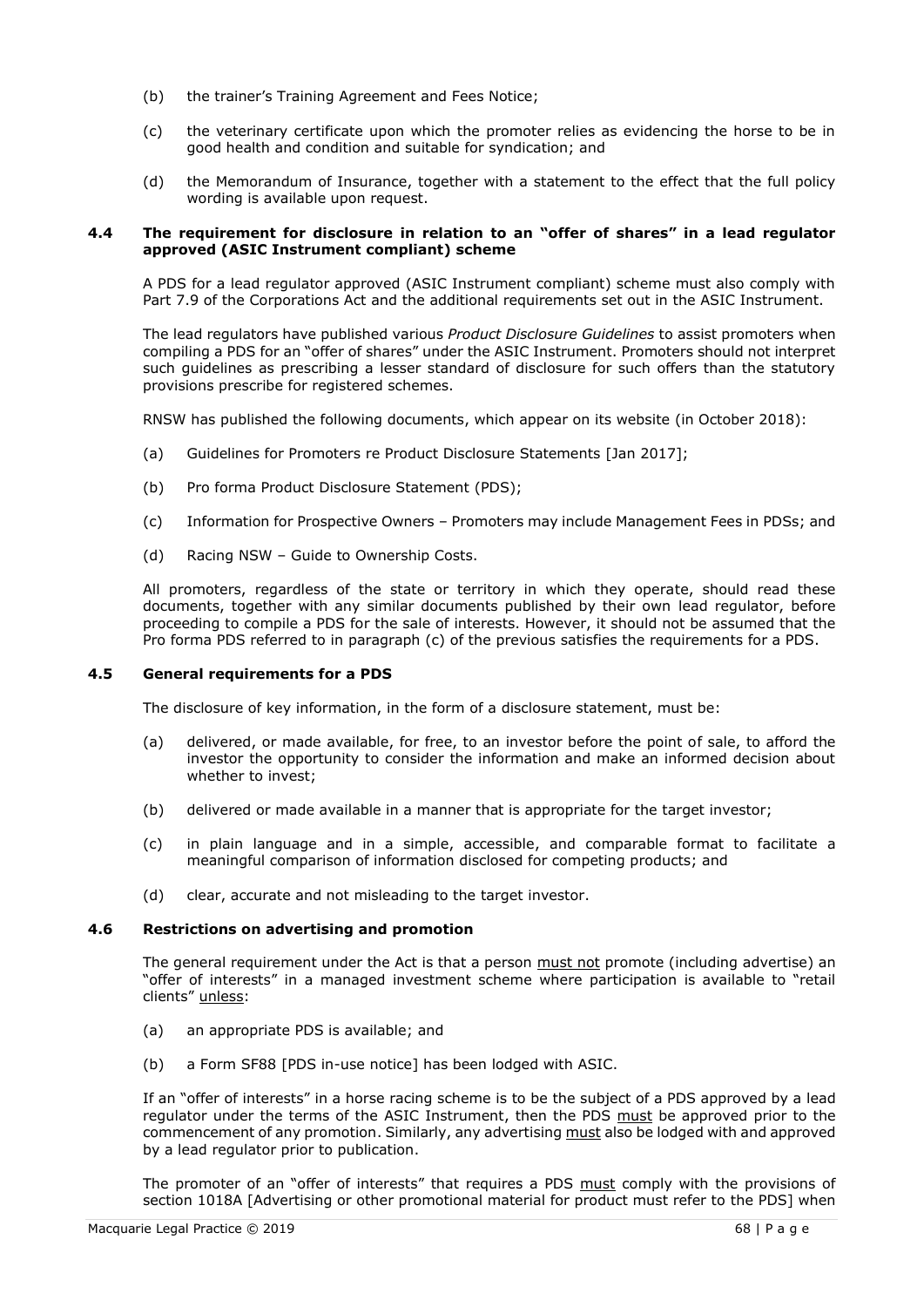undertaking any advertising or public promotion. Such advertising or public promotion must specify:

- (a) the issuer (or issuer and seller) of the shares and refer to the PDS;
- (b) that a PDS is available; and
- (c) that a prospective investor should consider the PDS when deciding whether to acquire the interest(s).

Failure to comply with the provisions of section 1018A (1) is an offence (section 1311 [General penalty provisions]).

There are no regulations applying to the advertising or public promotion of an "offer of interests" in a Horse racing scheme that is a "wholesale scheme", although any advertisement, or public promotion, should clearly specify both the nature of the scheme, and that participation is available only to "wholesale clients".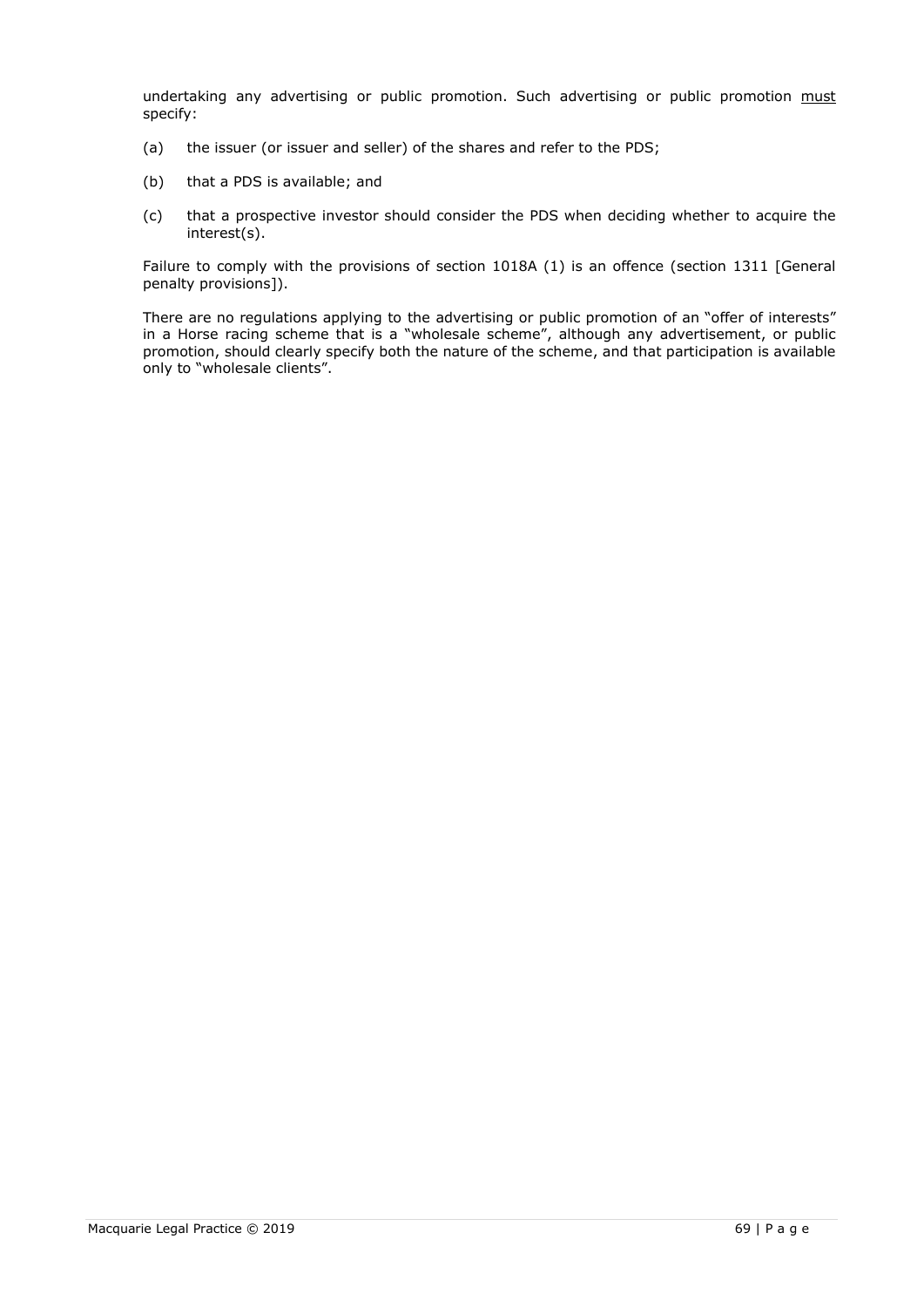# **PART 5: WHAT ARE THE SANCTIONS FOR NON-COMPLIANCE?**

### *5.1 Part summary*

*This part deals with the statutory provisions and the ARR that prescribe sanctions and penalties which may be imposed on persons who do not comply with the requirements of the regulatory regime.*

### *Conclusion*

*ASIC has the power to pursue enforcement action and a range of remedies against persons who breach the provisions of the Act.*

*Each Principal Racing Authority, with its jurisdiction:*

- *(a) is responsible for administering the ARR; and*
- *(b) has the capacity to investigate and prosecute any person it suspects of breaching the ARR;*

*and as a Lead regulator under the ASIC Instrument:*

- *(c) is responsible for administering the terms of the relief set out in the ASIC Instrument; and*
- *(d) has the capacity to refer to ASIC for investigation and prosecution, any person it suspects of breaching the Act. In fact, it is probably fair to say that ASIC has an expectation that each Principal Racing Authority will undertake appropriate surveillance activities and refer suspected breaches of the Act for investigation and prosecution.*

# **5.2 ASIC**

ASIC has the power to investigate complaints, or suspected breaches of the Act, and to pursue a variety of enforcement remedies, depending upon the seriousness and consequences of the misconduct. Enforcement action may include prosecution and the imposition of punitive penalties, or orders requiring the payment of compensation.

If a person operates an unregistered managed investment scheme that is otherwise required to be registered, then there are adverse consequences that may apply, including:

- (a) a maximum penalty for individuals of 200 penalty unit points (\$22,000) or five years imprisonment, or both, and a maximum penalty for corporations of 1,000 penalty units (\$110,000);
- (b) upon application to the court by either ASIC, the person operating the scheme, or a member of the scheme, the court may order that the unregistered scheme be wound up<sup>105</sup>;
- (c) where a court finds that an investor has suffered, or is likely to suffer loss or damage because of the contravention, the court may make orders to compensate that investor for such loss or damage<sup>106</sup>; and
- (d) a contract with an investor to subscribe for interests is voidable at the option of the investor<sup>107</sup>.

# **5.3 Lead regulators (principal racing authorities)**

Lead regulators also have the power to investigate complaints and suspected breaches of the Act and the ASIC Instrument, and to pursue a variety of enforcement remedies under the ARR.

<sup>105</sup> section 601EE.

<sup>106</sup> section 1325.

Macquarie Legal Practice © 2019 70 | P a g e

<sup>&</sup>lt;sup>107</sup> section 601MB.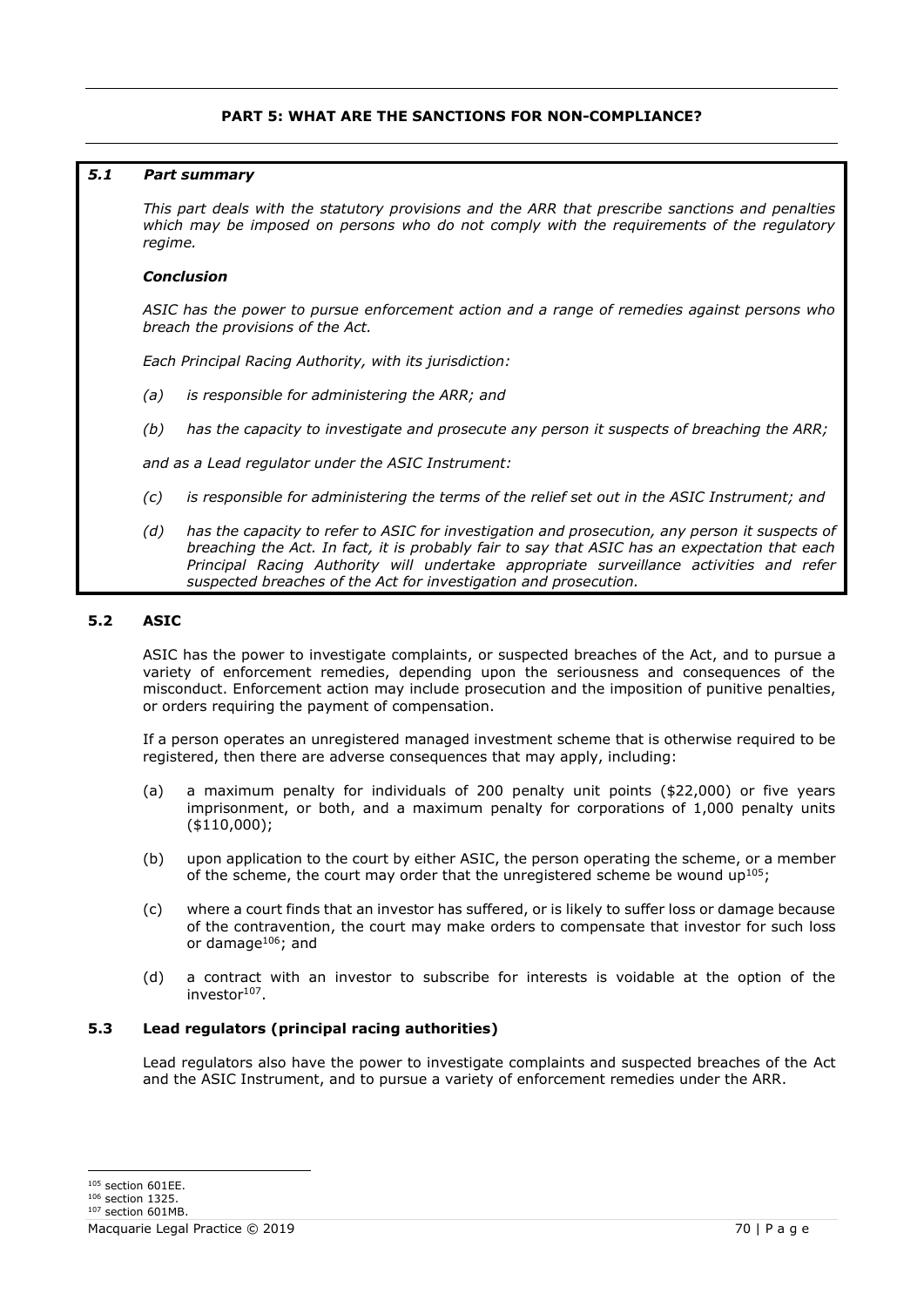# **5.4 Compliance Check List**

ASIC has overall responsibility for administering the regulatory regime, including the activities of the principal racing authorities as lead regulators for the purpose of administering the terms of the ASIC Instrument relief within their respective jurisdictions.

Set out in the following table is a compliance check list for both a registered managed investment scheme and a scheme that is the subject of a PDS approved by a Lead regulator.

| ASIC registered managed investment                                                                                                                                                                                                                                                                                                                                                                                                                                                                                                                                   | Scheme/Syndicate the subject of a lead                                                                                                                                                                                                                                                                                                                                                                                                                                                                                                                                |
|----------------------------------------------------------------------------------------------------------------------------------------------------------------------------------------------------------------------------------------------------------------------------------------------------------------------------------------------------------------------------------------------------------------------------------------------------------------------------------------------------------------------------------------------------------------------|-----------------------------------------------------------------------------------------------------------------------------------------------------------------------------------------------------------------------------------------------------------------------------------------------------------------------------------------------------------------------------------------------------------------------------------------------------------------------------------------------------------------------------------------------------------------------|
| scheme                                                                                                                                                                                                                                                                                                                                                                                                                                                                                                                                                               | regulator approved PDS                                                                                                                                                                                                                                                                                                                                                                                                                                                                                                                                                |
| Constitution                                                                                                                                                                                                                                                                                                                                                                                                                                                                                                                                                         | Agreement                                                                                                                                                                                                                                                                                                                                                                                                                                                                                                                                                             |
| Compliance Plan                                                                                                                                                                                                                                                                                                                                                                                                                                                                                                                                                      |                                                                                                                                                                                                                                                                                                                                                                                                                                                                                                                                                                       |
| requirement to obtain compulsory managed                                                                                                                                                                                                                                                                                                                                                                                                                                                                                                                             |                                                                                                                                                                                                                                                                                                                                                                                                                                                                                                                                                                       |
| investments PI insurance                                                                                                                                                                                                                                                                                                                                                                                                                                                                                                                                             |                                                                                                                                                                                                                                                                                                                                                                                                                                                                                                                                                                       |
| application to ASIC to register scheme                                                                                                                                                                                                                                                                                                                                                                                                                                                                                                                               |                                                                                                                                                                                                                                                                                                                                                                                                                                                                                                                                                                       |
| <b>PDS</b>                                                                                                                                                                                                                                                                                                                                                                                                                                                                                                                                                           | <b>PDS</b>                                                                                                                                                                                                                                                                                                                                                                                                                                                                                                                                                            |
|                                                                                                                                                                                                                                                                                                                                                                                                                                                                                                                                                                      | application to lead regulator to approve PDS                                                                                                                                                                                                                                                                                                                                                                                                                                                                                                                          |
| PDS in-use notice - ASIC Form FS88                                                                                                                                                                                                                                                                                                                                                                                                                                                                                                                                   | PDS in-use notice - ASIC Form FS88                                                                                                                                                                                                                                                                                                                                                                                                                                                                                                                                    |
| offer and sale of interests<br>provision of PDS to prospective investors<br>$\bullet$<br>prior to the point of sale<br>payment of application price by investors<br>$\bullet$<br>applying for shares<br>receipt of application money by promoter<br>$\bullet$<br>into designated trust account<br>[which money<br>must<br>be<br>refunded,<br>together with any interest earned, if the<br>offer is not fully subscribed and shares<br>allotted]<br>Cooling-off<br>transfer of the legal and beneficial title in<br>$\bullet$<br>the horse to investors, unencumbered | offer and sale of interests<br>provision of PDS to prospective investors<br>$\bullet$<br>prior to the point of sale<br>payment of application price by investors<br>$\bullet$<br>applying for shares<br>receipt of application money by promoter<br>$\bullet$<br>into designated trust account [which<br>money must be refunded, together with<br>any interest earned, if the offer is not<br>fully subscribed and shares allotted]<br>Cooling-off<br>$\bullet$<br>transfer of the legal and beneficial title in<br>$\bullet$<br>the horse to investors, unencumbered |
| issuing and allotment of shares                                                                                                                                                                                                                                                                                                                                                                                                                                                                                                                                      | issuing and allotment of shares                                                                                                                                                                                                                                                                                                                                                                                                                                                                                                                                       |
| registration of scheme with the registrar of<br>racehorses                                                                                                                                                                                                                                                                                                                                                                                                                                                                                                           | registration of scheme with the registrar of<br>racehorses                                                                                                                                                                                                                                                                                                                                                                                                                                                                                                            |
| registration of the horse in the name of the<br>scheme (or the members, if no more than 20)                                                                                                                                                                                                                                                                                                                                                                                                                                                                          | registration of the horse in the name of the<br>scheme (or the members, if no more than 20)                                                                                                                                                                                                                                                                                                                                                                                                                                                                           |
| establishment of designated scheme bank                                                                                                                                                                                                                                                                                                                                                                                                                                                                                                                              | establishment of designated scheme bank                                                                                                                                                                                                                                                                                                                                                                                                                                                                                                                               |
| account                                                                                                                                                                                                                                                                                                                                                                                                                                                                                                                                                              | account (which obviously can be dispensed<br>with if arrangements are put in place for<br>proportionate direct billing of members for<br>horse costs and proportionate direct payment<br>to members of prize money)                                                                                                                                                                                                                                                                                                                                                   |
| accounting and annual financial reports                                                                                                                                                                                                                                                                                                                                                                                                                                                                                                                              | accounting and annual financial reports                                                                                                                                                                                                                                                                                                                                                                                                                                                                                                                               |
| annual syndicate and compliance plan audits -<br>external auditors                                                                                                                                                                                                                                                                                                                                                                                                                                                                                                   |                                                                                                                                                                                                                                                                                                                                                                                                                                                                                                                                                                       |
| copies of audited annual financial report and<br>compliance audit certificate to be lodged with<br>ASIC and provided to members                                                                                                                                                                                                                                                                                                                                                                                                                                      | copies of annual financial report to be lodged<br>with lead regulator and provided to members                                                                                                                                                                                                                                                                                                                                                                                                                                                                         |
| compliance                                                                                                                                                                                                                                                                                                                                                                                                                                                                                                                                                           | compliance                                                                                                                                                                                                                                                                                                                                                                                                                                                                                                                                                            |
| surveillance                                                                                                                                                                                                                                                                                                                                                                                                                                                                                                                                                         | surveillance                                                                                                                                                                                                                                                                                                                                                                                                                                                                                                                                                          |
| breaches                                                                                                                                                                                                                                                                                                                                                                                                                                                                                                                                                             | breaches                                                                                                                                                                                                                                                                                                                                                                                                                                                                                                                                                              |
| penalties                                                                                                                                                                                                                                                                                                                                                                                                                                                                                                                                                            | penalties                                                                                                                                                                                                                                                                                                                                                                                                                                                                                                                                                             |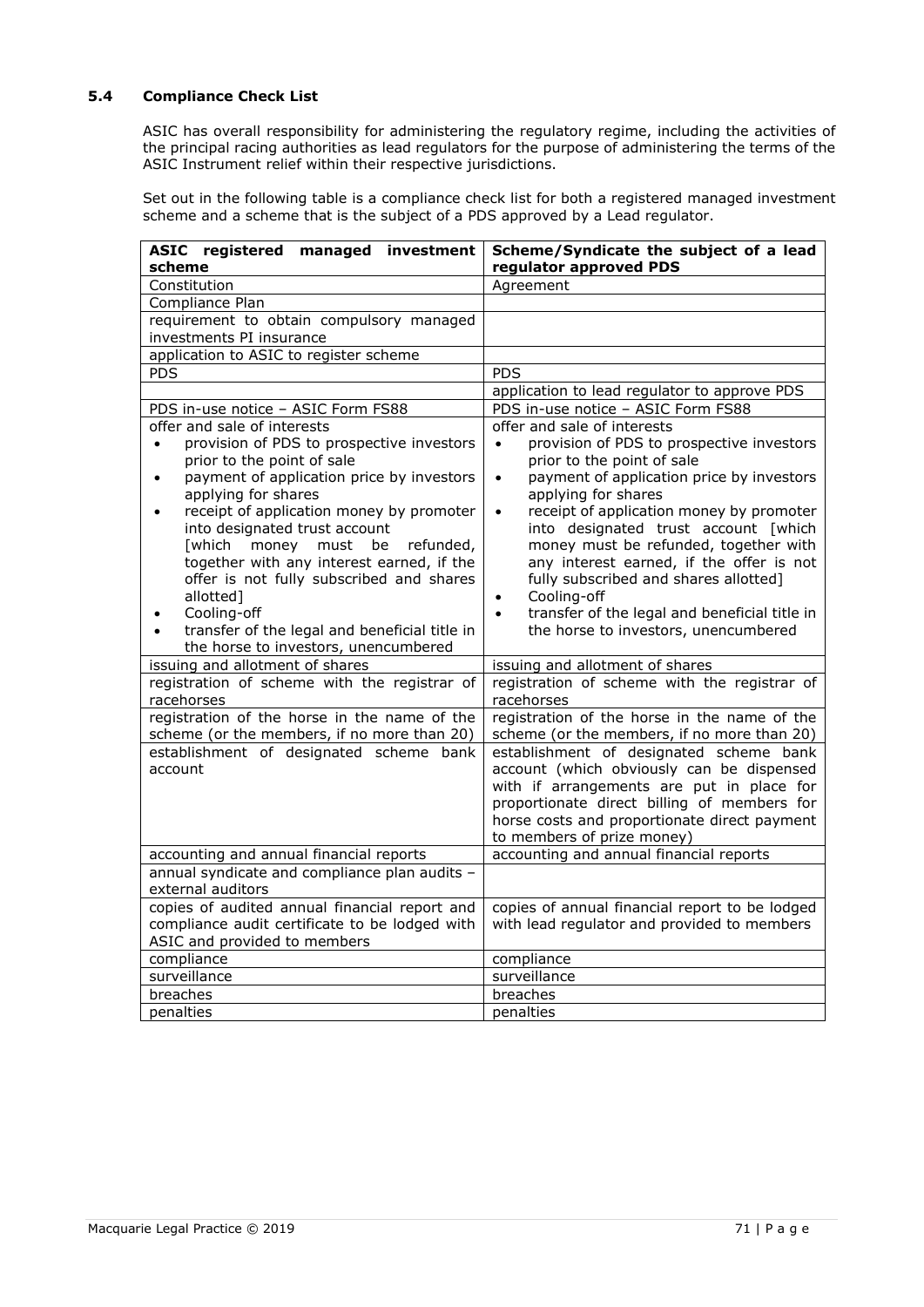# **PART 6: WHAT TYPES OF HORSE RACING SCHEMES ARE PERMITTED UNDER THE ACT AND THE ARR?**

### *6.1 Part summary*

*This part deals with the types of Horse racing schemes that are permitted under the Act and the ARR.*

### *Conclusion*

- *(1) A horse racing scheme established as a one-off "private" scheme may not be subject to regulation under the Act. To qualify as a "private" scheme, it must not require registration under section 601ED. In other words, the scheme must not have more than 20 members and the person who established it must not be "in the business of promoting managed investment schemes".*
- *(2) A horse racing scheme that "…was promoted by a person, or an associate of a person, who was, when the scheme was promoted, in the business of promoting managed investments schemes":*
	- *(a) generally will fall within the requirement for registration under section 601ED, regardless of the number of members; and*
	- *(b) must be registered with as a managed investment scheme, unless it is eligible for a specific statutory exemption or ASIC Instrument relief from the requirement to be registered because it qualifies as:*
		- *(i) a personal offer scheme;*
		- *(ii) a wholesale scheme; or*
		- *(iii) a lead regulator approved (ASIC Instrument compliant) syndicate.*

Investors who are "retail clients" are not permitted to participate in a wholesale *scheme.*

*All such schemes must comply with the registration requirements under the ARR.*

# **6.2 The nature of the legal relationship between joint owners or lessees**

All ownership arrangements must comply with the Act.

Section 115 states:

# *"Restrictions on size of partnerships and associations*

- *(1) A person must not participate in the formation of a partnership or association that:*
	- *(a) has as an object gain for itself or for any of its members; and*
	- *(b) has more than 20 members;*

*unless the partnership or association is incorporated or formed under an Australian law. ……… Note: An offence based on subsection (1) is an offence of strict liability. For strict liability, see Section 6.1 of the Criminal Code".*

All ownership arrangements must also comply with the ARR.

The number of people who may register directly as the owners or lessees of a racehorse is limited to 20, except for schemes which are eligible for the relief afforded by the ASIC Instrument.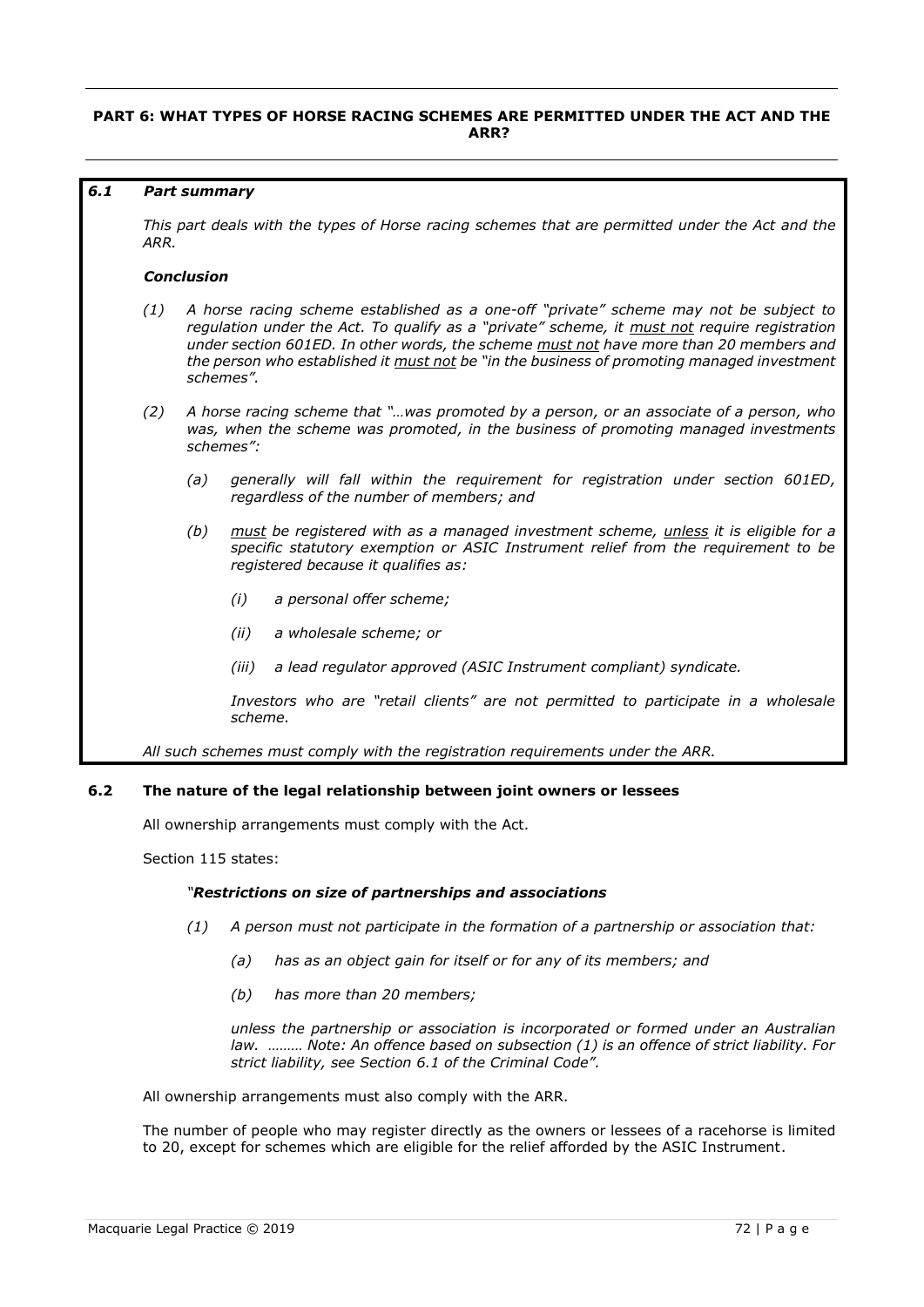The number of people who may register a syndicate (with the Registrar of Racehorses) and own the horse in the name of the syndicate is limited to no more than 20 $^{108}$ .

The legal relationship between the members of any arrangement owning or leasing a racehorse will typically be:

- (a) co-ownership;
- (b) partnership; or
- (c) unit trust.

# **6.3 Public horse racing scheme – promoter must be licensed**

A horse racing scheme established by a person (promoter) who is "*in the business of promoting managed investment schemes*" will be either:

- (a) a registered managed investment scheme interests may be made available to prospective investors who are either "retail clients" or "wholesale clients". There are no statutory requirements (restrictions) relating to either the number of participants, or the total amount sought, from the "issuing" of scheme interests, for this type of scheme. Disclosure of key information in a PDS is required; or
- (b) an unregistered scheme that is:
	- (i) a personal offer scheme interests may only be made available by "personal offer" to prospective investors who are either "retail clients", or "wholesale clients". A scheme of this type is not required to be registered, provided it complies with the 20/12 Rule. There are no disclosure requirements prescribed by the Act;
	- (ii) a wholesale scheme interests may only be made available to prospective investors who are "wholesale clients". A scheme of this type is not required to be registered. There are no statutory requirements (restrictions) relating to either the number of participants, or the total amount sought, from the "issuing" of scheme interests for this type of scheme. There are no disclosure requirements prescribed by the Act; or
	- (iii) a lead regulator approved (ASIC Instrument compliant) syndicate interests may be made available to prospective investors who are either "retail clients", or "wholesale clients". A scheme of this type is relieved from the requirement to be registered, provided it complies with the terms of the ASIC Instrument. It must not have more than 50 members and the total amount sought from the issue of scheme interests must not exceed \$500,000. Disclosure of key information in a PDS approved by a lead regulator is required.

# **6.4 Private horse racing scheme – promoter may not require a licence**

Interests in this type of scheme may only be made available to potential participants by a person who is not "… *in the business of promoting managed investment schemes*". A scheme of this type must not have more than 20 members. There are no disclosure requirements prescribed by the Corporations Act.

Under the ARR, the members will be subject to the terms of the TOR Co-Owners Agreement<sup>109</sup> unless they exclude and replace it with their own agreement.

<sup>108</sup> see AR.69A.

Macquarie Legal Practice © 2019 73 | P a g e

<sup>109</sup> Schedule 2 – Trainer & Owner Reform Rules– The TOR Rules.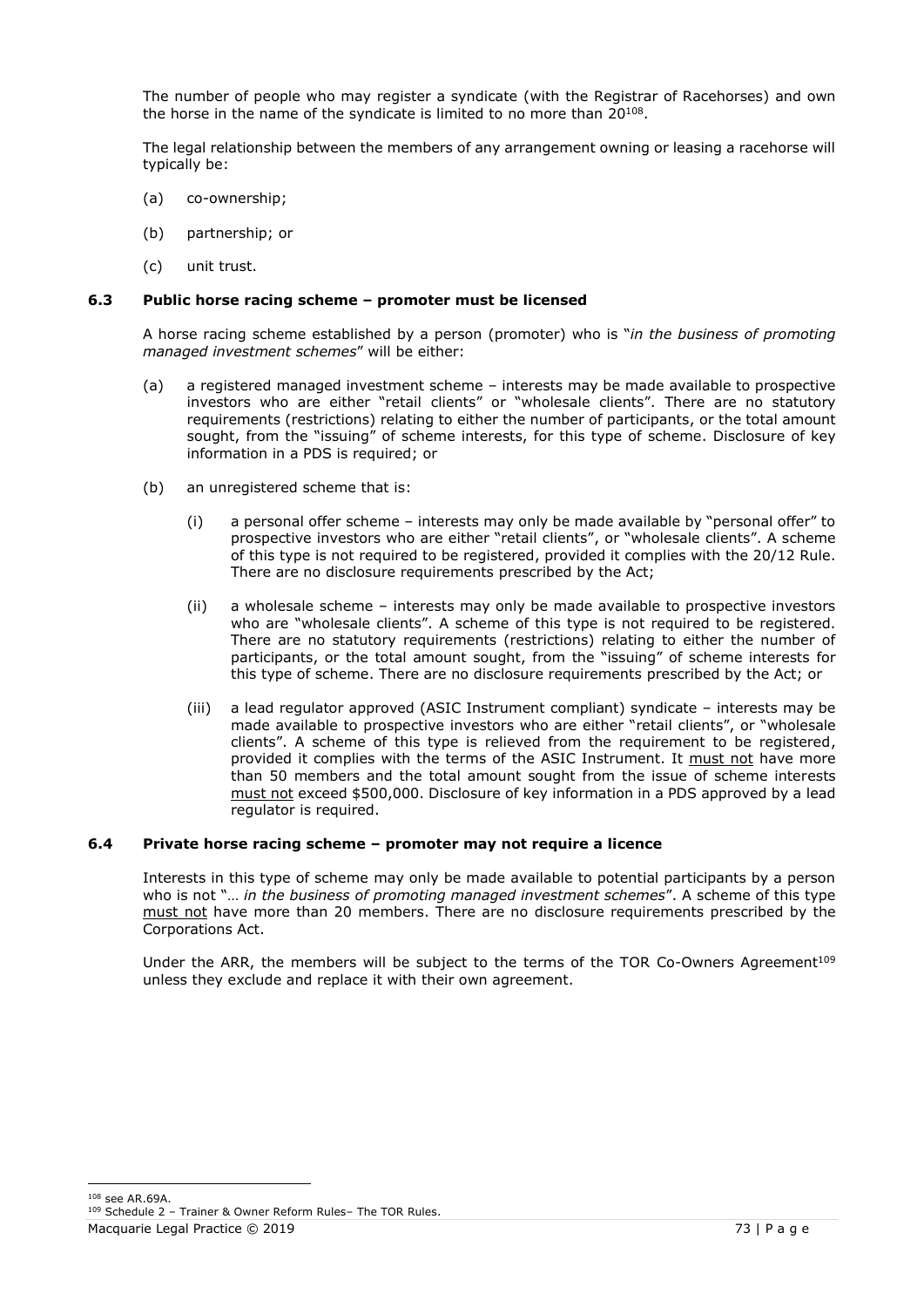# **APPENDIX A**

### **Definitions and rules set out in the ARR relating to arrangements between 2 or more persons owning or leasing a racehorse**

The ARR would appear to accommodate all forms of legal ownership of a racehorse. While an individual person can register an (ownership or leasehold) interest in that person's own name, a business or company is required to register a syndicate name and hold the interest in that name, while also nominating an individual person as the manager of that interest.

Each of the following words is attributed a meaning in AR.2 for the purposes of the ARR:

"*company*" means:

- *"(a) a company incorporated or registered under the Corporations Act or any statute or ordinance of any State and/or Territory of the Commonwealth of Australia; and*
- *(b) a 'foreign company' within the meaning of the Corporations Act".*

"*manager*" means:

*"a person registered with Racing Australia as the manager of a horse owned or leased by a natural person, a group of natural persons, or a Syndicate. Unless established otherwise:*

- *(a) The first named person appearing in the Certificate of Registration or other official ownership or leasing record held by Racing Australia will be deemed to be the manager [subject to AR63(1)]; and*
- *(b) If a horse is owned or leased by more than one Syndicate, the first named person appearing in the Certificate of Registration or other official ownership or leasing record held by Racing Australia will be deemed to be the manager".*

"*member*" includes:

*"any person who has an interest of any kind in a structure through which horses can be owned pursuant to these Australian Rules, including in any Syndicate".*

"*nominator*" means:

*"a person authorized to nominate a horse for a race. It includes:*

- *(a) any owner;*
- *(b) if a horse is leased, any lessee by or on whose behalf the horse is entered;*
- *(c) any registered manager of a company;*
- *(d) any Syndicate Manager for a Syndicate; and*
- *(e) any person exercising the rights of a nominator under the Rules by reason of the death of a nominator, the sale of a horse with engagements, the termination of a lease, or otherwise".*

"*person*" includes:

*"any Syndicate, company, combination of persons, or other organizational structure recognized by these Australian Rules which owns or races a horse/s".*

"*Stud"* means:

*"a person, company or unincorporated organization which breeds horses for racing and which during the period of 12 months immediately prior to any relevant point of time, has returned to and had accepted 5 or more mares by the Australian Stud Book and/or the Australian Register of Non-Stud Book Mares".*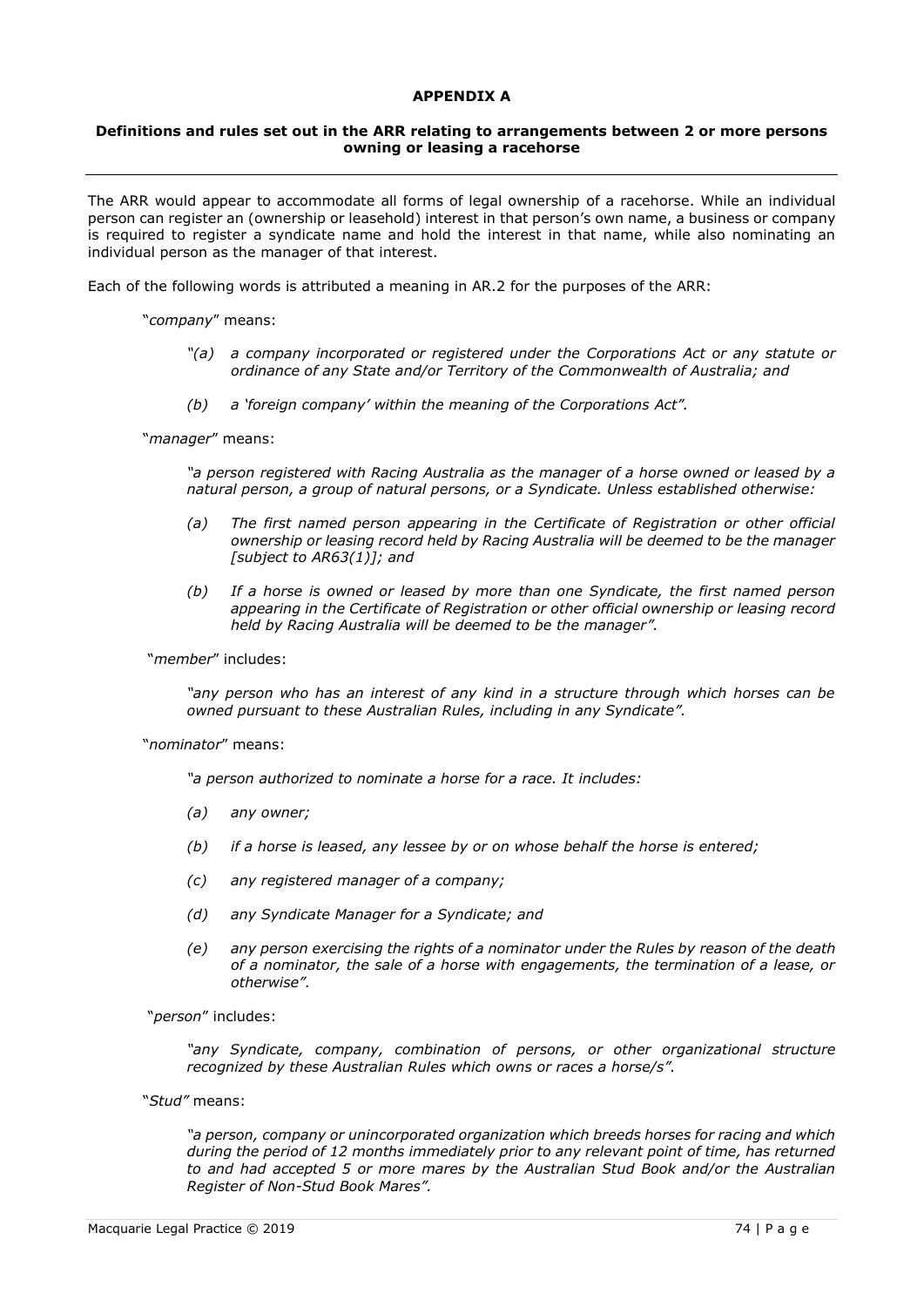#### *"Promoter" means:*

*"any person or company who for valuable consideration offers or invites any other person or company to subscribe for shares or to participate in any scheme with objects that include the breeding and/or racing of a horse/s".*

*"Promoter Syndicate" means:*

*"a Syndicate where the co-owners own their interest in a horse as a result of acquiring shares in the horse offered by a Promoter approved by a PRA and licensed under the Corporations Act and/or offered pursuant to ASIC Corporations (Horse Schemes) Instrument 2016/790 or a successor or predecessor instrument to it".*

*"Syndicate*" refers:

*"to any one of the following structures or entities by which a horse can be owned or leased which is accepted as a Syndicate for registration under these Australian Rules:*

- *(a) a combination of more than one but no more than 20 persons (or a combination of more than one but no more than 50 in the case of a Promoter Syndicate entitled to exemption under ASIC Corporations (Horse Schemes) Instrument 2016/790 (or any instrument, regulation or class order that replaces or supersedes that instrument);*
- *(b) a company;*
- *(c) an unincorporated organization (including a partnership or other form of unincorporated organization, such as an unincorporated sole trader with a business name or a Stud which has been registered as a Syndicate in the name of the Stud); or*
- *(d) a Promoter Syndicate".*

### "*trainer*" means:

*"a person licensed or granted a permit by a PRA to train horses, and includes any persons licensed to train as a training partnership".*

# AR.61 states:

"Only horses trained by a licensed trainer to race, official trail or *jump* out

- *(1) To be able to be entered for or run in any race or official trial or jump-out, a horse must be trained by a person with a licence to train.*
- *(2) Subrule (1) does not apply:*
	- *(a) to a horse entered for a race where the entries close more than 60 days before the advertised date for the running of a race; and*
	- *(b) to any other race excepted under the Rules".*

### AR.63 states:

"Removal of manager of a horse

- *(1) Subject to the TOR Rules [and/or a term of the COA, if relevant], a manager of a horse may be removed or replaced from that position by written notice signed by the owners, lessees or Syndicate members representing more than 50% of the ownership of the horse.*
- *(2) A manager of a horse is of their own right [and without separate express authorization by the owners, lessees or Syndicate members] entitled to:*
	- *(a) enter, nominate, accept or scratch a horse for any race;*
	- *(b) engage a jockey to ride a horse in any race;*
	- *(c) receive any prize money or trophy won by a horse;*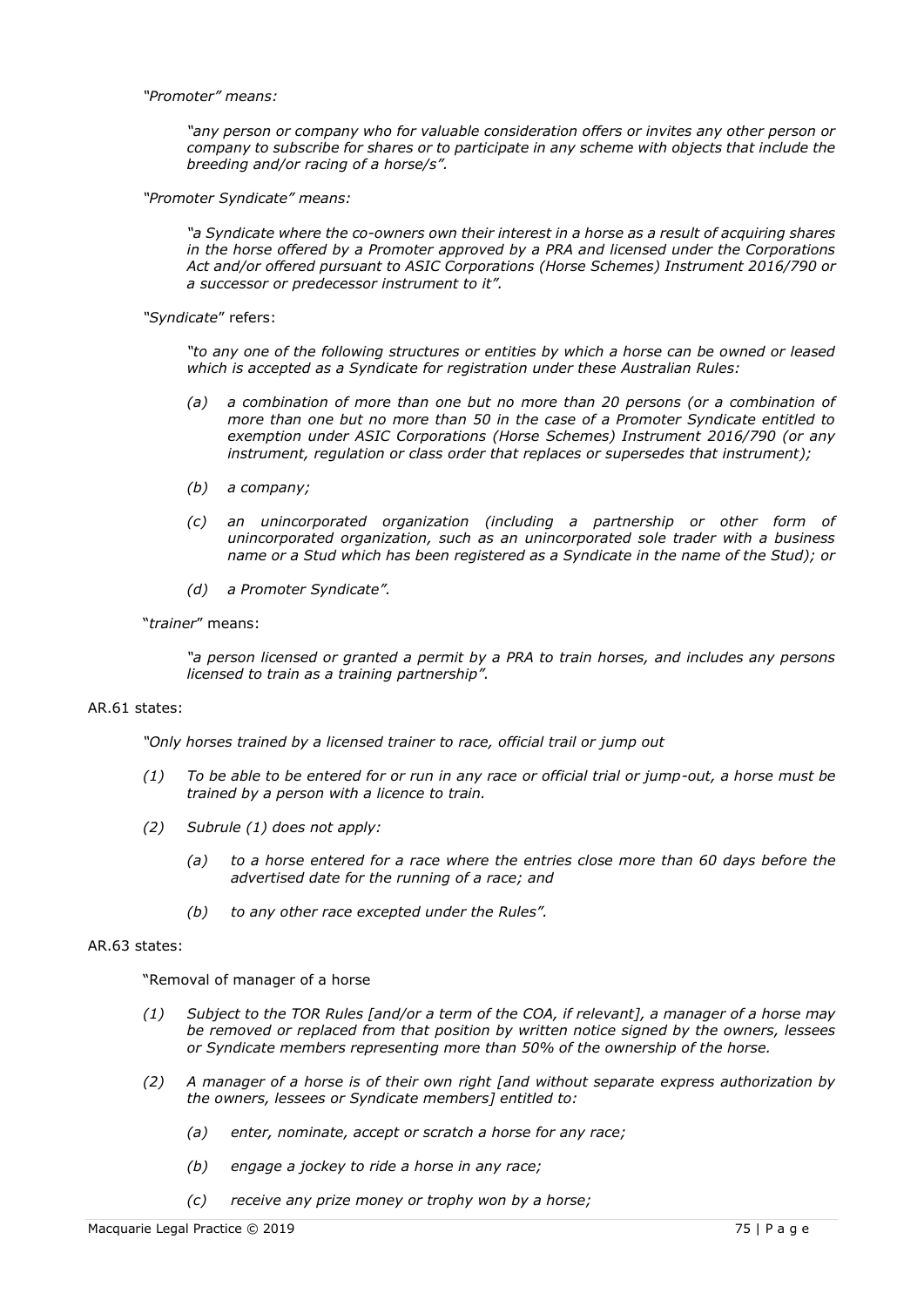*(d) act for and represent the owners, lessees or Syndicate members in relation to the horse for the purpose of these Australian Rules;*

*except that where a provision of the TOR Rules [and/or a term of the STA or the COA, if relevant] specifies a process, requirement, or course of action, that provision or term binds the manager in the event of any conflict or inconsistency with this subrule.*

- *(3) The entry or nomination of a horse for any race must state the name of the manager.*
- *(4) The trainer of a horse who enters, nominates, accepts or scratches a horse is, absent of proof an agreement between the trainer and owners to the contrary, deemed to have done so with the authority of the manager and all other nominees".*

### AR.105 states

*"Matters that may affect the running of a horse in a race*

- *(1) The trainer of a horse, or any person that is in control of a horse, that is nominated for a race must:*
	- *(a) ensure that the horse is fit and properly conditioned to race;*
	- *(b) by nominating time, report to the Stewards any occurrence, condition, surgery or treatment that may affect the horse's performance in the race where the occurrence takes place, condition is present, surgery is performed or treatment is administered before nomination time;*
	- *(c) as soon as is practicable after nomination time and before acceptance time, report to the Stewards any occurrence, condition, surgery, or treatment that may affect the horse's performance in the race where the occurrence takes place, condition is present, surgery is performed or treatment is administered after nomination time and before acceptance time;*
	- *(d) if the horse is accepted for the race – as soon as practicable, report to the Stewards any occurrence, condition, surgery or treatment that may affect the horse's performance in a race where the occurrence takes place, condition is present, surgery is performed or treatment is administered after acceptance time".*
- *(2) The Owner and/or trainer of a horse must:*
	- *(a) as soon as practicable after a race, report to the Stewards anything which might have affected the running of their horse in a race; and*
	- *(b) immediately after a race, report to the Stewards:*
		- *(i) any loss or breaking of gear which occurred during the race; or*
		- *(ii) any unusual happening in connection with the race.*
- *(3) Further to subrule (2), if a trainer becomes aware of any condition or injury which may have affected the horse's performance in the race, the trainer must report the condition or injury to the Stewards as soon as practicable and no later than acceptance time for its next race engagement".*

# **Schedule 2 – Trainer & Owner Reform Rules – The TOR Rules**

A requirement under the TOR Rules is that the members of any ownership or leasehold arrangement (scheme) between 2 or more persons (members) to maintain, train and race a horse for their mutual benefit must have an agreement setting out the terms that will govern the legal relationship between them.

The terms of the TOR Co-owners Agreement (TOR COA) are deemed to apply [except in the case of lead regulator approved syndicates established by licensed promoters, each of which will have its own approved agreement which must comply with the requirements of the ASIC Instrument], unless the members elect either to add to or amend those terms, or to exclude and replace that agreement with another agreement.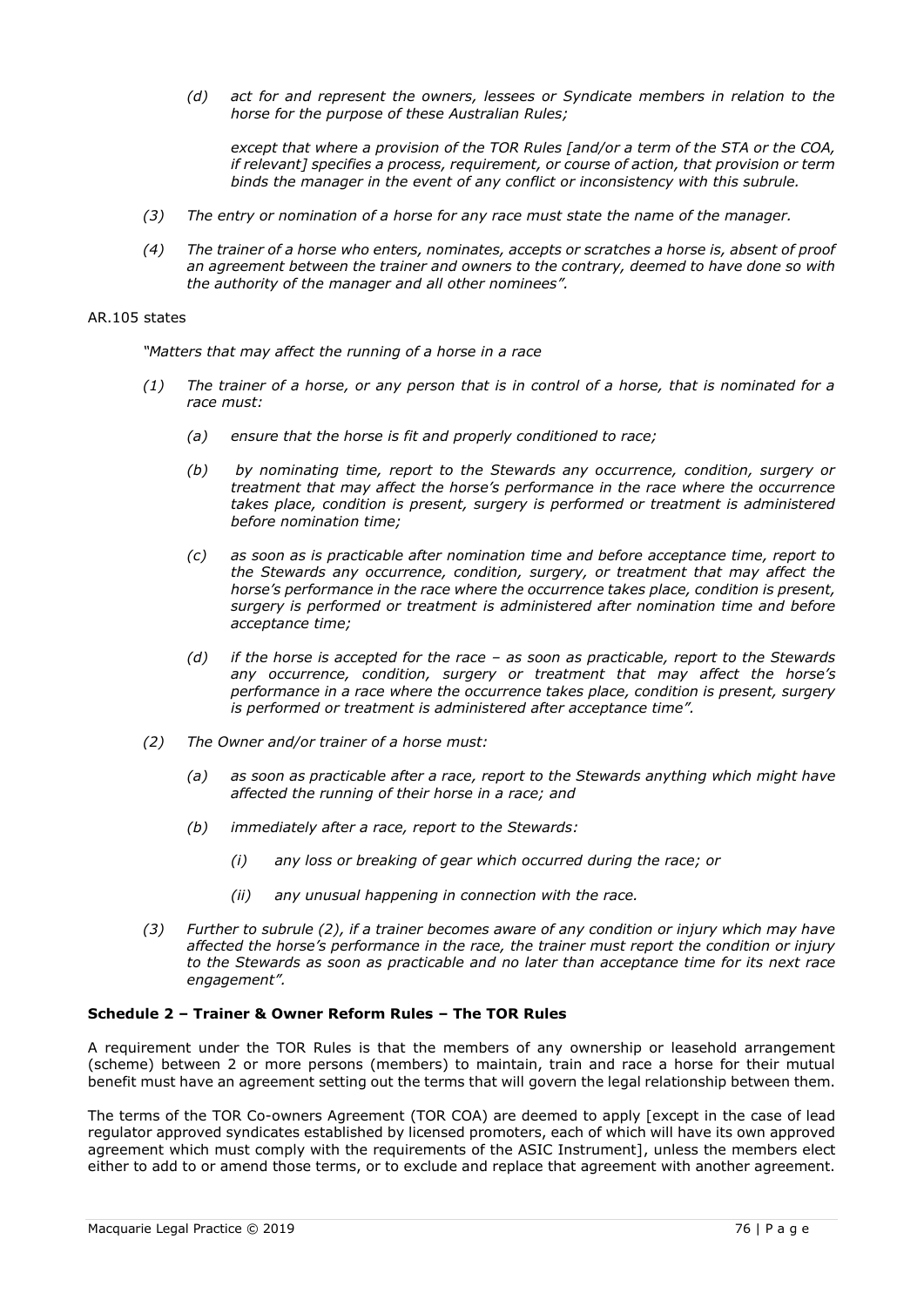The terms of the TOR COA provide for the appointment of a person to manage the common enterprise on behalf of the members.

It is also a requirement under the TOR Rules that the owner(s) or lessee(s) and the trainer enter into a training agreement setting out the terms upon which the trainer will provide training and ancillary services.

The terms of the TOR Training Agreement (TOR STA) are deemed to apply, unless the parties elect either to add to or amend those terms, or to exclude and replace that agreement with another agreement. The terms of the TOR STA provide for the appointment of a licensed trainer to take actual possession and control of the horse "as a whole" for the purpose of caring for, training and racing it to best advantage for the benefit of the owner(s) or lessee(s).

# **Schedule 3 – Syndicate Rules**

There are 14 Syndicate Rules set out in this Schedule.

*"SR 1 – Members of Syndicates"*

*"A person is deemed to be a member of a Syndicate if the person has an ownership or lease interest with no more than 20 persons in total (or not more than 50 in total in the case of a Promoter Syndicate) in any undertaking, common enterprise, arrangement or scheme relating to the racing of one or more horses".*

*"SR 2 – Requirement of manager of a Syndicate"*

*"In order to enter or race a horse, a Syndicate must appoint a natural person as its Syndicate manager, with that person authorized to act for and on behalf of the Syndicate (to the extent permitted by the Rules and any agreement or instrument governing the Syndicate)".*

- *"SR 9 – Promoter Syndicates*
	- *(1) Any person who wants to make an offer to promote shares in a horse/s must:*
		- *(a) hold an Australian Financial Services Licence ("AFSL") issued by ASIC;*
		- *(b) comply with any provision of the Corporations Act in relation to the promotion, offering, or issue of shares in horses; and*
		- *(c) comply with the provisions and requirements of any applicable ASIC Class Order or instrument [including ASIC Corporations (Horse Schemes) Instrument 2016/790, or any successor to it] in relation to the promotion, offering, or issue of shares in horses.*
	- *(2) Before an offer of shares in a horse/s is made, an AFSL holder must be recorded as a registered Promoter in the Register of Promoters held by a PRA.*
	- *(3) Promoters must obtain approval from a PRA for each Product Disclosure Statement prior to an offer of shares in a horse being made".*

# **Racing Australia – Horse registration**

The following conditions of registration are stated on the front page of the Horse Registration form:

#### *Appointment of Manager*

*The manager of a horse is the first named person recorded on the Registration Application. If the first named owner is a registered syndicate, the syndicate manager is the manager of the horse.*

*The manager acts for and represents the other joint owners as described in the Australian Rules of Racing. A copy of the rules can be found at [\[www.racingaustralia.horse\]](http://www.racingaustralia.horse/). As such, the manager may sign a sign a Transfer of Ownership and Change of Share % forms on behalf of all remaining owners (being those owners who are neither relinquishing nor acquiring a share in the horse), provided there is no change to the share percentage of each remaining owner. The manager must notify all remaining owners of the transfer of ownership or change of share percentage in advance. By signing this Horse Registration form, each owner consents to any future changes to the ownership composition and structure of the horse requested by the manager, provided there are no changes to the share percentage of each remaining owner.*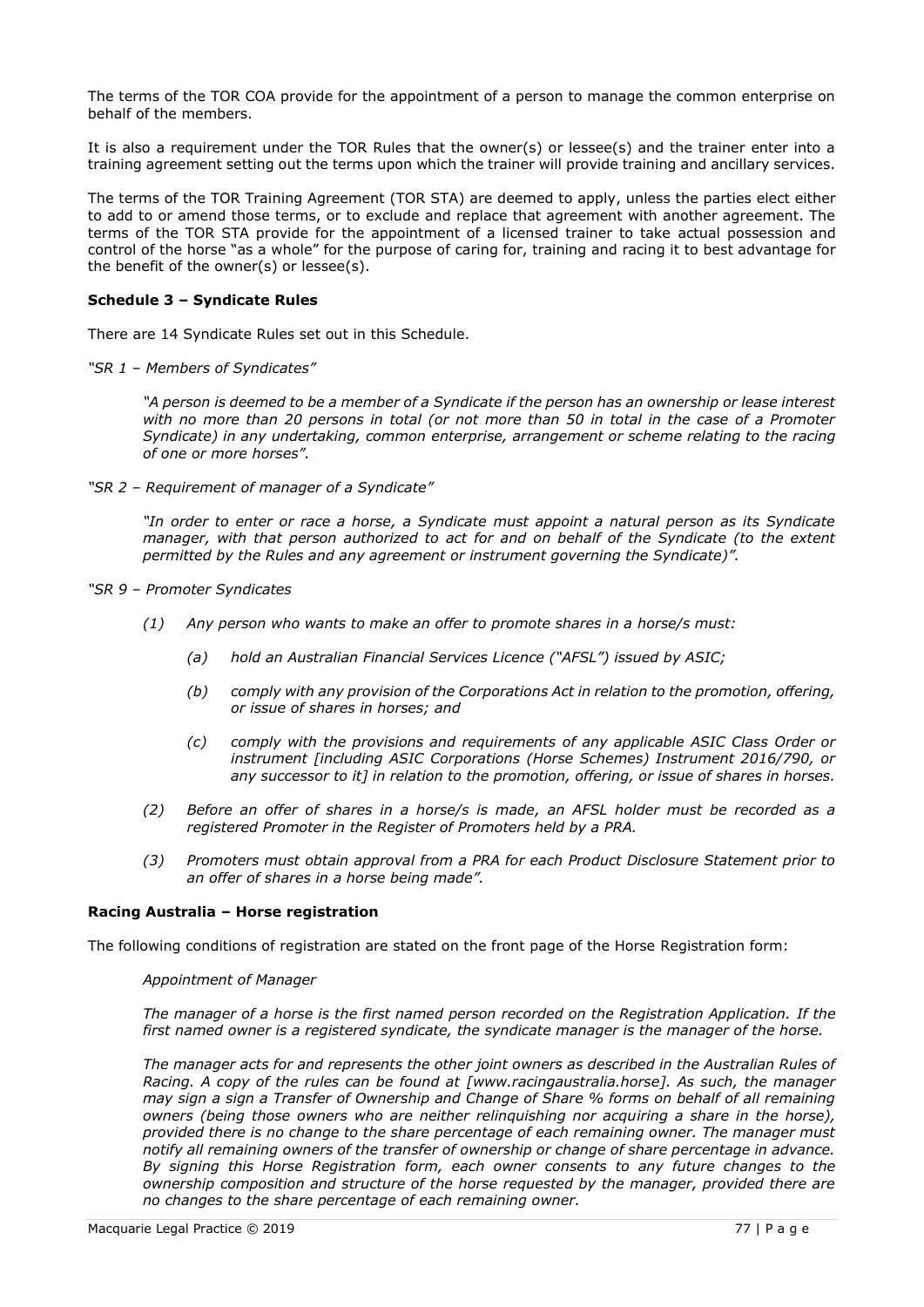*By signing this Horse Registration form:*

- *(a) each owner agrees that RISA, to the maximum extent permitted by law, is not liable to make any payment for any claim, loss or liability that may arise from the manager signing a Transfer of Ownership or Change of Share % form; and*
- *(b) the manager indemnifies RISA against any claim, loss or liability that arises from the manager signing a Transfer of Ownership or Change of Share % form on behalf of another person.*

*Following registration, the manager can only be changed by the joint owners representing a majority interest in the horse signing and lodging with RISA a Change of Manager form (available for download at [www.racingaustralia.horse/RoR/Forms.aspx). If the manager plans to relinquish his or her interest or the new manager was not previously an owner (and there is no change to the share percentage of each remaining owner), the following procedure must be followed:*

- *(a) the joint owners representing a majority interest in the horse must complete and sign a Change of Manager form;*
- *(b) the new manager must notify all remaining members of the change to the ownership composition and structure;*
- *(c) a Transfer of Ownership for must be completed and signed in accordance with the usual procedures; and*
- *(d) the completed Change of Manager and Transfer of Ownership forms must be lodged, together with RISA or the relevant PRA.*

# *Types of Ownership*

*A horse can be registered in the name of up to 20 owner entities. An entity can be a:*

- *natural person*
- *registered syndicate*
- *company*
- *firm*
- *stud*

#### *Fitness and Propriety of Applicants*

*All individuals, including registered syndicate members, who hold a share or interest in the ownership of a racehorse are required to notify the Registrar of Racehorses if they:*

- *(a) have been convicted of or have a pending charge against them for any offence involving violence against a person or dishonest or criminal activity in the past 10 years; or*
- *(b) have ever been convicted under the Australian Rules of Racing or the rules of any other Racing Authority.*

*Details of offence must be submitted in writing prior to an application being lodged. If an individual neglects or fails to truthfully respond to these questions, this application and any other application concerning the individual may be refused or cancelled or other penalties incurred.*

#### *Rules of Racing*

*As a condition of the horse's registration being accepted, all owners noted on the registration form must familiarize themselves with and agree to be bound by the Rules of Racing, both local and Australian as amended from time to time. The Australian Rules of Racing can be viewed at [\[www.racingaustralia.horse\]](http://www.racingaustralia.horse/). For Local Rules of Racing please contact the relevant PRA.*

#### *Prize Money*

*How is Prize money paid?*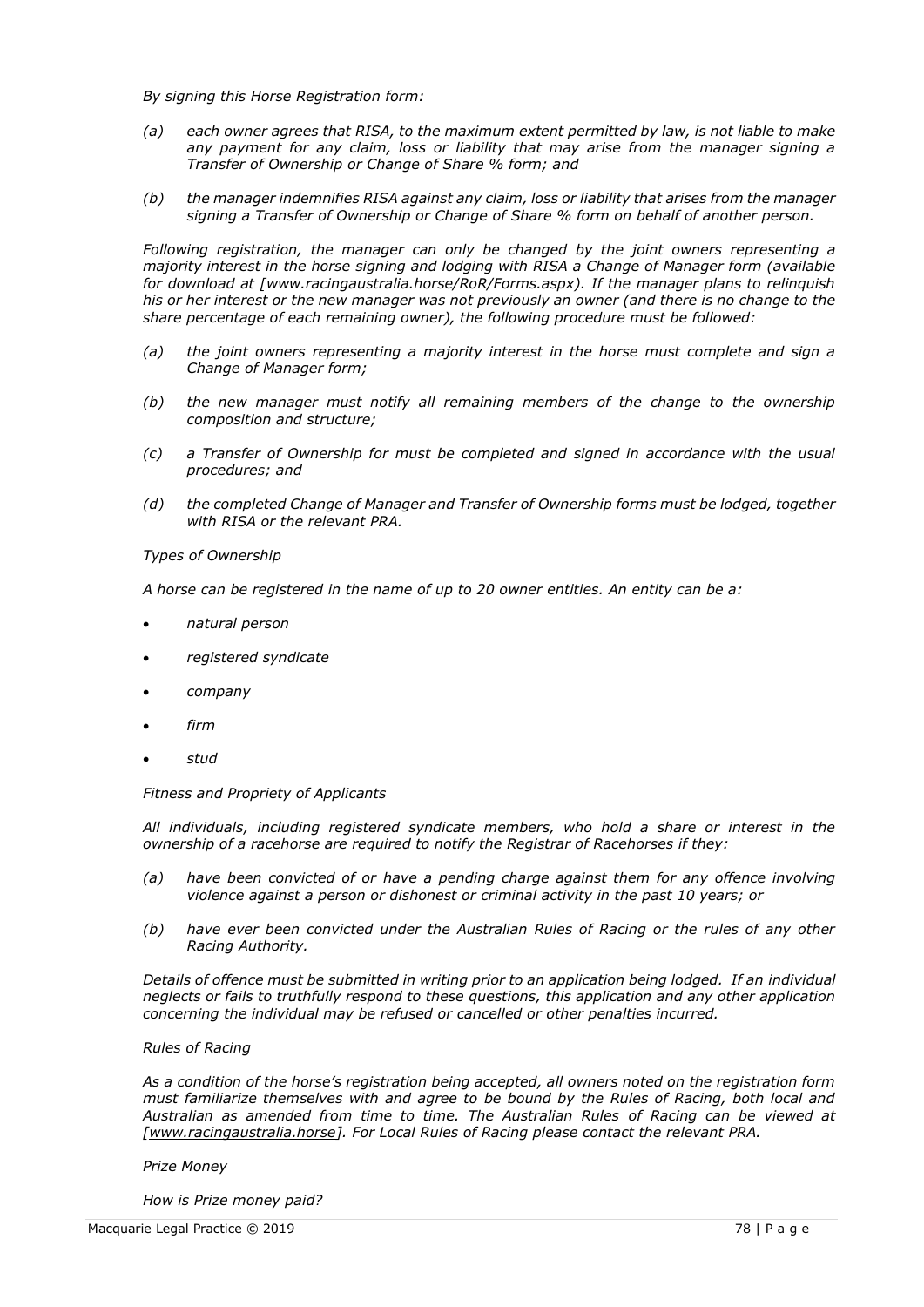*Payment of prize money and GST is administered by the PRA in whose jurisdiction the horse became eligible to receive prize money. Please note EFT payments can only be made to Australian bank accounts. See below for more information about stakes payment options in each state.*

*Please note EFT payment can only be made to Australian bank accounts.*

*See below for more information about stakes payment options in each state.*

### *NSW, ACT & QLD*

*When ALL owners provide their bank account details on the form, prize money will be paid via EFT directly into each owner's bank account according to their entitlement. If an owner does not supply bank account details, all prize money will be forwarded to the Manager (Owner 1) except where an entity is GST registered for racing purposes. Where an entity is GST registered for racing purposes and supply a valid ABN and bank account, they will receive prize money together with the GST component directly into their account.*

*Please note a \$16.50 processing fee (GST included) will be charged for all cheque payments made for NSW and ACT. QLD only pays via EFT – no payment is made by cheque.*

### *Vic & SA*

*Individual entities who supply a valid bank account on the form will receive prize money directly into their account via EFT provided that the Manager (Owner 1) has also supplied their details on the form. If no bank account details are provided for any given entity, their prize money payment will be forwarded to the Manager. If the Manager has not supplied bank details, payment will be forwarded to them by cheque.*

#### *Tas*

*All prize money is forwarded to the Manager (Owner 1). Where bank details are provided on the form, payment will be made via EFT. If bank details are not provided, a cheque will be forwarded. Individual entities who have elected to have their percentage of prize money paid directly to them and who supply valid bank account details on the form, will receive prize money directly into their account via EFT.*

# *WA & NT*

*All prize money is paid to the Manager (Owner 1) via EFT only. Where email addresses are not supplied, an administrative fee will be charged (WA only)."*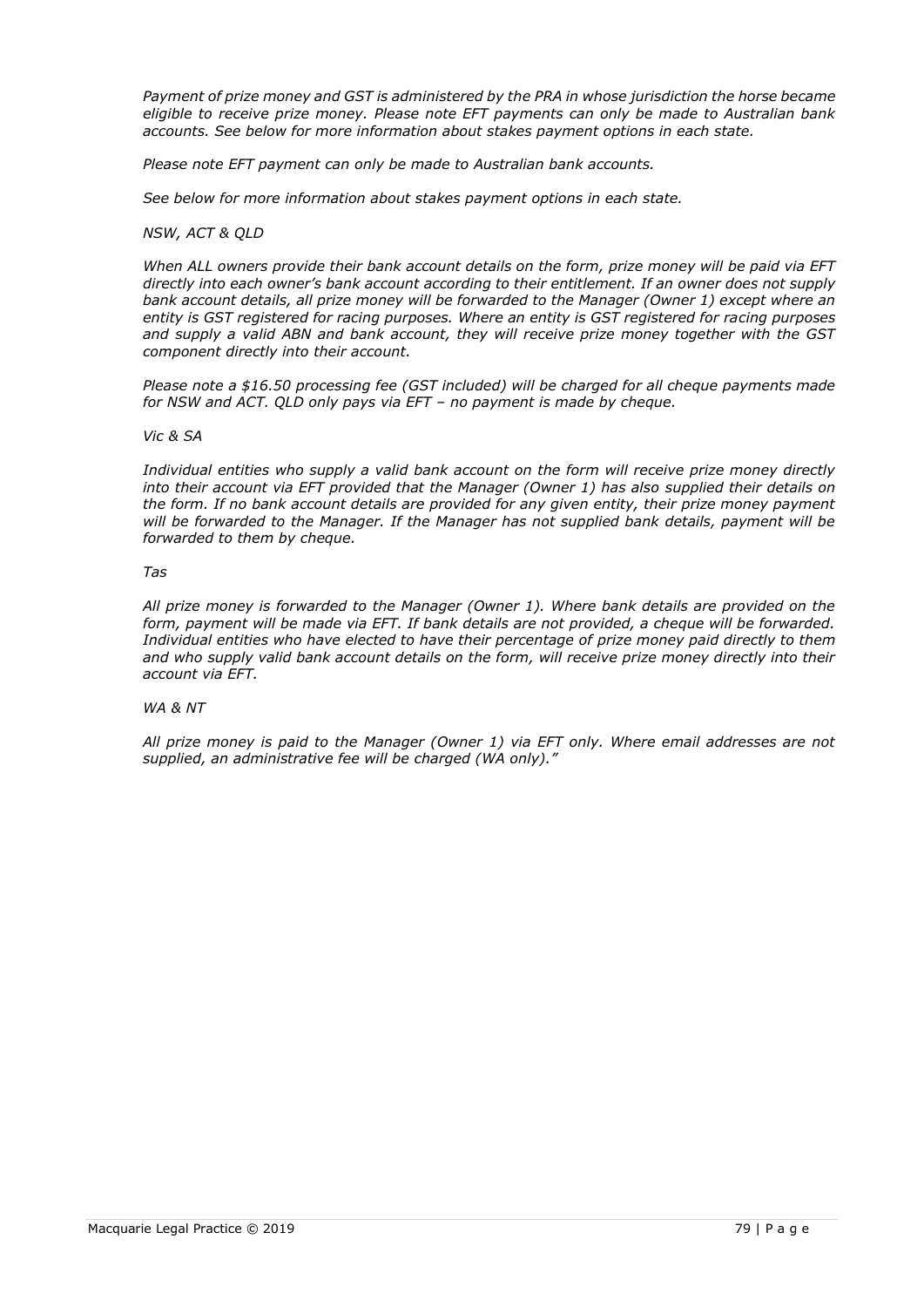### **Appendix B**

# **Misinformation published by Principal Racing Authorities – RV and RWWA**

*Part 1 – Are the Racing Victoria questions and accompanying statements set out in the RV APP [Nov 2011] and RV APP [Jun 2014] helpful in determining whether the owners will have day-to-day control over the operation of the syndicate?*

*Part 2 – Do the answers to the Racing Victoria questions change any determination [based on the questions set out in Appendix C] as to whether a typical horse racing syndicate satisfies the definiton of a managed investment scheme?*

*Part 3 – Statements in relation to day-to-day control and advertising set out in RV PP [Jan 2017]*<sup>110</sup> *.*

*Part 4 - RWWA and statements relating to "day-to-day control".*

### *Part 1 – Are the Racing Victoria questions and accompanying statements set out in RV APP [Nov 2011] and RV APP [Jun 2014] helpful in determining whether the owners will have day-to-day control over the operation of the syndicate? The answer to this question is "No".*

In November 2011, Racing Victoria published a document APP [Nov 2011]<sup>111</sup> in which it set out (for the first time) a series of questions it obviously considered would assist in determining whether the owners will have day-to-day control over the operation of a specific horse racing syndicate.

The questions are as follows:

- *"Q.1. Does the promoter (or a person appointed by the promoter) manage the racing syndicate?*
- *Q.2. Do the syndicate members pay a management/administrative fee (whether initial or ongoing)?*
- *Q.3. Does the manager make decisions relating to the distribution of prize money such as how and when prize money is distributed (including the withholding of prize money in the instance of defaulting or late-paying members)?*
- *Q.4. Does the manager manage a bank account associated with the syndicate?*
- *Q.5. Do the members pay a set monthly fee?*
- *Q.6. Does the manager make decisions relating to the racing of the horse without consulting the Owners?"*

Racing Victoria then states:

*"If the answers to the majority of these questions is "yes", then the syndicate will most likely be a MIS, but if the answer to the majority of the questions is "no", then the syndicate will most likely not be a MIS".*

Racing Victoria also published another document along with the RV APP [Nov 2011] titled *Regulation of Promoters of Shares in Horses and Horse Syndicates [undated 2011]*, in which the following statement appeared on page 2 of that document:

*"When the syndicate is jointly managed by its members then the definition most likely does not apply in which case no approval of the share promotion is required".*

In 2014 Racing Victoria published a revised RV APP [Jun 2014]<sup>112</sup> with a modified set of questions directed to the person who is considering selling shares in a thoroughbred horse for racing purposes, as follows:

<sup>110</sup> RV Promoter Policy [Jan 2017].

<sup>&</sup>lt;sup>111</sup> RV Approved Promoter Policy [Nov 2011].

<sup>&</sup>lt;sup>112</sup> RV Approved Promoter Policy [Jun 2014].

Macquarie Legal Practice © 2019 80 | P a g e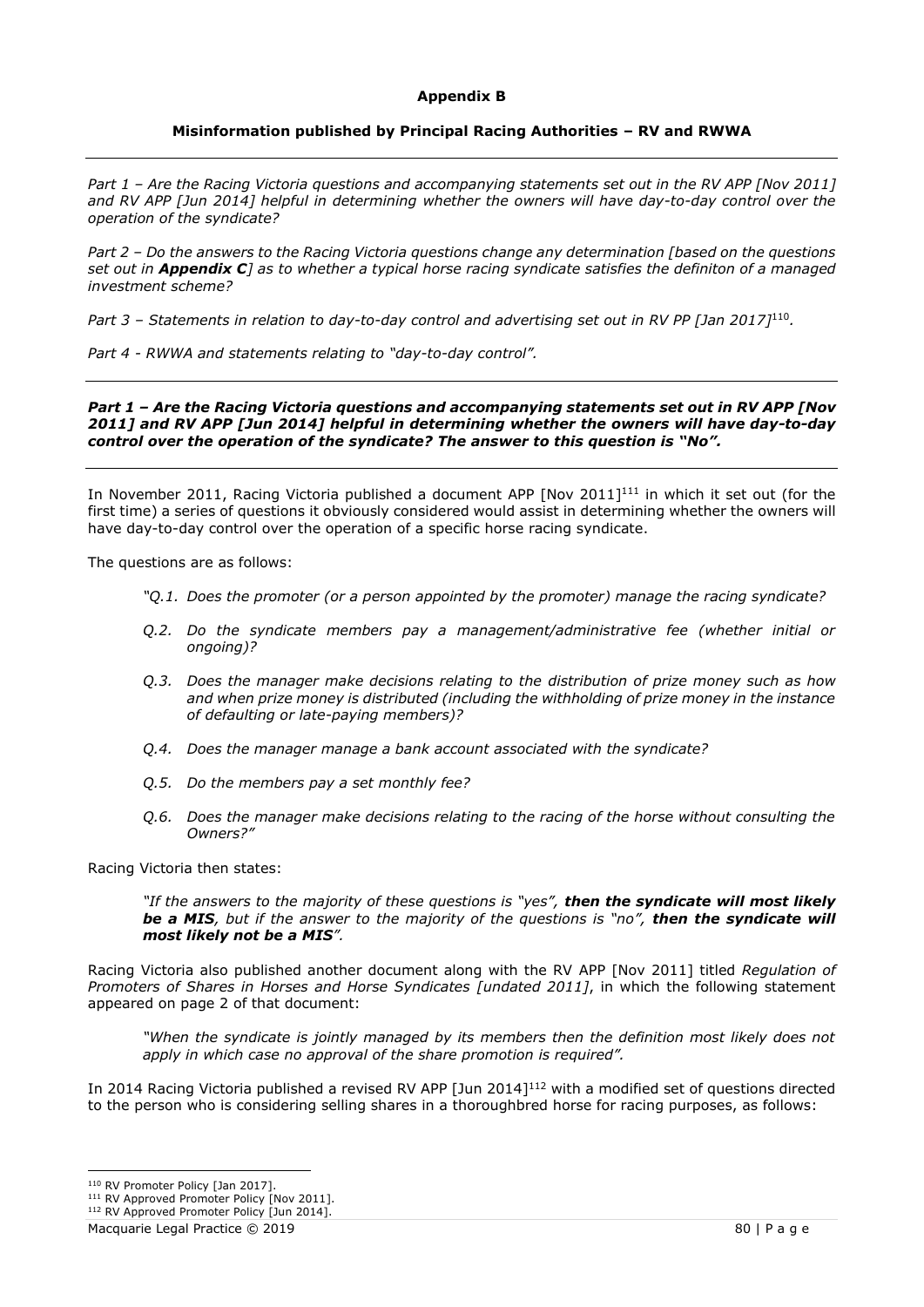- *"Q.1. Do you, or a person appointed by you, intend to set up or bring together the group of investors?*
- *Q.2. Do you, or a person appointed by you, act as manager of the group of investors on an ongoing basis?*
- *Q.3. Do the investors pay a management or administrative fee (whether initial or ongoing)?*
- *Q.4. Does the manager of the investor group make decisions relating to the distribution of prize money such as how and when prize money is distributed (including the withholding of prize money in the instance of defaulting or late paying members of the group)?*
- *Q.5. Does the manager of the investor group handle a bank account associated with the investors?*
- *Q.6. Do the investors pay a monthly fee relating to the training and care of the horse directly to the manager of the investor group?*
- *Q.7. Does the manager make decisions relating to the racing of the horse without consulting the investors?"*

Racing Victoria then stated:

*"If the answer is "yes" to the majority of the above questions, then it would usually follow that the MIS definition is met. When the syndicate is jointly managed by its members and the answer is "no" to the majority of the above questions, then the definition may not apply".*

*"In any case, Racing Victoria will closely liaise with the promoter to determine whether the MIS definition is met. In most cases, provided the promoter is not promoting syndicates with system and repetition, any unique promotion will be permitted".*

Racing Victoria also published in 2014, a revised version of another document titled: *Regulation of Promoters of Horse Shares [2014 undated]*, in which the following statement appears on page 2*:* 

*"When a person buys a share in a horse and does not have day-to-day control over his or her investment, then it's possible that he or she has purchased a share in a MIS. To determine whether the promoter is offering a share in a MIS, the following questions must be asked: …".*

The Racing Victoria questions relate to the third limb of the definition of a managed investment scheme, being the element of "day-to-day control over the operation of the scheme".

The questions, together with the accompanying statements as to what, if any, conclusion should be drawn from the answers to those questions suggest a unique proposition – that if the terms of an "offer of interests" propose that:

- (a) a person or persons other than the promoter (presumably the members) will appoint the manager;
- (b) the members are not required to pay a management or administration fee;
- (c) the members will:
	- (i) be invoiced directly by the trainer and other service providers for their proportions of operating expenses; and
	- (ii) paid directly (via the stakes payment system) their proportions of prize money:

[as opposed to the manager establishing a syndicate bank account for receiving/paying out members' contributions to operating expenses and income (prize money)]; and

(d) the manager and the trainer will consult with the members before making significant decisions in relation to the horse and the scheme;

then these elements may somehow constitute the members having "day-to-day control over the operation of the scheme" and place it outside the scope of the definition of a managed investment scheme.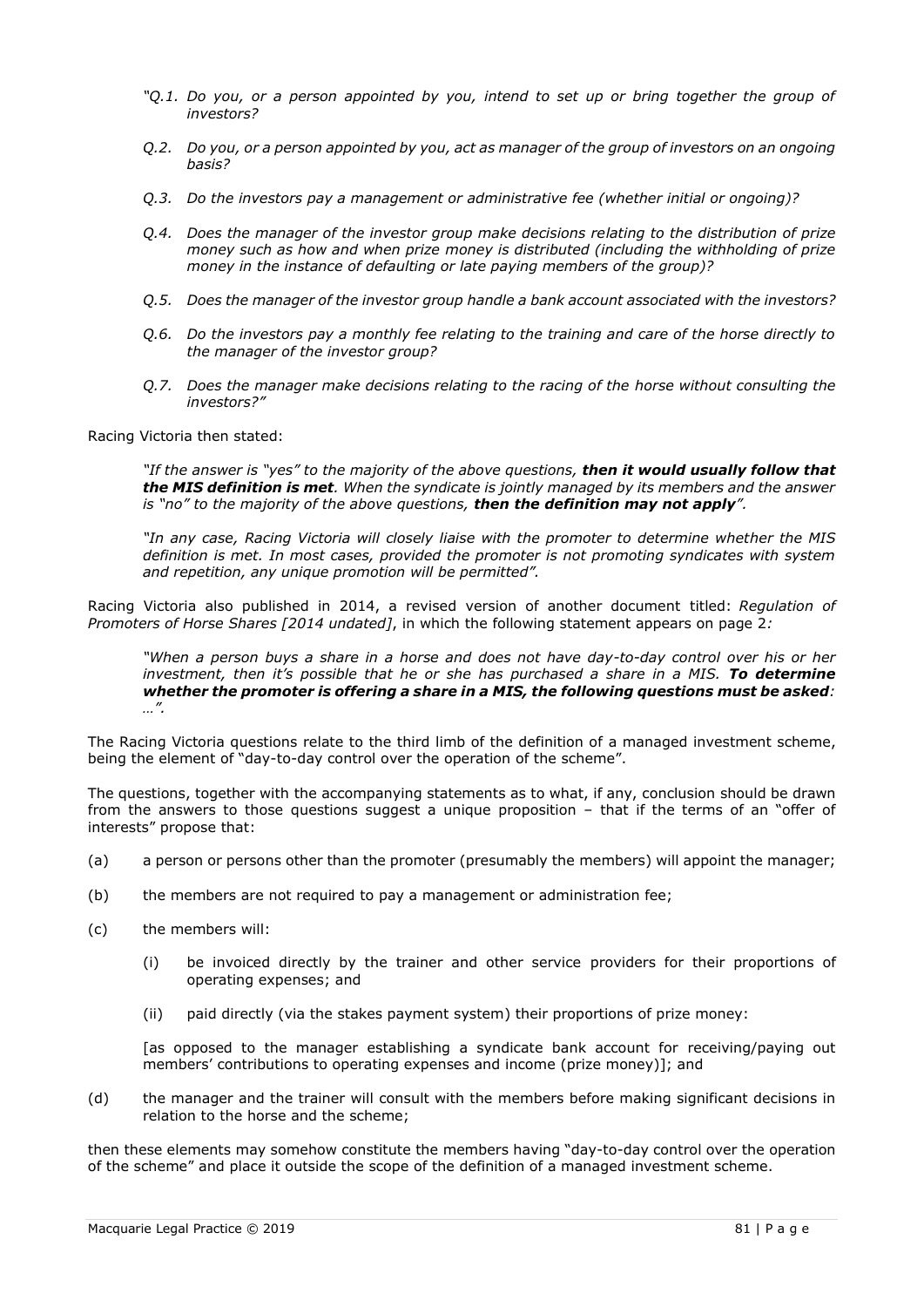Racing Victoria does not explain how "no" answers to the majority of its questions can necessarily lead to the conclusion that all the members will retain day-to-day control over the operation of the scheme by making all the decisions and implementing what is agreed, resulting in the scheme not being a managed investment scheme, when:

- (a) the case law and the evidence support the conclusion that:
	- (i) horse racing schemes are neither designed to operate that way in practice nor permitted to operate that way by the ARR; and
	- (ii) **the key elements that satisfy the definition of a managed investment scheme are inherent in all such schemes as they are both designed to operate in practice and required to operate by the ARR**; and
- (b) the determining criteria of a managed investment scheme can only be the legislated definition of a managed investment scheme, complimented by the principles established by the case law, objectively applied.

Racing Victoria itself appears to have been unsure as to the merits of its questions, evidenced by the change in wording used in 2014 from that used in 2011 as to what, if any, conclusion could be reached if the answer is "no" to the majority of the questions. It has changed from [in 2011] "…*then the syndicate will most likely not be a MIS"* to [in 2014] *"…then the definition may not apply".*

Furthermore, in RV APP [Jun 2014], the statement in the second paragraph immediately following the questions, implies that Racing Victoria was acting to ensure that "*…in most cases any unique promotion will be permitted*". This is contrary to the fact that there is a legislated definition of a managed investment scheme that needs to be objectively applied and satisfied. It confuses the policy role of exemption given by ASIC administratively.

# *Part 2 – Do the answers to the Racing Victoria questions change any conclusion based on the questions set out in Appendix C of this paper as to whether a typical horse racing scheme satisfies the definiton of a managed investment scheme? The answer to this question is "No".*

Would it change any of the answers, or the conclusion, in **Appendix C**:

1. if the promoter, or a person appointed by the promoter, will act as the manager?

Answer: No

- 2. if a person appointed by the members will act as the manager? Answer: No
- 3. whether or not the members pay a management or administrative fee?

Answer: No

4. whether or not the manager makes decisions relating to the distribution of prize money, such as how and when it is distributed (including the withholding of prize money in the instance of defaulting or late paying members)?

Answer: No

5. whether or not the manager handles a scheme bank account?

Answer: No

6. whether or not the members pay a monthly fee relating to the training and care of the horse directly to the manager?

Answer: No

7. whether or not the manager makes decisions relating to the racing of the horse without consulting the members?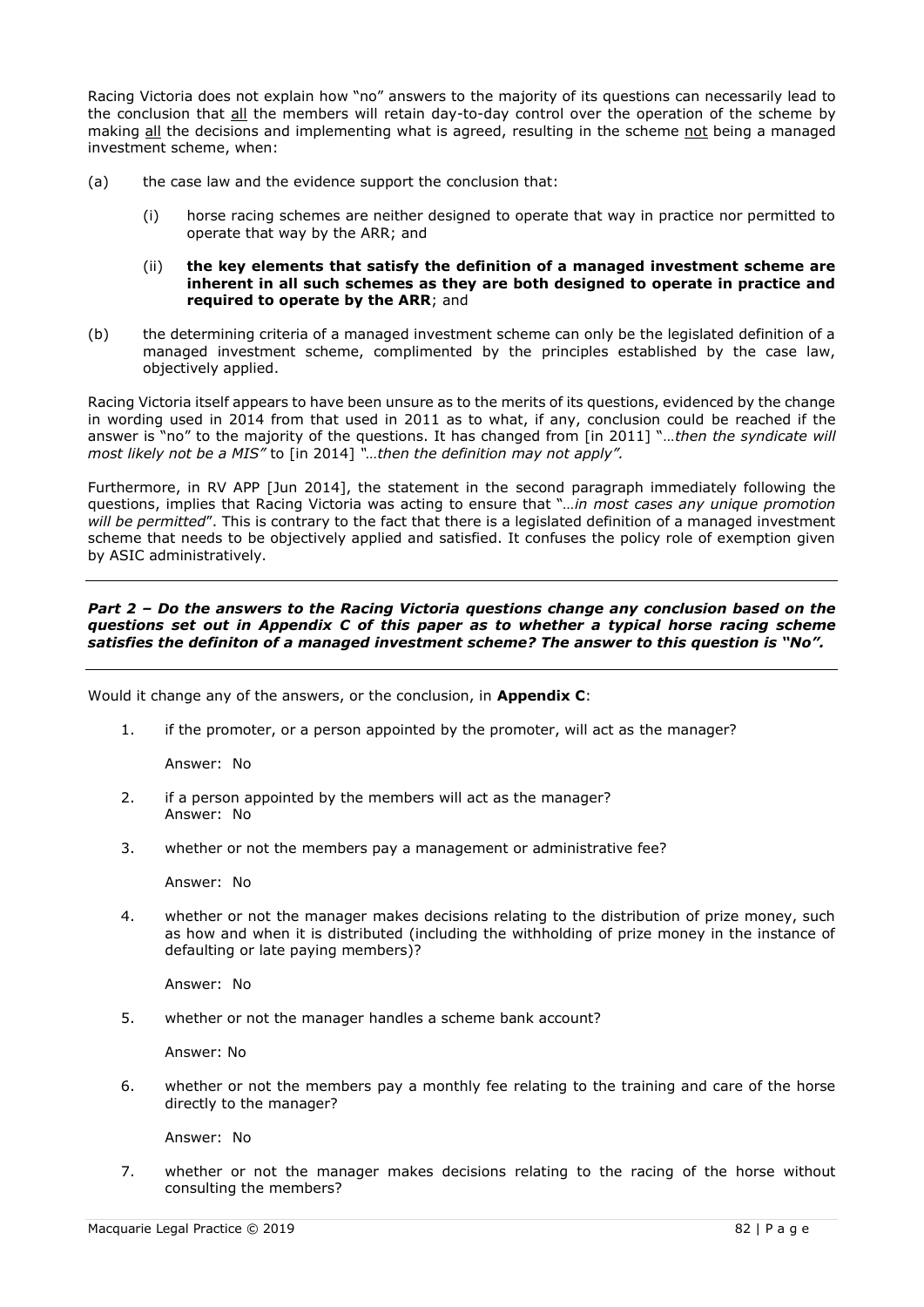# **Conclusion**

With respect to Racing Victoria, the questions in both RV APP [2011] and RV APP [2014] are a wholly inappropriate criteria for determining if a specific scheme is a managed investment scheme. The determining criteria of a managed investment scheme can only be the legislated definition of a managed investment scheme complemented by the principles established by the case law, objectively applied.

While it is appropriate to consider those characteristics which are the focus of the Racing Victoria questions in their proper context as part of a broader analysis of the whole scheme, including its legal structure, the nature of the members' interests, and modus operandi to determine whether it satisfies or falls outside the scope of the definition of a managed investment scheme, it is inappropriate to consider only those characteristics in the context in which they appear in the Racing Victoria documents. This has the potential to create confusion in the minds of industry participants as to their significance which is avoided if they are included as part of a broader analysis.

It should be noted that neither ASIC in its RG [2016], RG [2012] or RG [2007], nor Racing NSW in its Guidelines for Promoters [2017] or [2013], have included anything like the Racing Victoria questions.

It should also be noted that the Racing Victoria questions do not appear in its RV PP [Jan 2017].

# *Part 3 – Statements in relation to day-to-day control and advertising set out in the RV PPG [2017]*

# "day-to-day control"

The RV PP [Jan 2017] contains the following statement in part 1.3 [registration of a promoter with Racing Victoria]:

#### *"What is an MIS?*

*If an offer is to be made publicly, typically via a published advertisement or an online promotion accessible to the general public (including an email to clientele), then the threshold question is whether the offer constitutes an MIS.*

*An MIS has the following features:*

- *(i) people contribute money or money's worth as consideration to acquire rights ("interests") to benefits produced by the horse racing scheme (whether the rights are actual, prospective or contingent and whether they are enforceable or not); and*
- *(ii) any of the contributions are to be pooled, or used in a common enterprise, to produce financial benefits, or benefits consisting of rights or interests in property, for the horse racing scheme members people (the "members") who hold interests in the horse racing scheme (whether or not as contributors to the horse racing scheme or as people who have acquired interests from holders); and*
- *(iii) the members do not have day-to-day control over the operation of the horse racing scheme (whether or not they have the right to be consulted or give directions). Another way to ask this question is whether or not the members have the right to be consulted or give directions about the day-to-day control over the operations; …".*

The original wording is the legislated definition. Racing Victoria has deleted the highlighted lined through words and added the highlighted underlined words in an unconventional and questionable approach to statutory interpretation. Text, context, and purpose are fundamental to statutory interpretation. It is inappropriate to change the text or context of a statutory provision before attributing a meaning.

Each limb of the legislated definition contains a statement in brackets beginning *with ("whether…" or "whether or not…")* which is a modifier to the head statement. A modifier is intended to provide a default rule for resolving ambiguities in elements of the head statement.

Macquarie Legal Practice © 2019 83 | P a g e In each case the modifier is a **nonrestrictive modifier** which provides additional [nonessential] information that does not [express an intention to] limit or restrict the legal meaning of an element of the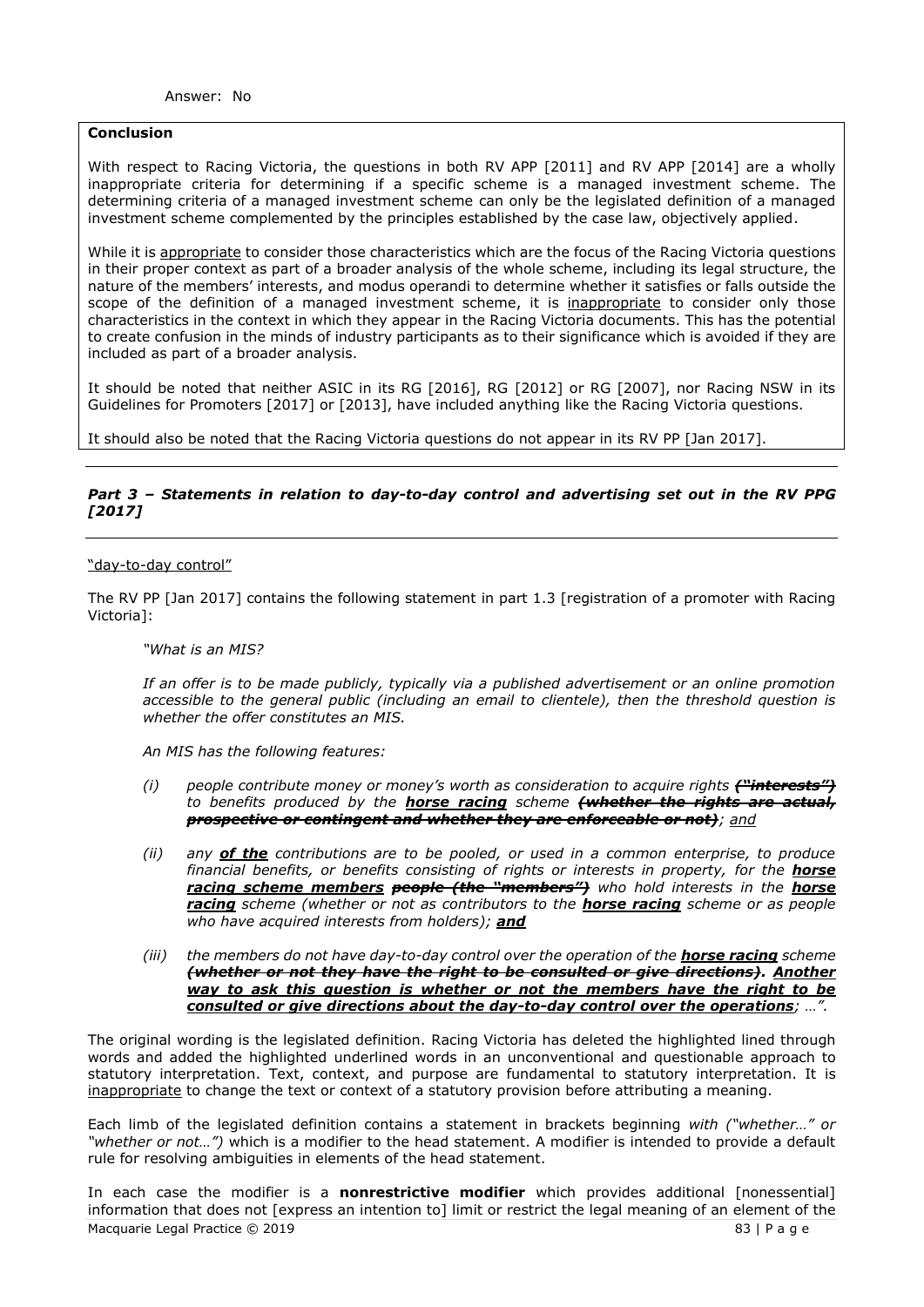head statement. Whereas a **restrictive modifier** is a statement that modifies an element of the head statement in a way that is essential to its meaning.

With respect to Racing Victoria, its re-wording of the legislated definition is wholly inappropriate, and particularly its rewording of the **nonrestrictive modifier** attached to the third limb of the definition. The revised words attempt to convert the **nonrestrictive modifier** to a **restrictive modifier** which is the opposite of what the legislature intended.

### First limb

The head statement in the first limb of the definition "*people contribute money or money's worth as consideration to acquire rights ("interests") to benefits produced by the scheme*" is subject to the **nonrestrictive modifier** *"(whether the rights are actual, prospective or contingent and whether they are enforceable or not)*".

Consequently, [giving the word "*whether*" its ordinary meaning] the elements of the head statement apply whichever [regardless of which] of the alternatives mentioned in the modifier statement is the case. In other words, the rights being actual, prospective, or contingent and whether they are enforceable or not does not limit or restrict the legal meaning of the elements of the head statement.

### Second limb

The head statement in the second limb of the definition "*any of the contributions are to be pooled, or used in a common enterprise, to produce financial benefits, or benefits consisting of rights or interests in property, for the people (the "members") who hold interests in the Scheme*" is subject to the **nonrestrictive modifier** *"(whether or not as contributors to the scheme or as people who have acquired interests from holders)*".

Consequently, [giving the phrase "*whether or not*" its ordinary meaning] the elements of the head statement apply whichever [regardless of which] of the alternatives mentioned in the modifier statement is the case. In other words, the members being either contributors to the scheme or people who have acquired interests from holders does not limit or restrict the legal meaning of the elements of the head statement.

#### Third limb

The head statement in the third limb of the definition "*the members do not have day-to-day control over the operation of the scheme*" is subject to the **nonrestrictive modifier** *"(whether or not they have the right to be consulted or give directions)*".

Consequently, [giving the phrase "*whether or not*" its ordinary meaning] the elements of the head statement apply whichever [regardless of which] of the alternatives mentioned in the modifier statement is the case. In other words, any right the members may have to be consulted or give directions does not limit or restrict the legal meaning of the elements of the head statement.

#### advertising

The RV PP [Jan 2017] also contains the following statements in part 1.6 [Licensed trainer requirements]:

*"Licensed trainers, comparable to unapproved operators such as breeders and owners, cannot publicly sell shares in horses without the necessary approval from ASIC and Racing Victoria.* 

*However, the promotion of horse shares has traditionally been common practice. From an industry development perspective, Racing Victoria is committed to encouraging horse ownership through commercial syndications as well as through informal industry networks (such as friendship groups and close associates).* 

*Racing Victoria permits a licensed trainer to publicly advertise a whole horse for sale. In this instance, any advertisement for such must remain generic and cannot contain statements such as (or similar to) "shares on offer" or "seeking partners to race" or "limited opportunities available". Further, any advertisement should contain the whole costs of the horse (not specific to share value)".*

The problem with these statements is that they: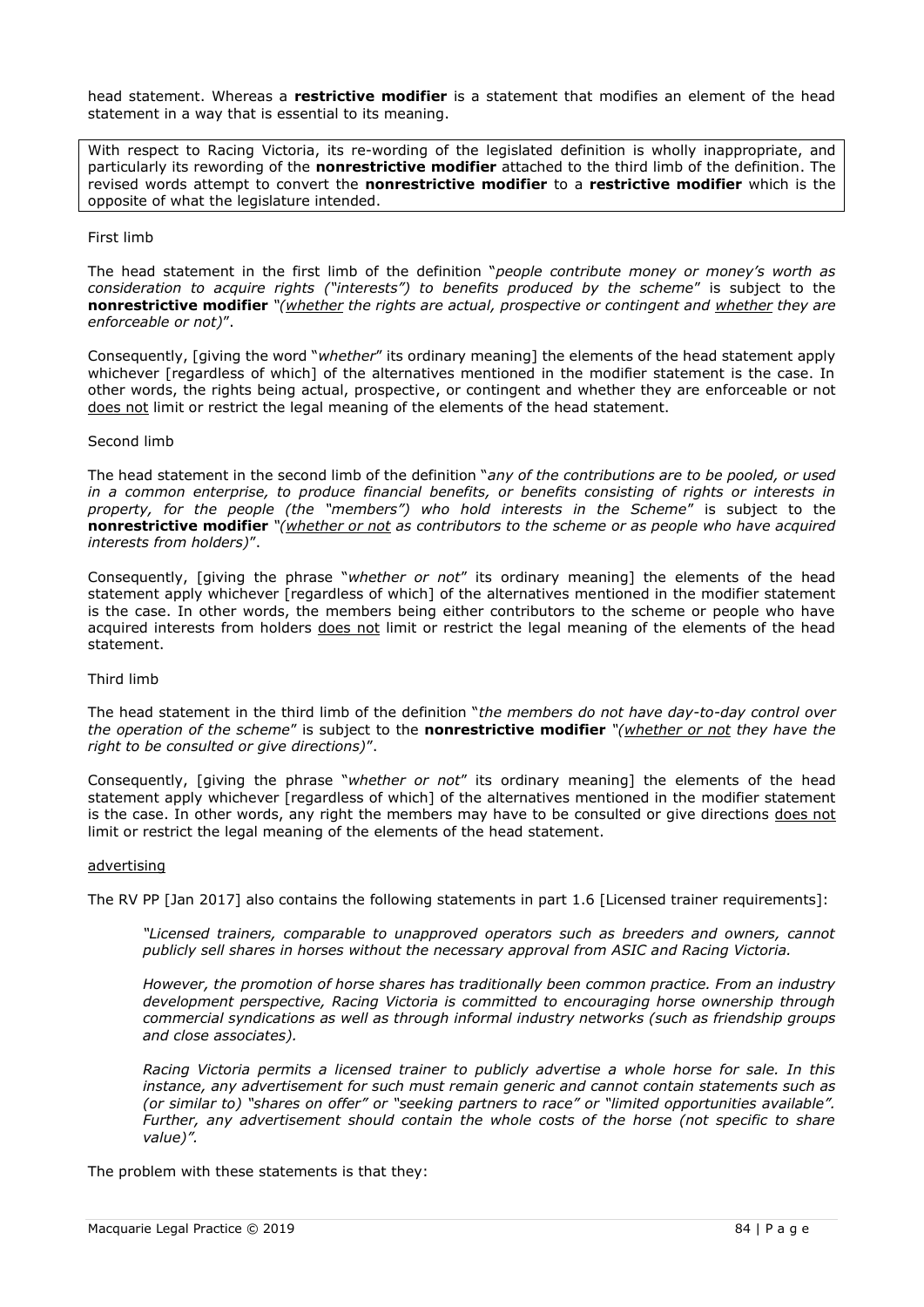- (a) have the potential to be interpreted by licensed trainers as a "green light" for them to deal in shares so long as they do not refer to shares in the advertising; and
- (b) are contrary to the fact that there is a legislated definition of a managed investment scheme that needs to be objectively applied and satisfied. They confuse the policy role of exemption given to ASIC administratively.

Regardless of Racing Victoria's statements, if a trainer or any other industry participant can reasonably be regarded as being in the business of formulating horse racing schemes, they will likely satisfy the "promoter" test under section 601ED(1)(b) of the Act and must comply with the statutory provisions relating to licensing, scheme registration and the promotion of such schemes.

# **NOTE: The RV Approved Promoter Policy issued [Nov 2011] & [Jun 2014] and Promoter Policy issued [Jan 2017] no longer appear on the Racing Victoria website.**

It is concerning that these documents clearly evidence a conscious effort by Racing Victoria over many years to promote an alternative "restrictive" methodology for determining whether or not a horse racing scheme is a managed investment scheme, when the determining criteria can only be the "nonrestrictive" methodology of the legislated definition of a managed investment scheme complemented by the principles established by the case law, objectively applied. In other words, Racing Victoria's promoter policies have been the opposite of what the law requires.

The publication of these documents containing "incorrect" and potentially "misleading" information is a risk to industry participants who should be entitled to assume that all such documents published by the regulatory authority are in accordance with what the law requires.

Participants cannot avoid liability for breaches of the law by pleading that they have relied upon these documents or any other "wrong" advice from Racing Victoria when engaging in the business of promoting horse racing schemes without the requisite AFS Licence and disclosure documents. In such circumstances, any rules or policies made by Racing Victoria that conflict with the Act will simply be to no effect or invalid to the extent of the inconsistency.

# *Part 4 – RWWA and statements relating to "day-to-day control"*

The following statement appeared in an Information Sheet published by *Racing and Wagering Western Australia* ("RWWA") in May 2012 titled *Public Promotion of Racehorse Ownership – Partnerships & Syndications*:

*"Most horse syndicates would satisfy the first two features which means the question over day-today control is critical in determining whether in practice, a syndicate constitutes an MIS.*

• *… When the syndicate is jointly managed by its members then the definition most likely does not apply in which case no approval of the share promotion is required. (This is often the case where the syndicate is formed from a "personal offer" where it is likely that the person interested in the offer of shares based on previous contact, connections or indications. A personal offer must not be advertised)."*

With respect to RWWA, these statements are incorrect.

Firstly, the determining criteria of a managed investment scheme can only be the legislated definition of a managed investment scheme, complimented by the principles established by the case law, objectively applied.

Secondly, the case law and the evidence clearly support the conclusion that the characteristics of a managed investment scheme are inherent in horse racing schemes as they are both designed to operate in practice and required to operate by the ARR.

Thirdly, the "personal offer" provisions set out in the Act only apply to the PDS requirements – not in relation to any determination as to whether or not a particular horse racing scheme satisfies the definition of a managed investment scheme.

RWWA may have confused the concept of a "personal offer" with the concept of a "private" scheme, although the concept of a "private" scheme also has nothing to do with the day-to-day control test under the third limb of the definition.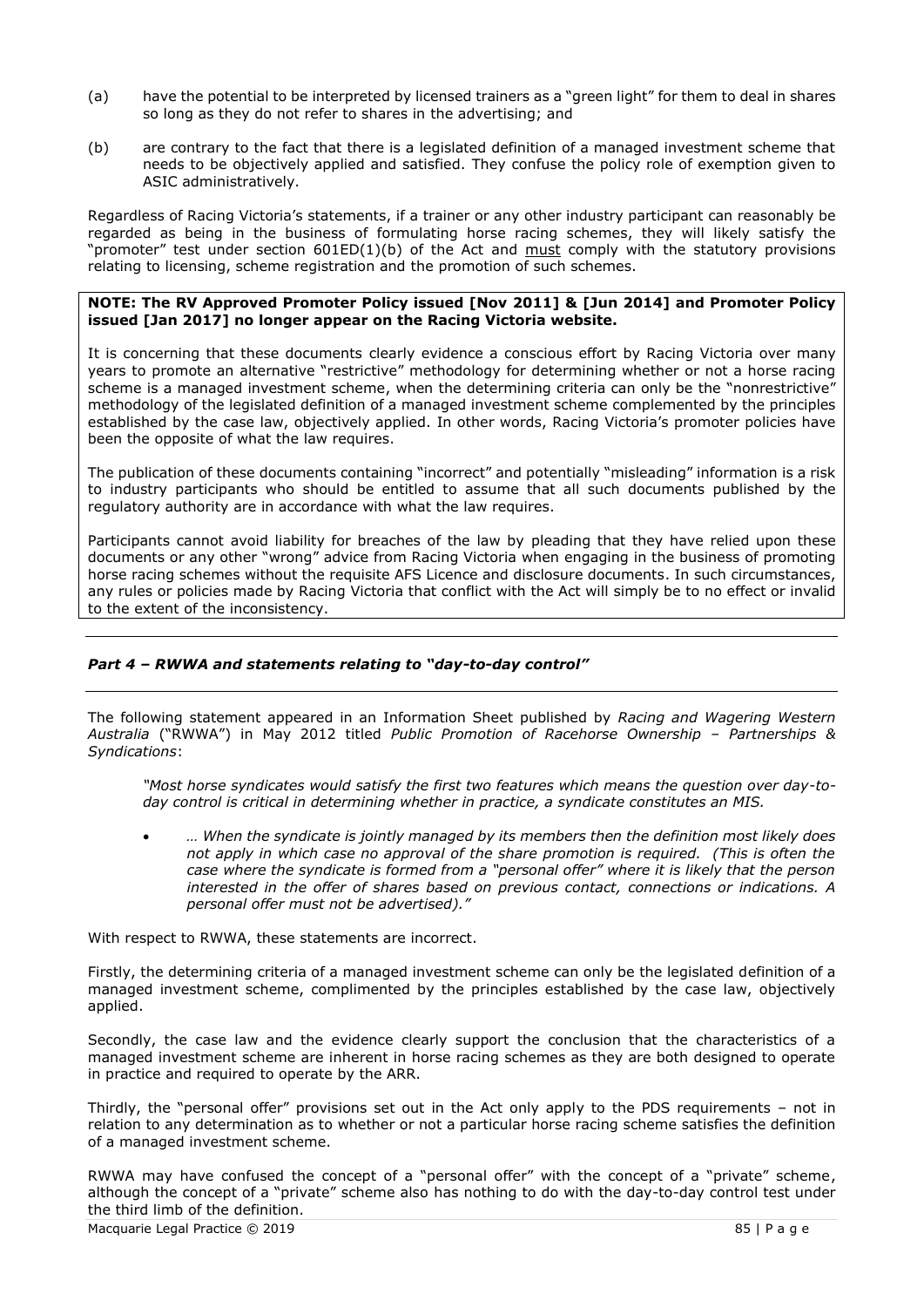A horse racing scheme established as a one-off "private" scheme may not require registration. To qualify as a "private" scheme it must not require registration under section 601ED. In other words, it must not have more than 20 members and the person who established it must not be a "promoter" who is "*in the business of promoting managed investment schemes*".

A horse racing scheme established by a person (promoter) who is "*in the business of promoting managed investment schemes"*:

- (a) will, prima facie, fall within the requirement for registration under section 601ED, regardless of the number of members; and
- (b) must be registered as a managed investment scheme, unless it is an unregistered scheme that is:
	- (i) a personal offer scheme;
	- (ii) a wholesale scheme; or
	- (iii) a lead regulator approved (ASIC Instrument compliant) syndicate.

A "promoter" must hold an AFS Licence or be an Authorised Representative of a licensee. There is no statutory exemption or ASIC Instrument relief from this requirement for a "promoter" to be licensed, regardless of whether or not a specific scheme may be relieved by statutory exemption or the terms of the ASIC Instrument from the requirement to be registered.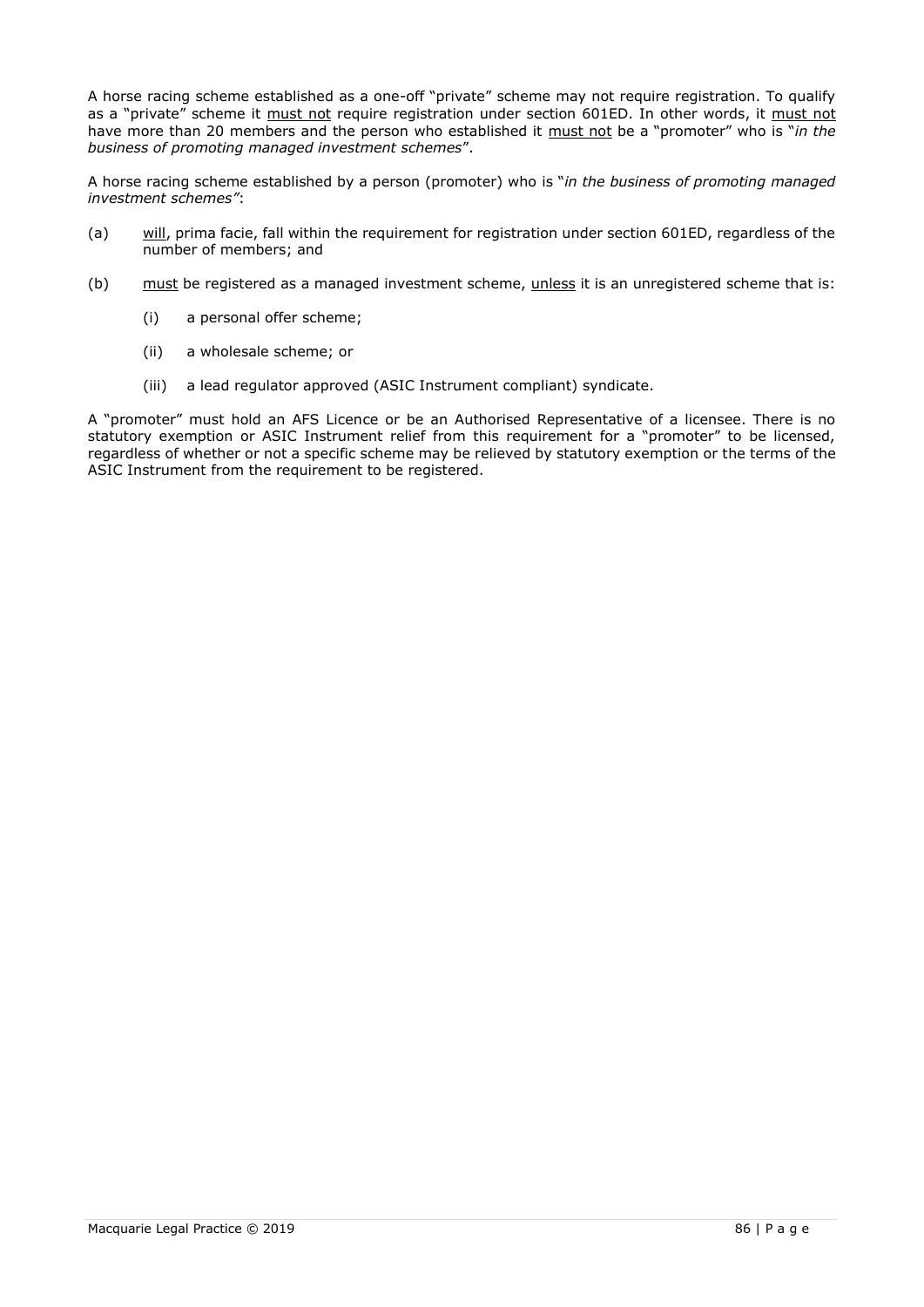# **APPENDIX C**

*Part 1 – Questions to determine if a proposed Horse racing scheme satisfies or falls outside the scope of the defintion of a managed investment scheme*

### *Part 2 – Question to determine if the person intending to promote an offer of interests will require a licence*

### *Part 1 – Questions to determine if a proposed Horse racing scheme will satisfy or fall outside the scope of the definition of a managed investment scheme*

Following is a set of questions which the writer considers is appropriate to ask in relation to such an analysis.

1. The scheme

**First Question**: For the purpose of this analysis – What is the scheme?

Answer: A horse racing scheme, which can reasonably be defined as:

"*a programme or plan of action formulated by a person for the purpose of 2 or more people acquiring a thoroughbred horse and using it for racing, including the ancillary arrangements necessary for achieving that purpose.* 

2. First limb

**Second Question**: Do the members contribute money or money's worth as consideration to acquire rights ("interests") to benefits produced by the scheme (*whether the rights are actual, prospective or contingent and whether they are enforceable or not*)?

Answer: Yes.

3. Second limb

**Third Question**: Are any of the contributions to be pooled, or used in a common enterprise, to produce financial benefits, or benefits consisting of rights or interests in property, for the people (the "members") who hold interests in the scheme *(whether or not as contributors to the scheme or as people who have acquired interests from holders)*?

Answer: Yes.

The first and second limbs of the definition overlap and are best explained together.

#### The contributions

In the case of a horse racing scheme formulated by the offeror/promoter as:

- (a) a **partnership** or **unit trust**-based "investment" arrangement, the partners, or unitholders [members] contribute money or money's worth to or on behalf of the scheme to facilitate their pooled funds being used in the scheme to:
	- (i) acquire the horse "as a whole" for use as the property of the scheme and the benefit of the members collectively; and
	- (ii) pay (on an ongoing basis) operating expenses, including horse-related and racing expenses [generally in the same proportions as the interests held]; or
- (b) a **co-ownership** contract-based "common enterprise" arrangement, the co-owners [members] acquire their individual interests in the horse from the offeror/promoter as tenants-in-common and simultaneously, as of right, agree to contribute to the common enterprise which constitutes the scheme:
	- (i) the right to use their individual interests in the horse in the operation of the common enterprise; and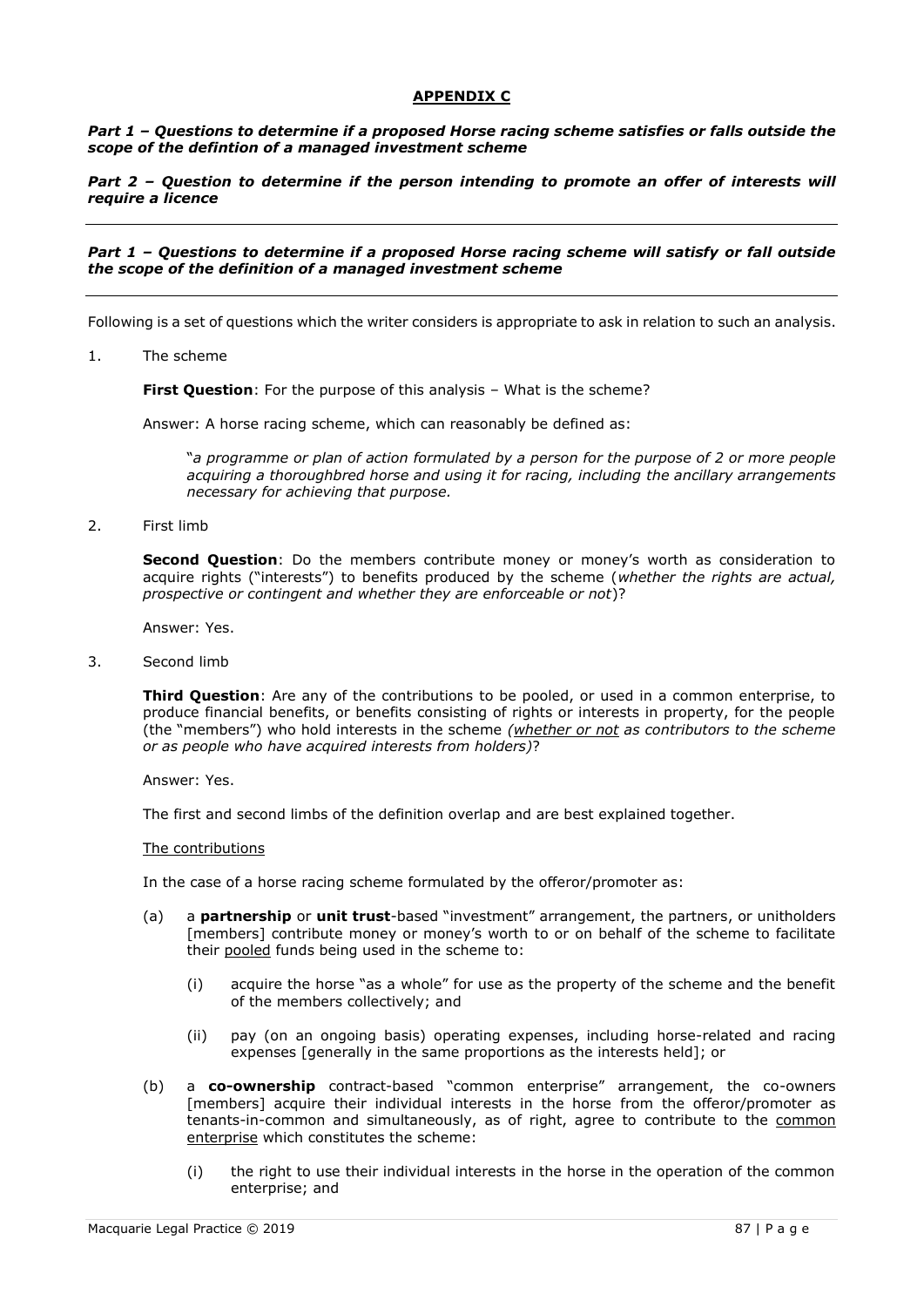(ii) money (on an ongoing basis) towards operating expenses, including horse-related and racing expenses, for which co-owners are generally severally liable [in the same proportions as the interests held];

to facilitate their interests being managed in common [the horse "as a whole"] for the benefit of the group.

The members will generally make their contributions of money (on an ongoing basis) towards operating expenses:

- (a) to a designated bank account administered by the manager to facilitate payment of the scheme's operating expenses; or
- (b) by each member being invoiced directly by and paying directly to the trainer and other thirdparty service providers their respective proportions of operating expenses.

The payment method used to make their monetary contributions does not change the nature of the contributions.

### The rights (interests) to benefits produced by the scheme

The rights (interests) to benefits produced by the scheme acquired by members will generally include the rights to:

- (a) participate as members of the scheme in racing the horse "a whole" for the benefit of the group [a benefit derived as the holders of rights or interests in property]; and
- (b) receive distributions of any income (net prize money) earned, in the same proportions as their individual interests in the scheme [a financial benefit produced by the scheme].

The members will generally be paid their distributions either:

- (a) by the manager from the scheme's designated bank account administered by the manager (after the total amount of net prize money is paid into that account by the relevant state or territory Principal Racing Authority); or
- (b) by the relevant Principal Racing Authority directly to each member's nominated bank account.

The payment method used to make the distributions does not change the nature of the benefit.

### The payment method used for contributions and distributions

The payment method used for both the payments by members of their monetary contributions towards the scheme's ongoing operating expenses [for which **co-owners** are generally severally liable], and the distributions to members of their proportions of any scheme income (net prize money), does not change the fact that:

- (a) the expenses are scheme operating expenses; and
- (b) any income (net prize money) is scheme income;

which are apportioned to the members and paid either by or to them in accordance with their respective liabilities to perform obligations and rights to benefits as members of the scheme.

#### 4. Third limb

**Fourth Question**: Do the members have day-to-day control over the operation of the scheme *(whether or not they have the right to be consulted or give directions)*?

### Answer: No.

The realities of horse racing schemes formulated as **co-ownership** contract-based "common enterprise" arrangements as they are generally designed to operate in practice are:

(a) the members acquire proportionate ownership interests in a thoroughbred horse as tenantsin-common for the purpose of using it for racing, and simultaneously, as of right, agree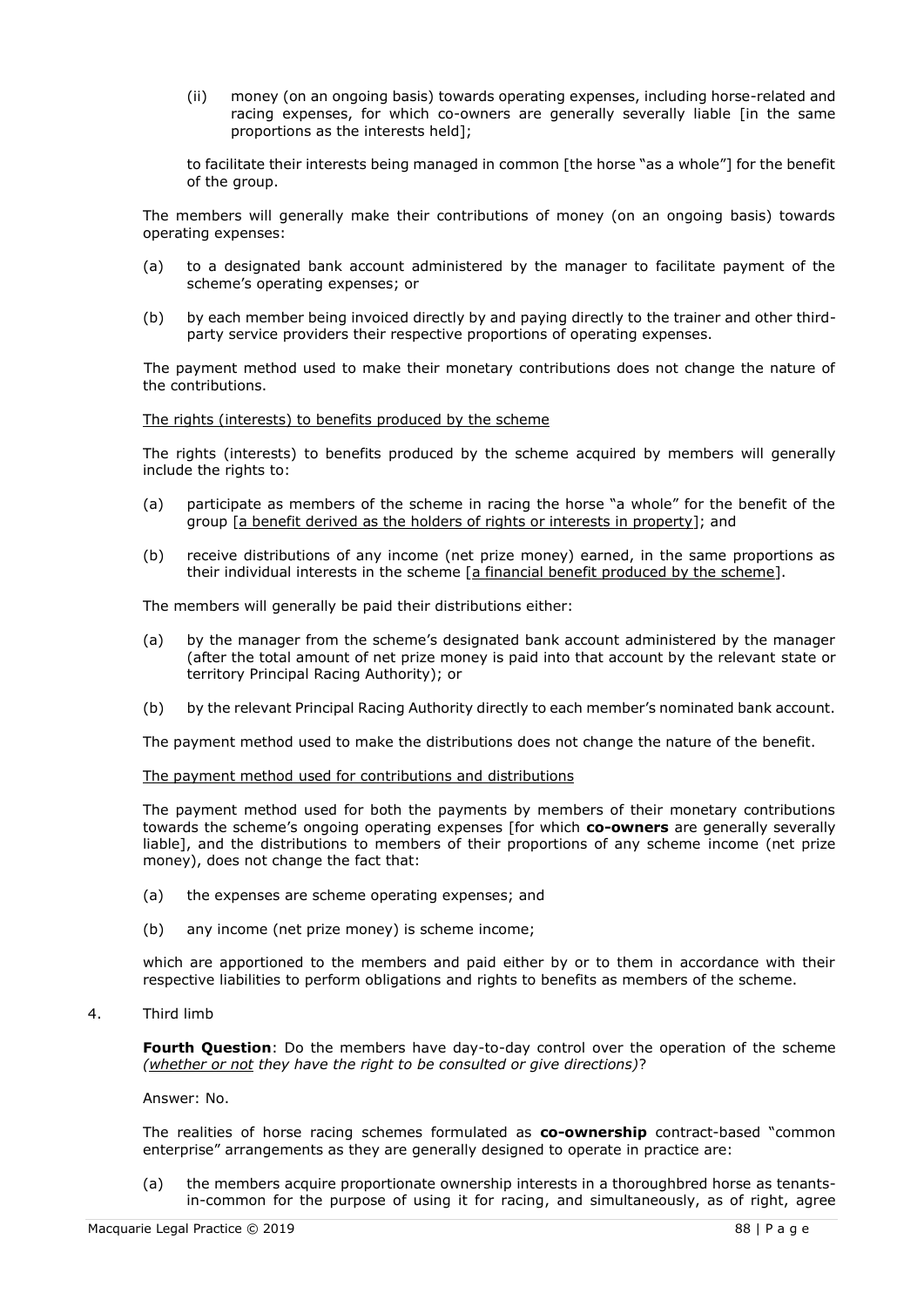(whether expressly or by implication) to contribute to the common enterprise that constitutes the scheme:

- (i) the right to use their individual interests in the horse in the operation of the common enterprise; and
- (ii) money (on an ongoing basis) towards operating expenses, including horse-related and racing expenses, for which co-owners are generally severally liable [in the same proportions as the interests held];

to facilitate their interests being managed in common [the horse "as a whole"] for the benefit of the group;

- (b) the members rights (interests) to benefits produced by the scheme include the rights to:
	- (i) participate as member of the scheme in racing the horse "as a whole" for the benefit of the group [a benefit derived as the holders of rights or interests in property]; and
	- (ii) receive distributions of any income (net prize money) earned, in the same proportions as the interests held [a financial benefit produced by the scheme];
- (c) each member's interest in the property of the group [the horse "as a whole"] which is the subject of the scheme's operations, (not the scheme itself so far as that is different), from an operational perspective, is inseparable from the interests of the other members; and
- (d) the right of the members to manage their interests individually is:
	- (i) subordinated to the rights of the members collectively and the authority of the manager and the trainer [with actual possession and control of the horse "as a whole"] to operate the scheme on behalf of the group; and
	- (ii) limited to voting on those matters specified in the relevant Owners Agreement or Training Agreement as requiring the members' approval (by the requisite majority).

The manager and the trainer are both clearly "operators" of the scheme who:

- (a) control aspects of the scheme's operations on behalf of the members collectively;
- (b) manage "as a whole" the property of the group [the members' individual interests in common - the horse "as a whole"]; and
- (c) procure the services of other service providers such as veterinarians, farriers, jockeys, agisters and pre-trainers, etc.

Neither of them is a mere "agent" who manages the property of each member individually or "investment professional" who simply provides advice to the members on enhancing the value of their own property without exercising control.

Accordingly, day-to-day "control in fact" over the operation of the scheme devolves to the manager and the trainer, being the people who, as operators of the scheme, actually perform "… *the acts which constitute the management of or the carrying out of the activities which constitute the scheme*".

Conversely, all the members do not have day-to-day "control in fact" over the operation of the scheme, prospectively viewed from the time when the arrangements are made. Practical necessity and the ARR require that the members:

- (a) agree:
	- (i) to appoint a person (manager) to control aspects of the scheme's operations, including those relating to its legal structure and administration, dealings with racing officialdom, the trainer and other service providers, as required, on behalf of the group [in accordance with the ARR and the terms of the TOR COA or other agreement adopted by the members]; and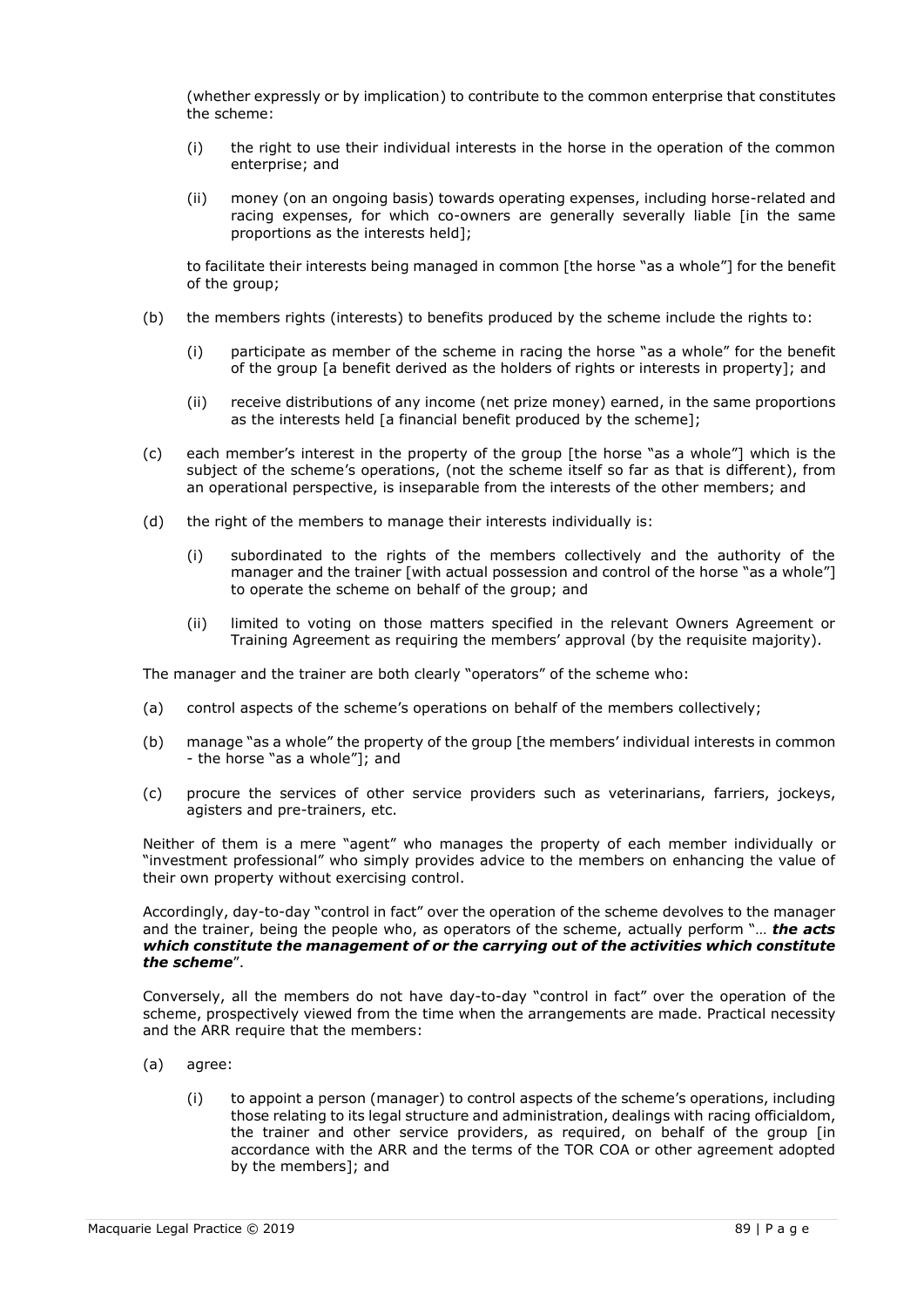(ii) to the manager on behalf of the group appointing a licensed trainer, [including agreeing to the terms of the Trainer's Training Agreement and Fees Notice], to take actual possession and control of the horse "as a whole" for the purpose of managing or carrying out those activities that collectively comprise the act of training a racehorse [in accordance with the ARR and the terms of the TOR STA or other agreement adopted by the parties]; and

delegate to them the authority to operate the scheme on behalf of the group; and

(b) surrender day-to-day control over their individual interests to the manager and the trainer so that those people can manage the members' interests in common [the horse "as a whole"] for the benefit of the group, (*whether or not they have the right to be consulted or give directions*).

# **Conclusion**

A horse racing scheme with these characteristics (key elements) will satisfy the definition of a managed investment scheme.

The key elements that satisfy the definition are:

- (a) the members contributions [of money or money's worth] are either:
	- (i) pooled for use as the property of the scheme [typical of **partnership** or **unit trust**-based "investment" arrangements]; or
	- (ii) not pooled but used in a common enterprise that constitutes the scheme [typical of **coownership** contract-based "common enterprise" arrangements];

to produce financial benefits, or benefits consisting of rights or interests in property;

- (b) the scheme is operated by a manager and a licensed trainer [with actual possession and control of the horse "as a whole"] on behalf of the members collectively; and
- (c) the members do not have day-to-day control over the operation of the scheme (whether or not they have the right to be consulted or give directions).

# *Part 2 – Question to determine if the person who intends to establish a horse racing scheme will require a licence*

Does the scheme qualify as a "private" scheme under section 601ED?

Answer: If "Yes", then the person who established it generally will not require an AFS Licence. However, if "No", then generally the person who promoted it would have required an AFS License [or to be an authorized representative of a licensee] when promoting the scheme.

Under the Act:

- (a) a horse racing scheme, other than a scheme which qualifies as a "private' scheme under section 601ED, generally will be subject to regulation as a managed investment scheme;
- (b) an "interest" in a managed investment scheme is a "financial product";
- (c) a person who operates a financial services business dealing in a financial product or providing a financial service must hold an AFS Licence covering the provision of the financial services<sup>113</sup> [or be an authorized representative of a licensee<sup>114</sup>];
- (d) the promoter, manager (and responsible entity) of a horse racing scheme which is:
	- (i) a registered managed investment scheme;

<sup>113</sup> Section 911A(1).  $114$  Section 911A(2).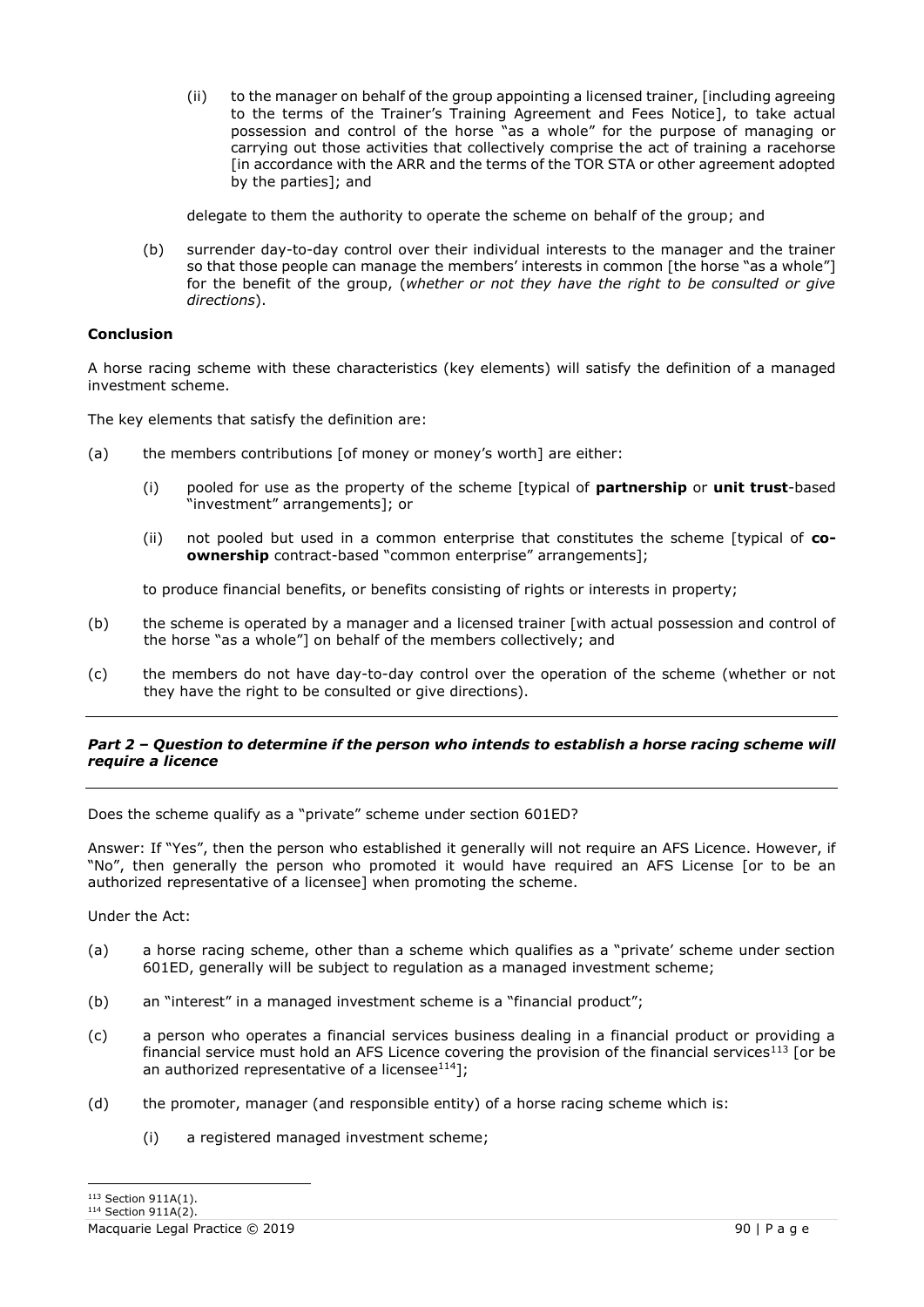- (ii) a personal offer scheme; or
- (iii) a wholesale scheme;

must hold an AFS Licence [or be an authorized representative of a licensee].

Under the ASIC Instrument the promoter of a horse racing syndicate which is the subject of a lead regulator approved PDS must hold an AFS Licence [or be the authorized representative of a licensee], but the members may, with the approval of the lead regulator, appoint a manager who is not licensed.

There is no statutory exemption or ASIC Instrument relief from the requirement for a "promoter" of such schemes to be licensed, regardless of whether or not a specific scheme is relieved by a specific statutory exemption or ASIC Instrument from the requirement to be registered.

Under the ARR, any person who wants to promote or make an offer of shares in a horse must:

- (a) hold an appropriate AFS Licence [or be an authorised representative of a licensee];
- (b) be on the register of approved promoters [or authorised representatives] of a lead regulator; and
- (c) obtain approval of a PDS for each offer of interests prior to making the offer.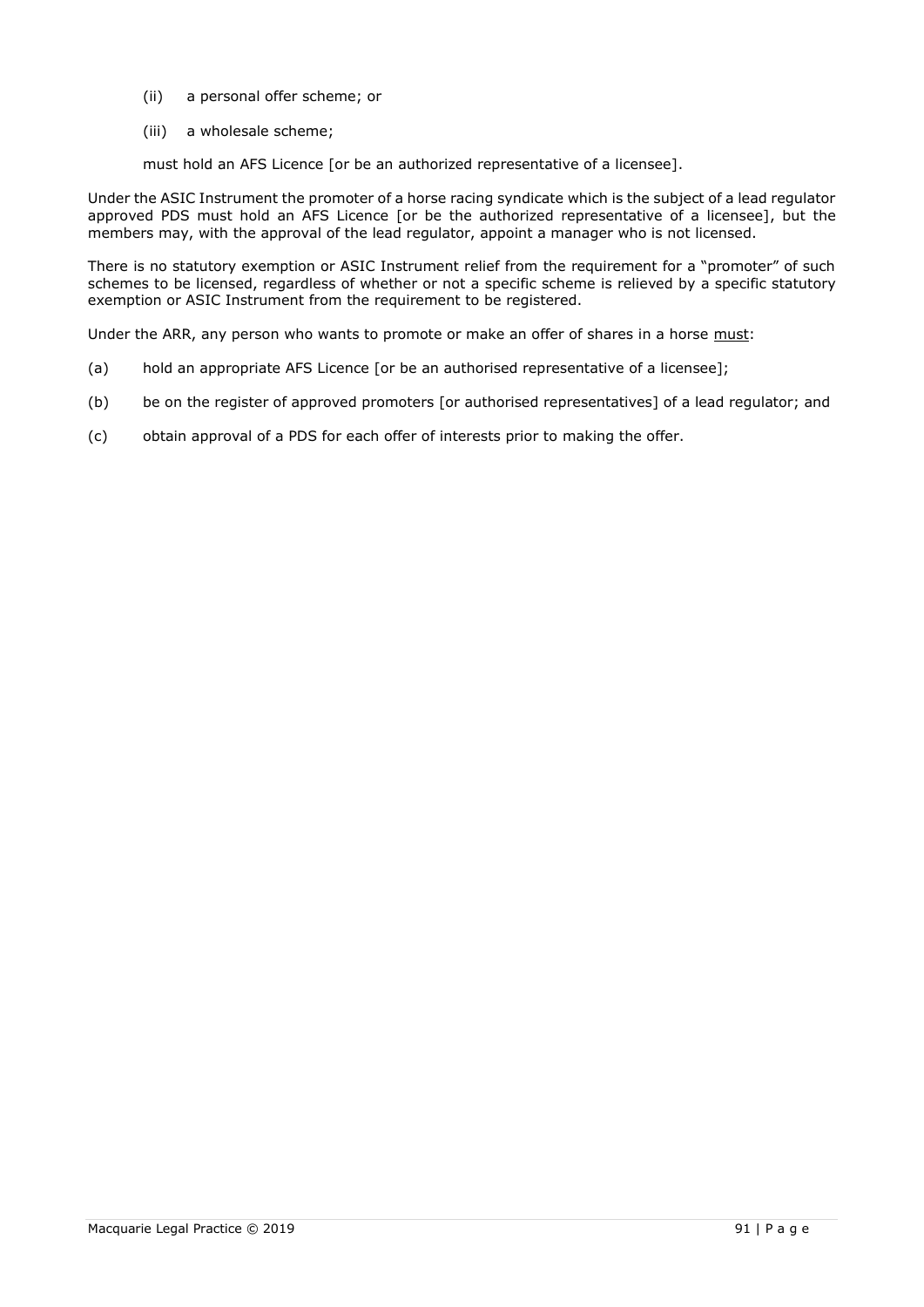# **APPENDIX D**

# **Control in fact**

The concept of "control in fact" is sometimes referred to as "de-facto control". It is a concept applied by the courts to determine the realities of how certain arrangements are designed to operate in practice.

The different control tests and contexts in which the concept of "control in fact" is applied must also be considered when applying the principles established by the case law.

### Day-to-day "control in fact" over the operation of a scheme

In Australia, the concept is relevant when determining whether an unincorporated association is a managed investment scheme for the purposes of the Corporations Act.

If the substance is that all the members have day-to-day "control in fact" over the operation of the scheme by making all the decisions and implementing what is agreed [actually managing or carrying out the routine, ordinary, everyday activities that comprise the scheme's operations], then the scheme will not be a managed investment scheme.

However, if the substance is that the members contributions are either pooled for use as the property of the scheme [typical of **partnership** and **unit trust**-based "investment" arrangements], or not pooled but used in a common enterprise that constitutes the scheme [typical of **co-ownership** contract-based "common enterprise" arrangements], to produce financial benefits, or benefits consisting of rights or interests in property, and the members collectively appoint a person to operate the scheme [with the authority to actually manage or carry-out the routine, ordinary, everyday activities that comprise the scheme's operations] on behalf of the group, then the scheme will be a managed investment scheme (whether or not they have the right to be consulted or give directions).

It is a negative test in the sense that for the arrangements to be a managed investment scheme they must be such that the members do not have day-to-day "control in fact" over the operation of the scheme, prospectively viewed from the time when the arrangements are made.

Furthermore, the management activities of a person who is the "promoter" or "operator" are not to be imputed to the members in determining whether the members have day-to-day control over the operation of the scheme.

# In *ASIC v Chase Capital Management Pty Ltd*<sup>115</sup> , *Owen J* said:

*[67] "… The question is whether the members have day-to-day control. It is not difficult to discern the distinction that the legislature was attempting to make. Very broadly, it is between the investment activities of an individual and that of a group. By the express terms of the applications, the investors have delegated "management" of the investment to CCML. There is no reservation of day-to-day or any other control or functions. I am not sure that the appointment of a committee of some of the investors to monitor the investments would make much difference. The question still remains: who has the day-to-day control".*

# In *Enviro Systems Renewable Resources Pty Ltd v Australian Securities & Investments Commission*<sup>116</sup> , *Martin J* said:

[36] "In my opinion, when the scheme documentation is analysed in its entirety, the intent of the *scheme is that Enviro will control the day-to-day operations of the scheme from beginning to end. Enviro offers a total package which is presented in such a way that potential participants are encouraged to take up the entire package. Notwithstanding the assertions that participants will be running their own businesses. Enviro does not intend that the participants should take an active role in the day-to-day operations of any aspect of the scheme. The success or otherwise of the scheme is entirely dependent upon Enviro. In reality, although it is possible that some participants may choose to take an active role, the scheme is designed to attract passive investors".* 

*[37] "The purpose or object of the legislation and the regulatory regime created pursuant to the legislation would be easily defeated if the court felt obliged to rely solely upon a strict view of the*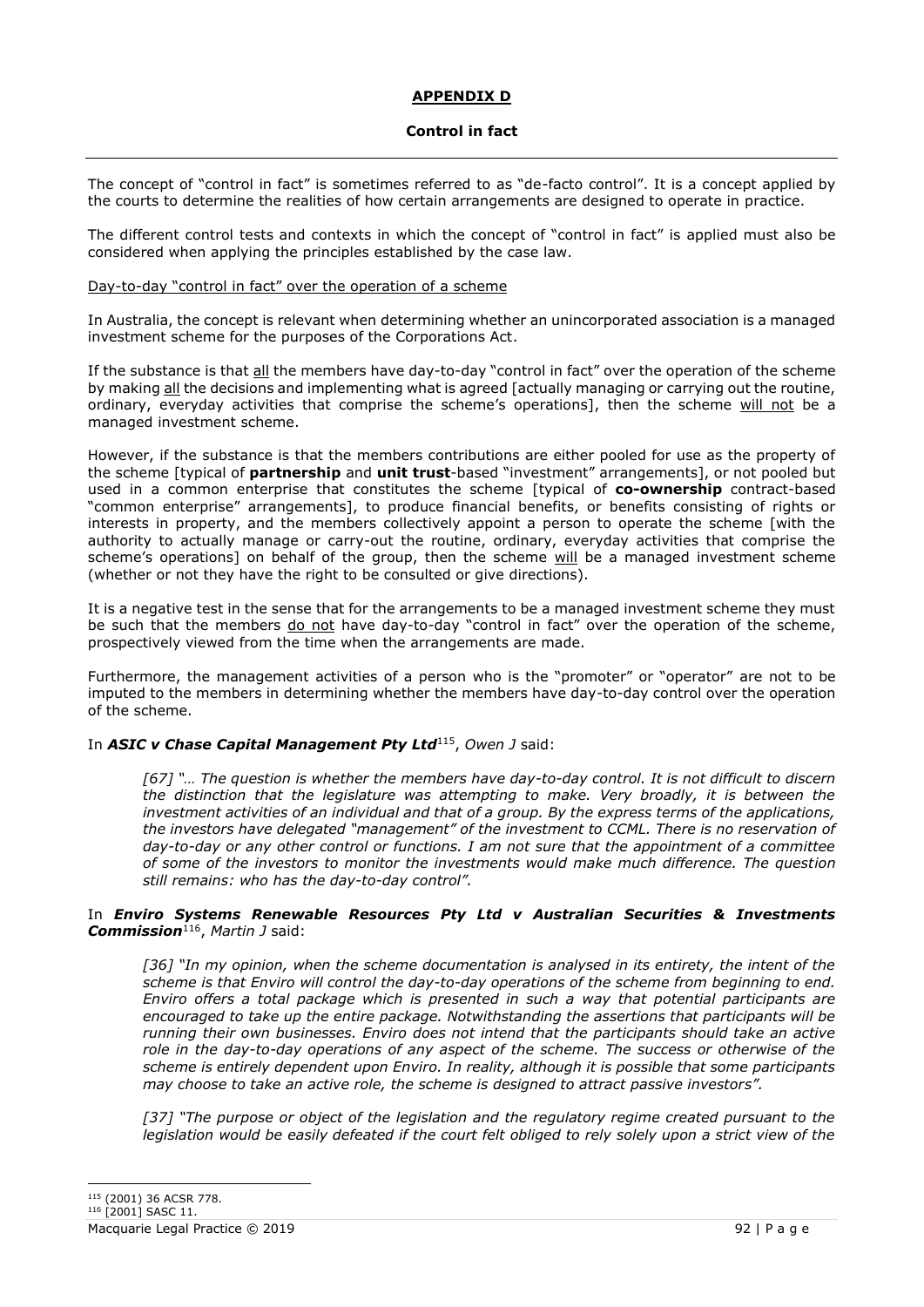legal rights and duties created by the documentation and was required to ignore the realities of the *scheme as it was designed to operate in practice".*

# In *ASIC v IP Product Management Group Pty Ltd*<sup>117</sup> , *Byrne J* said:

[22] "It will be recalled that under paragraph (iii) the existence of a right in a member to be *consulted or to give directions as to the operation of the scheme does not necessarily lead to the conclusion that that member has day-to-day control over its operation. The law contemplates, therefore, some greater involvement".*

## In **ASIC v Pegasus**<sup>118</sup> Davies AJ said:

*[55] "The word "operate" is an ordinary word of the English language and, in the context, should be given its meaning in ordinary parlance. The term is not used to refer to ownership or proprietorship but rather to the acts which constitute the management of or the carrying out of the activities which constitute the managed investment scheme".* 

# In **Burton v Arcus**<sup>119</sup> *McClure J* said:

*[2] "… The word "operate" in the context of s601ED (5) and s601EE is to be given its ordinary meaning. The term is not used to refer to ownership or proprietorship but rather to acts that constitute the management of or the carrying out of the activities comprising the managed investment scheme: see Australian Securities and Investments Commission v Pegasus Leveraged Options Group Pty Ltd (2002) 41 ACSR 561 at 574".*

*[4] "… The phrase "day-to-day" means routine, ordinary, everyday management or operational decisions. I am of the view that the term "control" in the definition means authority to decide and direct and not merely to participate in decision-making".*

### In *Burton v Arcus Buss JA* said:

*[73] "The term "day-to-day" connotes routine, ordinary, everyday. See The Shorter Oxford Dictionary (1993), page 598; The Macquarie Dictionary (Third Edition), page 492".*

*[74] "As the Privy Council observed in Bermuda Cablevisions Ltd v Colica Trust Co Ltd [1998] AC 198 at 207, expressions such as "control" take their colour from the context in which they appear: there is no general rule as to the meaning of the word "control. The expression "day-today control" is not a term of art. It must be given the meaning which the context requires. …".* 

*[79] "In my opinion, the third element in para (a) of the definition is concerned with control in fact as distinct from the legal right to control. It is also concerned with control in fact by the members of a scheme as a whole. The members as a whole may not have control in fact even though the constructive document for the scheme may confer on them the legal right to control".*

*[80] "The members of a scheme will have "day-to-day control over the operation of the scheme" if:*

- *(a) the members as a whole participate in making the routine, ordinary, everyday business decisions relating to its management; and*
- *(b) the members as a whole are bound by the decisions which are made".*

*"Conversely, if the members as a whole do not participate in making the routine, ordinary, everyday business decisions relating to the management of the scheme or if the members as a whole are not bound by the decisions which are made, they will not have day-to-day control over its operation".*

*[82] "In my opinion, the circumstance that the promoter or operator of a scheme manages the scheme (or certain aspects of it) on behalf of the members does not mean that the members by their agent, the promoter or operator, have day-to-day control in fact over the operation of the scheme. In other words, the management activities of the promoter or operator in relation to a* 

<sup>117</sup> (2002) 42 ACSR 343.

<sup>118</sup> ibid, n 24, at p 16 & 17.

<sup>119</sup> ibid, n 26, at p 17 & 18.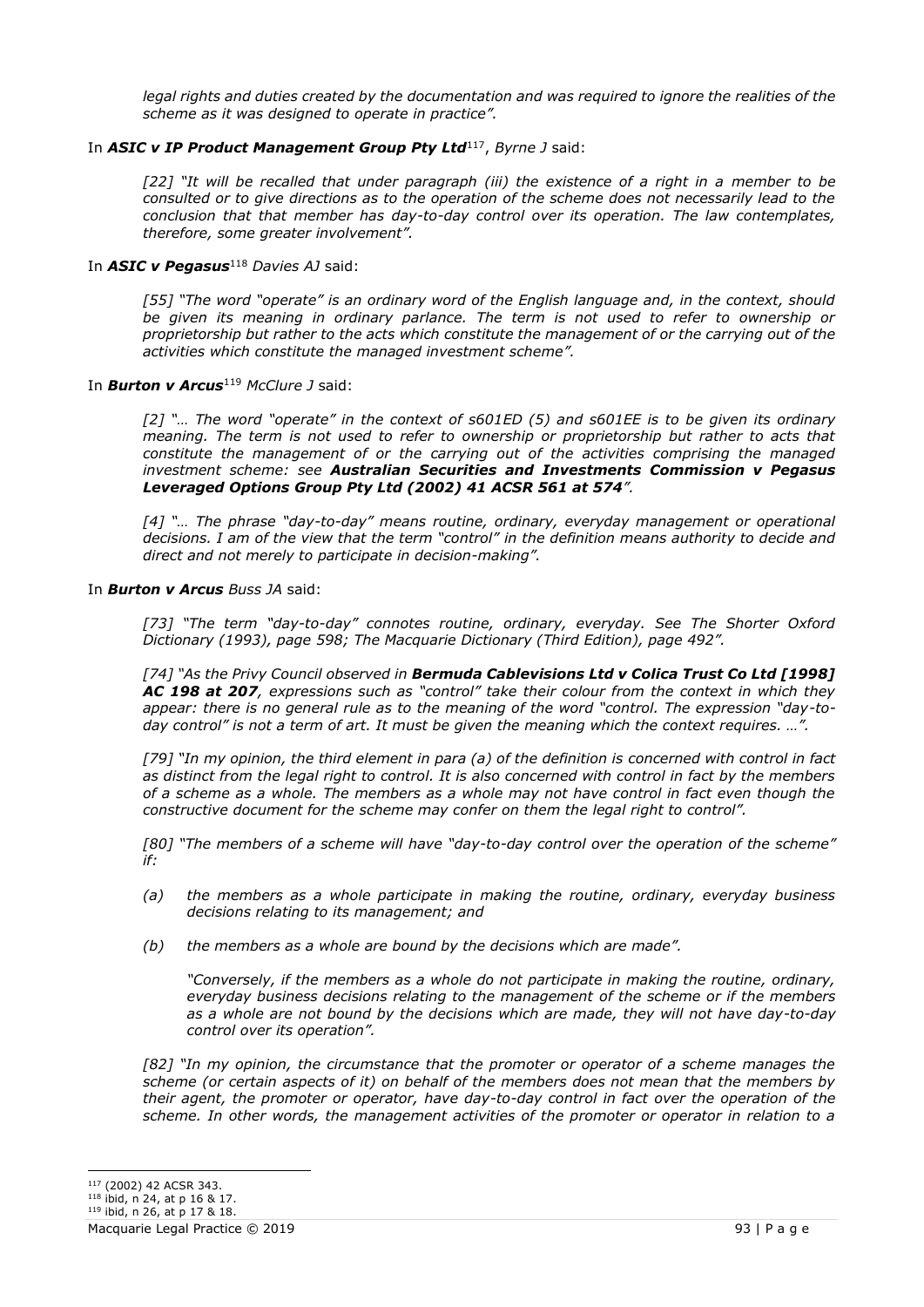*scheme are not to be imputed to the members in determining whether the members have such day-to-day control".*

*[83] "My construction of the third element in para (a) of the definition gives effect to the evident legislative purpose or object embodied in the definition and Ch 5C. If:*

- *(a) the third element in para (a) of the definition was concerned with the legal right to control and not control in fact; or*
- *(b) the management activities of the promoter or operator in relation to the scheme were to be imputed to the members in evaluating whether the third element was satisfied or not, with the consequence that if the promoter or operator had "day-to-day control over the operation of the scheme" then the members, by their agent, the promoter or operator, would have day-to-day control,*

*the legislative framework for the regulation of managed investment schemes would be seriously, if not entirely, eroded".*

# "Control in fact" of an entity

The following paragraph is quoted from an Advisory Note titled "*The Federal Court of Appeal clarifies the de facto control test*" issued by Canadian Law Firm *Gowling WLG* on 14 June 2016*:*

*"In Canada, control is a concept that is relevant to a number of income tax rules. There are two types of control: de jure control and de facto control. Determining de jure control is straight forward, as it exists where a person (or group) has the power to elect a majority of the board of directors. De facto control is less concrete, requiring a determination of whether a person (or group) has direct or indirect influence that, if exercised, would result in factual control<sup>120</sup>". While the de*  facto control concept is relevant for a variety of the provisions in the ITA, it is particularly relevant *for determining under various tax rules whether a corporation is a "Canadian-controlled private corporation" and whether corporations are "associated" for purposes of the ITA".*

The seminal Canadian cases on de facto control are *Silicon Graphics Limited v Canada*<sup>121</sup> and *McGillivray Restaurant v Canada*<sup>122</sup> .

The judgment in the *Silicon Graphics* case established that a person or group of persons would have de facto control if such a person or group has "*a clear right or ability to effect a change in the board of directors or the powers of the board of directors or to influence in a very direct way the shareholders who would otherwise have the ability to elect the board of directors*".

Subsequent cases expanded the test by introducing factors concerning operational control of the business, creating ambiguity and challenges in determining de facto control, until *McGillivray* in 2016, which clarified the de facto control test, reaffirming the test in *Silicon Graphics*.

The facts in *McGillivray* concerned an attempt to split 3 restaurants into two corporations – to increase access to the small business deduction. That meant making sure the two corporations were not "associated", such as by the husband's "de facto control. The TCC judge (Boyle) had held that they corporations were associated, even though the husband might have no right to control appointment of the board of directors.

The FCA rejected that broad interpretation of ITAs. 256(5.1) control test:

*[46] "I reject any assertion that the test for control in fact is based on "operational control". De facto control, like de jure control, is concerned with control over the board of directors and not with control of the day-to-day operations of the corporation or its business. Paragraph 256(1)(b) and subsection 256(5.1) specifically refer to control of a corporation and not to control of the corporation's business or operations …".*

*[48] "…, in my view, a factor that does not include a legally enforceable right and ability to effect a change to the board of directors or its powers, or to exercise influence over the shareholder or shareholders who have that right and ability, ought not to be considered as having the potential to establish de facto control*".

 $120$  as defined in subsection 256(5.1) of the Income Tax Act (Canada) (the "ITA")

<sup>121</sup> [2002 FCA 260].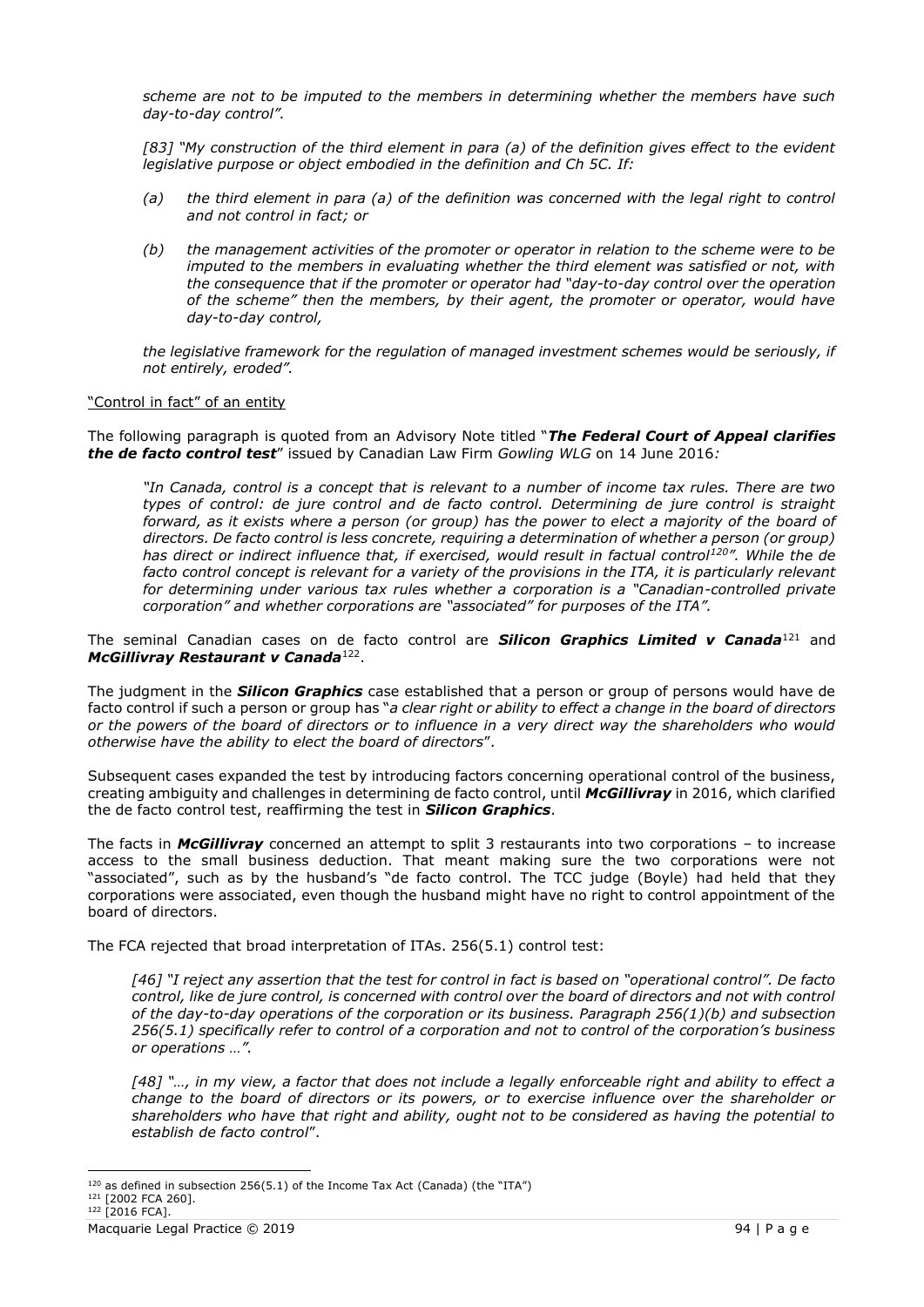Although the FCA concluded that the TCC judge used the wrong control test, it came to the same conclusions as he. The FCA accepted that the husband and wife had an oral agreement that she would always appoint him as director. That was enough to ensure that the husband had de facto control thus rendering ineffective this tax avoidance scheme. [see e.g., paras 54, 55 and 57].

This case clearly establishes that, for the purposes of the control test in section. 256(5.1), the difference between de facto control and de jure control is limited to the breadth of factors that can be considered in determining whether a person or group of persons has effective control, by means of an ability to elect the board of directors of a corporation. That said, it remains the case that the list of factors that may be considered when applying the *Silicon Graphics* test is open-ended. However, a factor that does not include a legally enforceable right and ability to effect a change of the board of directors or its powers, or to exercise influence over the shareholder or shareholders who have that right and ability, ought not to be considered as having the potential to establish de facto control.

Determining whether a person controls an entity is also relevant in circumstances throughout the federally regulated institution (FRFI) statutes, which are the *Bank Act*, the *Insurance Companies Act* and the *Trust and Loan Companies Act*. See Advisory Note titled "*Control in Fact*" issued by *Office of the Superintendent of Financial Institutions Canada,* January 2020.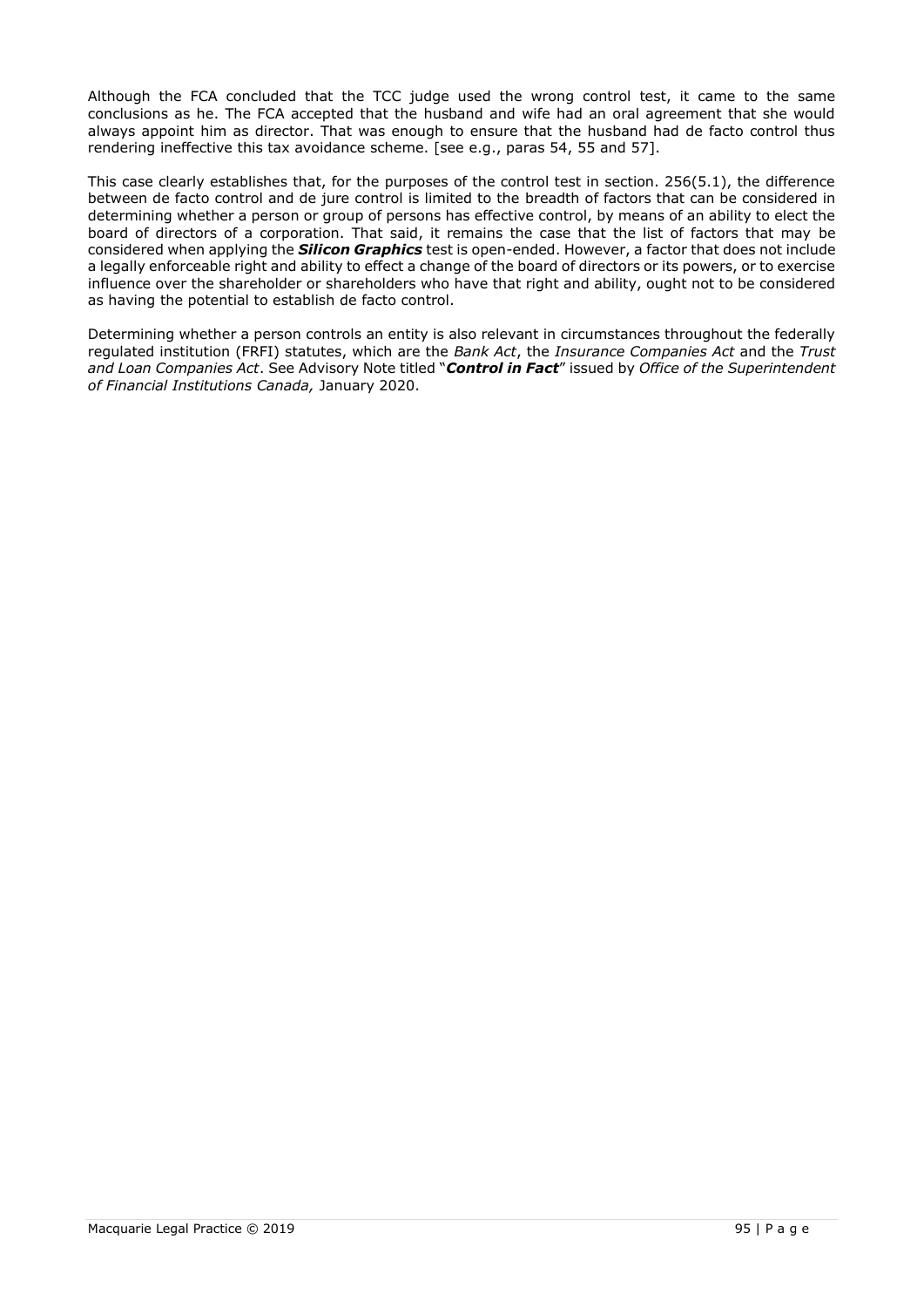# **APPENDIX E**

#### **The law of conversion**

The law of conversion is also relevant to the syndication of thoroughbred racehorses, especially so because promoters, including trainers, typically utilize credit facilities provided by the auction sales companies to acquire horses with the intention of syndicating them during the term of the credit facility. They then apply the application money received from investors to paying for the horses and discharging the credit facility.

A conversion is the unauthorized exercise of control over the personal property of another in a manner that is inconsistent with the property rights of the owner.

Conversion is an intentional tort, although the intent required is not necessarily that of conscious wrongdoing. The focus of inquiry is whether a person has appropriated to their own use the property of another person without that person's permission and without legal right.

In circumstances where a promoter purchases a horse at auction utilizing the credit facility provided by the sales company, the promoter is usually given actual possession of the horse subject to terms that include:

- (a) an acknowledgement by the promoter that legal title to the horse will not transfer from the sale company to the promoter until the horse has been fully paid for, and a grant by the promoter to the sales company of a security interest attaching to the horse as security for payment of the full amount of the sale price and interest;
- (b) the right of the sales company to retake possession if the promoter does not pay for 100% of the horse within the terms of the credit facility; and
- (c) an obligation on the part of the promoter not to encumber the horse in any way, or transfer, or otherwise dispose of it (or any interest in it), until the credit facility is fully discharged.

### **Wrongful conversion by the promoter of interests in the horse**

If the promoter purports to sell and transfer to investors (applicants) unencumbered interests in the legal and equitable title to the horse during the term of the credit facility, such action by the promoter will likely be inconsistent with the property rights of the sales company in the horse.

#### **Wrongful conversion by the promoter of application money**

The application price for an interest in the horse may comprise:

- (a) the sale price of the interest;
- (b) the cost of insuring the interest;
- (c) a proportion of the syndicate establishment expenses; and
- (d) a proportion of the estimated syndicate operating expenses, including (without limitation), agistment, breaking-in and pre-training, training and ancillary expenses, for a specified period.

Payments by or on behalf of the promoter to reduce the promoter's credit facility in relation to a specific horse and payments by applicants for shares in the horse are distinguishable.

Application money should only be applied towards payment for the horse, or interests in the horse, in circumstances where there is a simultaneous passing of unencumbered ownership to those applicants whose application money is being applied. If ownership does not transfer simultaneously, this will likely be inconsistent with the property rights of the applicants in their application money.

The same principles apply to any proportion of the application money paid to the promoter on account of syndicate establishment and operating expenses. That proportion of such money should only be applied towards payment of those expenses upon the applicants becoming the owners of their respective interests in the horse.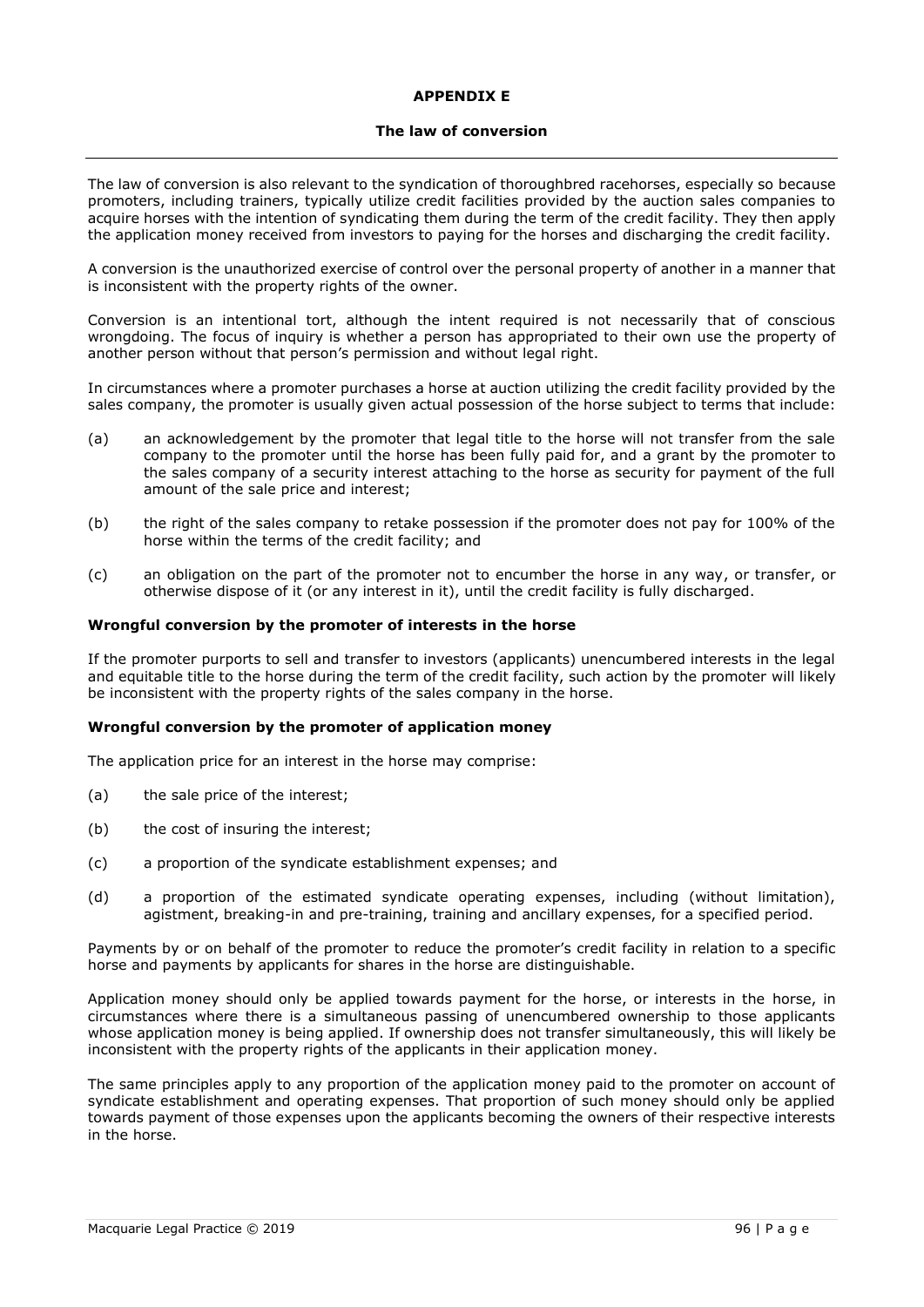### **Requirement for dedicated application money trust account**

The current syndication regulations address these issues by requiring the promoter of an offer of shares to establish a dedicated application money trust account for receiving and holding all application money until the minimum overall subscription amount is met, thus enabling the promoter to then apply the application money towards payment for the horse and ensure that ownership is transferred simultaneously to the applicants.

Racing NSW has an additional reporting requirement to ensure strict compliance with this procedure by approved promoters operating in its jurisdiction. Before a promoter can apply application money to the purchase price of the horse they must complete and provide to Racing NSW a statement listing the names of all applicants for interests, their proportionate (%) interest applied for, and the amount of money they are each contributing to the purchase price of the horse and the establishment and operating costs of the syndicate. Racing NSW then issues an authorization to the promoter to apply the application money in paying for the horse. The promoter must then provide to Racing NSW the vendor release statement and the horse registration form (in the names of the applicants whose money has been applied), which Racing NSW then reviews and passes to Racing Australia for registration.

Actual cases that demonstrate how investors can lose their money when these procedures for the handling of application money are not followed are those involving Victorian-based unlicensed syndicators *BC3*<sup>123</sup> and *JSL Racing*<sup>124</sup> . *BC3* was a high-profile racehorse syndication company operated by former racing identity *Bill Vlahos* [who has since been convicted of operating an alleged "Ponzi" betting syndicate] and *JSL Racing* was a training partnership that included a high-profile Melbourne Cup winning trainer. In both cases, applicants thought they were acquiring interests in various horses in exchange for making the initial payments, but that proved not to be the case when things went wrong.

<sup>124</sup> Butler v JSL Racing Pty Ltd (26/03/2013 VSC unreported).

<sup>123</sup> BC3 Thoroughbreds Aus Pty Ltd ACN 134 305 892, administrator appointed 09/12/2013.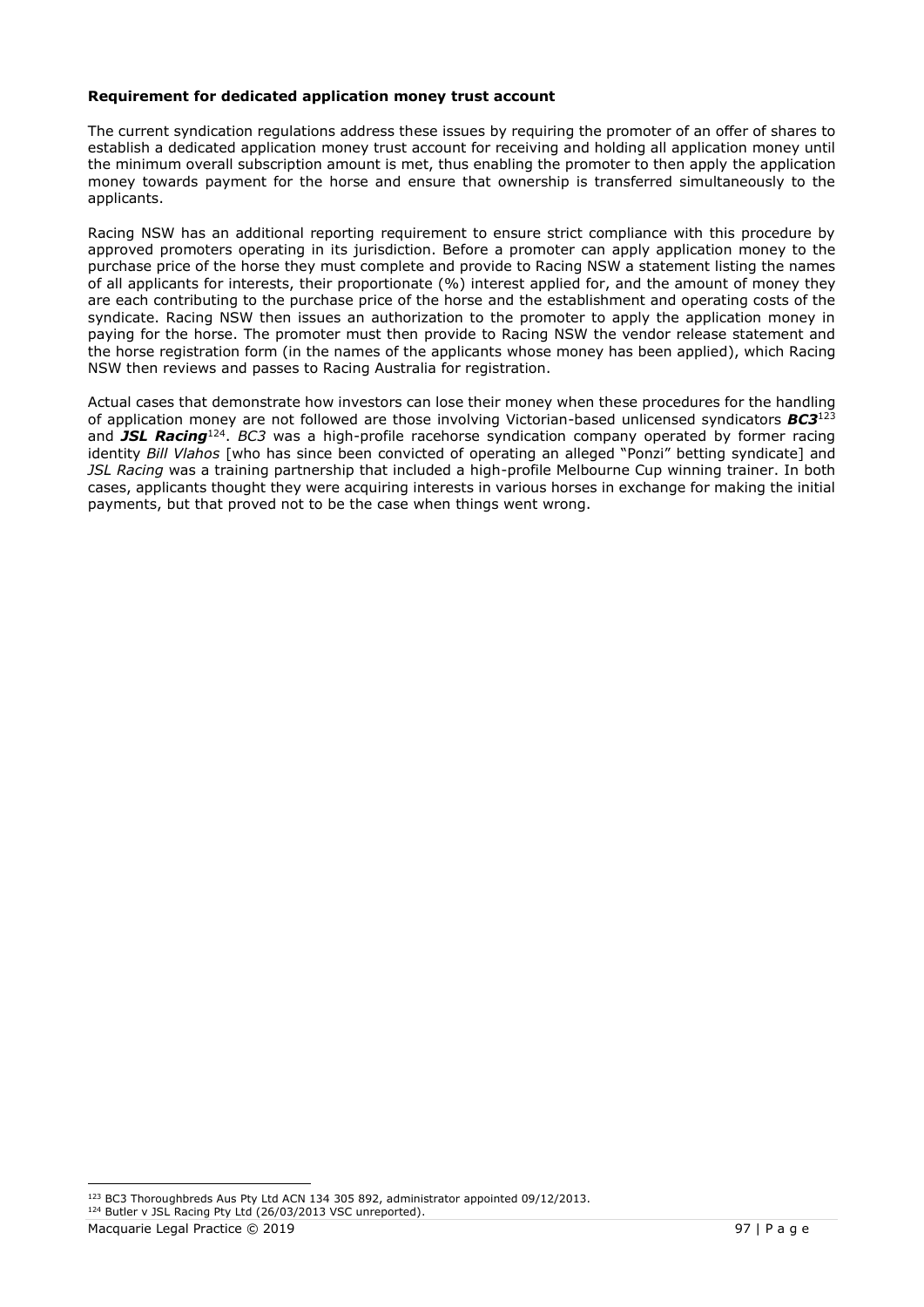# 1. Legislation

- (1) Corporations Act, 2001.
- (2) Corporation Regulations, 2001.
- (3) Financial Services and Markets Act, 2000 (UK).
- 2. ASIC Legislative Instruments
	- (1) ASIC Corporations (Horse Schemes) Instrument 2016/790 issued by ASIC on 25/08/2016 (as amended on 16/12/2016), which revoked and replaced
		- $\circ$  CO 02/319 [Horse racing] issued by ASIC on 15/02/2002 (as amended), which revoked and replaced
		- $\circ$  CO 98/65 [Horse racing] issued on 14/07/1998, which revoked and replaced
			- Policy Statement 20 Horse racing schemes, issued on 04/05/1992 (as amended).
	- (2) Explanatory Memorandum for ASIC Corporations (Horse Schemes) Instrument 2016/790 issued on 26/08/2016.
	- (3) ASIC Regulatory Guides
		- $\circ$  RG 91 [2016] Horse breeding schemes and horse racing syndicates, which superseded
			- RG 91 [2012], which superseded
			- RG 91 [2007].
		- o RG 97 [2017] Disclosing fees and costs in PDSs and periodic statements, which superseded:
			- RG 97 [2011], which superseded
			- RG 97 [2007].
		- $\circ$  RG 168 [2011] Disclosure: Product Disclosure Statements (and other disclosure obligations), which superseded:
			- RG 168 [2010], which superseded
			- RG 168 [2007].
- 3. Promoters Policy Guides and industry communiques
	- (1) Racing NSW ("RNSW")
		- o Guidelines for Promoters re Product Disclosure Statements [Jan 2017].
		- o Pro forma Product Disclosure Statement.
		- o Information for Prospective Owners Promoters may include Management Fees in PDSs].
		- o Racing NSW Guide to Ownership Costs.
		- o Industry communique issued 1 June 2004.
		- (2) Racing Victoria ("RV")
			- o RV PP [Jan 2017] Promoter Policy.
			- o RV APP [Jun 2014] Approved Promoter Policy and RV Regulation of Promoters of Horse Shares [undated 2014].
			- o RV APP [Nov 2011] Approved Promoter Policy and RV Regulation of Promoters of Horse Shares and Horse Syndicates [undated 2011].
- 4. The Australian Rules of Racing ("ARR").
- 5. Cases
	- (1) Andrew Brown (and others) v InnovatorOne Plc (and others) [2012] EWHC 1321.
	- (2) Asset Land Investment Plc v Financial Conduct Authority [2016] UKSC 17.
	- (3) Australian Softwood Forests Pty Ltd v A-G (NSW); Ex Rel Corporate Affairs Commission (1981) 148 CLR 121.
	- (4) ASIC v Enterprise Solutions 2000 Pty Ltd (2000) 35 ACSR 620.
	- ASIC v Chase Capital Management Pty Ltd (2001) 36 ACSR 778.
	- (6) ASIC v IP Product Management Group Pty Ltd (2002) 42 ACSR 343.
	- (7) ASIC V McNamara [2002] FCA 1005.
	- (8) ASIC v Pegasus Leveraged Options Group Pty Ltd & Anor [2002] NSWSC 310.
	- (9) ASIC v Takaran Pty Ltd [2003] 1Qd R 135 at 146 [17].
	- (10) ASIC v Young & Others [2003] QSR 029
	- (11) Ballantyne v Raphael (1889) 15 15 VLR 538.
	- (12) Brookfield Multiplex Limited v International Litigation Funding Partners Pte Ltd (No 3) [2009] FCA 450.
	- (13) Burton v Arcus (Appeal Judgement) [2006] WASCA 0071. Also see Brown v Arcus (Original Decision) [2004] WASC 244.
	- (14) Butler v JSL Racing Pty Ltd (26/03/2013 VSC unreported).